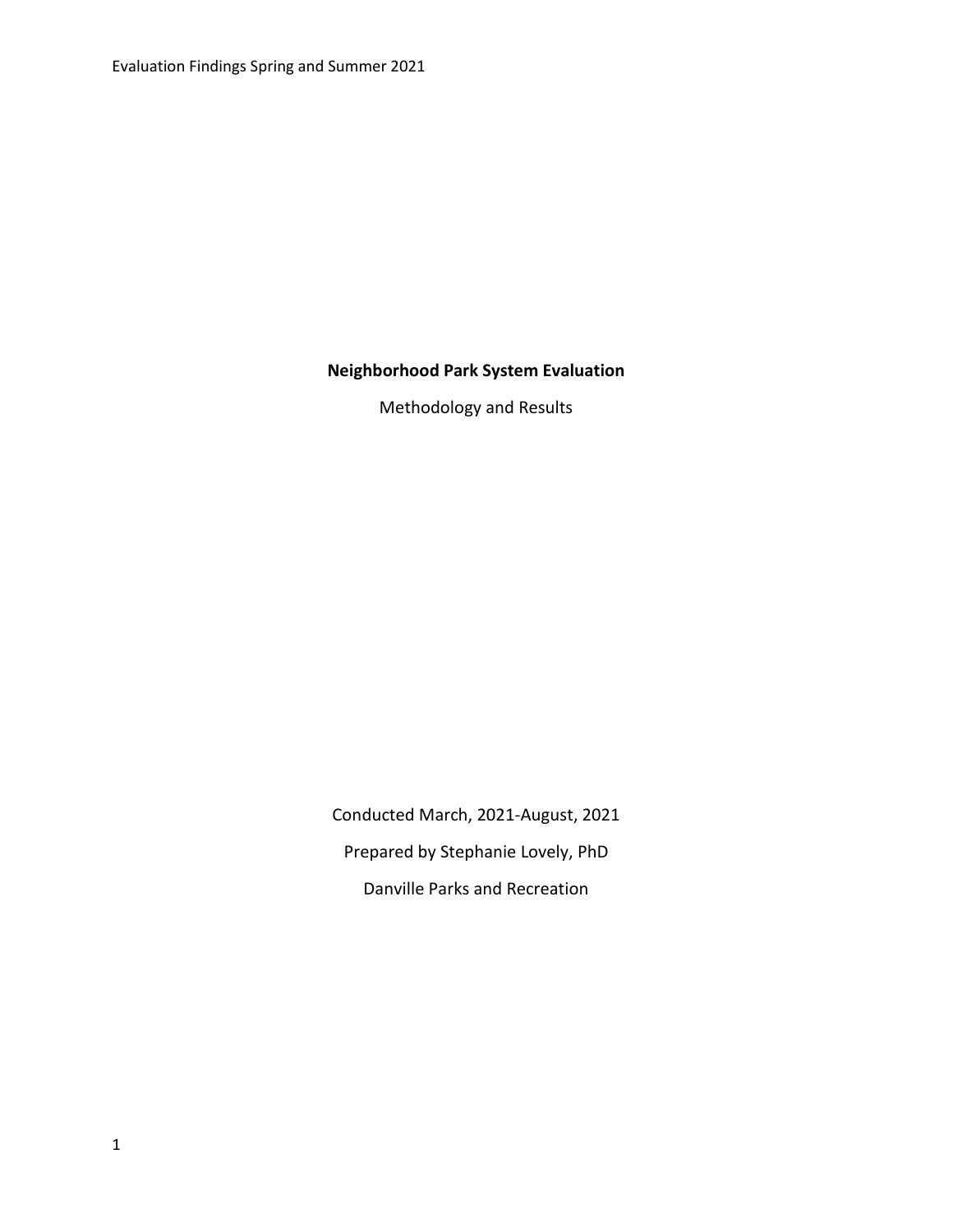**This section is included to provide transparency about the process of data collection that is used in decision making and to provide a blueprint for consistency in future data collection.** 

# **Statement of intention and position:**

Danville Parks and Recreation department researched current neighborhood parks and evaluated them based on their use, accessibility, and sustainability (in terms of environmental health, social equity, and economic viability). We then used that knowledge to develop a master plan for Danville's parks. During this process, we built internal and external capacity to install a system of citizen advisory and stakeholder cooperation for future parks and greenway development.

Of note, this research took place in 2021, and we were still in the middle of the COVID 19 health crisis. We acknowledge that it was more difficult to reach residents and that there are some who we could not reach using methods we typically depend on. However, we did our best to account for these limitations and to reach residents and other stakeholders in safe and creative ways.

# **Research methods:**

# Research Questions:

- 1. In what ways have neighborhood parks fit into the social, environmental, and economic sustainability of Danville communities in the past? (participant observation, document review)
- 2. In what ways do neighborhood parks currently function in the context of social, environmental, and economic sustainability for Danville communities? (participant observation, document review, division surveys, neighborhood surveys)
- 3. In what ways do communities want neighborhood parks to accommodate social, environmental, and economic sustainability? (participant observation, document review, division surveys, neighborhood surveys, follow up stakeholder interviews)
- 4. In what ways can Parks and Recreation, in cooperation with other departments in the city, fulfill community wants and sustainability needs through its parks and greenways? (participant observation, document review)

Participant Observation: Parks and Recreation employees intentionally observe neighborhood parks and the Riverwalk looking for specific signs of use, accessibility, and sustainability (see Pages 73-78). They write field notes and keep a log of subsequent visits and changes they see with time of day, year, etc. This includes but is not limited to environmental conditions, wildlife presence, park user activity, our own maintenance activity, and our interactions with park users. Parks and Recreation employees also take into account personal knowledge of budgets, city projects, organization and department meetings, and relationships and capacities of partnering city departments and leadership who need to be involved in projects for their completion.

Informal stakeholder Interviews: Parks and Recreation employees will talk with residents about what they currently like about parks, which parks they do and do not visit, and what infrastructure and/or activities they would like in the future. Interviews were unstructured and worked to mirror resident survey questions. Participants were park visitors, participants of park events, and attendees of community events, such as block parties or local organization events.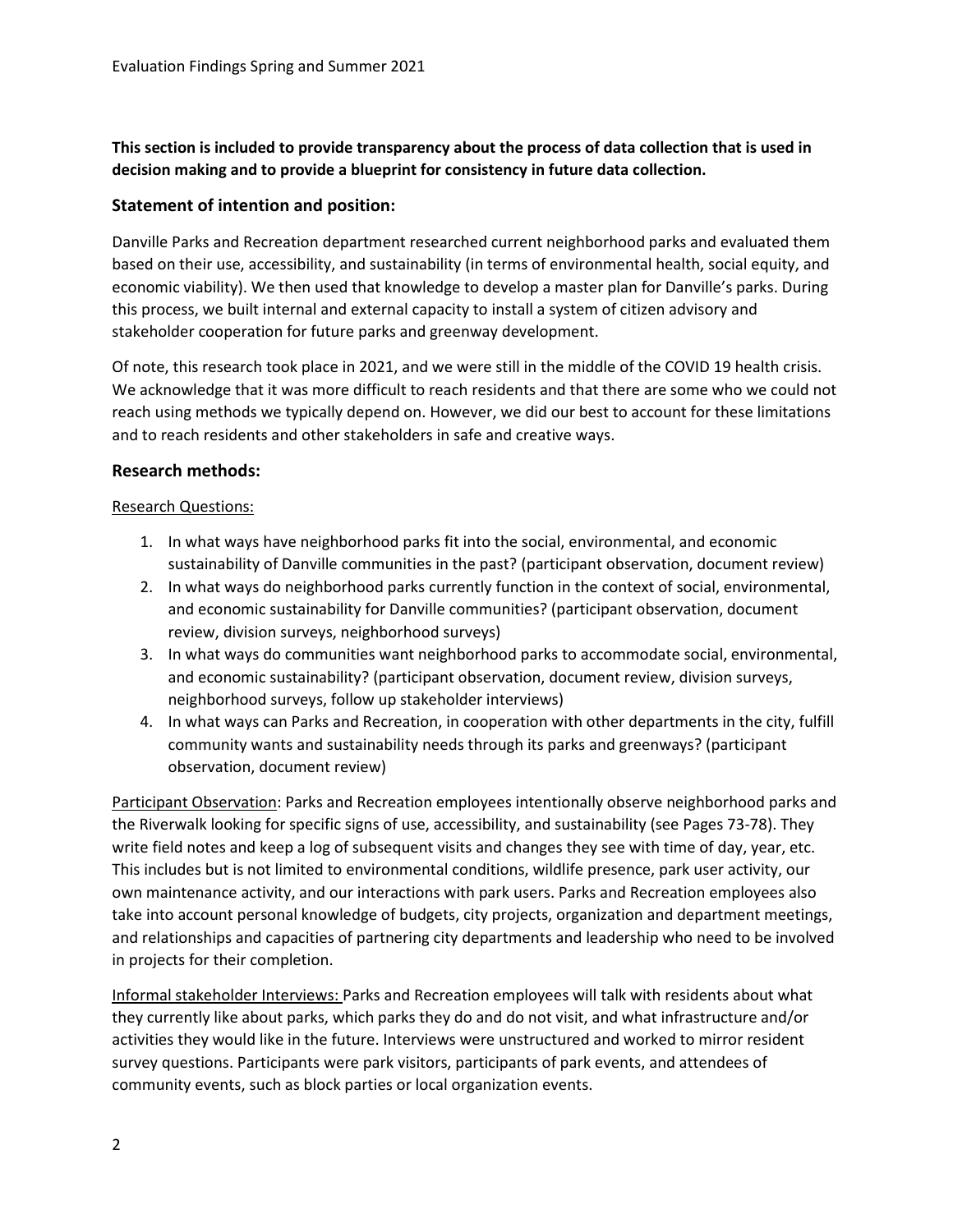Neighborhood Surveys: The Parks and Recreation Facilities and Services division sent paper surveys to a random sample of residents who lived within .5 miles of each park, assessing their current use and desired features of the parks in Danville (See Page 5). Online surveys were also available to convenience samples of participants through print ads and promotion at park events. Surveys consisted of questions about use, perception, and sustainability, and complement the interviews. Surveys were anonymous with an option of providing contact information for further information. Data Collection took place from March 2021 to August 2021.

Parks and Recreation Division Collective Document Creation: Danville Parks and Recreation Department shared a document that was open to editing from all divisions. The document contained space for sharing internal knowledge about each park. Each week, 2-3 parks were highlighted by researchers, and each division contributed knowledge about these spaces, including information about the communities who live near and use the space, about division use or potential use of the park, about unique characteristics of the park, and other characteristics of note. Contributions were linked to divisions, not people. They could be shared with all people in the shared document or sent to the researcher privately.

Document Review: Past surveys and forums, former individual park plans, former park master plans, and other park investigation material will be used in planning or in understanding the historical context of a park and its surrounding community, depending on their dates of completion. Ongoing surveys and forums, current individual park plans, current park master plans, and other park investigation material will be used in planning or in understanding the logistics and feasibility of future park development and connection plans.

# **Evaluation Process:**

Parks and Recreation are continuing long-provided services of greenspace provision and recreational programming, and are following up on previous assessments, specifically to determine next steps for utilizing, maintaining, and further developing neighborhood parks and greenways in Danville. The overall long-term goal is to provide quality, connected greenspace across all sections of Danville and to link relevant and accessible programming with those spaces. However, because this involves built infrastructure and outreach to communities in engaging them with that infrastructure, these goals take time to implement, and results take time to appear. In an attempt to better understand where to focus resources for our long-term goals, we need to know where the need lies for park improvement and development. We also need to assess where the opportunity lies for us to meet needs with limited resources most efficiently. Our short-term goal is to provide well maintained, quality greenspace in neighborhood parks that is used by residents and that represents the needs and uses of residents.

We employed pragmatic, developmental, value forward evaluation with a framework for social, environmental, and economic goals. Because we are providing park services, which depend most closely on social and environmental needs being fulfilled, we focus on evaluating parks for their fulfilment of recreation, social justice and equity, and environmental health. Economic viability evaluation is based primarily on the parks' abilities to remain financially feasible to maintain. Secondarily, economic value is attributed to their ability to generate revenue for parks and on their provision of services that uplift microeconomic goals, like affordable cost of living, as well as macroeconomic goals, like increasing property values, tourism, and business development. Our logic model is presented in this document on pages 79-80 and was developed with input from divisions in Parks and Recreation and inspiration from community feedback in surveys.

The methods used in our evaluation process were designed with three primary goals: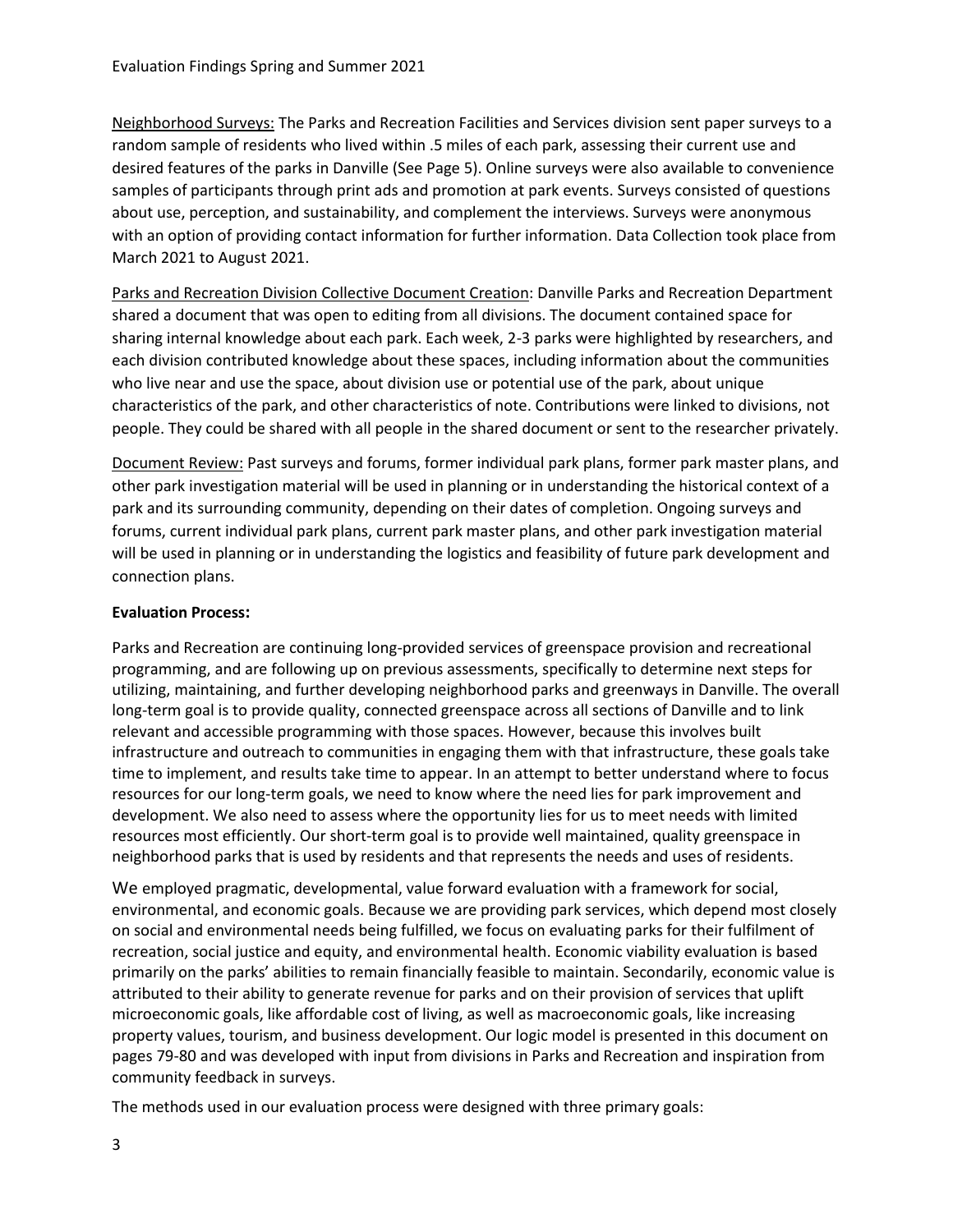- 1. To gather information from stakeholders about how the park functions and how they would like it to function. This is to be used to inform future park development.
- 2. To develop positive, lasting relationships with residents and community organizations that promote trust and improve systems of communication.
- 3. To improve organizational knowledge of the evaluation process and its utility, and to improve intra-departmental communication within Parks and Recreation and inter-organizational communications with city departments and organizations.

The planning phase is directly linked to the outcomes of the evaluation. The evaluation should lay the foundation of cooperation and communication between divisions and should increase the capacity of staff to utilize evaluation findings for planning. It should establish lines of communication with residents and park stakeholders through discourse and partnerships throughout the data collection process.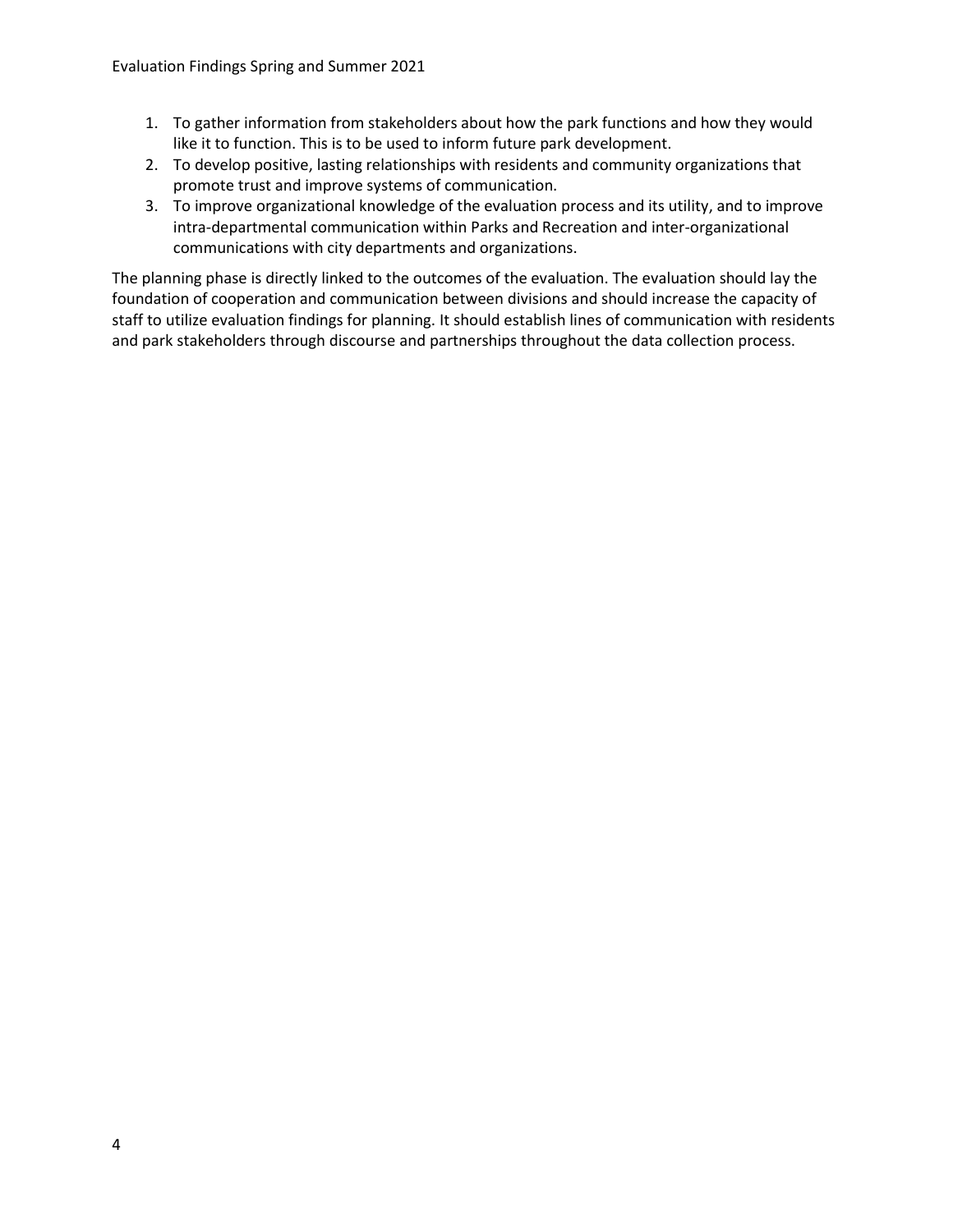| <b>Number</b>  | Question                                                                                                                      | <b>Selection options</b>                                                                 | <b>Construct testing</b> | Construct<br>number |
|----------------|-------------------------------------------------------------------------------------------------------------------------------|------------------------------------------------------------------------------------------|--------------------------|---------------------|
| $\mathbf{1}$   | People in my household use our<br>neighborhood park for exercise, play, or<br>sports and athletics.                           | 1-Very often<br>2- Somewhat often<br>3- Not very often<br>4- Never                       | Current usefulness       | 1/3                 |
| $\overline{c}$ | People in my household use the park as a<br>place to relax or reflect                                                         | 1-Very often<br>2- Somewhat often<br>3- Not very often<br>4- Never                       | Current usefulness       | 2/3                 |
| 3              | My community gathers at our<br>neighborhood park                                                                              | 1-Very often<br>2- Somewhat often<br>3- Not very often<br>4- Never                       | Current usefulness       | 3/3                 |
| 4              | I can easily access my neighborhood park.                                                                                     | 1. Very much agree<br>2. Somewhat agree<br>3. Somewhat disagree<br>4. Very much disagree | Accessibility            | 1/2                 |
| 5              | If my neighborhood park were improved, I<br>would use it for exercise, play, or sports<br>and athletics.                      | 1. Very much agree<br>2. Somewhat agree<br>3. Somewhat disagree<br>4. Very much disagree | Future usefulness        | 1/3                 |
| 6              | If my neighborhood park were improved, I<br>would use it to relax or reflect.                                                 | 1. Very much agree<br>2. Somewhat agree<br>3. Somewhat disagree<br>4. Very much disagree | Future usefulness        | 2/3                 |
| 7              | If my neighborhood park were improved,<br>my community would use it for gatherings<br>or events.                              | 1. Very much agree<br>2. Somewhat agree<br>3. Somewhat disagree<br>4. Very much disagree | Future usefulness        | 3/3                 |
| 8              | My neighborhood park has features that<br>other parks in Danville do not have.                                                | 1. Very much agree<br>2. Somewhat agree<br>3. Somewhat disagree<br>4. Very much disagree | Uniqueness               | 1/2                 |
| 9              | I feel safe in my neighborhood park.                                                                                          | 1. Very much agree<br>2. Somewhat agree<br>3. Somewhat disagree<br>4. Very much disagree | Accessibility            | 2/2                 |
| 10             | Events and recreational activities take<br>place at my neighborhood park that do not<br>take place at other parks in Danville | 1. Very much agree<br>2. Somewhat agree<br>3. Somewhat disagree<br>4. Very much disagree | Uniqueness               | $2/2$               |
| 11             | My neighborhood park is an important<br>place in my community.                                                                | 1. Very much agree<br>2. Somewhat agree<br>3. Somewhat disagree<br>4. Very much disagree | Community Identity       | 1/2                 |
| 12             | My neighborhood park represents me and<br>my neighbors.                                                                       | 1. Very much agree<br>2. Somewhat agree<br>3. Somewhat disagree<br>4. Very much disagree | Community Identity       | 2/2                 |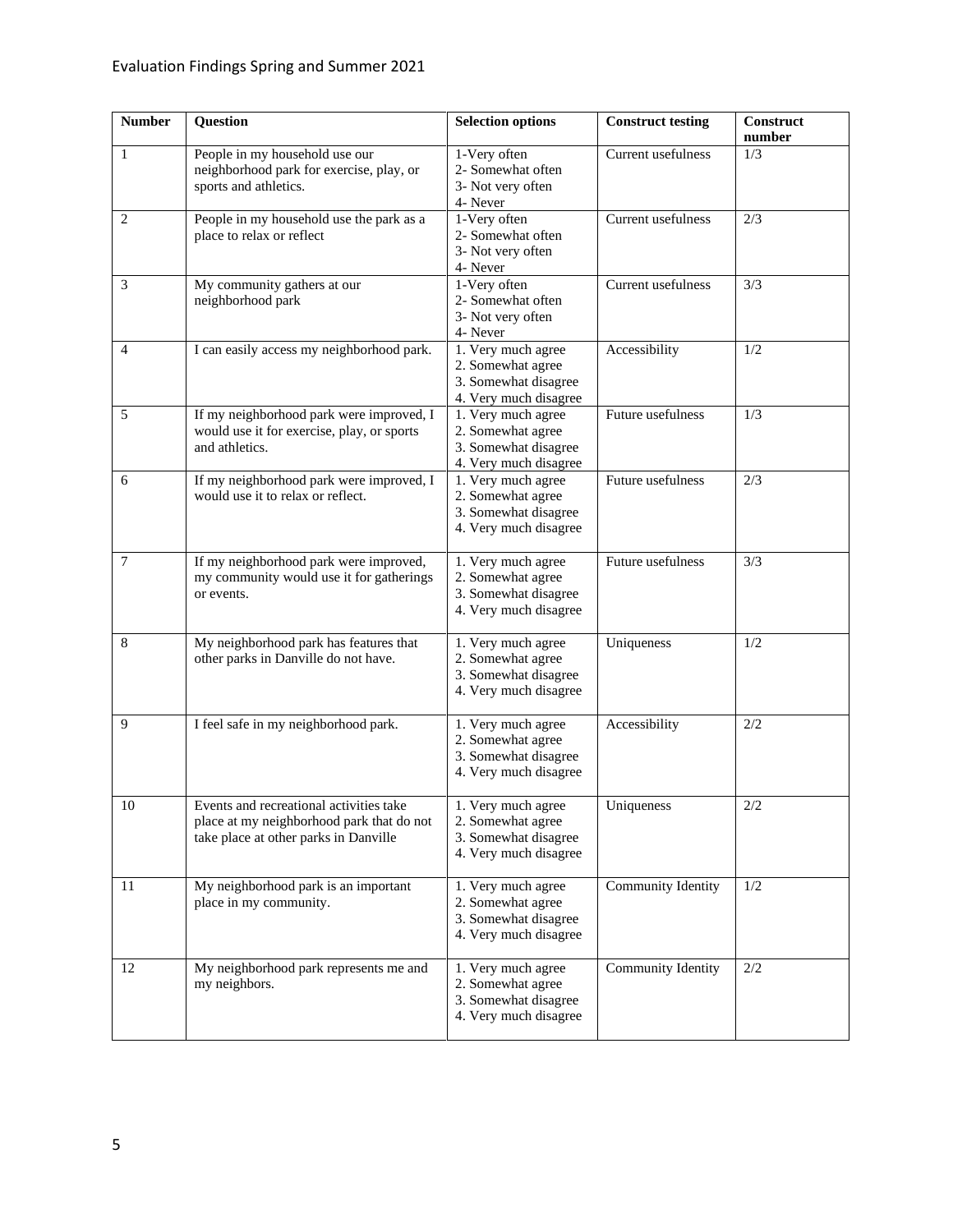# **Codes for qualitative data entries**

| ACC        | Accessibility           | Ability to get to park, ability to move about the park, ability to use features<br>within the park, welcomeness of park to populations.                                                                                                                                                      |
|------------|-------------------------|----------------------------------------------------------------------------------------------------------------------------------------------------------------------------------------------------------------------------------------------------------------------------------------------|
| <b>CTV</b> | Cars, traffic, vehicles | Parking for facilities, speed of traffic surrounding park, amount of traffic<br>surrounding park, bus transportation, noise from cars, or noise and other<br>impacts of traffic.                                                                                                             |
| SYS        | City System             | Aspects of the park or the area surrounding the park that represent the larger<br>city system or that represent a view of the entire park system as a connected<br>entity. Examples include greenspace throughout the city, housing, recycling<br>and waste disposal, and water cleanliness. |
| <b>COM</b> | Communication           | Parks and Recreation's communication of events, parks, and other aspects of<br>facilities and services. Relationships and representation fostered through<br>media communication.                                                                                                            |
| FAC        | Facilities              | Physical infrastructure of parks and park facilities. Examples include shelters,<br>pathways, play equipment, fences, restrooms, and parking lots.                                                                                                                                           |
| <b>FUN</b> | Function                | The role a park or program plays in a community, the type of activity that a<br>park or program supports, or the outcomes that they foster.                                                                                                                                                  |
| <b>GWT</b> | Greenway/Trails         | Places to walk within a park, natural or paved trails, off road walking to a<br>park, linked pathways between parks, off road walking in general, the<br>Riverwalk.                                                                                                                          |
| MAI        | Maintenance             | Upkeep of a park facility and its amenities. Examples include mowing, paving,<br>trimming, and condition of play equipment, shelters, restrooms, fields, and<br>fences.                                                                                                                      |
| <b>NAT</b> | Nature                  | Aspects of parks and park programming that relate to the outdoor<br>environment. Trees, views, plantings, animals, insects, and other wildlife.                                                                                                                                              |
| PET        | Pets                    | Parks and programming that include space or interaction with domestic<br>animals. Interaction with other park users' pets.                                                                                                                                                                   |
| <b>PRO</b> | Programming             | Past, present, and potential Parks and Recreation programs and events.                                                                                                                                                                                                                       |
| SAF        | Safety                  | Aspects of parks and programming that relate to safety of park infrastructure,<br>activity within park, and interactions within and around park. Examples are<br>visibility, structural stability, wildlife interactions, and crime or violence.                                             |
| <b>SOC</b> | Social/race dynamics    | Interaction of communities within the park, interaction of park or program<br>with surrounding communities, history of the park or program and how it was<br>used, perception of who the park or programs are or are not for.                                                                |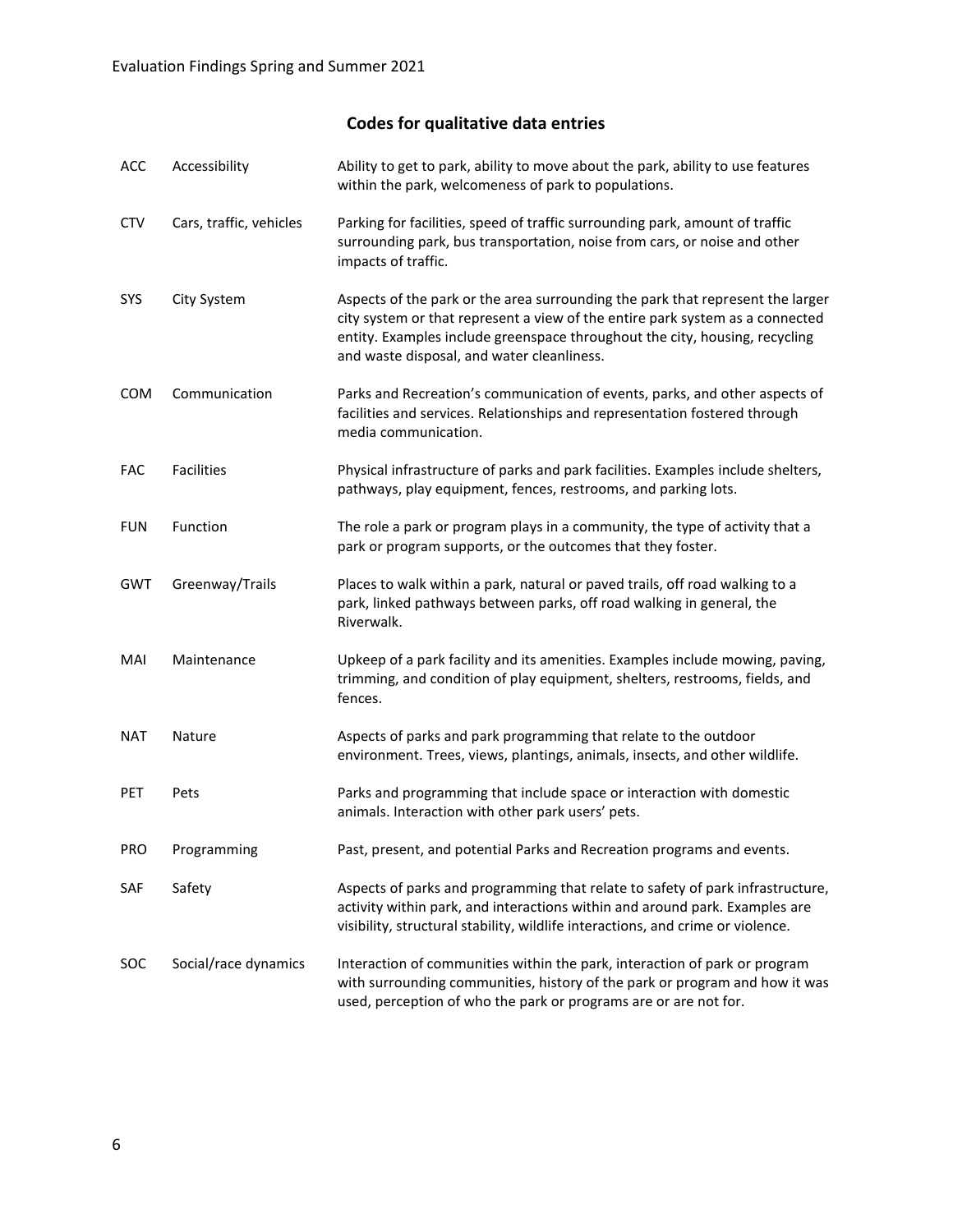# **Park System:**

### **Summary:**

The following data represents responses to Parks and Recreation's 2021 Neighborhood Park Evaluation, including paper and online surveys from random and convenience sampling, and in-person informal, unstructured interviews at parks, park events and programs, and community events from convenience samples. There was a total of 579 responses, 339 from surveys and the remaining 240 from interviews.

| Code       | <b>Description</b>      | <b>Frequency</b> |
|------------|-------------------------|------------------|
| <b>FAC</b> | <b>Facilities</b>       | 293              |
| <b>PRO</b> | Programming             | 64               |
| <b>FUN</b> | Function                | 64               |
| GWT        | Greenway/Trails         | 54               |
| <b>SOC</b> | Social/race dynamics    | 44               |
| <b>NAT</b> | Nature                  | 38               |
| SAF        | Safety                  | 37               |
| <b>ACC</b> | Accessibility           | 32               |
| <b>MAI</b> | Maintenance             | 26               |
| <b>PET</b> | <b>Pets</b>             | 19               |
| <b>SYS</b> | City System             | 19               |
| <b>CTV</b> | Cars, traffic, vehicles | 9                |
| <b>COM</b> | Communication           | 3                |

**Contacts:** A total of 119 participants submitted their contact information in order to be contacted for park planning efforts for their neighborhood park or for parks in general.

# **Common Themes:**

These themes were present in one or more of our parks but were not necessarily in all parks**.** Specific examples of each of these may be found in individual park reports.

# *Play, adventure, and water.*

Participants often seemed to view parks and playgrounds synonymously, often requesting play elements for playgrounds in parks that would suit the needs of children. Swings and slides were the most common infrastructure requested for playgrounds, and ziplines, merry go rounds, and climbing structures were consistent requests across the city.

At times, desired park improvements were described in the terms of what type of play they would support. For instance, sports were often listed as activities people wanted to be able to do in parks. Those specifically mentioned were basketball, soccer, football, tennis, kickball, and disc golf. Participants also suggested obstacle or adventure courses for youth and adults.

Often, desired park activities involved some form of adventure or exploration. As part of their parks, participants wanted places to pretend, to run around, to put on shows, to write with chalk, to access and explore the creek, and to play games. Climbing trees and rocks was sometimes related to this kind of comment.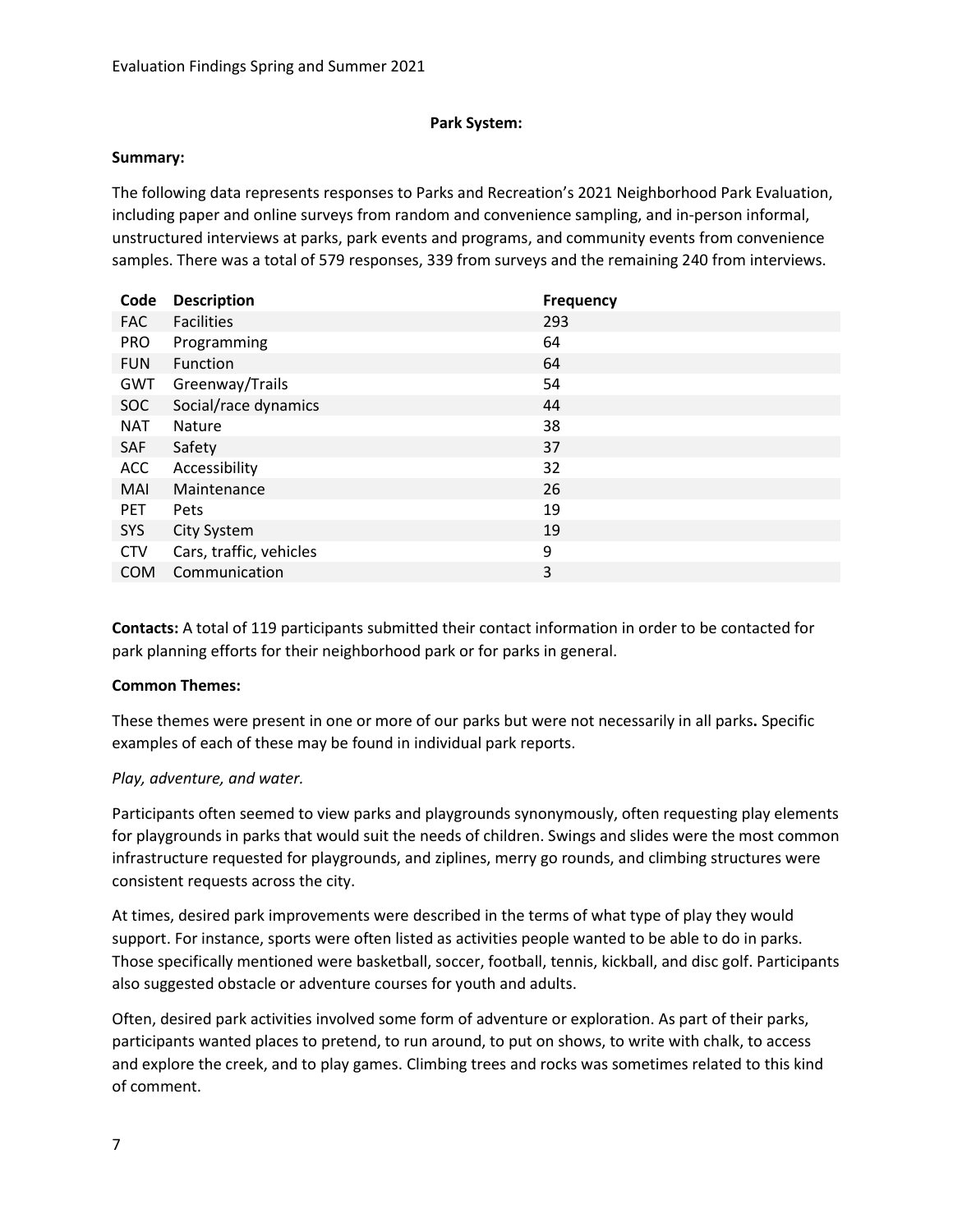Creek access was not the only way residents wanted to interact and play with water. Participants wanted splashpads, other spray elements, and swimming pools as part of neighborhood parks.

# *Social connection, community building, community function*.

Participants saw their neighborhood parks as a part of their community. Survey comments reflected this in a few ways. First, and most directly, the participants requested infrastructure that supports large and small community gatherings. This includes picnic shelters with tables and grills; areas for music concerts; and specific community-oriented seating and tables, lawn games, or recreation programming.

Second, participants commented on what type of social and cultural programming and infrastructure they would like to see in parks. This includes events like Juneteenth and events specifically for specific neighborhoods, like Druid Hills and Green Street. This category also includes artifacts like historical markers, community representative art, and connections with black-owned businesses.

Third, participants commented on how the park represented their neighborhood, and dynamics happening within and around the park were representative of the city's functioning. Examples of this include perceptions of crime and safety within different parks and areas of town; perceptions of whose parks should be cared for and funded; perceptions of which parts of the city's parks are being cared for and not; how greenspace should fit into and function within the city; and how parks should be valued within the city.

# *Walking, biking, and healthy living*.

Participants expressed a need for places in parks that facilitated various aspects of fitness. These were comments left on surveys and in person. Examples of this include multiuse trails in and between parks, nature paths, exercise facilities, and spaces that allow for safe exercising of any modality.

A notable instance where this theme repeatedly arose was with participants who did not have young children or who were pressed to communicate what would make the park relevant and useful to them personally, or if participants with children were asked about what they would like for their own use.

# *Safety and maintenance.*

Participants noticed aspects of their park that made it more or less comfortable, usable, accessible, and safe. Maintenance issues ranged from mowing space and schedule to fallen fences to geese presence. Sometimes these overlapped with safety concerns, such as with the issue of visibility throughout the park and holes in entrance drives. Other times, safety stood alone, as in the case of lighting, call box, and patrolling requests. Safety also sometimes intersected with social issues, with some lower income areas having more perceived crime in and around parks, though this was not often true (for instance Pumpkin Creek and Doyle Thomas).

# *Relaxing space, seating, and leisure*.

Some participants wanted places to enjoy parks more passively, or to have places to rest and relax in active places. Places to read, benches along paths to sit and rest, chess tables, picnic shelters and tables, shade of all sorts, and concerts were all part of how participants imagined certain parks functioning as places of leisure and comfort. This theme sometimes crossed over with both "Social connection, community building, community function" and "connection to nature and natural beauty" themes.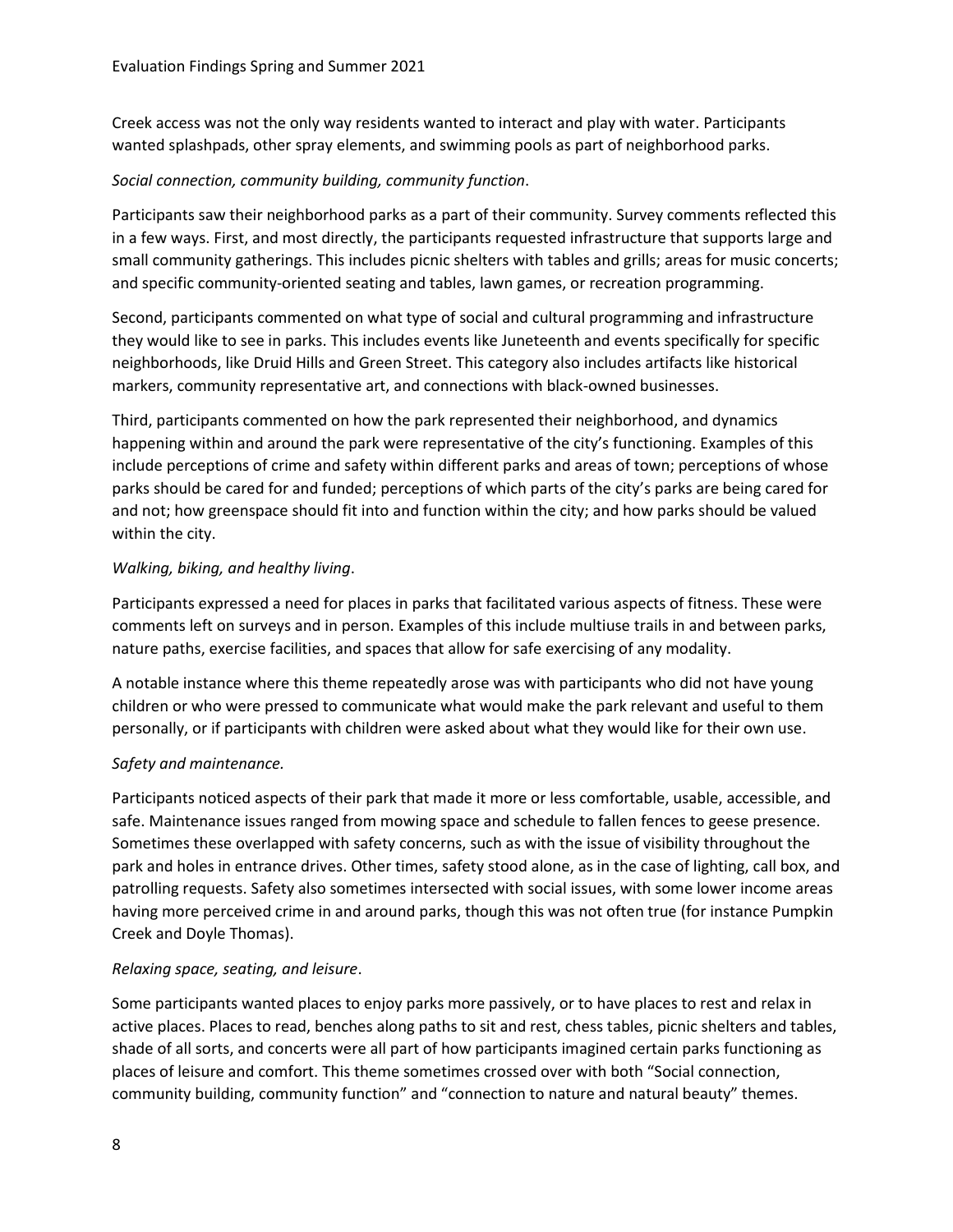Examples of this are gardens, benches and tables for potlucks and book clubs, and stages or concert venues.

# *Who are parks for?*

Participants had a clear idea of who intended park users are and for whom parks are useful. Very often, this was simply tied to age. It was not uncommon for park staff to ask participants about their neighborhood park and receive the reply, 'I'm too old for parks' or 'all my kids are grown.' Often the first thought of how a park could be improved was in how children's play areas and playgrounds could be enhanced.

Another way that park users indicated assumptions of who parks are for was in the context of physical ability. Again, it seems that the base assumption for parks is that they are for able bodied individuals. Participants specified that parks should also be for those with mental and physical disabilities.

This theme also crosses over into social, geographic, and race issues. Participants commented on properties around houses that should be torn down, parks they perceived not being worth investing in (low-income areas), parks they perceived not currently being invested in (historically Black communities), and areas of town that received more attention than others (downtown and Averett areas).

# *Connection to nature and natural beauty*.

Participants identified ways that parks are valued because of aspects of the natural environment, as well as ways in which parks may be enhanced through interaction with or manipulation of the natural environment. Examples include landscaping, flowers, gardens of various sorts, tree plantings, interaction with/viewing wildlife and birds, and access to and observation of rivers and creeks. There were also aspects of nature that made a space undesirable or diminished its value. Examples include fallen trees, overgrown grass, and geese droppings.

# *Pets*.

Pets, namely dogs, were a part of how participants saw parks being useful and enjoyable. Many participants who referenced this function currently use their neighborhood parks as dog parks, whether in a fenced in ball field, in a designated dog park, or off leash. Other residents requested a designated dog park with dog amenities. Specific examples included dog obstacles and play equipment, dog fountains, and separate areas for big dogs and little dogs. Interestingly, two residents requested a cat park.

Some participants did not have positive encounters with other peoples' dogs or with dog owner behavior. This included the elderly population and parents with small children who were concerned with the safety issues of large, off leash dogs or off leash dogs in general. Other issues were related to dog owners not picking up dog waste. Some of these participants and participants with dogs requested more dog waste stations.

# *Missing parks and greenspace in the City*.

Participants who did not live near a city park requested accessible parks. Specific areas requesting these parks included North Danville (NorDan), Westover, and the Goodyear Blvd area. Barriers to existing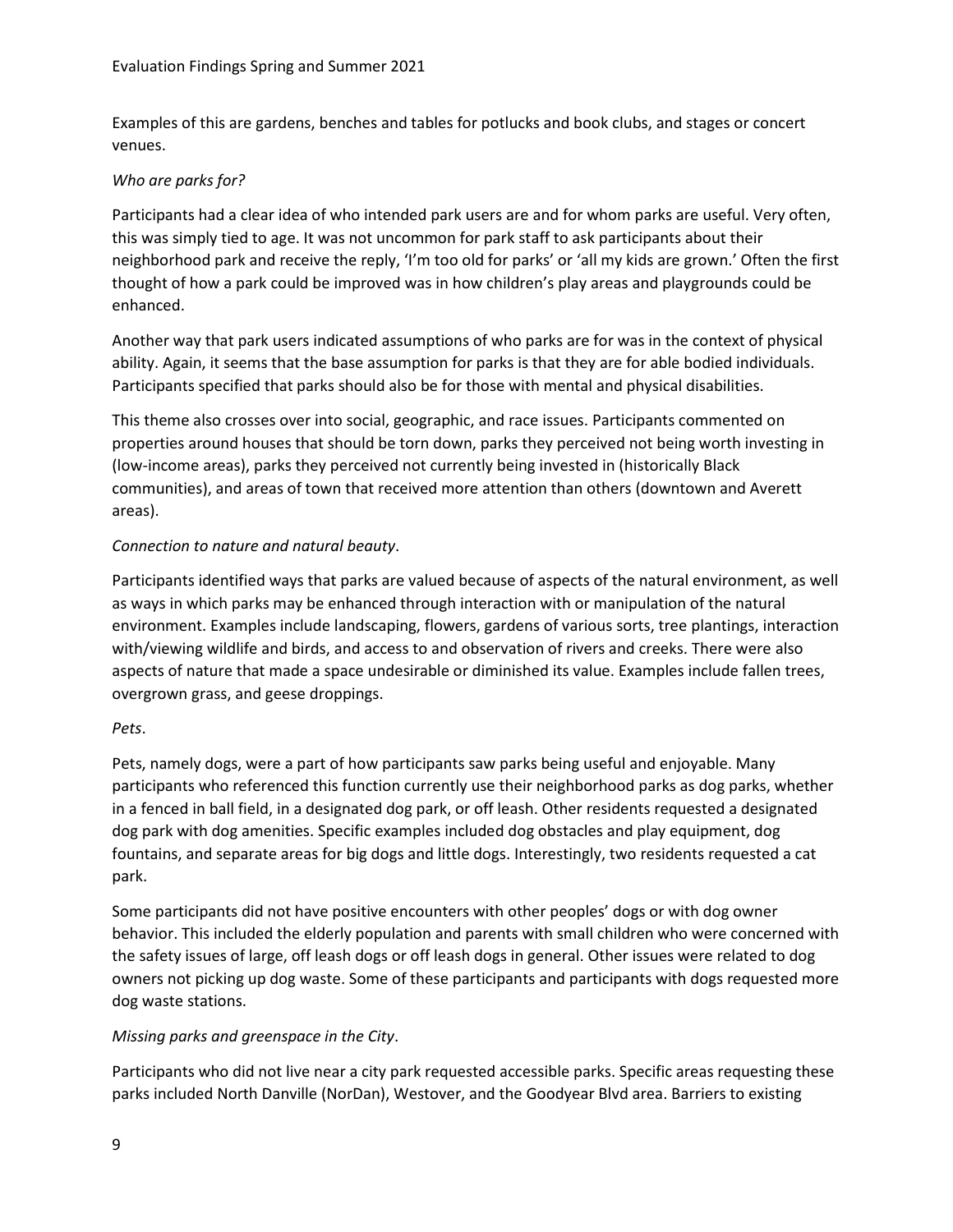parks included distance, busy roads, or disinvestment and abandonment of previous parks (i.e., Sandy Shores, Woodberry, Glenwood).

Some participants did not necessarily say they needed a park for their neighborhood specifically, but they wished to see more maintained greenspace throughout the city. Examples of how participants imagined this include greenways along creek beds and pocket parks.

# *Parks representative of City-Community relationship*.

Participants at times commented on areas that were distinctly not Parks and Recreation jurisdiction or that equated Parks and Recreation actions to those of the City as a whole. These issues related to allocation of funding, housing, policing and safety, and city-wide planning. In some of these instances, participants saw their park as representative of their neighborhood or community and the care for their park as representative of the City's care for their community.

# **Summary of multiple-choice survey responses:**

Of 345 respondents, 66% use their park for active recreation at least somewhat often. 57% of participants use their park for passive recreation at least somewhat often. 52% of participants say that their community gathers at their park at least somewhat often.

If their park were improved, 88% of residents say their community would gather at least somewhat often at their park, 89% would use it for active recreation at least somewhat often, and 85% would use it for passive recreation at least somewhat often.

Only 12% of participants did not agree that they could easily access their park. Participants were divided over whether or not their park had special features or programming. 78% of participants at least somewhat agreed that they felt safe in their park. 85% of participants at least somewhat agreed that their park is important in their community, 84% at least somewhat agreed that they felt welcome in their park, and 71% felt that the park represented them and their neighbors.

| <b>Community Recreation</b> | Commented on spaces that would allow for rec mobile, fun wagon, and<br>pop up programming to be successful. Commented on areas for clean<br>ups and environmental programming. Commented on areas for after<br>school program pick up and activities. |  |
|-----------------------------|-------------------------------------------------------------------------------------------------------------------------------------------------------------------------------------------------------------------------------------------------------|--|
| <b>Special Recreation</b>   | Commented on accessible areas and equipment for play and gathering.<br>Commented on outdoor gathering areas for program attendees.                                                                                                                    |  |
|                             | Commented on possible event space and facilities.                                                                                                                                                                                                     |  |
| <b>Sports and Athletics</b> | Commented on practice, game, and tournament sites. Commented on<br>sport fields and courts to support informal play.                                                                                                                                  |  |
| Administration              | Commented on frequency of rentals. Commented on barriers for rental<br>use or reasons for low demand. Commented on types of rentals<br>currently and previously used in a space.                                                                      |  |
| Library                     | Commented on places for crafts and reading. Commented on places to<br>post and share information for library. Commented on Storywalk and<br>Little Library locations. Commented on Library Mobile site possibilities.                                 |  |

# **Summary of internal data:**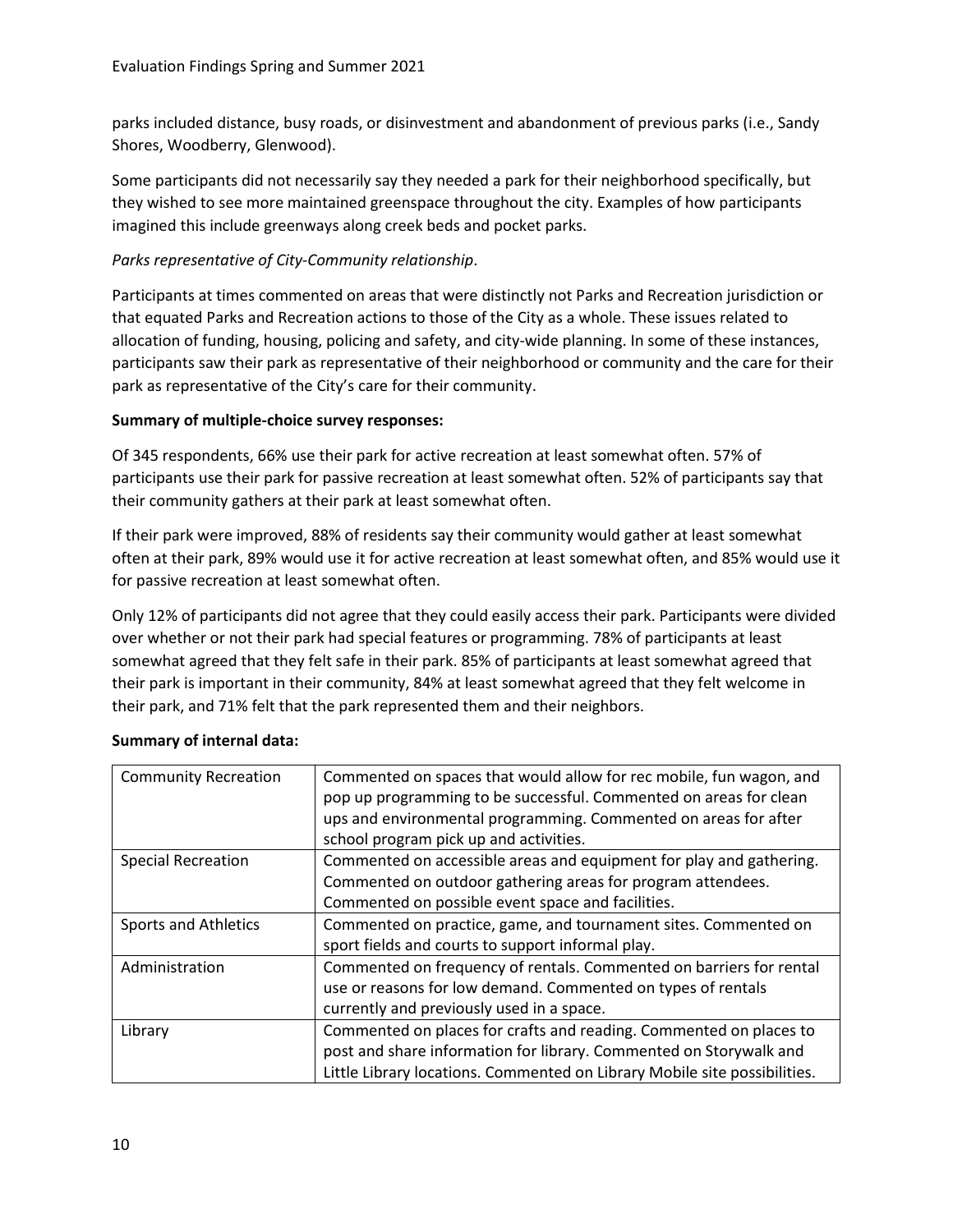| Maintenance | Commented on time required to drive to and access a location.           |  |
|-------------|-------------------------------------------------------------------------|--|
|             | Commented on tasks performed at park (i.e., mowing, inspections).       |  |
|             | Commented on environmental dynamics at park (i.e., flooding, wildlife). |  |

### **Recommendations:**

Recommendations for parks include 3 levels of meeting community needs. These are to be taken into consideration alongside individual park recommendations.

The first level are features and amenities that need to be available at each park, when at all possible. These are aspects of parks that are in high demand, are needed to ensure safety and cleanliness of park, and/or necessary to meet sustainability standards.

The second level are features and amenities that should be available at least in one park within each park planning region. These are aspects of parks that are in demand but are not feasible or necessary at every park.

The third level are features or amenities that should be available at least somewhere within our park system. These are features or amenities that are very expensive, special, and/or specialized that set one park apart from others. They are not necessary or sustainable at many parks.

These recommendations are detailed in the chart on the following pages (Pages 12-14).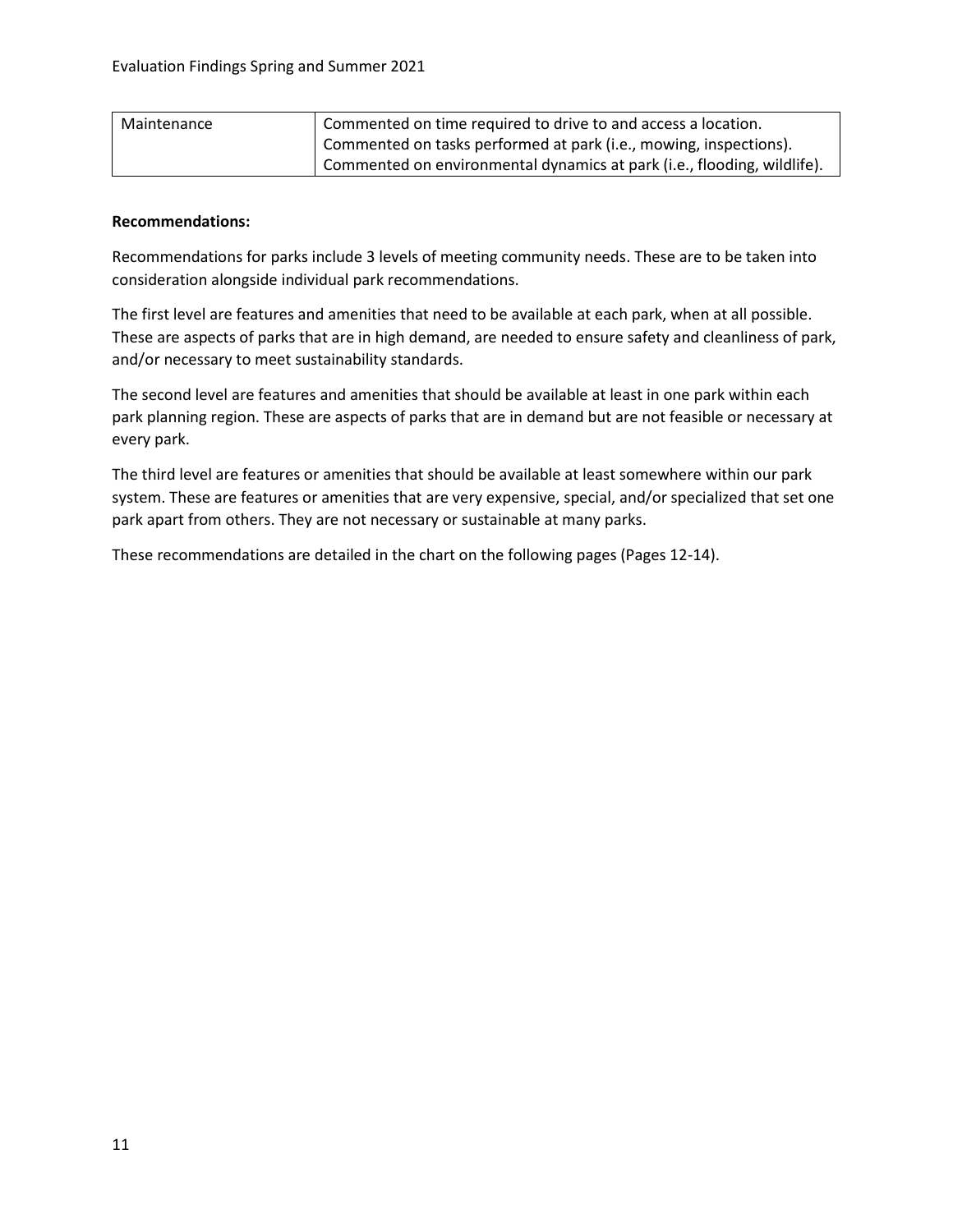Recommended infrastructure includes the following:

|                               | <b>AMENITY</b>                                 | <b>DESCRIPTION</b>                                                                                                                                                                                               | <b>KEY CONSIDERATIONS</b>                                                                                                     |
|-------------------------------|------------------------------------------------|------------------------------------------------------------------------------------------------------------------------------------------------------------------------------------------------------------------|-------------------------------------------------------------------------------------------------------------------------------|
| <b>EACH PARK</b>              | Adequate, defined<br>parking.                  | Parking spaces, parking lot, and nearby walking access<br>from there. Bicycle parking may be a part of this.                                                                                                     | • Appropriateness for park size.<br>• On street parking availability.                                                         |
|                               |                                                |                                                                                                                                                                                                                  | · Bicycle/Pedestrian access<br>options and comfort                                                                            |
|                               | Signage                                        | Park identification, rules, & information                                                                                                                                                                        | Uniform style<br>$\bullet$<br>Uniform content<br>$\bullet$<br>Site/context specific info<br>$\bullet$                         |
|                               | Address                                        | Assigned address tied to park name and findable on<br>online maps (city website, google, apple, etc.)                                                                                                            | Our webpage<br>$\bullet$<br>City GIS<br>Search engines                                                                        |
|                               | Active play recreation<br>amenity              | An amenity that facilitates active play, such as a<br>playground, sport facility,                                                                                                                                | • Where possible, swings.<br>• Consider amenities that<br>support specific active play<br>(i.e., water fountains,<br>benches) |
|                               | Community, socialization,<br>gathering amenity | A facility that supports desired community-identified<br>social needs/desires. Examples include picnic shelters,<br>concert venues, circle-seating                                                               | • Community-led decision<br>making                                                                                            |
|                               | Maintenance access                             | Access into park for mowing, emptying trash, etc.                                                                                                                                                                | • Avoid driving on grass or<br>otherwise inconvenient/<br>difficult/harmful routes of<br>maintenance.                         |
|                               | Fixed trash & recycling                        | Installed waste and recycling receptacles, with clear<br>labels                                                                                                                                                  | • Collection schedules<br>• Ease of collection                                                                                |
| <b>EACH GROUP</b><br>OF PARKS | Multi-use trail or walking<br>track            | A walking loop that facilitates safe, healthy exercise. A<br>multiuse trail that facilitates travel from one point to<br>another within a community and can be used for<br>walking, biking, or other recreation. | • Size to accommodate users in<br>group region<br>• Interest and engagement for<br>promoting exercise                         |
|                               | Pet facility                                   | Dog park with pet waste station.                                                                                                                                                                                 | • Accommodate safety of dogs<br>and park users                                                                                |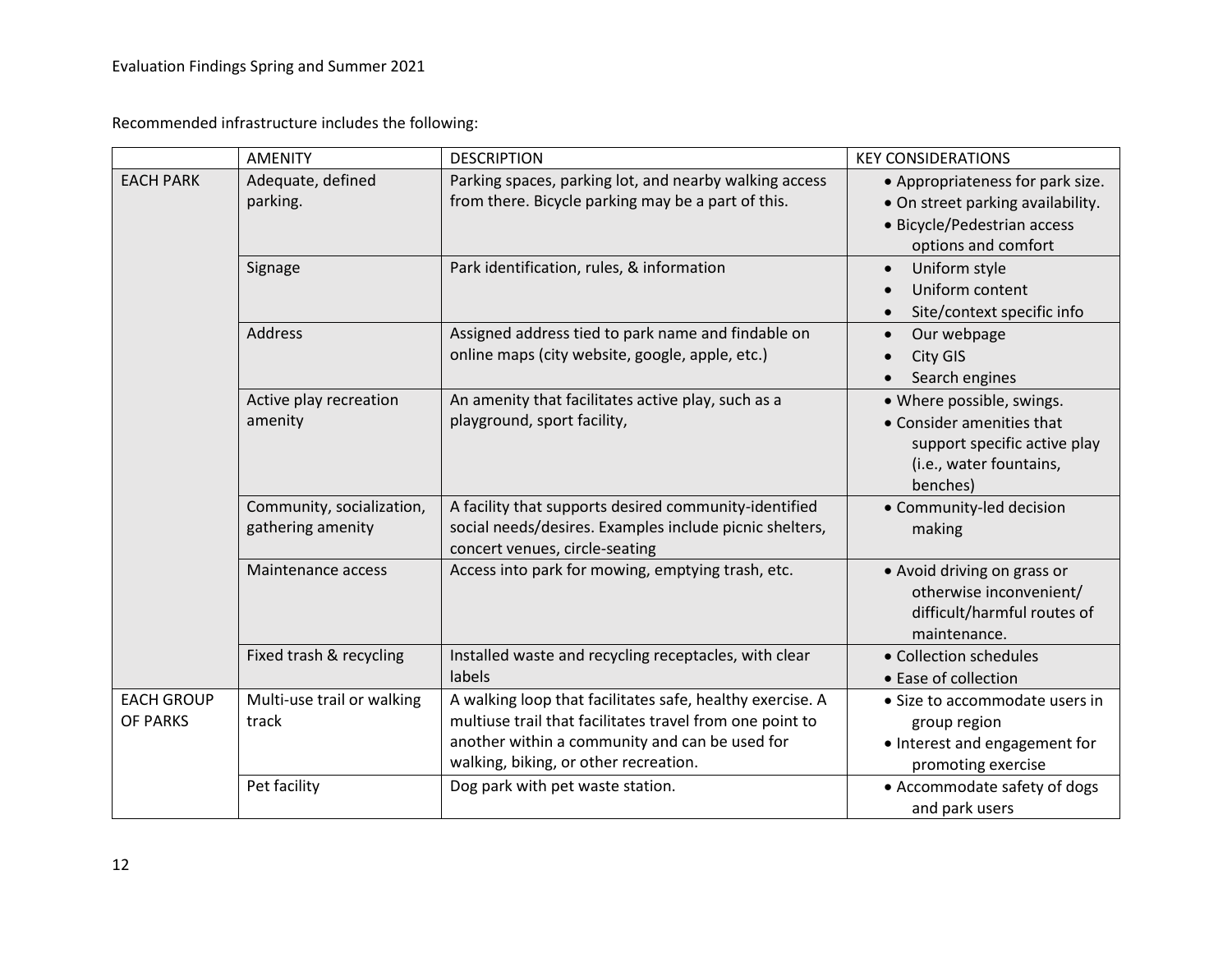|                    |                            |                                                            | • Ability to be integrated into<br>park identity/experience |
|--------------------|----------------------------|------------------------------------------------------------|-------------------------------------------------------------|
|                    | Programming space          | A space for Parks and Recreation to hold events,           | • Power                                                     |
|                    |                            | programs, or meetings.                                     | • Parking & other access                                    |
|                    |                            |                                                            | $\bullet$ Space                                             |
|                    | <b>Built water feature</b> | An amenity that facilitates interaction with water, such   | • Consider terrain, history of                              |
|                    |                            | as a splash pad, fountain, pool, mister, etc.              | water features in area                                      |
|                    | Unique play feature        | A play feature that is special, or unique to a park.       | • How does amenity fit into                                 |
|                    |                            | Examples of these may include a round/tire swing,          | group identity and park                                     |
|                    |                            | small zipline, large climbing structure, big slide, themed | design?                                                     |
|                    |                            | playground.                                                |                                                             |
|                    | <b>Education feature</b>   | Family-oriented educational feature. Examples include      | • Compilation of diverse                                    |
|                    |                            | Storywalk, interpretive nature trail, interactive creek    | types/topics of education                                   |
|                    |                            | access, STEAM activity infrastructure, art creation        | • Consistent & accurate                                     |
|                    |                            | station, etc.                                              | messaging throughout parks                                  |
| <b>PARK SYSTEM</b> | Large scale water feature  | Pool, large splashpad, or combination.                     | $\bullet$ Terrain                                           |
|                    |                            |                                                            | • Access & parking                                          |

Possibilities for infrastructure include the following:

|                  | <b>AMENITY</b>          | <b>DESCRIPTION</b>                                                                                                                                                                                                                                   |  |
|------------------|-------------------------|------------------------------------------------------------------------------------------------------------------------------------------------------------------------------------------------------------------------------------------------------|--|
| <b>EACH PARK</b> | Water access            | If applicable to site, access for people to creek, stream, pond, or other water<br>feature in park. Include education about safety and proenvironmental behavior<br>as it applies to water interaction at site (i.e. litter, dog waste, flooding)    |  |
|                  | Environmental education | Education about care for environment and its implications, and/or about<br>environmental function/value in community.                                                                                                                                |  |
|                  | Swings                  | Where possible, include swings commensurate with park size and access.<br>Diverse type of swings                                                                                                                                                     |  |
|                  | Space for reflection    | Contemplative areas intentionally separated from active areas of park. Quieter<br>seating areas, areas with vegetation, areas with views, or other areas that<br>promote connection with nature, emotional/psychological healing, or<br>mindfulness. |  |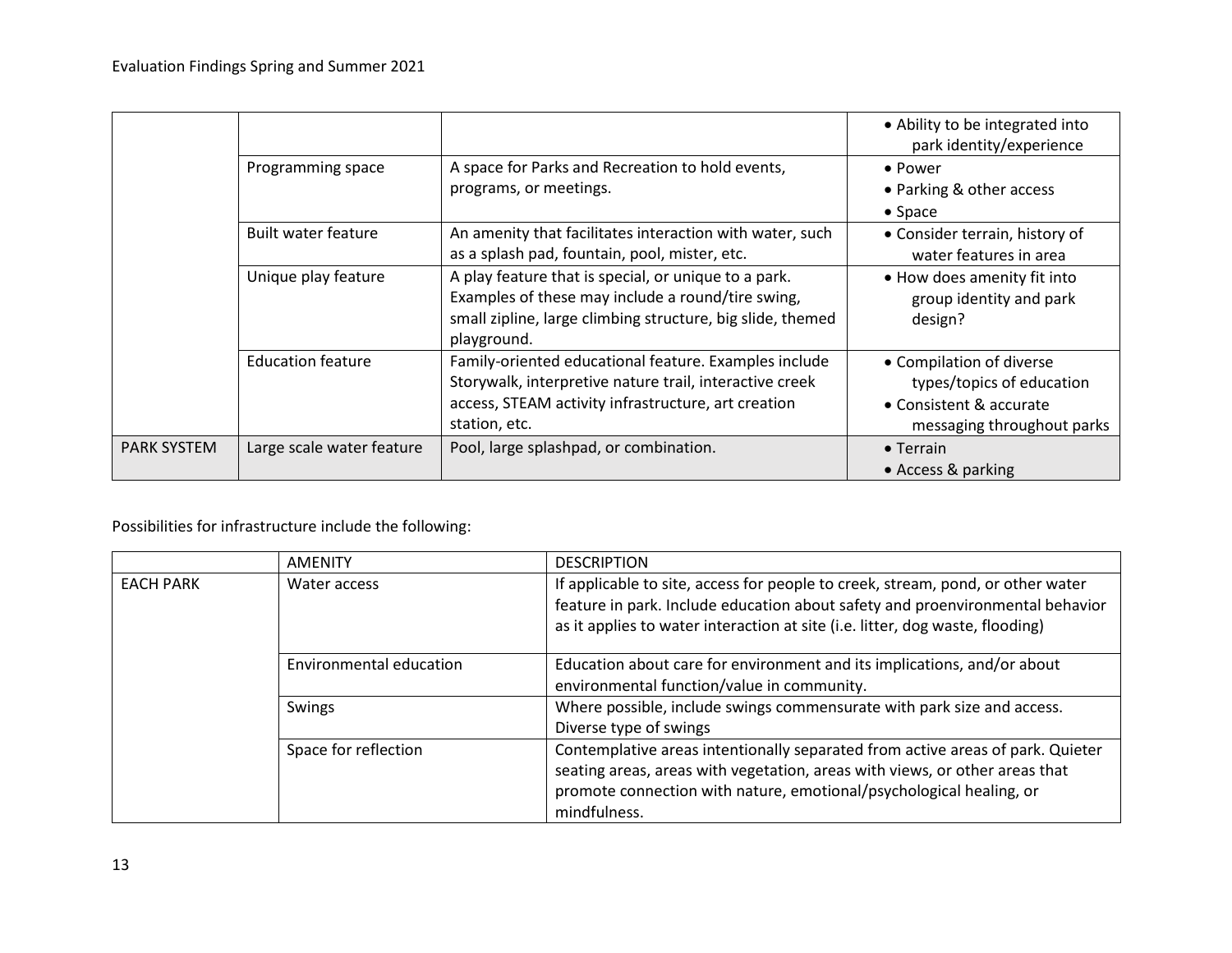| <b>EACH GROUP OF</b><br><b>PARKS</b> | Unique fitness feature         | A fitness resource that provides a functionality or special type of fitness training<br>not found in other areas of the group and/or serves a population not served<br>with other facilities. |  |
|--------------------------------------|--------------------------------|-----------------------------------------------------------------------------------------------------------------------------------------------------------------------------------------------|--|
|                                      | Unique leisure feature         | Unique park space for relaxation, leisurely recreation                                                                                                                                        |  |
|                                      | <b>Kiosk</b>                   | Place for parks and recreation to communicate with park users and for<br>communities/neighborhoods to post local info                                                                         |  |
| <b>PARK SYSTEM</b>                   | <b>Trans-Danville Greenway</b> | Network of greenways, bike lanes, and other pedestrian friendly infrastructure<br>that links residential areas of the city to one another and to destinations,<br>including parks.            |  |
|                                      | Foot golf                      | 9 or 18 hole foot golf course, or golf played with soccer ball and bucket-sized<br>holes. Traverses field, diverse and interesting terrain, and possibly tree covered<br>areas.               |  |
|                                      | Pickle ball                    | Designated areas on tennis courts or specific pickle ball courts.                                                                                                                             |  |
|                                      | Adventure/obstacle course      | Fitness or play equipment set up in a way that encourages park goers to use<br>physical activity to complete obstacles or challenges that promote agility and/or<br>exploration.              |  |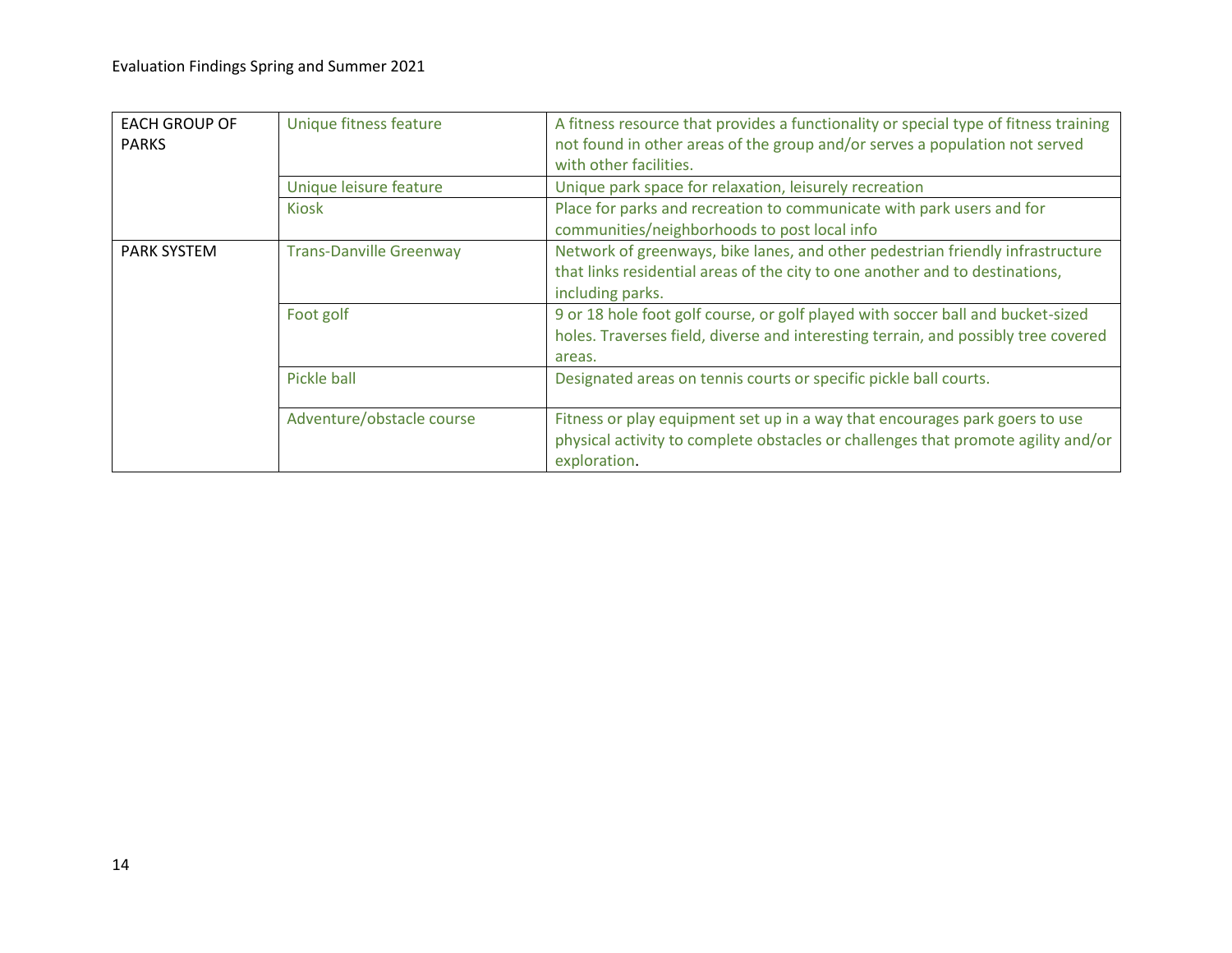# **Parks in General**

### **Summary:**

Some participants in our park evaluation surveys and informal interviews did not have a neighborhood park, did not know their neighborhood park, or chose to comment about the park system as a whole. For this subset of park users, there were 165 contributions. Of these, 70 came in the form of a survey with or without comments, and 95 were obtained from conversations with park users and residents at community or Parks and Recreation events, programs, or data collection park pop ups.

# **Frequency of codes:**

| Code       | <b>Description</b>      | <b>Frequency</b> |
|------------|-------------------------|------------------|
| <b>FAC</b> | <b>Facilities</b>       | 96               |
| <b>GWT</b> | Greenway/Trails         | 22               |
| <b>PRO</b> | Programming             | 19               |
| <b>FUN</b> | Function                | 17               |
| <b>NAT</b> | <b>Nature</b>           | 9                |
| <b>SOC</b> | Social/race dynamics    | 8                |
| SAF        | Safety                  | 7                |
| <b>SYS</b> | City System             | 7                |
| <b>ACC</b> | Accessibility           | 5                |
| <b>PET</b> | Pets                    | 4                |
| MAI        | Maintenance             | 3                |
| <b>CTV</b> | Cars, traffic, vehicles | $\mathbf{1}$     |
| <b>COM</b> | Communication           | $\pmb{0}$        |

# **Contacts for planning involvement**: 18

# **Common Themes:**

*1. Play, adventure, and water*. Facility requests predominately revolved around their connection to play. This included specific play equipment, sport field and kinds of play that would be supported in parks. Examples of this type of survey and interview response show different degrees of interest or imagery for parks:

"Add a water play area and basketball goal, volleyball or tennis net area. Swings."

"I mostly like slides and swings."

"Playgrounds connected with bridges, half dome climbing thing, bigger climbing rock, rock wall, twisty slide, music."

Sometimes, often in the case of young participants, we heard about types of play or pretend that they want supported at parks. These sometimes had a feeling of adventure to them.

"Stage with laughing challenges on stage, huge bridge with cave underneath to explore…treasure hunt; bridges from tree to tree."

"Swimming and the creek crawl."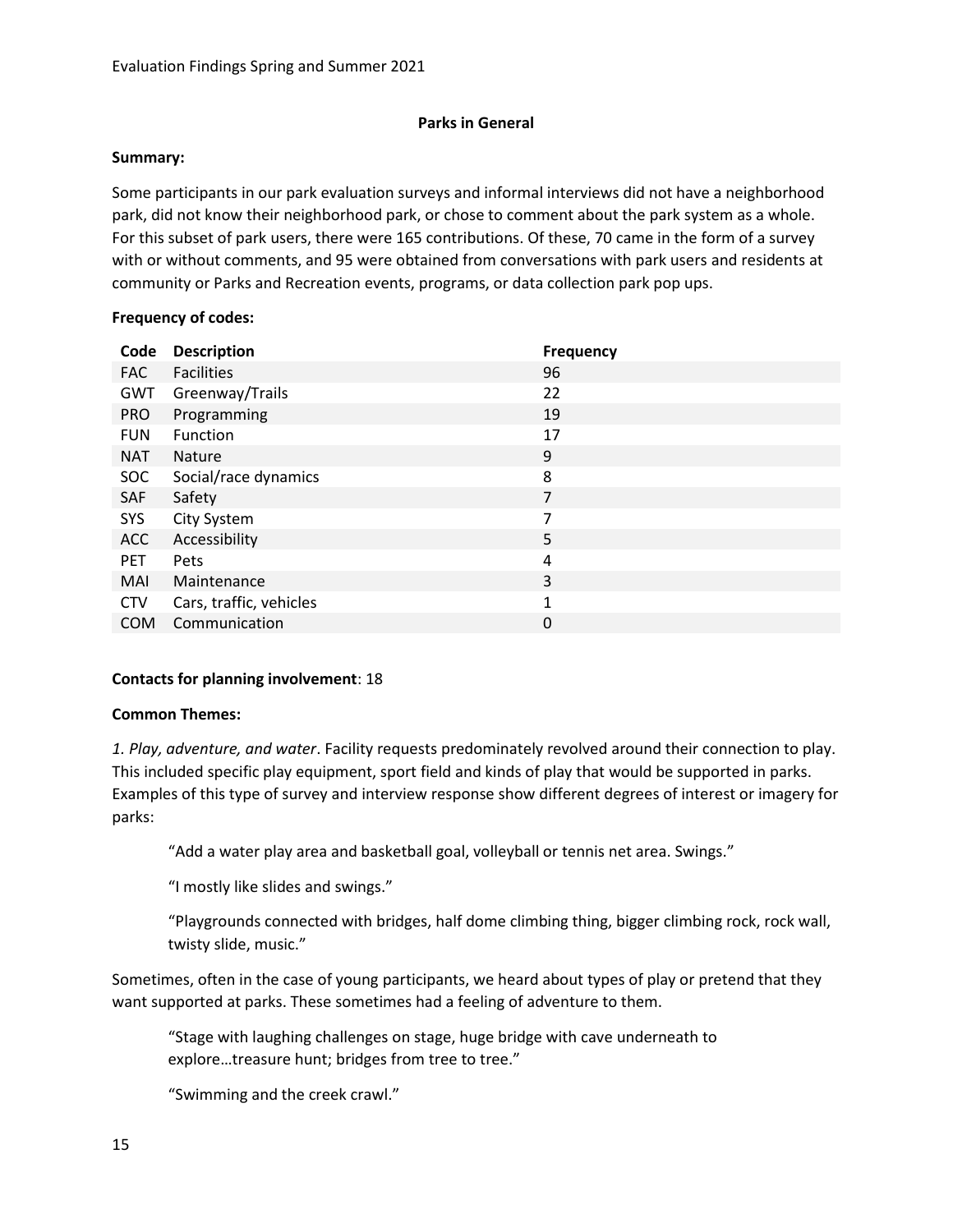Water elements were often intertwined in these play elements. Sprinklers, pools, creeks, and misters were all connected to park facilitation of play.

"Splashpad or anything with water for kids."

"Water, splashpad, pool."

These type of comment expresses the type of parks and park amenities that park users value. The overwhelming frequency of this theme also tells us about what people see as the purpose of parks: active, playground-oriented areas for children. This may be in part because this is the primary service most neighborhood parks in Danville currently provide.

*2. Walking, biking, and healthy living*. Outside of play, walking paths and trails were the most common type of infrastructure requested. Comments ranged from specific observations of the Riverwalk and requests for its upkeep to desires for walkable parks and places near where residents live.

"It would improve if we had a sidewalk along the park."

"Areas for walking"

"…need updates/expansion of the Riverwalk; need 'community walkways'- like the Riverwalk"

"biking trail going through like all the parks. I would like a big circle, bigger than Anglers because after a while it gets boring."

Some walking-related ideas crossed over into a related theme of missing parks and greenspace throughout Danville.

*3*. *Missing parks and greenspace in the City*. Participants expressed a need for more greenspace and more walkability in greenspaces throughout the city. Some participants commented that there are no parks where they live so they will drive to the Riverwalk to go walking or biking. Some of these commenters live in Danville, and some live in the County or in North Carolina.

"I believe strongly that additional pocket parks, throughout the city, could be a very strong amenity… (another city's trail has) low-maintenance walkways, with inexpensive seating and landscaped sections providing cozy nooks. There are several places in the River District where this could occur, for example the area running parallel to and between both Craghead and Bridge, behind the DRF/Averett building running to the Community Garden plots. This whole area could be a wonderful walkway and provide seating and, in essence, an urban minipark. Such sophisticated yet low-maintenance walkways would rival anything Lynchburg has done as it creates its new downtown infrastructure."

"Please put a park in the Mt. Hermon area! We desperately need one here. Thank you."

"Please find a place for a park in Shadowood!"

"I grew up and now live in North Danville. As a child, GLH JOHNSON was the only playground, IT STILL IS. I now live and raised my son in Shadow Wood. STILL NO PARK EVEN WITHIN BIKING DISTANCE. Piney Forest road is quite a barrier!"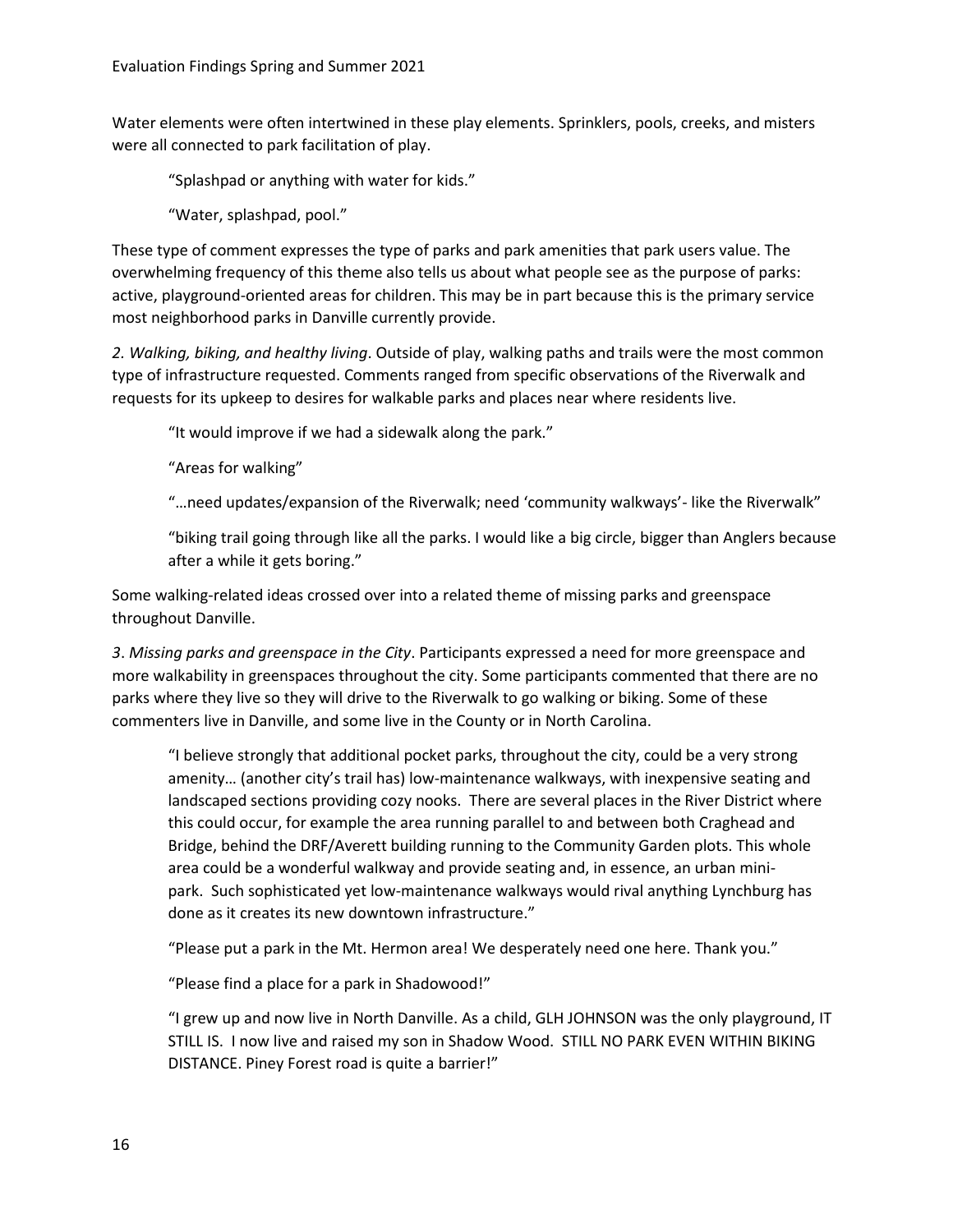*4. Relaxing space, seating, and leisure*. Places to sit, rest, and relax were on the minds of participants too. These were mentioned in connection with accessibility, community, and leisure.

"We live across from Green Street. There are only two places to sit. Two picnic tables."

"Water fountains, picnic tables, lounge chairs, and Wi-Fi."

They were also mentioned in conjunction with certain activities.

"Walking area, water, picnic area, shade"

"Shaded areas and seating, pool, benches, umbrellas"

*5. Social connection, community building, community function*. Just like participants saw play equipment as a function for a certain kind of play, some participants saw infrastructure and programming as a means to build or support community.

"More picnic tables, benches, places to sit. Moms like to sit in group and chat while kids play. Not enough seating."

"…Overall, I feel that Danville has done an excellent job of maintaining its parks, and created different personalities among them. I visit many of them, and often, and often think how lucky we are to have such well-maintained green spaces."

"…historical markers, something to show support for the Black-owned businesses and the Black community."

Some comments give us insight into how residents have noticed social issues and discrimination in our current and past operations.

"Juneteenth should be held on the actual holiday when it's on a weekend."

"Danville need public swimming pools for one and all."

Another person commented on her mixed feelings about Parks and Recreation's use of labor from the Adult Detention Center. This was echoed by a participant in another area of town. Comments like these give a glimpse into how Parks and Recreation is a representative of the City system and its social structure.

"Police presence! Thugs and druggies hang out!"

"To better serve the neighborhoods and parks these abandon homes needs to be torn down. Abandon homes make the city look disgraceful. To make Danville a more beautiful city, residents should be forced to tear down their homes or fix it up and make up to date improvements. If you are going to bring a casino here homes in the city need to be torn down."

*6. Connection to nature and natural beauty*. Participants tied the aesthetics of Danville's parks to the ways in which they display natural elements and allow for park user connection to nature.

"Gardens, nature, trails, nature, ponds, scenery, connect mind-body."

"More picnic tables, shade trees, beautiful plantings. Walkways and paths. An arboretum."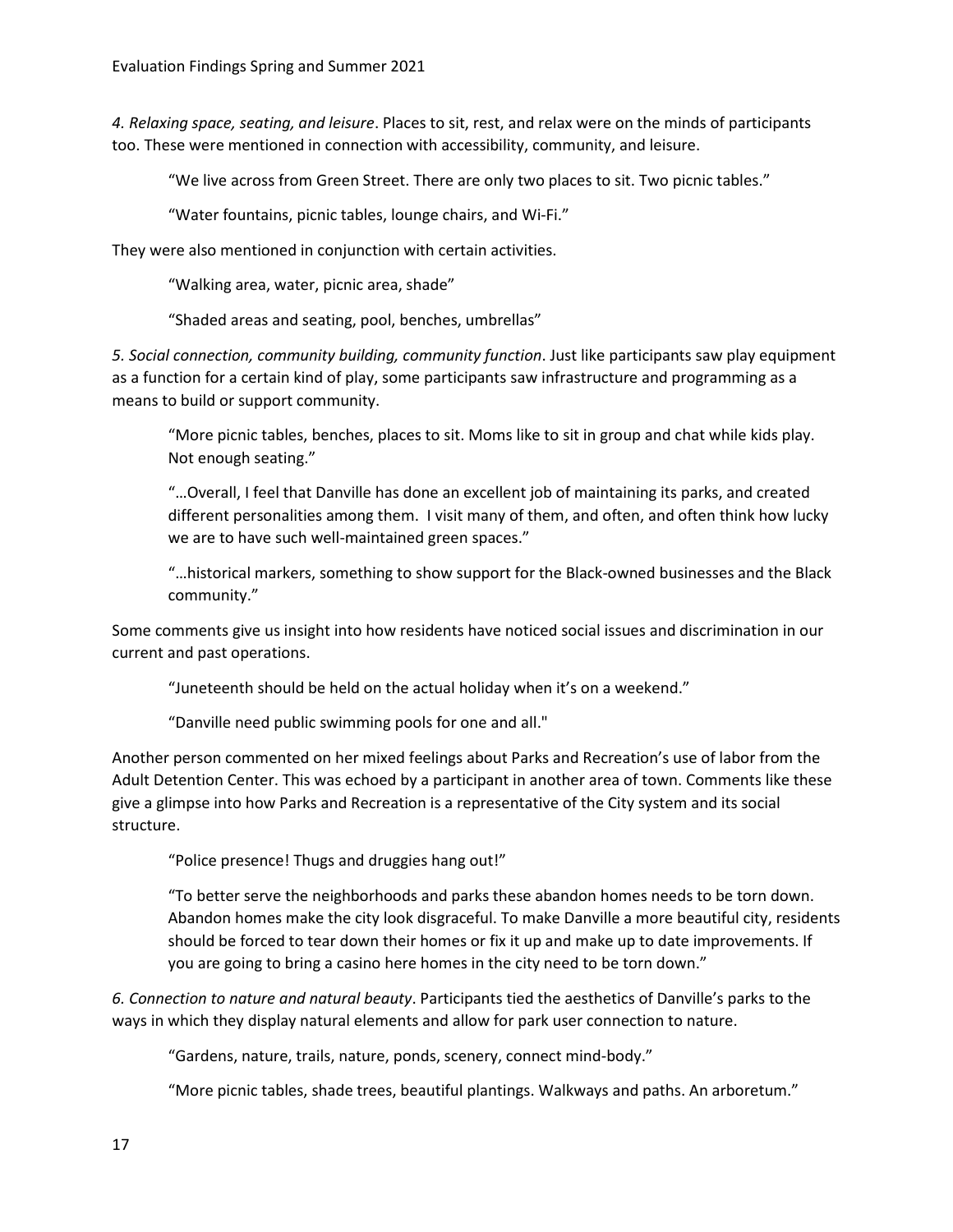"Keep the Riverwalk Trail natural. The sculpture and knit projects detract from the natural beauty."

Connection to nature was also identified in aspects of play for children. Conversations and comments that centered on creeks, the river, trees, and interaction with wildlife reflect the role the outdoor environment plays in the park user experience.

"Place with magnifying glass and bug ID."

"Climbing trees"

"Tree houses."

*7. Who are parks for?* Perspectives of residents of what parks are and who they serve came through directly and indirectly in resident comments. Most directly, participants asked for improvements and expansion of accessibility for differently abled park users.

"Update play equipment and include children with special needs"

"Handicap accessible parks, paths, and fitness parks."

"Something for amputees, programming, exercise equipment or obstacle course with ADA accessibility that would encourage amputees to keep moving…"

Less overtly, residents communicated that Danville parks are most suited for a specific age range: young children. We heard from several adults who said that they weren't the right people to ask because they were too old for parks and they didn't have children.

"I am a senior citizen and do not use neighborhood parks."

This assumes that if you are an adult, a park wouldn't have much for you. Others specified that parks should include different age ranges.

"Mixed age group parks."

"I think it would be nice to have some sort of climbing structure for adults."

"More places for seniors, more things for seniors to do."

This type of comment shows that the park system and individuals have a narrow appeal or lack diversity of options for park. Some comments further indicate that some parks or park policies are not friendly for the elderly population.

"Looking out for senior park issues, issues like bikes and dogs on trails."

"Better skatepark (too slippery. Need place for beginners)."

# **Summary of multiple-choice survey responses:**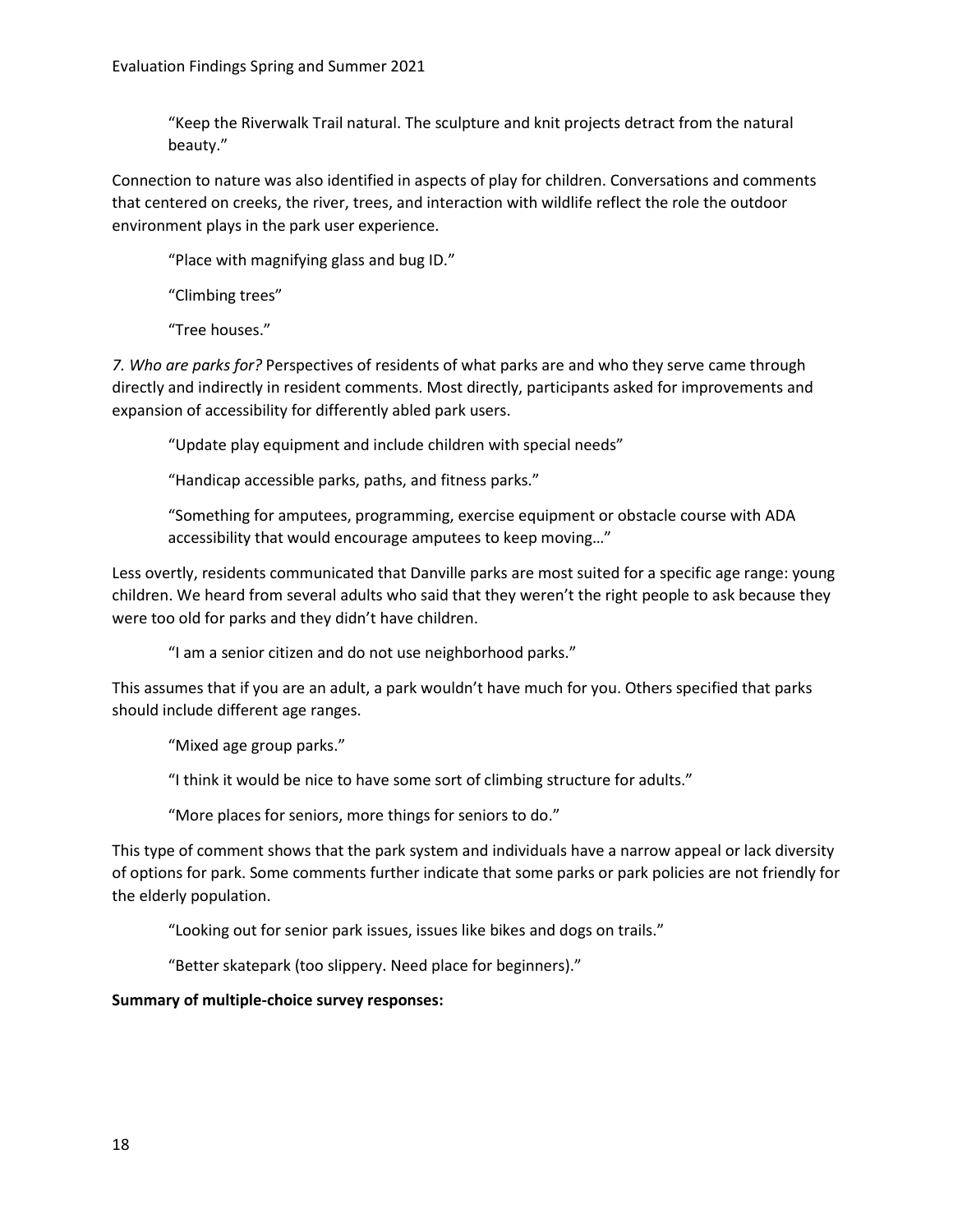### **Ballou**

### **Summary**:

Some participants in our park evaluation surveys and informal interviews consider Ballou Park their neighborhood park, either because it is the closest park to them, because it is the closest park to them with amenities, or because they use it the most. For this subset of park users, there were 43 contributions. Of these, 40 came in the form of a survey with or without comments, and 3 were obtained from conversations with park users and residents at community or Parks and Recreation events, programs, or data collection park pop ups.

It should be noted that we did not send out surveys to residents who live within a quarter mile of Ballou, but many of the surveys returned to us were filled out for Ballou. Also, in conversations with participants who commented on parks in general, many said that a park they visited most often was Ballou, along with Dan Daniel.

| Code       | <b>Description</b>      | <b>Frequency</b> |
|------------|-------------------------|------------------|
| <b>FAC</b> | <b>Facilities</b>       | 14               |
| <b>PRO</b> | Programming             | 6                |
| <b>SAF</b> | Safety                  | 5                |
| MAI        | Maintenance             | 4                |
| GWT        | Greenway/Trails         | 4                |
| <b>NAT</b> | <b>Nature</b>           | 4                |
| <b>FUN</b> | Function                | 3                |
| <b>ACC</b> | Accessibility           | 3                |
| <b>COM</b> | Communication           | 2                |
| <b>SOC</b> | Social/race dynamics    | $\mathbf{1}$     |
| <b>PET</b> | <b>Pets</b>             | $\mathbf{1}$     |
| SYS        | City System             | 0                |
| <b>CTV</b> | Cars, traffic, vehicles | 0                |

# **Contacts for planning involvement**: 9

# **Common Themes**:

*1. Walking, biking, and healthy living*. Participants see Ballou as a place they would like to walk or bike to and within. Walkable access to Ballou is a hope of Forest Hills residents whose property does not back up to the park. Others note the entrance and trails are not comfortable for non-vehicular access, including the current sidewalks. One participant wanted a clear, bike friendly path off the road. Another commented on natural trails in the park.

"More pedestrian friendly entrances would be nice, especially with more access from West Main and Park Avenue (sidewalks, more apparent street parking, paths into Ballou Park, etc.)."

"Better marked hiking paths."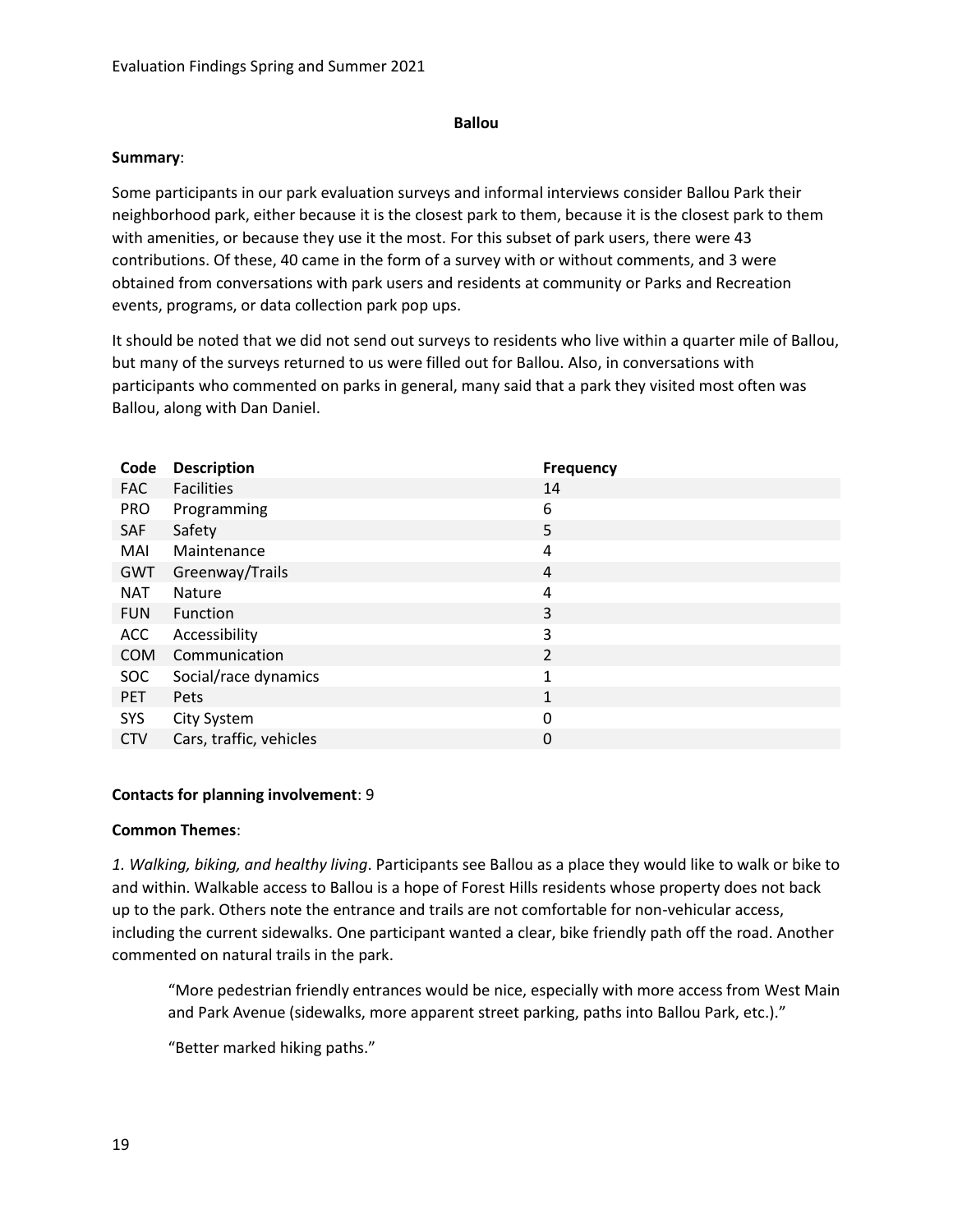Some participants saw trails as a part of healthy living and exercise, and some had specific amenities in mind that would address fitness.

"More trails/disk golf, bike course"

"I'd like an exercise station"

*2. Play, adventure, and water*. Participants had a wide range of ideas for the kinds of activities and infrastructure that could be or should be present in Ballou. Among those mentioned were a skatepark, a pool, more disc golf, tennis, ballpark, a new see saw, and senior-specific activities.

"Some more swing set would be nice!! Other than that, the park is nice to visit!!"

Aside from improvements to existing infrastructure, many residents expressed satisfaction with Ballou's play amenities. Often residents said that they would drive from across down, bypassing smaller neighborhood parks to visit Ballou because of its playground.

*3. Connection to nature and natural beauty*. More than any other individual park, participants noticed natural elements in Ballou as an important feature and expressed ideas for nature-centric amenities. Gardens, botanical gardens, trees, and environmental education were a part discussions and comments about Ballou.

"I would like to see more plantings of native flowers and shrubs and labels to identify them. More info on the natural world would be fun and educational."

One resident's comments showcase how healthy and natural environment connect with community building and can act as a foundation for programming and amenities that foster its current aesthetic.

"Plant hardwood trees to replace fallen trees. More trash bins. Highlight the fountain. A park and walk-up community outdoor meal area. The community meal area could double as a reading area for P&R sponsored book clubs and readings. Install sculptures near buildings... leave natural areas natural."

*4. Social connection, community building, community function.* Participants noted that they would like to see expansion of events hosted at Ballou, or at least increased advertisement of current events.

"… Ballou does great events at the Senior Center and no one I know ever seems to hear about them except after the fact. And they would attend!"

"More promotions for events. More events at local park."

"The community yard sale was good, I'd like to see more/see it grow…"

*5. Safety and maintenance*. Some participants were concerned about how safe the park is. While one resident specifically mentioned drugs, others related to unspecific sources of danger.

"I might use it for walking if I felt better about safety."

"I worry about drug needles being found on the playgrounds and how the space is used at night."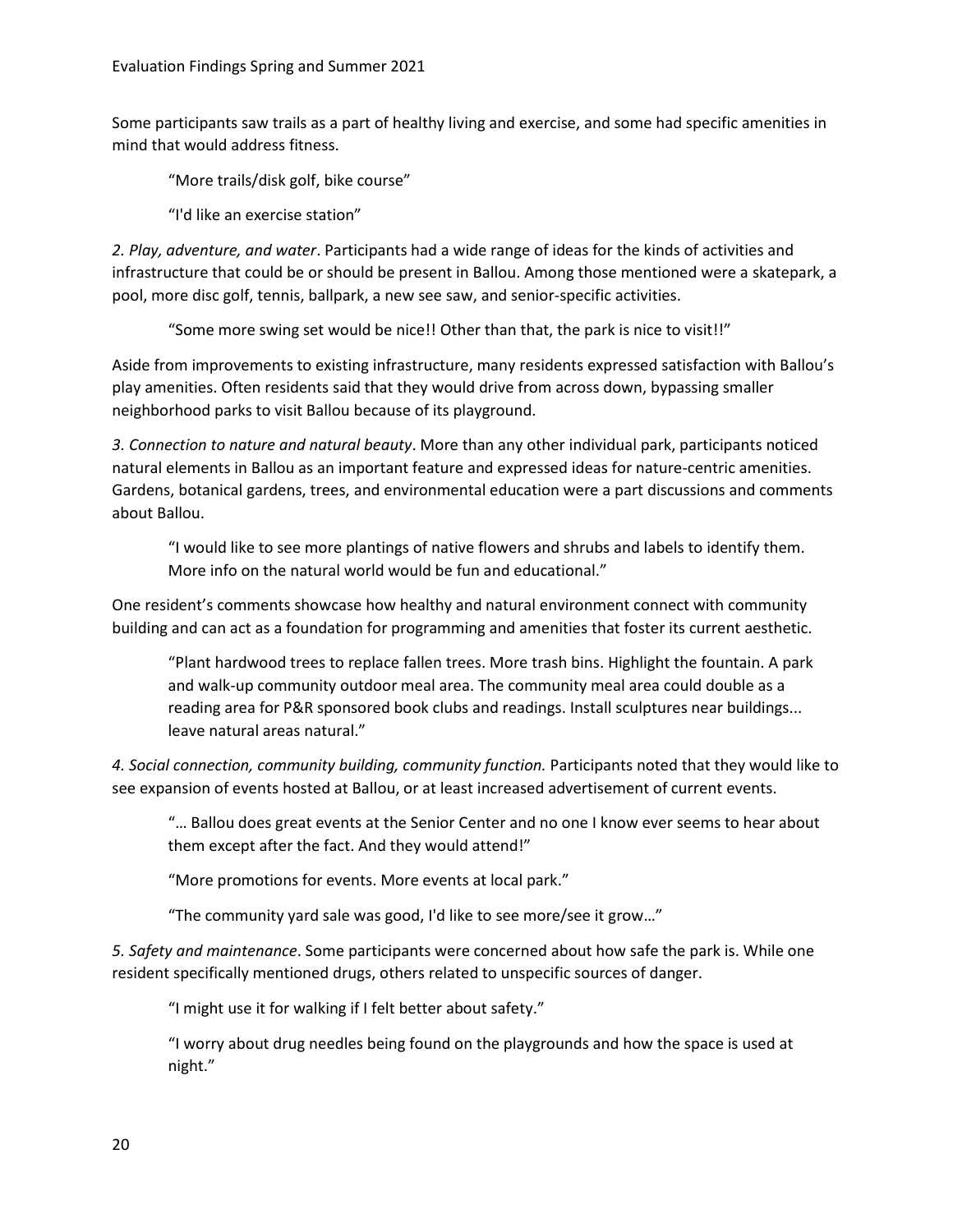Ballou at times seemed to represent all City parks, and this came through in comments related to safety and maintenance. As one of Danville's first and most notable parks, it may be a torch bearer for how all of our parks are perceived to be performing.

"I think that all the area parks should have telephones in all parts of the park, so that you can have for an emergency. Everybody doesn't have a cell phone."

"As the city keeps adding parks, we must be able to maintain the parks that we already have."

*6. Who is the park for?* Again, residents specified improvements they would like to see for Ballou in terms of who could use them. Age was notable here, with many senior activities appreciated and/or desired. Also, residents noted that this playground had more diversity of age ranges who could play, though this is still related to varying ages of young children.

"The parks need to have more activities for kids. Not just small kids, teens as well."

# **Summary of multiple-choice survey responses:**

Surveys were not sent out targeting residents living near Ballou Park. However, we received 47 surveys indicating Ballou as residents' neighborhood park. 11 of these were random sample returns, and the others were from a mix of online and convenience samples.

Of these participants, 35 said they used the park at least somewhat often for active recreation, and 26 said they used it for passive recreation. 20 said their community gathers at the park.

35 said their community would use the park more if it were improved. 41 would use it for active recreation and 37 would use it for passive recreation if it were improved.

21 at least somewhat agree that Ballou has amenities that are unique. 38 at least somewhat agree that they feel same in the park. 32 at least somewhat agree that Ballou has unique planning. 36 at least somewhat agree that Ballou is an important place in their community and 30 at least somewhat agree that the park represents them and their neighbors. Only 4 participants somewhat disagreed that they feel welcome in Ballou.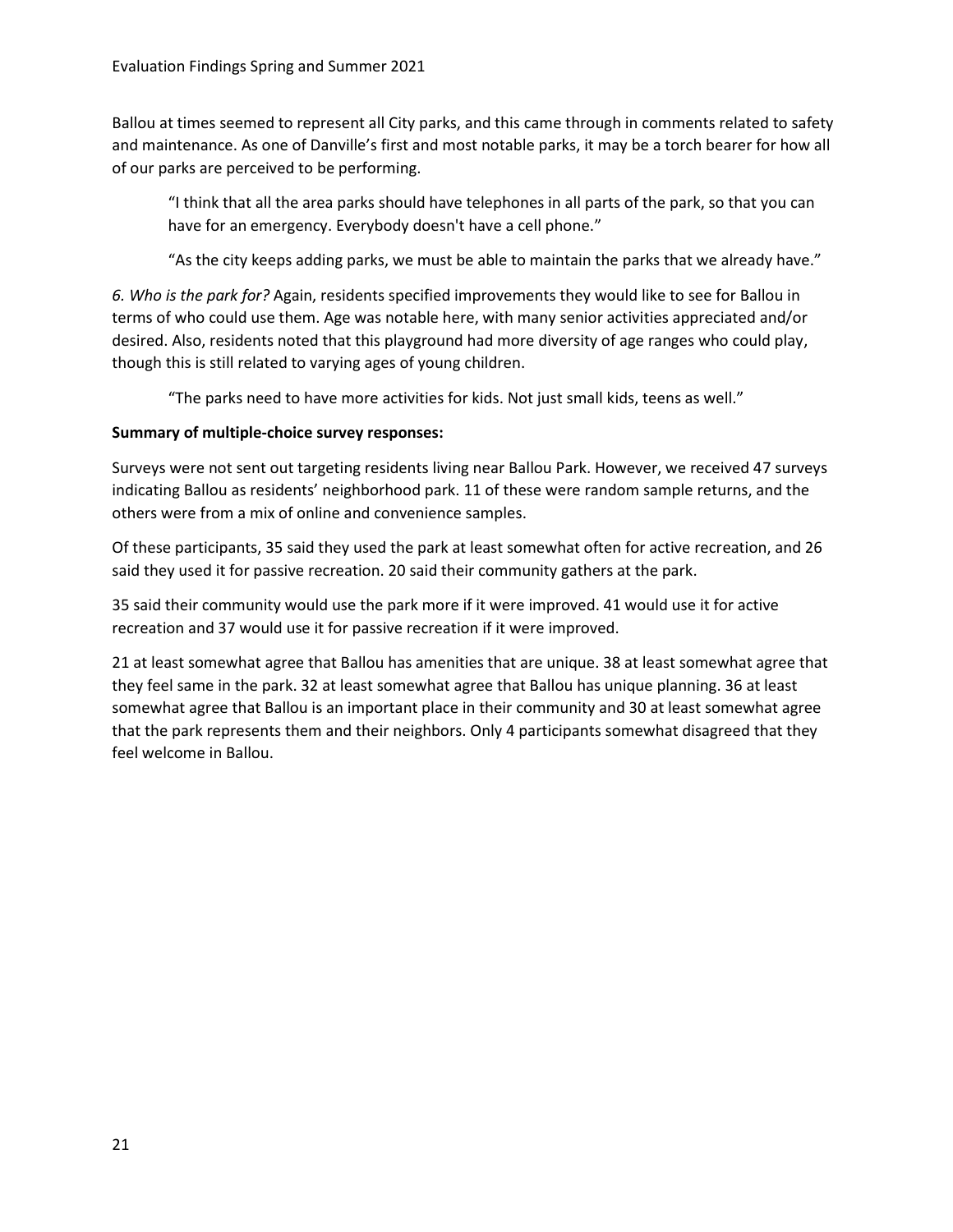# **Camilla Williams, MC Martin, & Westmoreland**

#### **Summary**:

Camilla Williams and MC Martin are directly across the street from one another. MC Martin is much smaller and has few amenities, so for this evaluation, we combined the parks into one entity. Residents within % of a mile from these parks included only residents south of the river. There were three respondents who answered for the upcoming park, Westmoreland, which is still maintained and in control of residents of the Westmoreland Neighborhood Association. The future Westmoreland Park is across the street on the opposite end of MC Martin Park as Camilla Williams. All of this data is combined here, with understanding that comments specifically for the space in Westmoreland need not apply to Camilla Williams or MC Martin.

For this subset of park users, there were 26 contributions. Of these, 13 came in the form of a survey with or without comments, and 13 were obtained from conversations with park users and residents at community or Parks and Recreation events, programs, or data collection park pop ups.

| Code       | <b>Description</b>      | <b>Frequency</b> |
|------------|-------------------------|------------------|
| <b>FAC</b> | <b>Facilities</b>       | 12               |
| <b>ACC</b> | Accessibility           | 4                |
| <b>NAT</b> | <b>Nature</b>           | $\overline{4}$   |
| SAF        | Safety                  | 3                |
| <b>PRO</b> | Programming             | 3                |
| <b>CTV</b> | Cars, traffic, vehicles | 2                |
| SOC        | Social/race dynamics    | $\overline{2}$   |
| <b>GWT</b> | Greenway/Trails         | 1                |
| <b>FUN</b> | Function                | 0                |
| SYS        | City System             | 0                |
| <b>PET</b> | Pets                    | 0                |
| MAI        | Maintenance             | 0                |
| <b>COM</b> | Communication           | 0                |

#### **Contacts for planning:** 7

#### **Common Themes:**

*Play.* Participants identified specific play infrastructure that they would like added to Camilla Williams park. These included predominately swings and slides, but monkey bars and places to climb were also suggested. Two residents also mentioned programming and activities. Cedar Terrace apartments which are across the street have their own lawn space and fenced in playground. Children commented that it was their favorite park to go to.

*Walking and healthy living.* Pedestrian travel to Camilla Williams and around the park space were topics of discussion. This overlapped with the accessibility theme, as some people did not go to the park or take their kids to the park because of the traffic between their neighborhood and the park on Memorial Drive. Access to and from one of Camilla William Park's parking lots is also limited because of a fallen bridge, and three participants noted that they would like this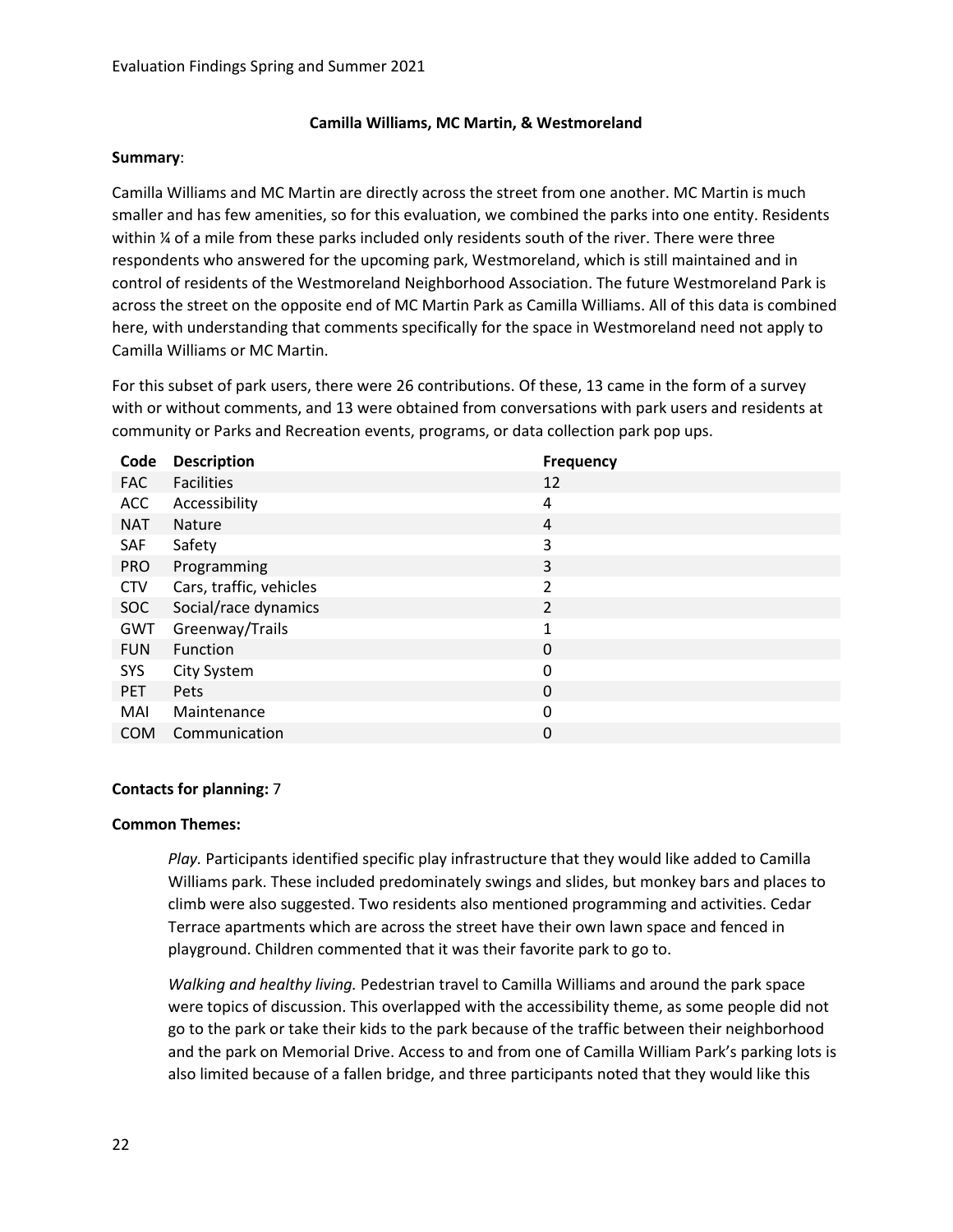repaired. One participant requested a walking track around the park and two commented that they would likeexercise equipment.

*Connection to nature and natural beauty*. Participants desired changes in the natural environment in a few different ways. First and most prevalently, residents want a solution to the problem of too many geese and geese droppings. Other participant-identified issues were downed trees, visibility throughout park, and a need for more flowers.

*Relaxing space, seating, and leisure*. Participants desired improved picnic tables and places for parents to sit. They also wanted a place for music (concerts), more shelters and rest areas, out of the sun places, places for playing cards and water fountains. Programming requests also revolved around leisure, including cookouts and community activities.

*Safety and maintenance.* Geese droppings, the missing bridge, and unmarked and unsafe road crossings were barriers to access for participants.

*Who is the park for?* Again, comments seemed to be directed mostly toward parks with the view that they are places for children.

"I am a 84 year old lady and the park is a great way for children to stop the violence."

"Too much of the older males with no respect for the park."

People also commented on Camilla Williams Park in a way that reflected social and racial dynamics. One participant discussed his hope for parks like Camilla Williams to be a place of support for the Black community and specifically for Black owned businesses. They wanted historical signage as one part of that. Another participant commented on the allocation of park resources through events and programming.

"…community activities instead of putting everything in big parks."

#### **Summary of multiple-choice survey responses:**

Of twelve participants, all at least somewhat agreed that their park was accessible. All but 1 agreed that they felt welcome in their park. 10 felt safe in the park.

9 agreed that the park is an important place in the community, that the community gathers at the park, that they would use the park at least somewhat often for active and passive recreation if improved, that their community would use it at least somewhat often if it were improved, and that they currently use the park for active recreation at least somewhat often. 8 at least somewhat agreed that their park represents them and their neighbors and that they use it for passive recreation.

Participants were divided on whether their park had unique features.

#### **Summary of internal data:**

All internal feedback related to Camilla Williams and MC Martin Parks, because Westmoreland is not yet our property and has not been used by the department yet.

At Camilla Williams, Parks and Recreation staff are aware of issues the park has had regarding humangeese conflict (i.e. intruding in space, prevalence of droppings). Also, there is an issue with delinquent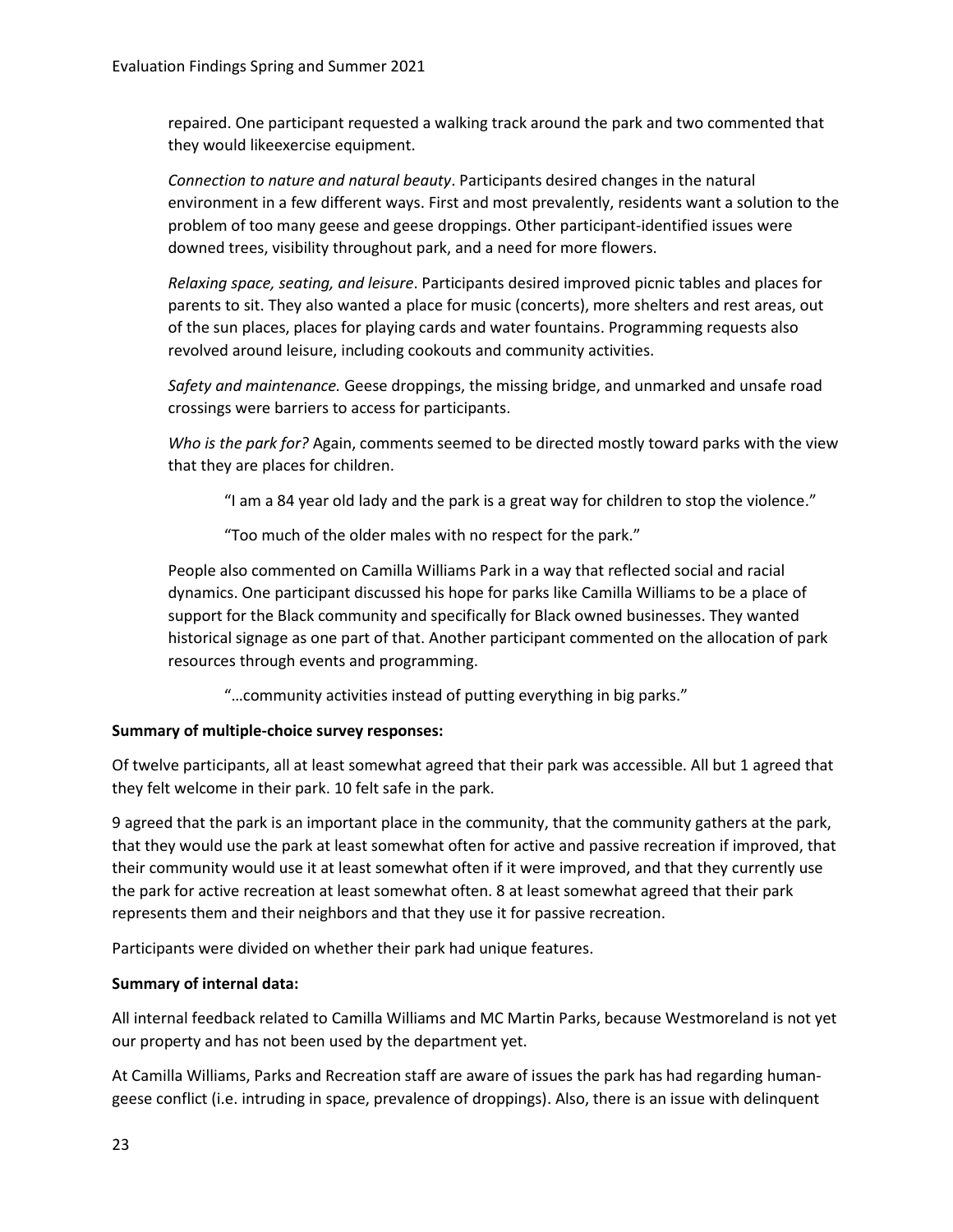park users littering, drinking alcohol, and using drugs in shelter 1. In 2017, we replaced a swing set and in 2020 a playground. The bridge was removed in 2019 and has not been replaced.

Currently, outdoor recreation kayak trips launch from Camilla, special recreation holds team building activities under the shelter near KFC, and Danville residents rent the shelters and use the banks for fishing. The park has been used for church and community events.

Strengths for MC Martin include its water access to a small creek and its namesake. Weaknesses include its steep and hilly terrain, its small size, lack of parking, and use by residents as a dumping area. Possibilities staff see for this park are the addition of swings or a picnic shelter, exercise equipment, community events, walking path along east side of park, environmental education activity or signage, creek clean up, recycling bins, and historical marker/signage/cultural representation.

Strengths for Camilla include its size, its view of the river, its access to the river, Weaknesses include its propensity to flood and water drainage issues, cooption by geese and delinquent park users, and overgrown, undefined areas.

For Camilla Williams & MC Martin

Transportation: A bus route passes by the park and stops across the street from Camilla and less than 1 block from MC Martin.

Maintenance: 2 river birch recently lost due to beaver activity. Willow and oak failed along the shoreline in the last 2 years. In peak season: 2 crew members maintain 1 day/week maintenance and 1 day tech to check shelter, clean litter, empty trash, and mow and trim grass. Shelter needs or recommendations are to repair the concrete pad on shelter 2, install trash and recycle bins at shelter 2, replace grills at shelter 2, replace rusted roof panels on shelter 2 (or replace to match shelter 1), and to strip, sand, and retreat wood at shelter 1.

City & Organizational partners: DPW is planning a sidewalk improvement project along Memorial that may influence the ways in which residents are able to access the park. A sidewalk would be added along the Memorial Road side of the park, and that would connect to a crosswalk near God's Storehouse that crosses Memorial to the south side of the road near Cedar Place.

# **Recommendations:**

These recommendations are geared toward making the park more usable and representative of nearby residents. Because of the low number of respondents, more information is needed from residents to direct specific design elements. However, the known use, history, and projected future connections these parks have give guidance on necessary modifications that give us a base scope of work.

Recommended infrastructure for the parks includes the following:

Camilla:

1. Clear park entrance from East parking lot, possibly with bridge replacement. Create accessible and welcoming path from parking lot to park. This may entail replacement of bridge from parking lot and clear up area for visibility around it. It may include sidewalk addition along Memorial Road. This is both for safe access from parking lot and overall park appeal.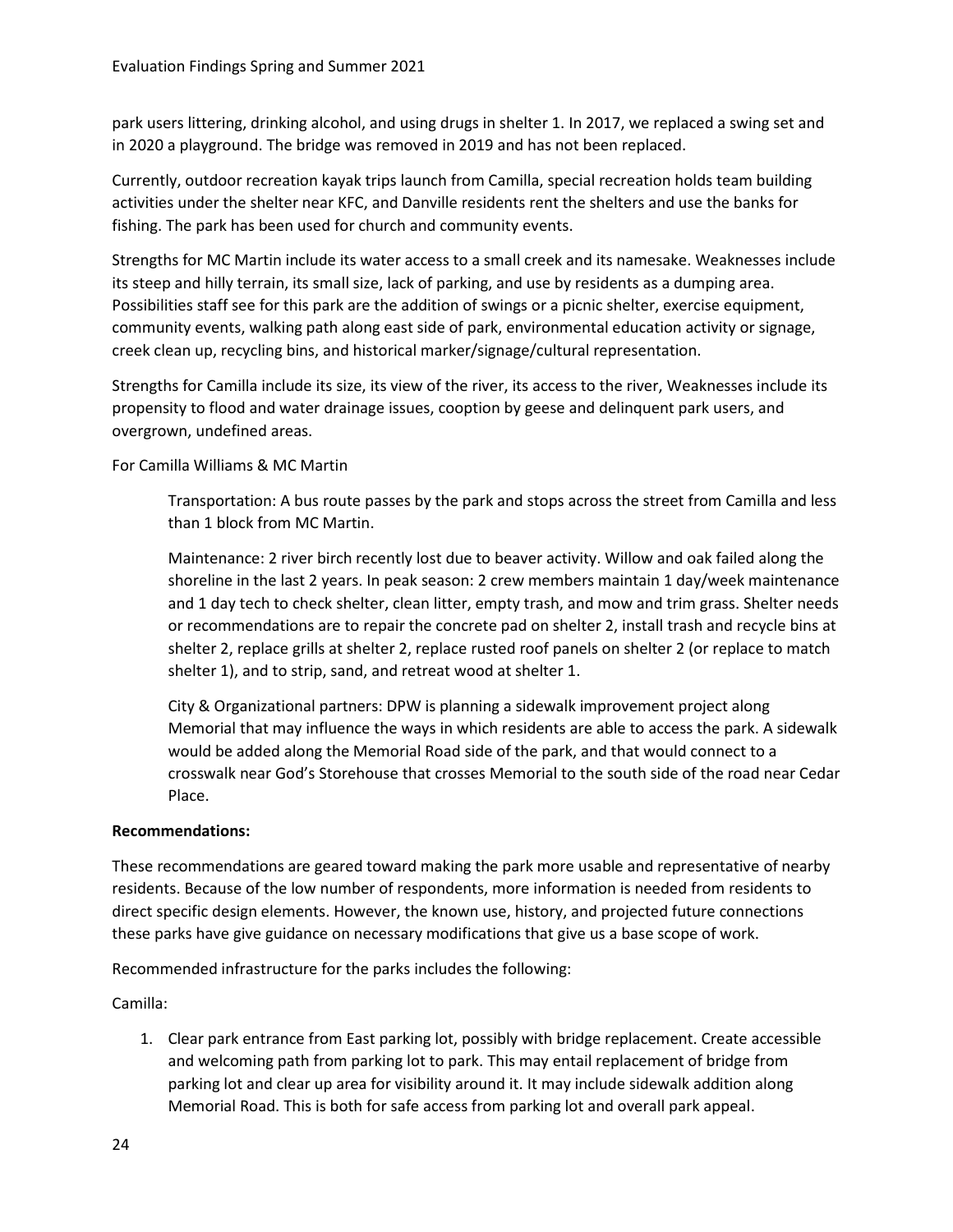- 2. Park visibility and drainage with interpretive environmental signage. Thin out small growth trees on reforested side of park. More numerous small trees that have grown between original plantings are limiting growth potential/stormwater drainage of trees. They also make creek cleanup efforts challenging and decrease perceived size and access to the park. Tend to monarch garden. Add environmental education signage (why it's there, what to look for, etc.) that fit with the overall design of the park.
- 3. Walking path throughout. Extend walking path to picnic areas to form a loop around the park. This provides accessibility to picnic areas and seating areas near the river. Also provides access to recreation/health for park neighbors.
- 4. Updated shelter. Shelter #2 maintenance recommendations and perhaps replacement to match #1.
- 5. More swings. Kids requested more swings. They often come in groups with similarly aged children.
- 6. Clear river viewing/fishing/small craft boating access

Possibilities for park infrastructure:

Camilla:

- 1. Small performing arts stage. In homage to the park's namesake and to support communities across the Memorial Drive, a small stage with electric hookup can support existing and prospective user groups. In coordination with Riverfront park, the fountain plaza, Carrington Pavilion, the series of event spaces gives more room for music festivals and linear park experiences.
- 2. Historical markers. A walking tour of Camilla Williams career/arts in Danville/etc. along path. Art that represents Camilla and her career or community in Danville.
- 3. Additional playground with older age group. The current playground is new and very specific to one population. A complimentary play structure (climbing, playground, or other) for an older group allows engagement for a wider range of youth.
- 4. Shoreline plantings and humane spraying for geese habitat deterrents. <https://www.humanesociety.org/resources/keep-geese-away-changing-habitat>
- 5. Deliberate place of reflection and updated seating. Design spaces for older park users, to enjoy views, nature, outdoors.

MC Martin:

- 1. Creek bed clean up. Clear debris, dumped trash, small growth trees and shrubs along path side. Environmental education program and signage to increase waterway knowledge/proenvironmental behavior.
- 2. Bridge across creek. Take unpaved walking path along east side of park only to end of where mowed area ends on opposite side of creek. Add bridge and unpaved path on opposite side to make a small loop.
- 3. Historical marker, walking tour of civil rights/ civil rights law in Danville.
- 4. Connection to Camilla and MC. Physical connection with crosswalk or trail, or painted sidewalks between crosswalks and parks. Symbolic connection with same design concepts, amenity choices, etc. in all parks.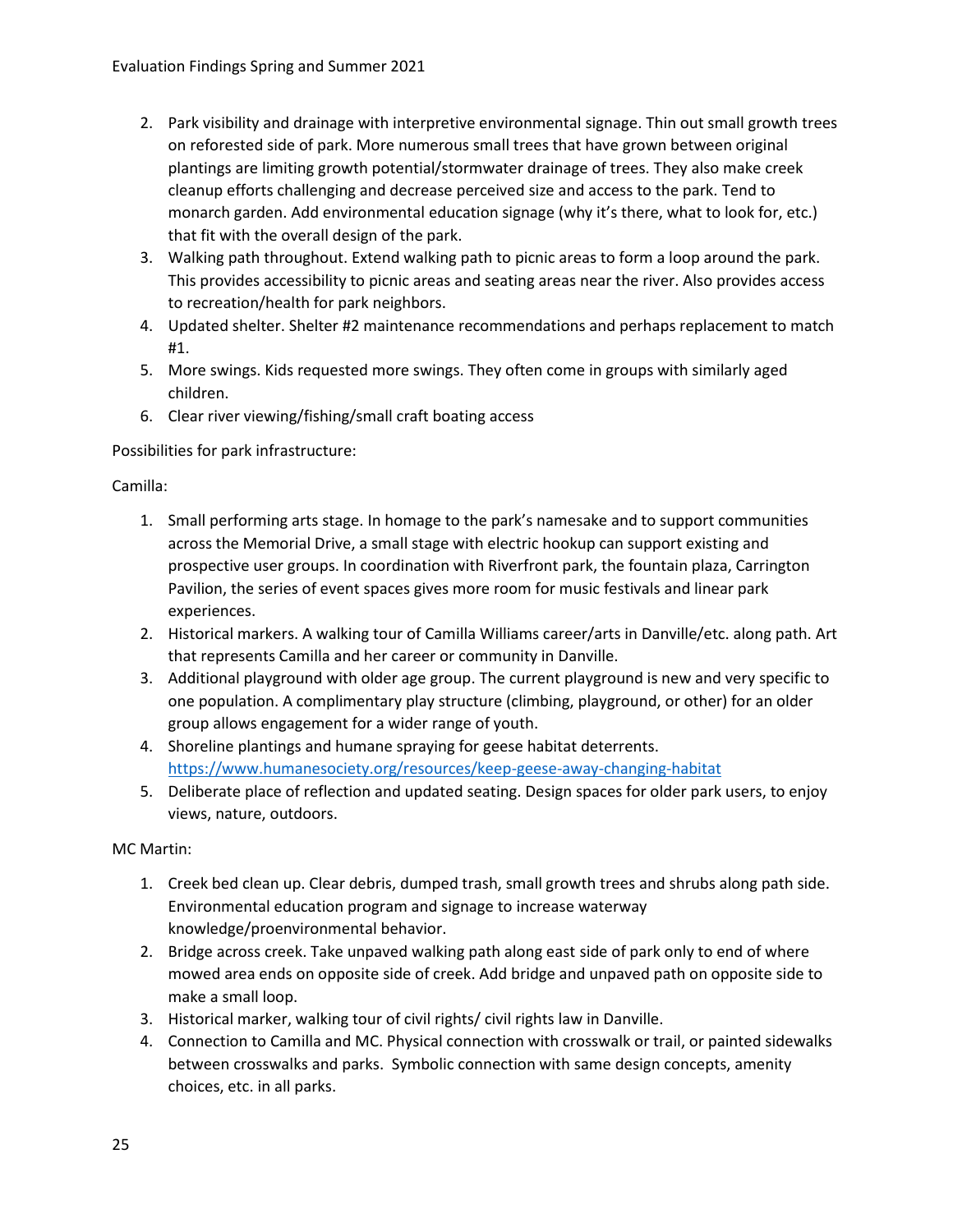# **Campbell**

# **Summary**:

At the time of data collection, just over 300 address points were recorded in the .25 miles surrounding Campbell Avenue Park. We obtained 12 responses for Campbell: 10 surveys and 2 conversations.

| Code       | <b>Description</b>      | <b>Frequency</b> |
|------------|-------------------------|------------------|
| <b>FAC</b> | <b>Facilities</b>       | 13               |
| <b>SOC</b> | Social/race dynamics    | 4                |
| <b>PRO</b> | Programming             | 3                |
| <b>FUN</b> | Function                | 3                |
| SAF        | Safety                  | 3                |
| <b>GWT</b> | Greenway/Trails         | 3                |
| MAI        | Maintenance             | $\overline{2}$   |
| <b>ACC</b> | Accessibility           | $\mathbf{1}$     |
| <b>PET</b> | Pets                    | $\mathbf{1}$     |
| <b>NAT</b> | <b>Nature</b>           | $\mathbf{1}$     |
| <b>CTV</b> | Cars, traffic, vehicles | $\mathbf{1}$     |
| SYS        | City System             | 0                |
| <b>COM</b> | Communication           | 0                |

# **Contacts for planning**: 6

# **Common Themes**:

*Play, adventure, and water*. Participants remembered Campbell Avenue Park (and a school playground down the street) for the thriving play environment that they once had. They want those features restored and improved upon. Participants requested swings, slides, a playground, a jungle gym, a swimming pool, and a full basketball court. They also remembered and wanted again visits from Parks and Recreation mobile activities for children and spring rides.

*Social connection, community building, community function*. Participants recognized that their park had significance for their neighborhood and communities. Most simply, they wanted infrastructure that would facilitate social gatherings, like picnic shelters and seating for birthday parties and cook outs. Two participants wanted the park to have something for kids to do but did not specify by which avenue. Participants also connected the lack of care and downhill slide of their parks to that of their community.

"Over the years I saw it dwindle, the swings got taken up, and no summer visits from the activity truck. There were also planned fights taking place as well as drug activity (at the school park down the street)…this area is downtrodden, and people need reassurance that we who live in the community are important and that our children are as well. I have no place to take my 5 year-old granddaughter."

*Safety and maintenance.* Some participants felt that the park was safe and said that residents near the park felt safe going there. Others felt that there was drug activity took place at Campbell park. Though one resident's park viewing camera provides a sense of security to some, others would like to see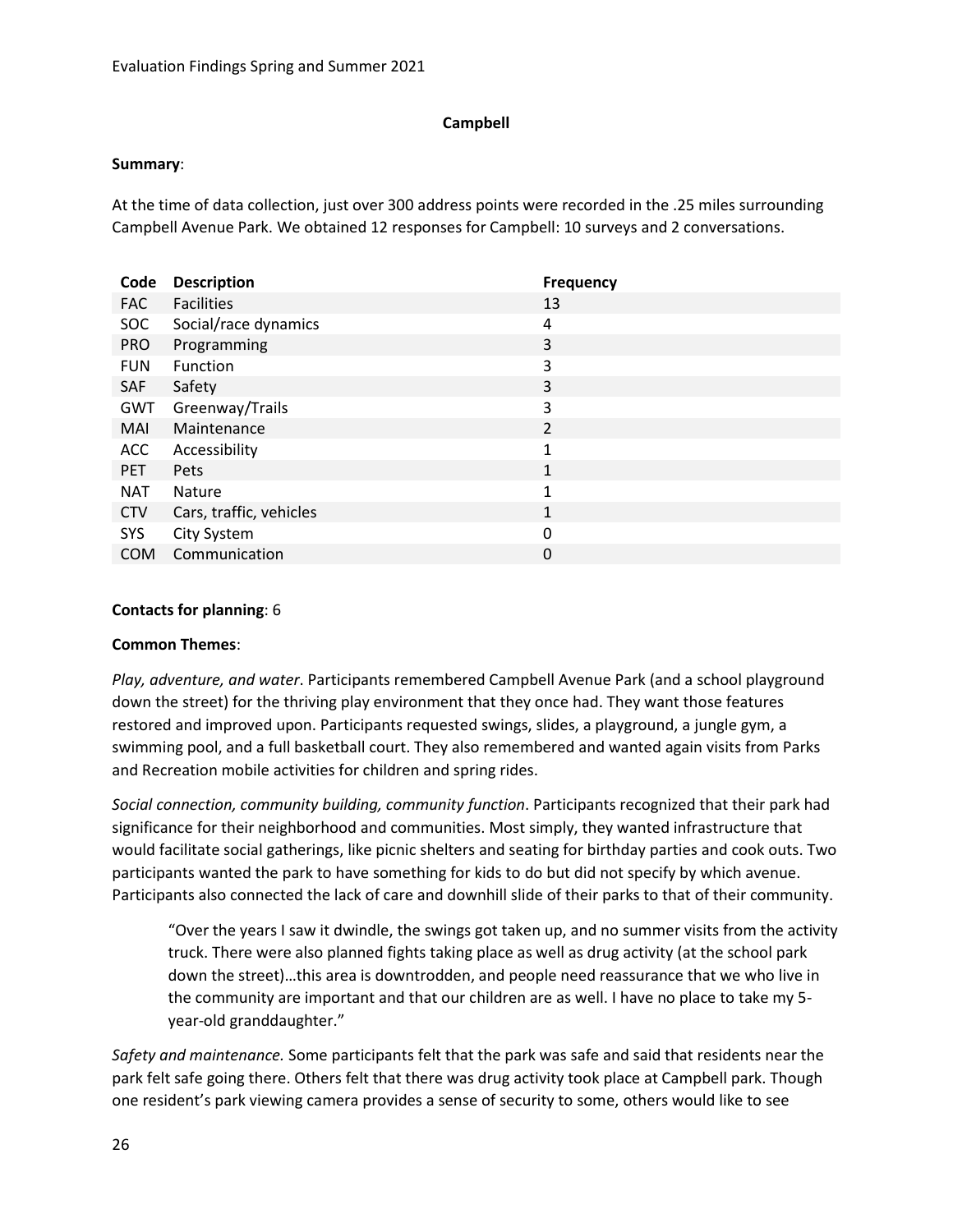practical measures be taken to address perceived crime at the park. Suggestions include lighting, fencing, and cameras. Participants also, for various reasons, wanted the grass to be cut more often and to have more of the field maintained and utilized.

# **Summary of multiple-choice survey responses:**

Participants were divided in their use of the park, perceptions of safety, community use of their park, and uniqueness of the park.

9 of 11 participants reported having easy access to Campbell Street Park and felt that the park represents them and their neighbors. 8 participants felt welcome in the park.

All participants agreed that the park was an important place in their community and that if it were improved, they and their community would use it at least somewhat often.

# **Summary of internal data:**

Currently, Parks and Recreation staff are not too familiar with the park and its history with the community, except that the playground was removed 4-5 years ago. There is a perception that the park is not used much and that the park is difficult to find. No one uses the park at this time.

Staff see potential for this site to be used for a fun/field day, as a community garden site (with partnerships from Grace and Main), to have a full basketball court, to have a playground, to be a baseball field, to have more shelters and picnic areas, to be used for a swimming pool, to have a walking track, to have reading space and/or outdoor craft station, to connect with the birding community, and to connect to the Riverwalk. Possibilities for park maintenance and planning include mowing the field space beyond the courts and planting fruit trees

Transportation: A bus stop passes 2 blocks from the park, and so a trail through the park may be able to play a part in alternative transportation routes.

Maintenance: No immediate tree repair/removal/replacement. In peak season: 1 adult detention crew, 1/5 of a day/week to check shelter, clean litter, empty trash, and mow and trim grass. No immediate shelter needs or recommendations.

City & Organizational partners: No plans for this park. DPD heard from residents that they would like a playground again in the park space.

# **Recommendations:**

With the information we have, we know that residents had a park with a playground, basketball court, and field that they used. They don't have much of that now, and it is less used but remembered and missed. Crime and safety are not a concern for everyone, but are noteworthy issues for some residents and other stakeholders in the city.

Recommended infrastructure for the park includes the following:

- 1. Improved parking lot. Paved drive into park from Campbell Street with spaces for park access
- 2. Upgraded picnic shelter. Additional tables, space for community meetings.
- 3. Play structure. Play equipment accessible and engaging for various age groups.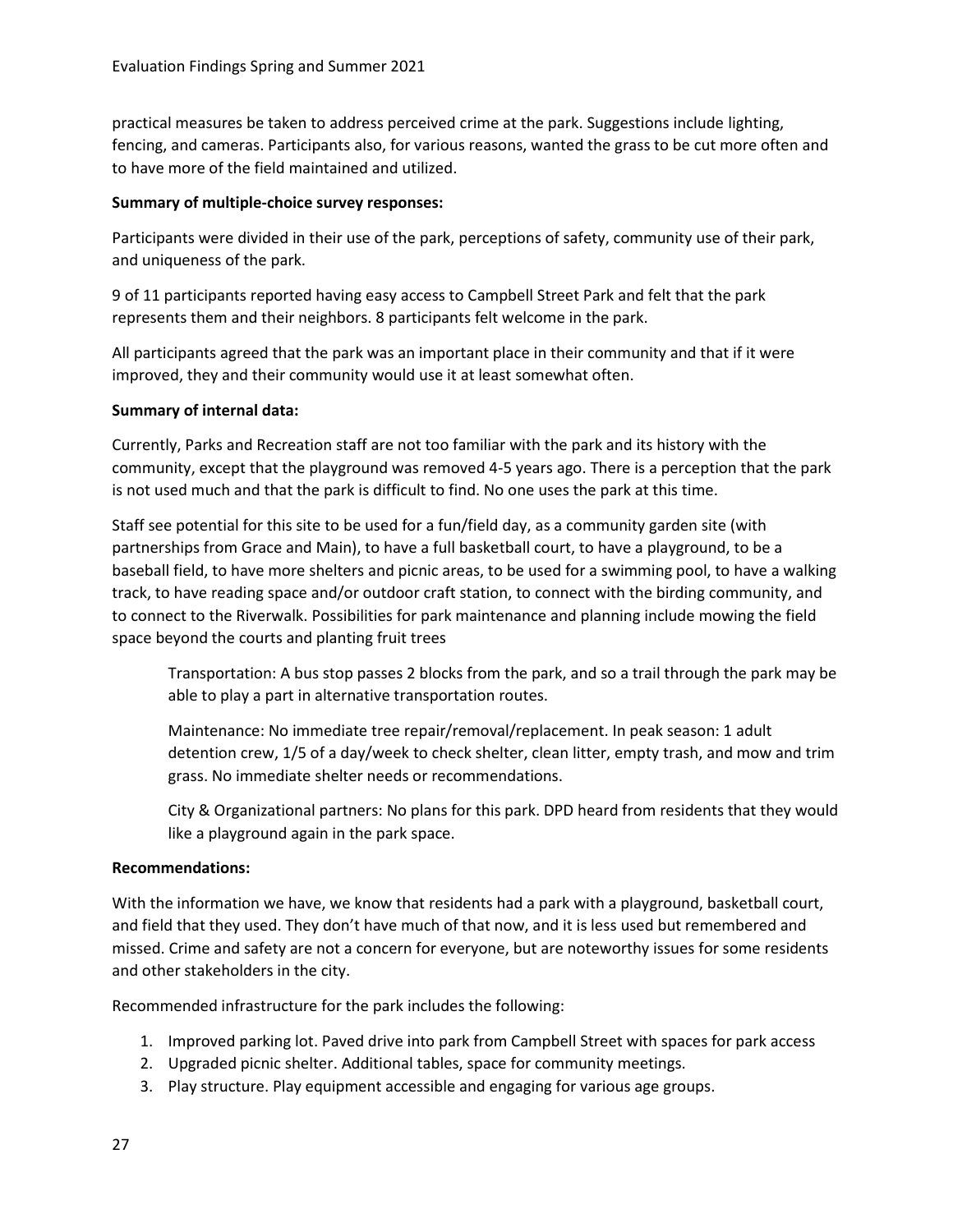4. Parks and Recreation signage with formal entrances/direction. Add entrance point, focal points from streets parallel to Campbell.

Possibilities for infrastructure:

- 1. Variety of slides. Residents have memories of a variety of fun slides in this park
- 2. Environmental education. Including waterways/quality education, creek access, bird/pollinator info.
- 3. Dog park. North Main area does not currently have a dog park and some residents currently use this area as an off leash dog park. Include education about responsible dog owner behavior.
- 4. Basketball. Connect half courts and add seating with shade.
- 5. Multiuse trail around park. Space for park users to walk with trees and benches around perimeter.
- 6. Multiuse trail connection. Including connection from the Riverwalk to Campbell park with lighting and an emergency call station can expand transportation options for residents and may connect with bus routes as part of an extensive trans-Danville alternative transportation network. If so, a bike station near the bus stop is recommended and/or bike repair station in the park.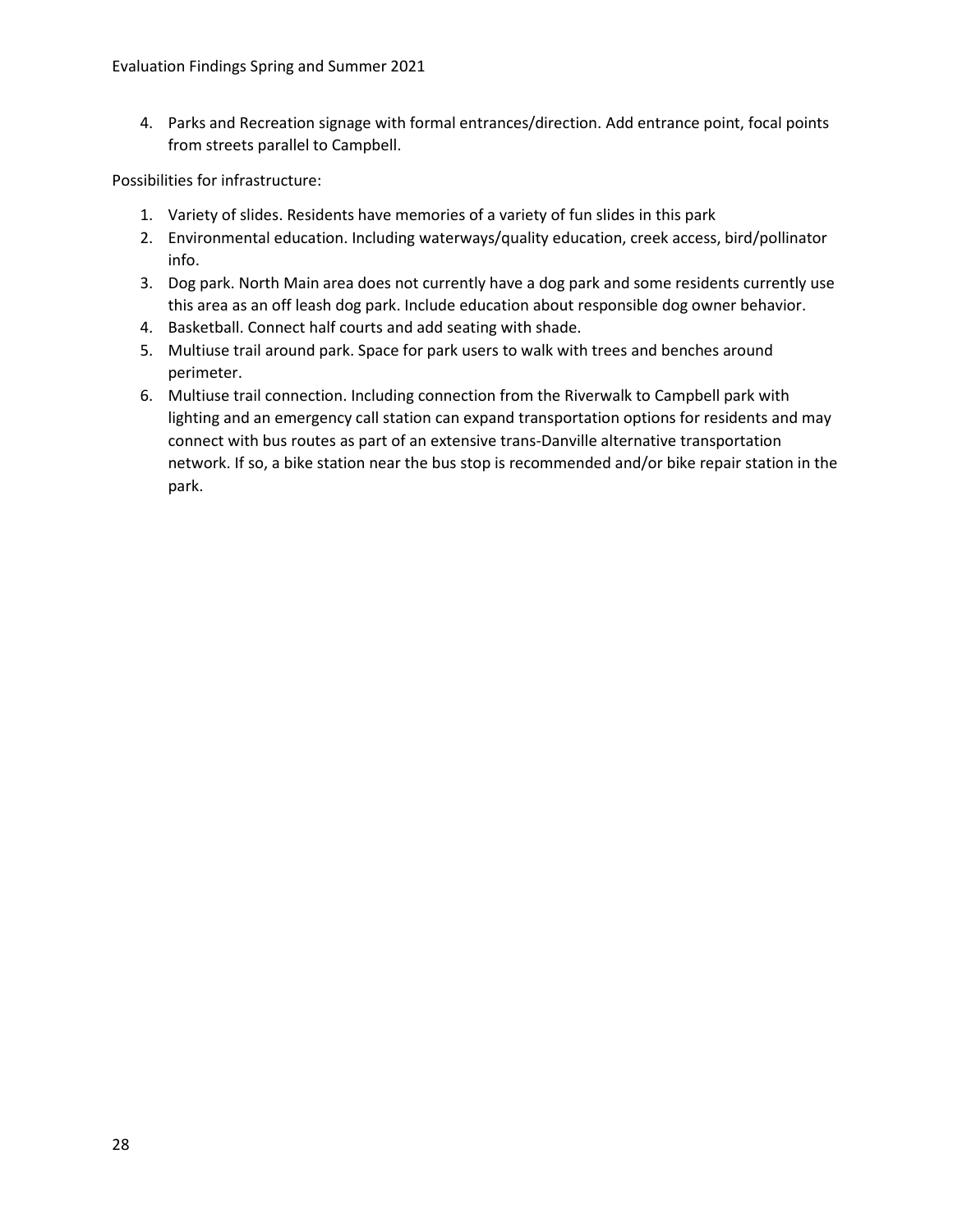# **Carrington/Downtown**

### **Summary:**

Though only 9 respondents specifically labeled the Carrington Pavilion area as their neighborhood park, it was a topic of conversation for others and was one of the places most frequently noted as the park that people use most. Though this park often functions as a regional park, it is helpful to remember that it is also a neighborhood park for those living in lofts and apartments downtown. For these residents, the Crossing and Riverwalk act as their yards.

| <b>Description</b>      | <b>Frequency</b> |
|-------------------------|------------------|
| <b>Facilities</b>       | 3                |
| Programming             | 3                |
| Accessibility           | $\overline{2}$   |
| Pets                    | $\mathbf{1}$     |
| Greenway/Trails         | 1                |
| <b>Nature</b>           | 0                |
| Safety                  | 0                |
| Cars, traffic, vehicles | 0                |
| Social/race dynamics    | $\Omega$         |
| Function                | 0                |
| City System             | 0                |
| Maintenance             | 0                |
| Communication           | 0                |
|                         |                  |

# **Contacts for planning**: 4

#### **Themes**:

*Safety*. For those with disabilities, access points in the Carrington Pavilion need to be thought out and clearly identified. Walking long distances is not feasible for some event goers. Another park user with a visual impairment suggested reflective paint or tape on steps of Riverwalk in this area (Wilson Street, Newton's Landing, bridge, etc. Walking and biking were popular amenities for other residents.

*Play, adventure, and water.* Residents requested mini water area for kids and family activities. They appreciated places to bicycle.

*Social connection, community building, community function.* Residents requested picnic areas, more concerts, and more stuff to do in the community.

*Pets.* More dog waste stations were requested.

# **Summary of multiple-choice survey responses:**

All participants used the Carrington for active and passive recreation. They felt safe, represented, and welcome; considered it an important place in their community; and thought that they and their community would use it more if improved. They were divided in whether their community currently gathers at the park.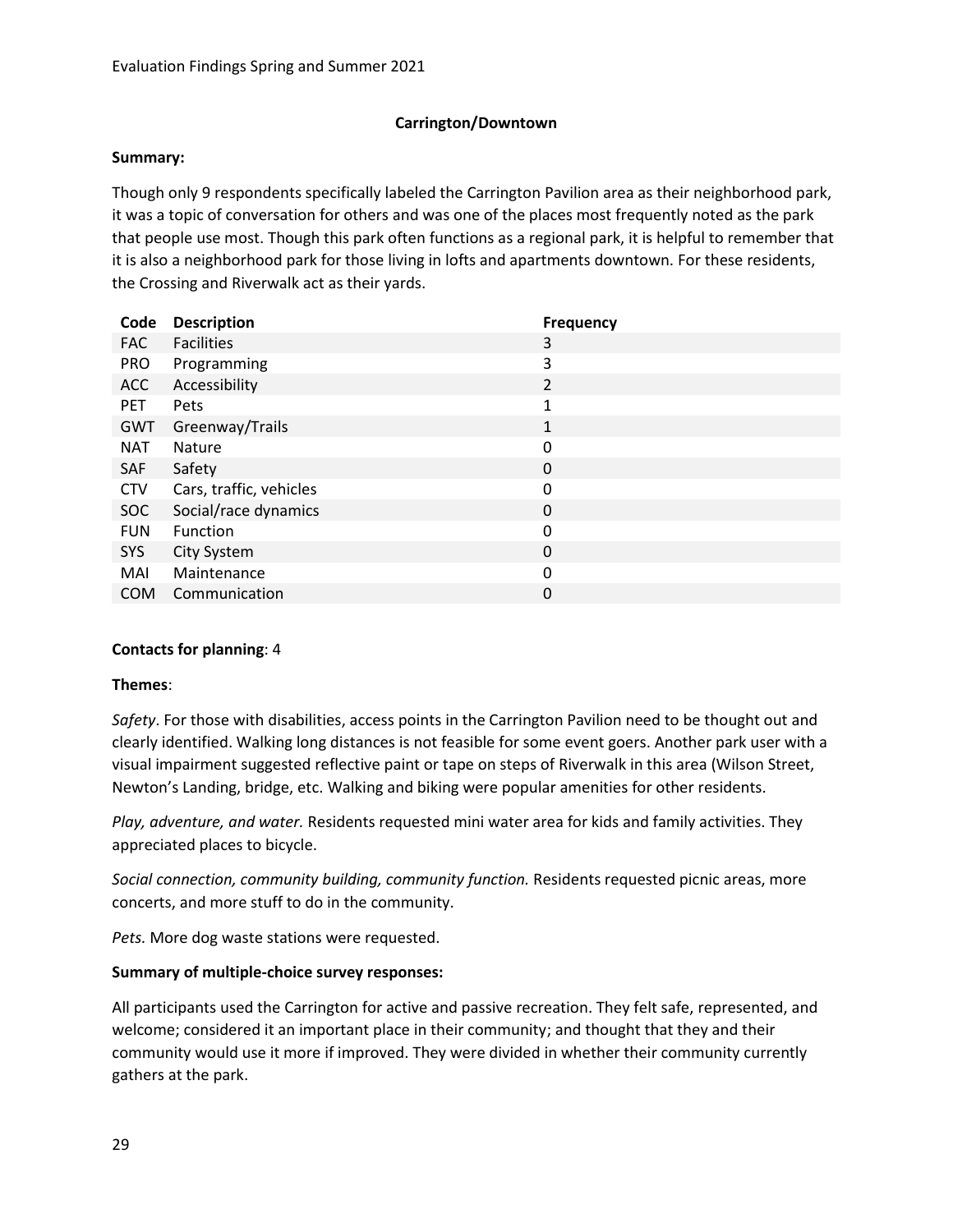### **Cedar Brook**

### **Summary**:

Cedar Brook is a park site that is surrounded by nearly 300 residences within .25 miles and is the only park that serves most of the Schoolfield community. However, now it has just a ballfield that has been seeded over. It is not surprising that many of those targeted with mailed surveys filled out their surveys for another park. We obtained 8 responses for Cedar Brook: 6 surveys and 2 conversations.

| <b>Description</b>      | <b>Frequency</b> |
|-------------------------|------------------|
| <b>Facilities</b>       | 6                |
| Greenway/Trails         | 3                |
| <b>Pets</b>             | $\overline{2}$   |
| Function                | $\overline{2}$   |
| Accessibility           | 1                |
| Programming             | 0                |
| <b>Nature</b>           | 0                |
| Safety                  | 0                |
| Cars, traffic, vehicles | 0                |
| Social/race dynamics    | 0                |
| City System             | 0                |
| Maintenance             | 0                |
| Communication           | 0                |
|                         |                  |

# **Contacts for planning**: 2

#### **Common Themes**:

*Play, adventure, and water.* Participants wanted swings, space for bike riding out of the street, see saws, soccer fields, space for tag, and a playground.

*Walking and healthy living.* A track for walking and biking was identified as a need for the community. This is related to the lack of sidewalks and the high speed of traffic that travels along the park's entrance on Cedar Brook Road.

*Dogs.* Two participants had heard from a Parks and Recreation employee that Cedar Brook Park was in the process of being transitioned into a dog park. They had a dog and were excited to hear that.

# **Summary of multiple-choice survey responses:**

Six participants agreed that their park is accessible, they feel welcome and safe in their park, and they and their community would use it at least somewhat often if it were improved. Other responses were mixed.

# **Summary of internal data:**

The space was used as a practice site for softball, football, and kickball, and a game site for kickball and ultimate frisbee. It used to have outdoor basketball courts and the school used to have a playground.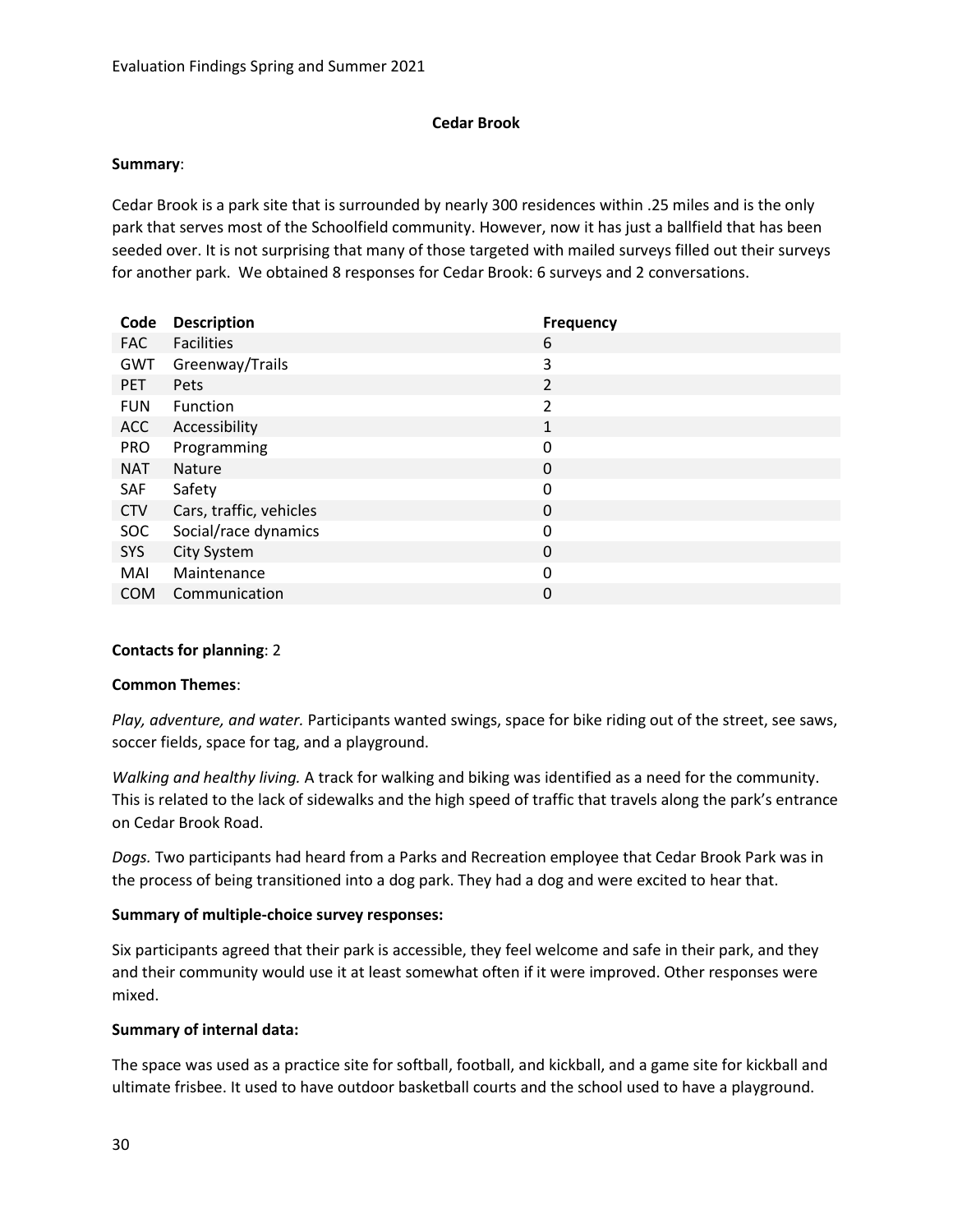The park, in tandem with the school was a community hub before the school closed. Currently, it is used by residents for golf driving and hang outs at the dugouts. The community has many different age groups as residents near the park.

Strengths include a large, flat area with okay drainage and a lighted, fenced in ballfield. Weaknesses include lack of parking, outdated lighting, and distance from maintenance headquarters.

Possibilities Parks and Recreation staff see for this site include a dog park, soccer practice site, events in the outfield, softball tournament field, kickball, a walking track, a zipline, outdoor learning space, event specific infrastructure, large or small shelter, and an accessible playground.

# **Recommendations:**

These recommendations consider the limited data we have from residents, along with the park's situation as the only park in the heart of Schoolfield. The community lacks most park amenities, other than those at Abreu Grogan, and Ballou is the closest park with amenities for most residents. More conversations with community members can shed some light on the specifics of specific aim for the park, but a few basic park amenities at this site would provide a quality park resource for the Schoolfield community.

Recommended infrastructure for the park includes the following:

- 1. Parking. Defined parking spaces and entry to park.
- 2. Signage. Signage for park and indication of direction of park entry/travel.
- 3. Multiuse trail. Accessible for walking, biking, ADA loop across property. With no sidewalks, an interesting/engaging course on the park site could provide a place for residents to walk and bike out of the busy street.

Possibilities for infrastructure:

- 1. Play equipment. Play structures that accommodate big and little kids and includes swings. The site is large and flat enough to include universal play design and/or a playground-scale zipline.
- 2. Fitness park. A dynamic fitness park with opportunities for various skill and ability levels would fit well in this space and terrain and fulfill a city-wide need.
- 3. Dog park. Residents in Schoolfield do not have a dog park and this could be a site for a partially wooded/partial field set up or a straight field set up. The design would include signage for responsible pet owner behavior and education about dog waste.
- 4. Nature trail. Some of the property is a wooded buffer between residential areas which could be used as a natural trail area with interactive environmental education/exploration components.
- 5. Picnic shelter(s). Given that Schoolfield communities currently do not have park meeting spaces, and that Cedar Brook is its largest and most accessible park, large picnic shelters with amenities will go a long way in meeting base line community gathering needs.
- 6. Native trees and shrubs along hilly slopes. There is little shade and little diversity of landscape at Cedar Brook in the maintained area of the park. Adding low-maintenance native plantings to the southeast area of the park may help with stormwater drainage, may provide some direction and interest in the park, and would likely improve park user experience.
- 7. Splash pad. The large, flat, open terrain and accessible location make this an ideal site for a large- or small-scale splash pad.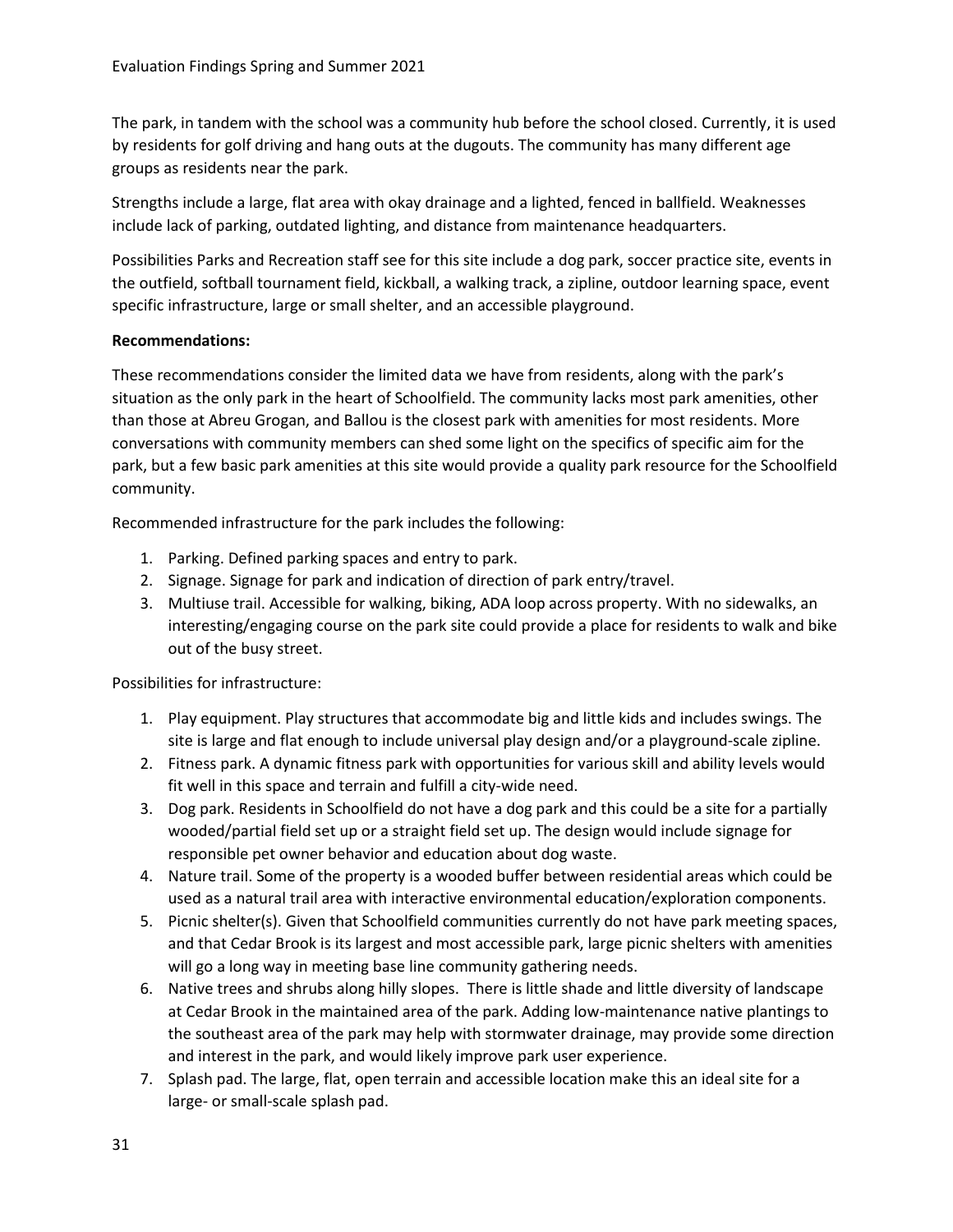# **Coates Recreation Center and Park**

**Summary**: As the only true park in the Westover area, Coates serves a large population of residents as "closest park." HB Moorefield and Coates have significant crossover of populations within .25 miles. However, when speaking to residents about their parks, they often said that their neighborhood park was Ballou, because their parks were either unknown to them or lacked interesting or useful amenities. 21 responses were from 10 surveys and 11 conversations.

| Code       | <b>Description</b>      | <b>Frequency</b> |
|------------|-------------------------|------------------|
| <b>FAC</b> | <b>Facilities</b>       | 18               |
| <b>PET</b> | Pets                    | 8                |
| <b>FUN</b> | Function                | 4                |
| <b>PRO</b> | Programming             | 3                |
| <b>NAT</b> | Nature                  | 3                |
| GWT        | Greenway/Trails         | $\mathbf{1}$     |
| SAF        | Safety                  | $\mathbf{1}$     |
| <b>CTV</b> | Cars, traffic, vehicles | 1                |
| <b>SOC</b> | Social/race dynamics    | $\mathbf{1}$     |
| <b>SYS</b> | City System             | 1                |
| MAI        | Maintenance             | 1                |
| <b>ACC</b> | Accessibility           | 0                |
| <b>COM</b> | Communication           | 0                |

# **Contacts for planning**: 2

# **Common Themes**:

*Play, adventure, and water*. Participants largely commented on the park's role to support children's activities and play experience. Swings are by far the most frequently expressed need for the play area. Other amenities requested included slides, a splash pad, rock climbing, a zipline, a skatepark, an adventure course, a merry go round, a tire swing, a water slide, things to climb on, a see saw, and a bigger play structure. Participants also wanted certain kinds of play to be supported in the park or by the set up of the park. They wanted to play pretend pirates, play with toys and dolls, and to run around in the grass. Painting, drawing, and pretending were themes that came up intermixed with play opportunities.

*Pets*. Participants highly valued their own pets and the opportunity to interact with others' pets. Participants expressed using the dog park, wanting to interact with therapy dogs, and wanting new interactive amenities for the dogs at the dog park. One participant also requested a cat park. Safety was an issue for one participant who would take her dog to the park before an "uncomfortable" encounter with another person at the park.

*Social connection, community building, community function*. Participants noted the special place Coates has in the community as the only park in the Westover area and as a park with a recreation center. For young participants, seeing friends and playing with friends was an important function of the space. A participant spoke about her young children walking to Coates after school. One participant saw Coates as the only place Westover area residents had to go but didn't feel like it was useful to him. One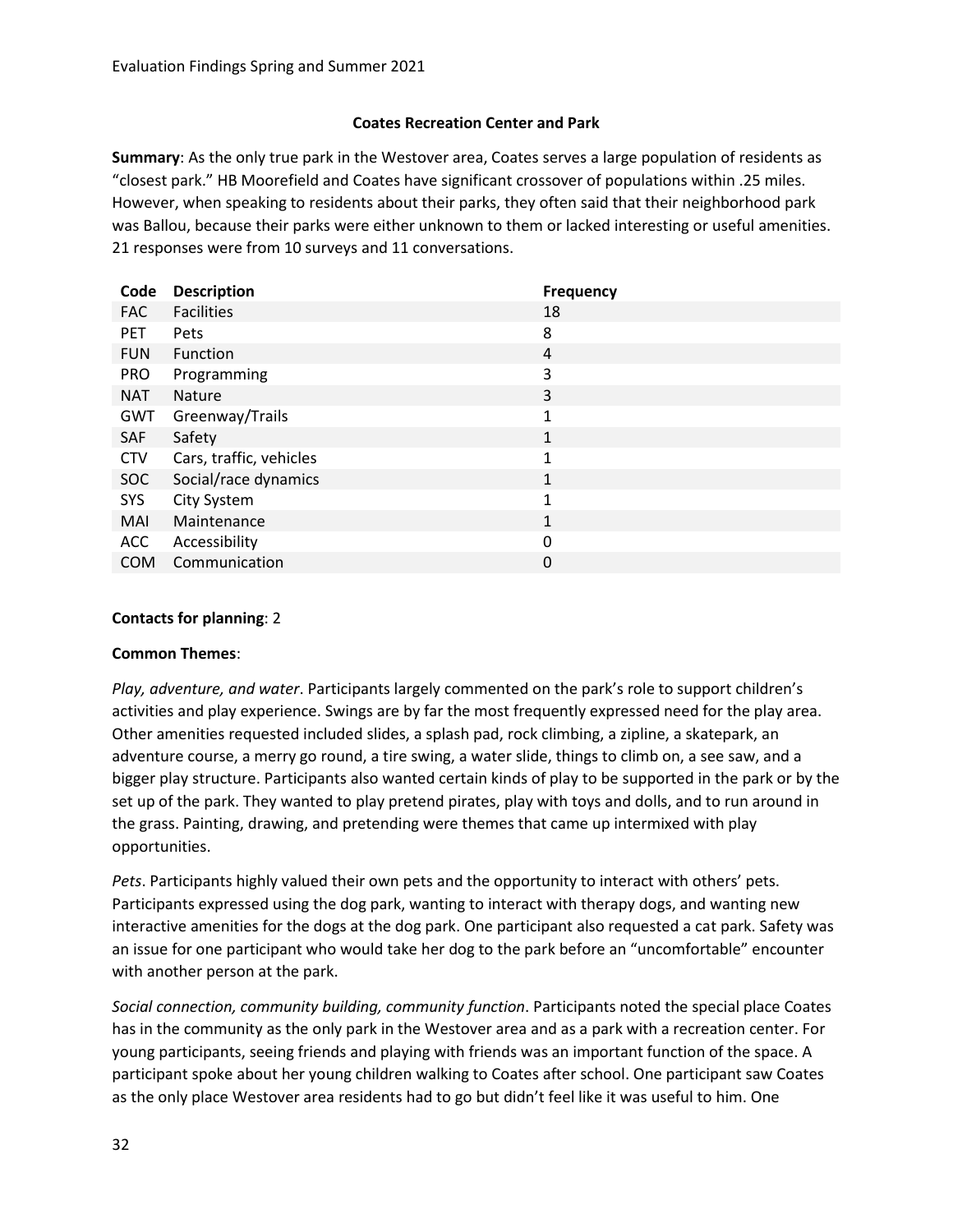participant did not recognize Coates as a neighborhood park and wrote about the need that any park would fulfill in the area.

"There needs to be a neighborhood park in the Westover area. We are getting more children in our area."

*Who is the park for*? Participants interpreted the park being for kids and people with dogs. Much of the programming and facilities requests and comments centered on the park's function of providing space for those two populations.

"The Coates Community Center is worthless since it is closed except when having after school and summer camp for kids. It is a worthless building for adults."

*Connection to nature and natural beauty*. Nature was a theme tied into play for children. Participants wanted to see festivals that revolved around art and nature, help with the garden, and places to draw nature and wildlife.

# **Summary of multiple-choice survey responses:**

10 participants responded to this survey for Coates. There was little agreement across items between residents. However, they all agreed that if it were improved, they would use it for exercise and for community gatherings.

# **Summary of internal data:**

Currently, inside the recreation center, the library has just started offering resources and community programming is ending afterschool programming. They do still offer various camps for youth from the center, and it is available for rentals. Outdoors, picnic shelter #22 is occasionally rented for family gatherings, however, the lack of restroom and electricity deters potential renters.

There is a garden that is used with youth programming but is currently empty. Staff have noted needing some help in that area. Staff see that kids use the park to play and that dog owners use the bark park.

Staff have noted that the condition of the parking lot is a deterrent to using the facility and that it needs to be repaired. Its strengths are its proximity to the recreation center, its lack of flooding, and the dog park.

In the future, Community Resources will be working out of this facility (possibly starting in July of 2022), and there may be an addition to the building to better accommodate library facilities.

# **Recommendations:**

A few important factors go into recommendations for this park. First, it is essentially the only park in the Westover area of Danville. Second, it has special meaning because of the programming that occurs in the recreation center. Third, this programming is in flux, and it is unclear what future uses for the center will entail. Recommendations center on providing a wide range of amenities while keeping its special identity and relationship with center users intact.

Recommended infrastructure for the park includes the following:

1. Tree plantings. Native tree plants throughout park.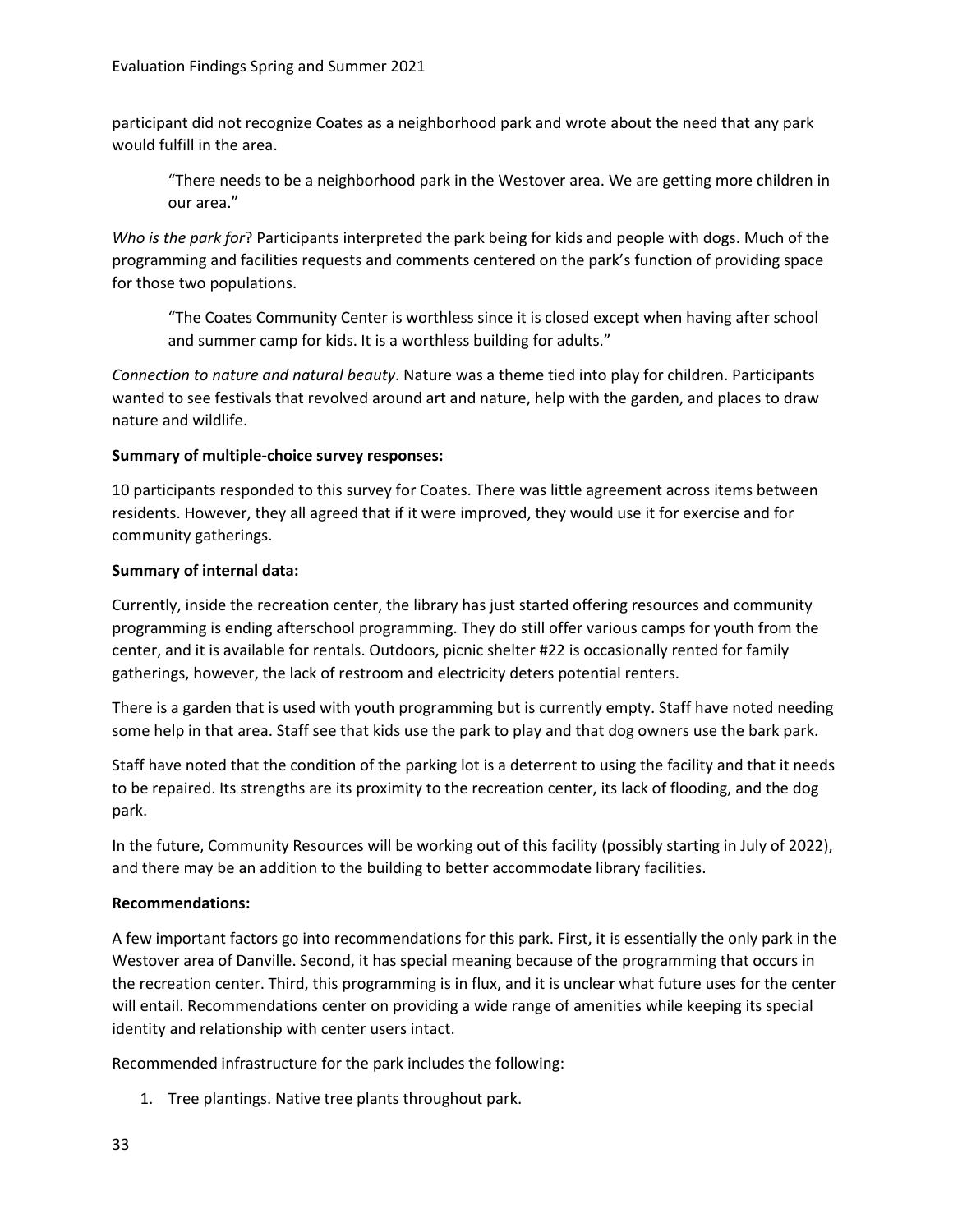- 2. Trees and seating in dog park. For comfort for dog owners, interest for dogs. Include education about cleaning up after dogs and off leash area etiquette.
- 3. Swings. Add at least 4 more swings for older kids.
- 4. Walking path. Provide area for exercise with easy to moderate terrain, distance information, and points of interest throughout (i.e garden/pollinator info; art; playground; dog park; Westover historical signage; story walk, etc.)
- 5. Splashpad. Neighborhood park sized splashpad, perhaps in section of current parking lot.
- 6. Outdoor classroom/ educational space. An outdoor presentation area with shaded seating to be used by Community Resources, Coates Camp Staff, Outdoor Recreation, etc.

Possibilities for infrastructure:

- 1. Creativity/imagination/exploration area. Space for youth that invites creation of art, pretend play, STEAM etc.
- 2. Garden as a part of garden/farmers market system. Enhanced and managed garden space. Perhaps in partnership with local gardening, food security, and/or horticulture organizations.
- 3. Renovations to recreation center to house more diverse youth programming and resident support services.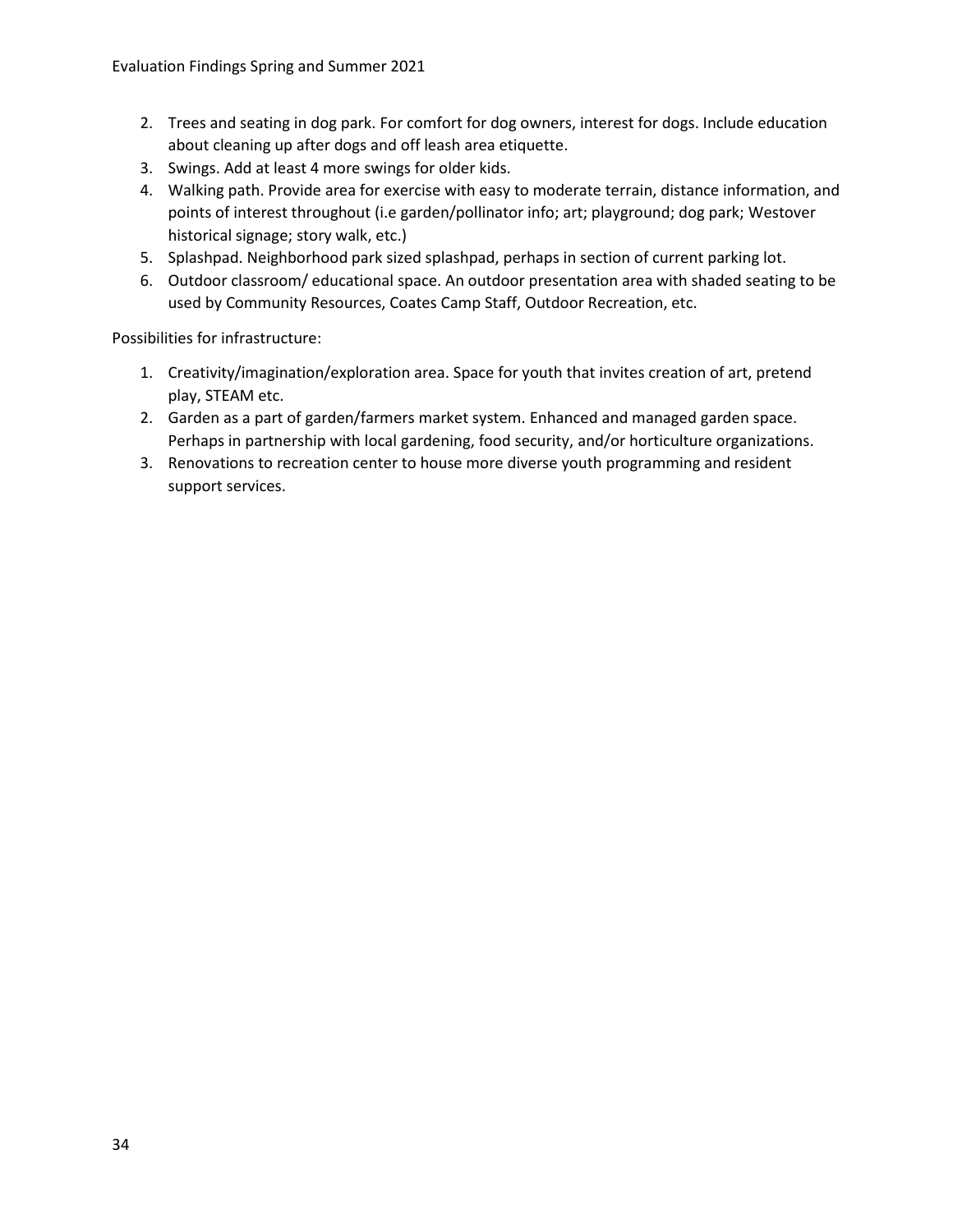# **Doyle Thomas**

### **Summary**:

Data consisted of 22 total pieces of feedback, 19 from surveys and 3 from conversations. Participants often referred to this park as Green Street Park.

| Code       | <b>Description</b>      | <b>Frequency</b> |
|------------|-------------------------|------------------|
| <b>FAC</b> | <b>Facilities</b>       | 5                |
| <b>SOC</b> | Social/race dynamics    | 5                |
| SYS        | City System             | 3                |
| SAF        | Safety                  | 3                |
| <b>PRO</b> | Programming             | $\overline{2}$   |
| <b>FUN</b> | Function                | $\overline{2}$   |
| <b>NAT</b> | <b>Nature</b>           | 1                |
| <b>PET</b> | <b>Pets</b>             | 1                |
| <b>ACC</b> | Accessibility           | 0                |
| GWT        | Greenway/Trails         | 0                |
| <b>CTV</b> | Cars, traffic, vehicles | 0                |
| MAI        | Maintenance             | 0                |
| <b>COM</b> | Communication           | 0                |

# **Contacts for planning**: 6

### **Common Themes**:

*Play, adventure, and water*. Participants identified some changes in the park that represented play for children and adults. These included swings, tree houses, games to play inside and outside, slides, water, splashpad, small pools, and miniature golf. Participants also valued and wanted more programming for kids in the park.

*Social connection, community building, community function*. Participants wanted to see additions in the park that would support community gatherings. These included a place for cookouts, more tables and benches, dog park, a place to read, and neighborhood-oriented events. Some participants saw the park currently being an unsafe place in their community because of gang activity and drug use. They wanted Parks and Recreation and Police to change that. They wanted Parks to give the kids something to do, and they wanted the Police to be in the precinct to patrol the park.

*Who is the park for?* The comments about community and crime were noticeably divided and loaded with underlying beliefs and values. So, the first aspect of who the park is for is which social groups and geographic locations is the park for?

"1. I do not use the park as there is gang activity. 2. I do use the Riverwalk and Anglers Park daily. I'd suggest future investments spent at those locations."

"The neighborhood that surrounds the park needs improvement. I am glad that they police precinct is at the park."

"The presence of a police precinct can be as intimidating as it is reassuring."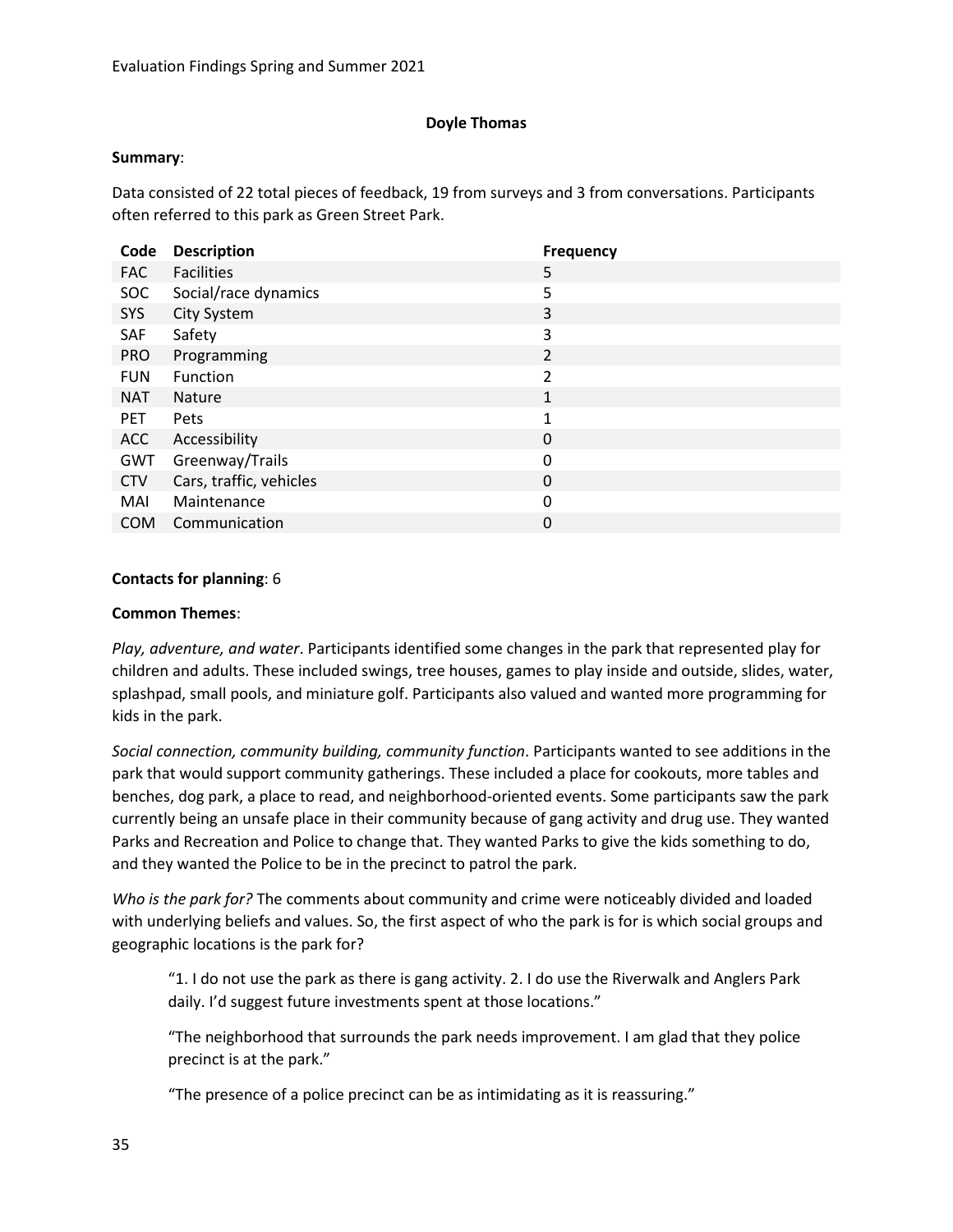"…Doyle Thomas is in the middle of two rather segregated areas by race and SES status. This is not a unique problem but also not an easy one to fix."

Again, another aspect of the park is what age group is the park for, or could it be for. Participants seemed to see it as a service for kids, and this was sometimes linked to social issues.

"Only use some for grandchildren."

"More programming. Lots of children, lots of single parents in the community."

# **Summary of multiple-choice survey responses:**

Participants agreed that their community gathers at Doyle Thomas Park and that if it were improved, the community would gather more. 21 of the 23 participants felt that the park was easily accessible, and 20 agreed that it was an important place in the community.

However, participants were divided on whether they personally used the park or would use the park, and about how safe and welcome they feel in the park.

These findings are notable when compared to other parks because this, along with the qualitative data, indicate that some residents currently don't use the park and are not open to using the park in the future. At the same time, other residents do use the park and can imagine using it even more in the future as it is improved. This split is reflective of what we know of the social and economic rift between the park's bordering neighborhoods.

# **Summary of internal data:**

Parks and recreation currently use the park for neighborhood events, basketball programming and tournaments, walking and socialization activities, rec mobile, fun wagon, and rentals for programs and events. There is one of our newest and largest neighborhood play structures at the park, adult exercise stations, and a little library. The little library has been vandalized in the past.

Staff understand that the community use the park as a short cut to walk to different parts of the community, that the park is used frequently by nearby residents, and that it is an important part of the fabric of the tight-knit neighborhood that meets in the park space. They also understand that there is a divide between the community that regularly uses the park and the wealthy residents who live in the Old West End. Staff have seen residents and programmers pulling onto the grass lawn from Green Street to have closer access to the basketball courts and to the picnic tables.

The park is unique because it has one of the only full basketball courts in the city and has hosted the Hoop Don't Shoot program. It is also special because of its old trees, is one of the oldest parks in the city, and is on land that was specifically set aside for a park by urban planners. Parks and Recreation previously had a community center at the park but lost control of the facility with loss of funding. The police took over the facility as a precinct and are in the process of turning it into a police community outreach center.

Staff see potential to use the park for bike programming, cornhole programming, basketball contests, and partnerships with police programming. There is also a need to monitor the health of current trees and replace 5 lost oak trees. There is one dead tree still standing in the park. Park staff have noted that a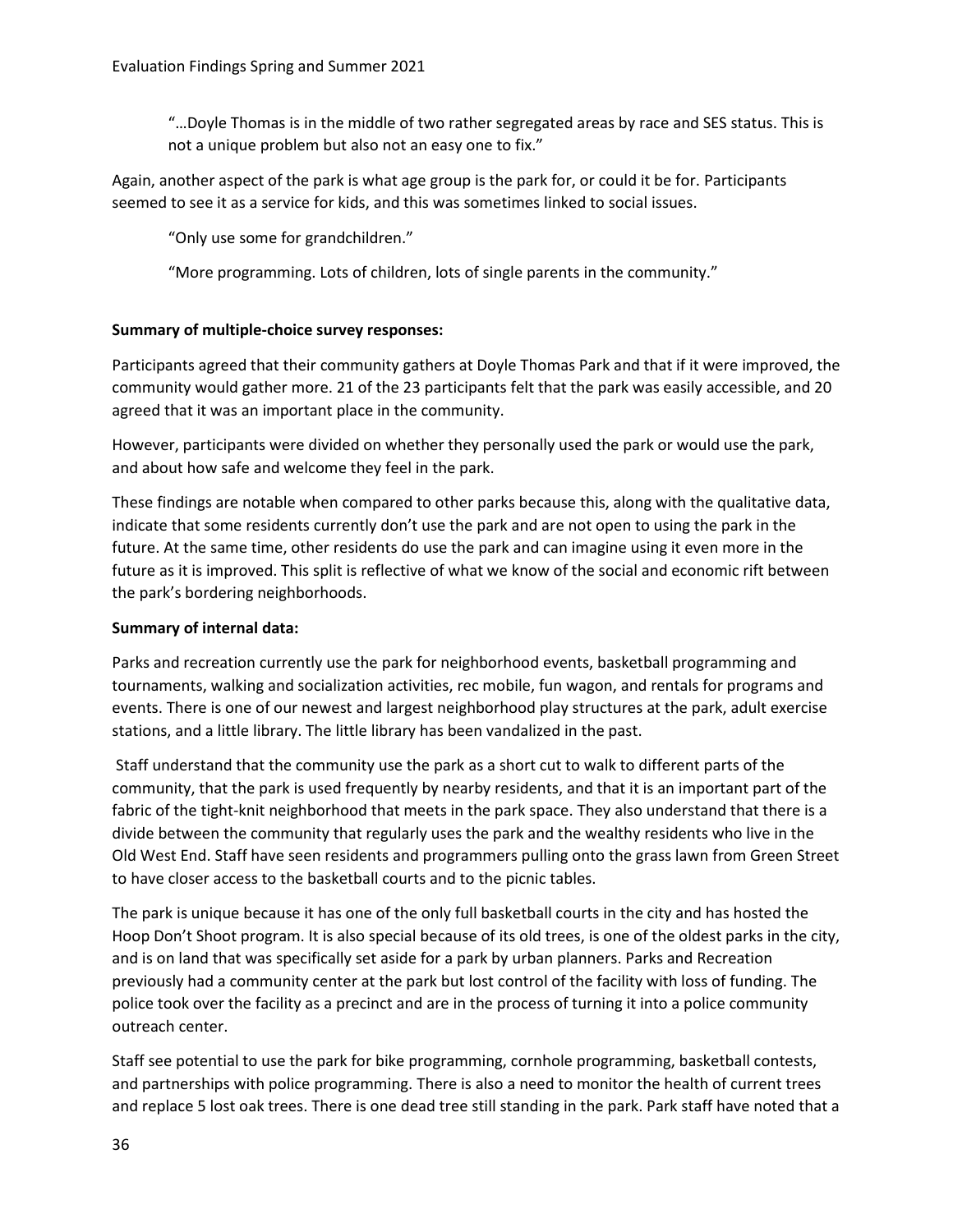shelter in the current picnic area would likely be a popular amenity to facilitate community gatherings. There is also an opportunity to connect the park physically and symbolically to the Riverwalk and/or downtown parks. This may include a linear park from Five Forks area to Newton's Landing, lawn activities and games that match the ambience of both community activities and the hammock/farmer's market area.

## **Recommendations:**

Clearly, this park needs community directed park design and careful mediation of resident needs. Results of this data collection give us more of a starting point for conversations, but there are a few modifications that are needed immediately and are a safe bet for the future of the park.

Recommended infrastructure for the park includes the following:

- 1. Repair pavement. Repair sidewalks that go through park, increase width to accommodate multiple users, bikes, and wheelchairs.
- 2. Tree replacement. Replace lost trees with appropriate, native shade trees.
- 3. Parking spaces along southern park edge off park street.
- 4. Short fencing along Green Street to prevent cars from pulling on lawn.
- 5. Consistent signage. Update signage and rules.
- 6. Swings. Standard or variety of swings near playground. This is a request from participants at this site and across the city. A set of 6 swings here could be an asset to residents and people walking from the Riverwalk, Downtown, or other nearby areas that have access to the park.
- 7. Community-representative art, historical markers (Doyle Thomas), and reflective/healing space. Community-guided creation of a landscape that represents park users, lifting up resident voices who have been overlooked or discriminated against, and allowing room for multiple user groups to come together. This would be a great project for Virginia Tech's Landscape Architecture Community Design Lab or for its CDAC.
- 8. Community-run flower garden. Renewal of partnership with community members for garden at the front of Doyle Thomas Park. Could possibly be replanted as a pollinator garden.

Possibilities for infrastructure:

1. Picnic shelter. This is simple community-oriented structure. A fitting design and communityoriented function (i.e. grills, multiple tables, electricity) could enhance how the community uses.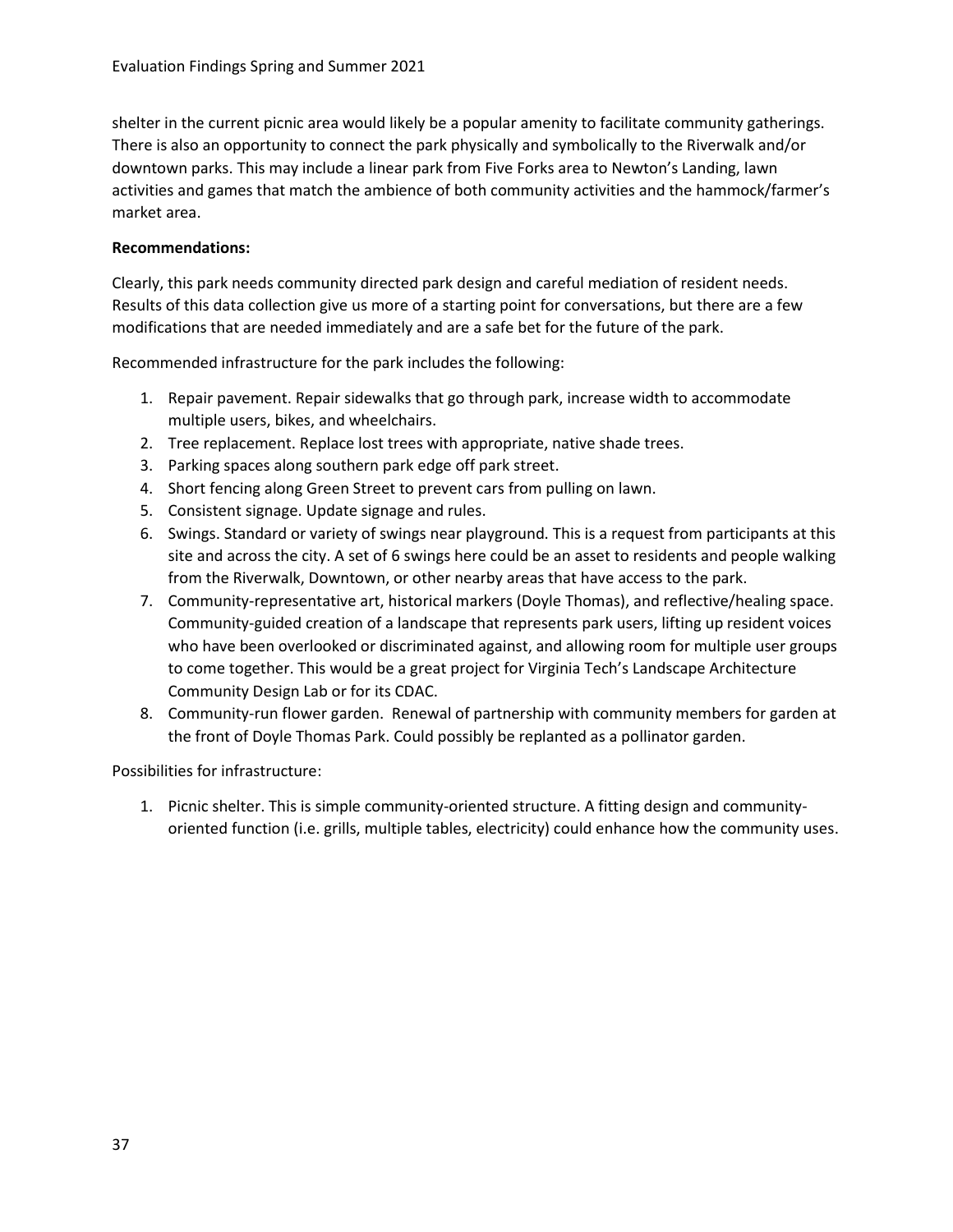## **Druid Hills**

#### **Summary**:

Druid Hills Park feedback come from 24 surveys and 15 conversations. The response rate was higher for this park than almost any other.

| Code       | <b>Description</b>      | <b>Frequency</b> |
|------------|-------------------------|------------------|
| <b>FAC</b> | <b>Facilities</b>       | 18               |
| <b>PRO</b> | Programming             | 3                |
| MAI        | Maintenance             | 3                |
| SAF        | Safety                  | 3                |
| <b>FUN</b> | <b>Function</b>         | 3                |
| <b>ACC</b> | Accessibility           | 2                |
| <b>GWT</b> | Greenway/Trails         | 2                |
| <b>NAT</b> | <b>Nature</b>           | 1                |
| <b>SOC</b> | Social/race dynamics    | 1                |
| SYS        | City System             | 1                |
| <b>COM</b> | Communication           | 1                |
| <b>CTV</b> | Cars, traffic, vehicles | 0                |
| <b>PET</b> | Pets                    | 0                |

### **Contacts for planning**: 10

#### **Common Themes**:

*Play, adventure, and water*. Participants requested that Druid Hills be more functional for different age groups to play in, specifically older age groups. More swings were applicable across different age groups. Specific items mentioned were swings, a tire swing, monkey bars, bigger slides and stuff to hang on, zip line, merry go round, water fountain, and programming for young children. Participants also requested a small soccer field, a pool, and basketball goal. One participant specifically requested no basketball goals. Children and teens are known to play in the creek and would like better access and views.

"Safer equipment for kids"

"A new park… the park is mostly for small-young kids"

*Walking and healthy living*. Participants wanted a path to walk on in the park that was accessible to different ages and abilities. One person specifically requested a nature walk that incorporated some kind of environmental education. There were also requests for exercise equipment or area in general, and specifically, a pull up bar.

*Relaxing space, seating, and leisure*. Participants asked for an improved picnic area, including a grill. Aside from the children's play areas, one resident wanted an area that was more specifically geared toward adults. Another requested seating in the shade.

*Social connection, community building, community function*. Aside from picnicking and cooking out, some participants saw the event as a space for social events. They wanted city-hosted neighborhood events and publicized kids programming at their park. According to one participant, there is some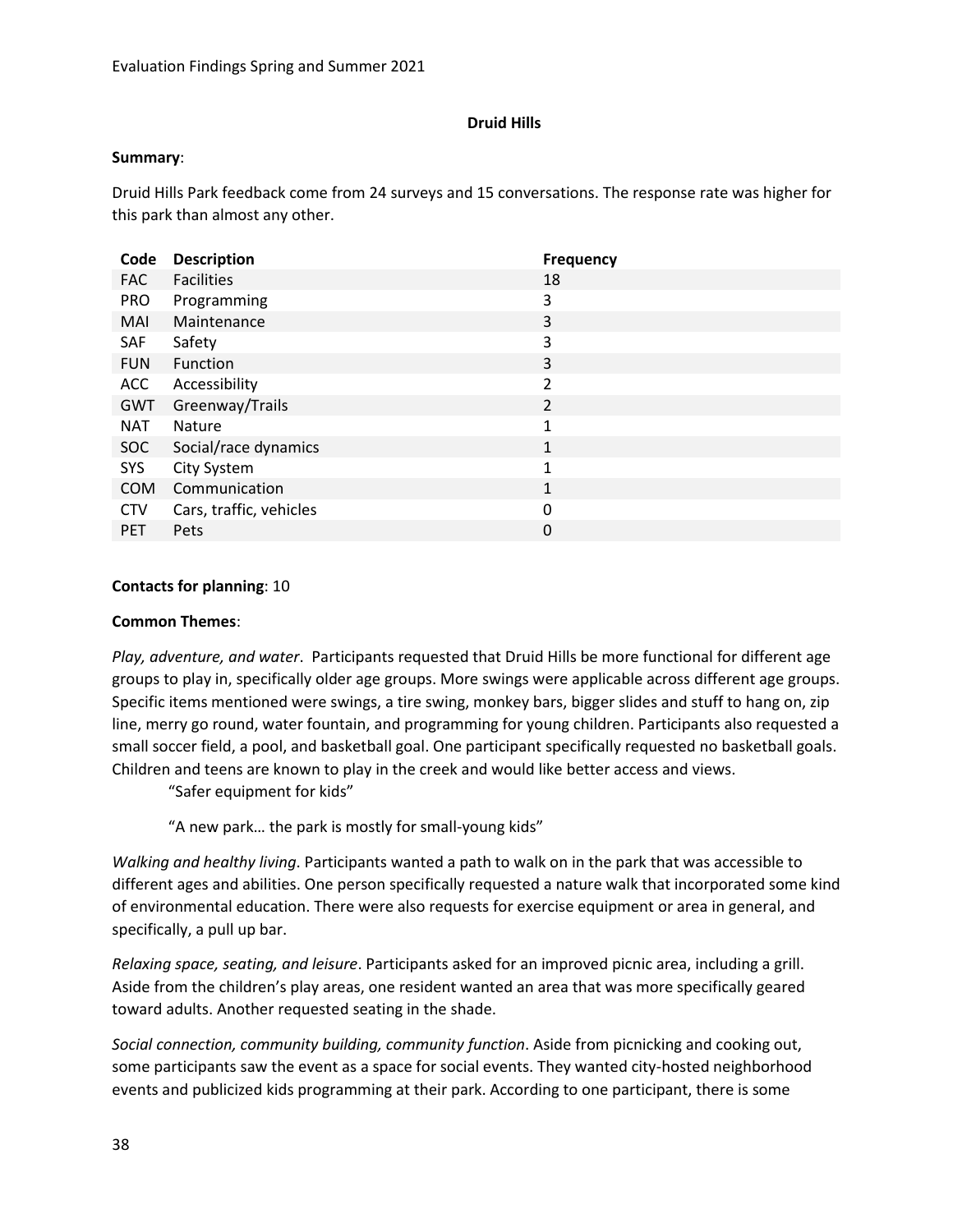healing that needs to happen before Druid Hills Park will feel open to all members of the community. He shared memories of being turned away from the park by white residents in the 1970's and 80's because of his race. He, along with other participants, remembered that basketball used to be in Druid Hills Park, and he felt that the City took away their court because Black residents were predominately the ones using the facility. He also felt that when the City left the only full courts in the area at Taylor Drive that they were setting Black residents aside, hiding them away from view and interaction with white residents.

*Safety and maintenance*. Though small, Druid Hills is loaded with meaning for some participants, especially those who have been long-time residents of Danville and of Druid Hills. Residents felt like the park needed attention, specifically in the form of updated play equipment, reinstated and improved picnic shelter amenities, safety features, and maintenance of trees, bushes, and fences. These were related to feelings about the aesthetics of the park.

"Trees falling down, safety is an issue… now its not inviting… looks like unkept space right now."

"Fix fence, clean up trees in creek and bordering the creek, bushes need trimming, more swings (kids wait in line now), replace woodchips under swings."

"It's very dark at the park and somewhat secluded as well."

Safety features requested were lighting, a sanitizing station, and walkways that are easily navigable by people with different abilities.

"Brighter lights so people doing illegal things won't have a place to hide…"

### **Summary of multiple-choice survey responses:**

Druid Hills data collection came from a combination of returned mailed surveys, in person surveys, and online surveys.

Unlike participants from many other neighborhood parks that have existing infrastructure, many reported not using the park. Of 23 surveys, 14 reported never or not very often using the park for active recreation. More reported using it for passive recreation, but 11 reported never or not often using it for that purpose.

Participants also responded that the community does not often use the park. However, most agreed that their park was accessible to them. 7 participants did not feel represented, 5 did not feel safe, and 5 did not feel welcome.

### **Summary of internal data:**

In the past, Parks and Recreation removed basketball courts at the request of neighborhood residents.

Currently, no division is using the park. Maintenance cares for the lawn, empties and does inspections on built infrastructure. Parks and Recreation staff see this location as unique because of its peaceful, shady environment. Its weaknesses are that the land around the creek is eroding and trees fall into the creek. There are no requests from residents or community members for use of the park or shelter.

Possibilities include picnics, nature programs, horseshoes, neighborhood special events, more grills for community events, reading/reflection areas, and a small basketball court or pickleball court.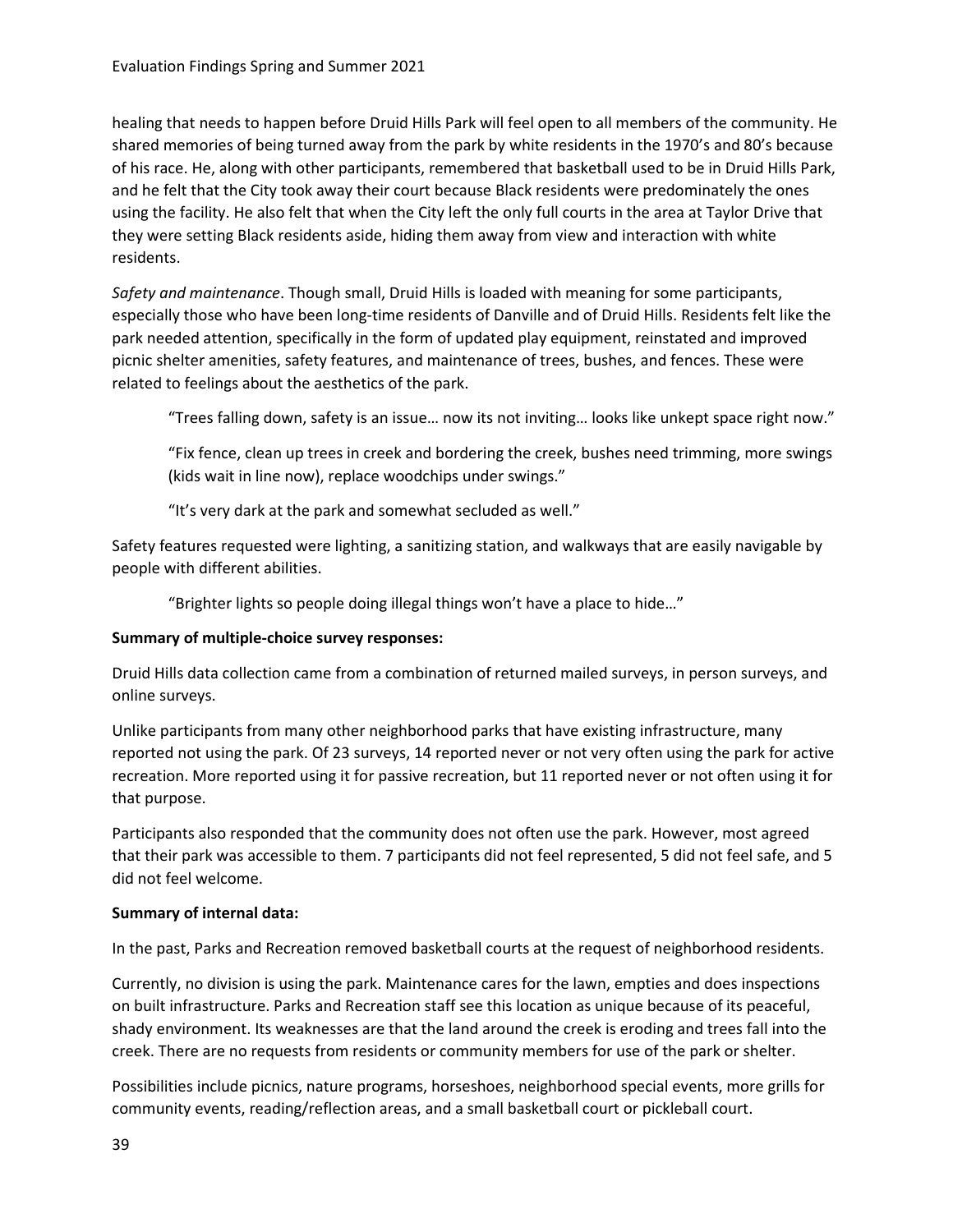### **Recommendations:**

Recommendations are aimed at addressing the role of the park in the neighborhood, and how we as a department communicate our support for smaller communities and populations who have been excluded socially from the park space. This location is one where residents are explicitly asking for recognition and attention and where we have limited capacity to offer programs and infrastructure because of the terrain of the park and because of the potential to have enough program attendees.

Recommended infrastructure for the park includes the following:

- 1. Path across length of park. Multiuse trail across long side of park with a turn around area for wheelchairs and walkers.
- 2. Improved shelter. Add table and grill to make shelter more usable for community gatherings.
- 3. Fence repair. Replace/repair broken fence rungs.
- 4. Tree removal. Remove down trees that are on maintained portion of park and clear a safe path to creek, if possible.
- 5. History of Druid Hills signage or other recognition. We know residents have tracked and researched the history of the neighborhood and its park. Bringing together this local knowledge and showcasing it in an engaging way in the park could help to sort through and heal some hard memories from this community's past.
- 6. Community amenity.

- 1. Environmental education. With creek views or access, educate about water quality, water system, and proenvironmental behavior.
- 2. More swings and unique swings. Add tire/round swings and more big kid swings.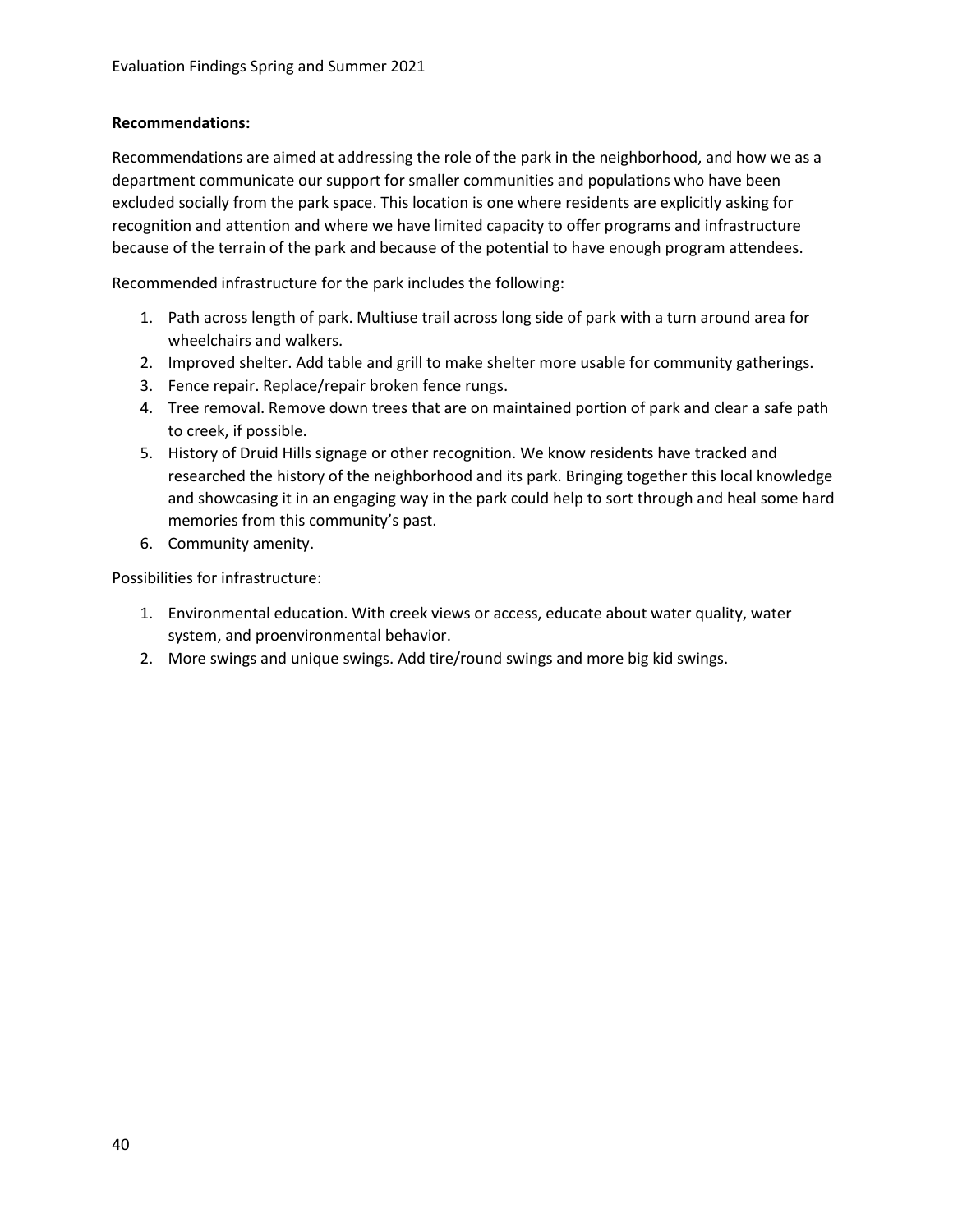## **GLH Johnson**

**Summary**: Though we did not specifically target residents at Johnson, we had 35 responses: 11 surveys and 24 conversations. Like Woodbury and Bonner, Parks and Recreation does not manage and control much of the park space. At all of these, our responsibilities are in the fields or courts, but not the area that is typically thought of as the park. Through this process, it became clear that Johnson is an important park space for a community that has no other.

| Code       | <b>Description</b>      | <b>Frequency</b> |
|------------|-------------------------|------------------|
| <b>FAC</b> | <b>Facilities</b>       | 20               |
| <b>FUN</b> | Function                | 7                |
| <b>PRO</b> | Programming             | 3                |
| <b>NAT</b> | <b>Nature</b>           | 3                |
| <b>ACC</b> | Accessibility           | 0                |
| <b>PET</b> | Pets                    | 0                |
| GWT        | Greenway/Trails         | 0                |
| SAF        | Safety                  | 0                |
| <b>CTV</b> | Cars, traffic, vehicles | 0                |
| <b>SOC</b> | Social/race dynamics    | 0                |
| SYS        | City System             | 0                |
| MAI        | Maintenance             | 0                |
| <b>COM</b> | Communication           | 0                |

## **Contacts for planning**: 7

### **Common Themes**:

*Play, adventure, and water*. Amenities requested often related to play opportunities available for children in the park, these tended to reflect the school's current park infrastructure. Participants requested water play, more swings, things for toddlers, slides, monkey bars, rock climbing, an obstacle course, a jungle gym, and a merry go round. Participants also wanted to use the space for sports, specifically basketball, soccer, biking, football, and Parks and Recreation league kickball. Participants also talked about the kind of play they would like the park to support. They wanted space for writing with chalk, playing hide and seek, and hanging out.

*Relaxing space, seating, and leisure*. Participants used and wanted to use the space for relaxing and enjoying nature. They requested more benches and picnic tables, benches near the playground, and pretty views and environment.

# **Summary of multiple-choice survey responses:**

Of 11 survey responses, 10 were obtained at Johnson Park or at other park data collection events. Like the other school properties that Parks and Recreation maintains only partially, we did not send surveys to Johnson. Unsurprisingly, most of survey participants used the park and felt it was important. Those who did not feel welcome, safe, or did not use the park mentioned their desire for seating near playgrounds, more tables, and water.

# **Summary of internal data:**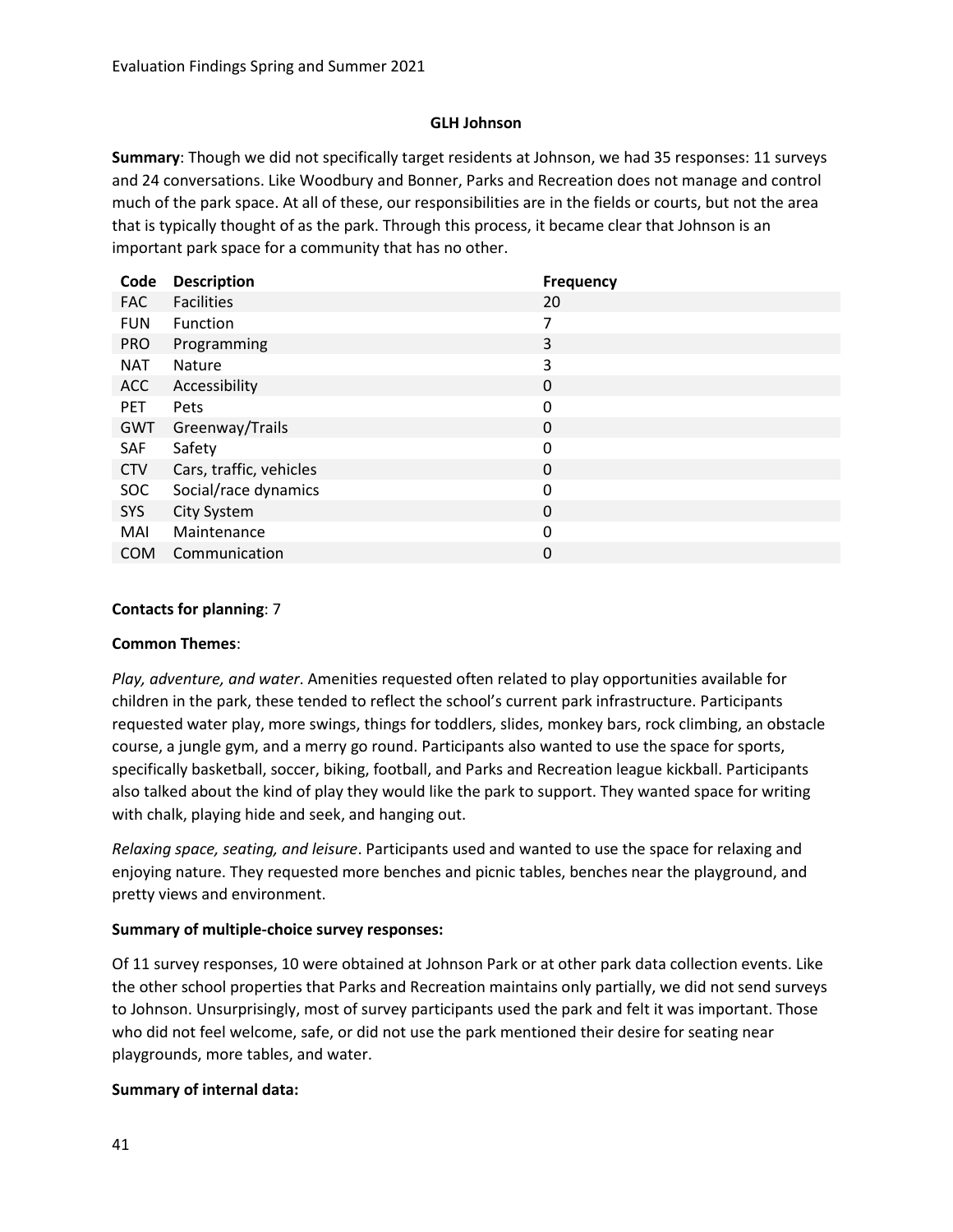In the past, Parks and Recreation has visited Johnson as a part of Rec Mobile programming. Now, Parks and Recreation Programmers are preparing to do after school programming in Johnson, possibly utilizing the outdoor area as well as the indoor area. Currently, the site is recognized as exceptional because of its high amount of use, especially the basketball courts, and because of its large, open, and flat greenspace. There are plans for putting goals on the pad next to the existing court.

Possibilities for this site identified by Parks and Recreation staff include events (especially if electricity is added), a sidewalk and clear direction to travel in park (clear entrances, walkways, etc.), shade trees near basketball courts, more seating, a fence around park property, grills, pollinator garden with outdoor education, outdoor learning space, trees and seating near playground, story walk, and stage for events, updated shelter and remove shelter.

### **Recommendations:**

Johnson emerged as an important park space through the data collection process. As a shared property with the elementary school, the ballfield, shelter, and basketball courts that Parks and Recreation maintained were not evaluated. However, whether or not we are fully invested in the park space, it is clear that residents see the park as a Parks and Recreation facility and want more out of it.

Recommended infrastructure for the park includes the following:

- 1. Updated shelter with ADA accessible path from entrance. This path is near the road already. For short term accommodation of community gatherings and Parks and Recreation programming, additional tables and a pathway from the road should be added.
- 2. Benches and trees near courts. To accommodate current park users and basketball community.
- 3. Multiuse trail. A walking path around the perimeter of park with seating can make the space applicable and accessible to a wider range of participants.
- 4. Sport field renovation. Discussion with school and athletics about how to use the field space to meet current needs. Soccer, football, and kickball are all sports that park users identified playing and wanting to play at the park.

Possibilities for infrastructure:

- 1. Place for creation/art.
- 2. Outdoor classroom area.
- 3. Story Walk.

These three recommendations allow Parks and Recreation to make meaningful connections with young park users, the neighboring elementary school, and families who visit the park.

4. Swings, slides, and a merry go round. Though the elementary school park is adjacent on land that is hardly discernible from Parks and Recreation property, most of the feedback we received were for updated and additional play equipment. Working with the school to update or incorporated additional desired play experiences could enhance residents' perceptions of this park.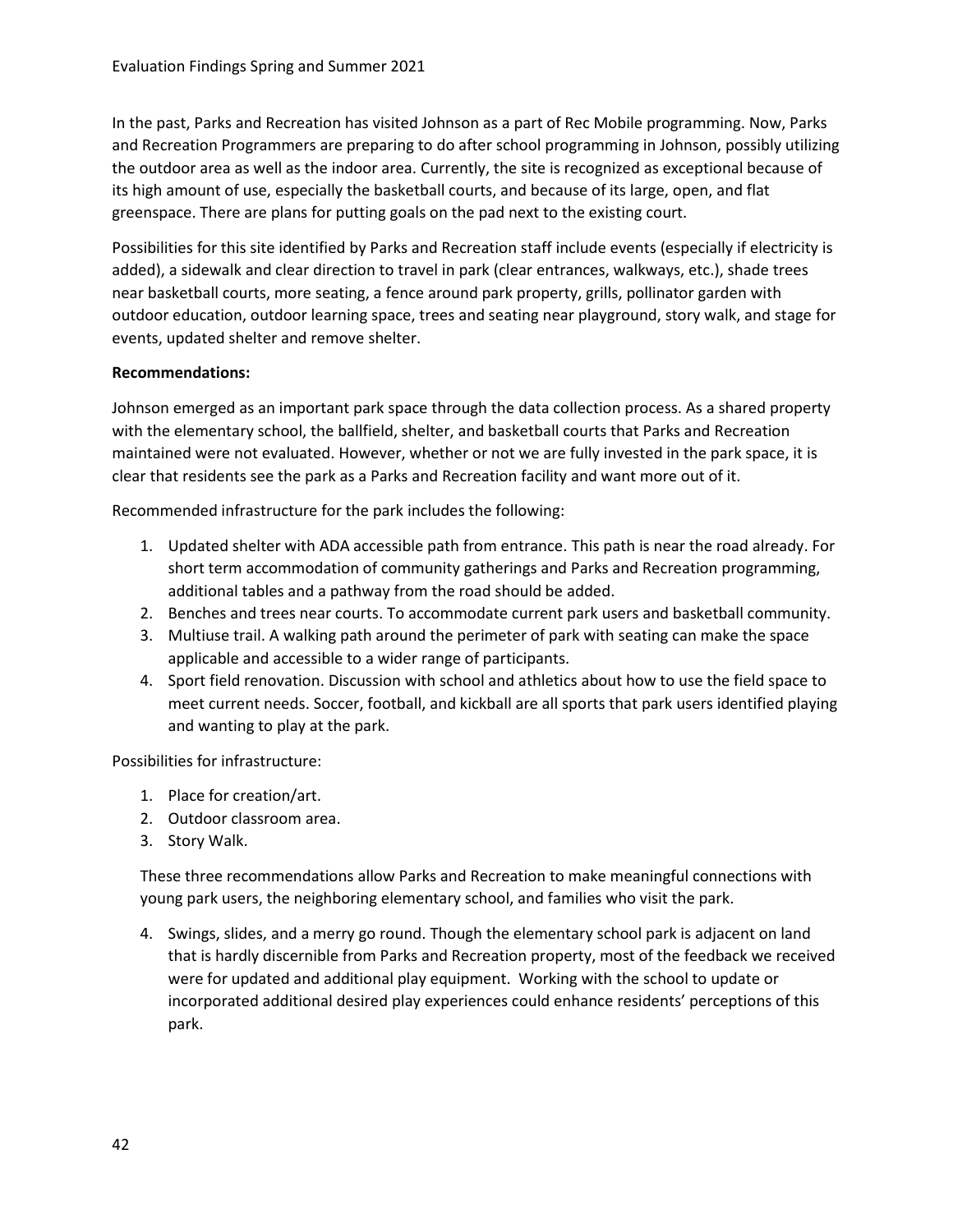### **Grove Park**

#### **Summary**:

Grove Park had 327 address points within .25 miles of the park at the time of data collection. Some of this area overlapped with the Pumpkin Creek Park sample, but we kept these overlapping residences in the sample (many of which were across Main Street, because of potential future trail connections between the areas. The data reported here comes from 46 responses: 36 surveys and 10 conversations.

| Code       | <b>Description</b>      | <b>Frequency</b> |
|------------|-------------------------|------------------|
| <b>FAC</b> | <b>Facilities</b>       | 39               |
| GWT        | Greenway/Trails         | 12               |
| <b>FUN</b> | Function                | 9                |
| <b>NAT</b> | <b>Nature</b>           | 6                |
| MAI        | Maintenance             | 6                |
| <b>SOC</b> | Social/race dynamics    | 6                |
| <b>ACC</b> | Accessibility           | 5                |
| SAF        | Safety                  | 4                |
| <b>PET</b> | Pets                    | 3                |
| <b>PRO</b> | Programming             | 3                |
| <b>CTV</b> | Cars, traffic, vehicles | $\overline{2}$   |
| <b>SYS</b> | City System             | 0                |
| <b>COM</b> | Communication           | 0                |
|            |                         |                  |

### **Contacts**: 10

### **Common Themes**:

*Play, adventure, and water*. Participants had a variety of suggestions for how Grove Park could be improved for the purposes of play. They wanted a better playground for kids, new and more swings, slides, climbing structures, tunnels, a round swing, a four-square area, monkey bars, and play equipment in general that would accommodate older and younger age groups. Participants also tied Grove Park to potential for playing sports. Participants commented about how often the basketball court was utilized. They suggested full basketball courts, soccer fields and nets, volleyball nets, a tennis net, and disc golf. They also wanted amenities to support these activities, such as more benches around courts, bathrooms, maintenance of bathrooms, water fountains, and lighting. Participants also noted that children like to play through exploring in the creek and other natural areas.

*Walking, biking, and healthy living*. Participants consistently wanted better options for traversing the park. They suggested bicycle, pedestrian, and ADA accessible trails around park, both for the purposes of exercise and access to the park. Some participants wanted other Parks and Recreation support for healthy living at Grove Park, including yoga programming, a variety of sports (mentioned above), and workout equipment.

*Relaxing space, seating, and leisure*. Walking or riding through the park and along the creek was seen as a form of leisure for some participants. They also wanted areas specifically for leisure activities.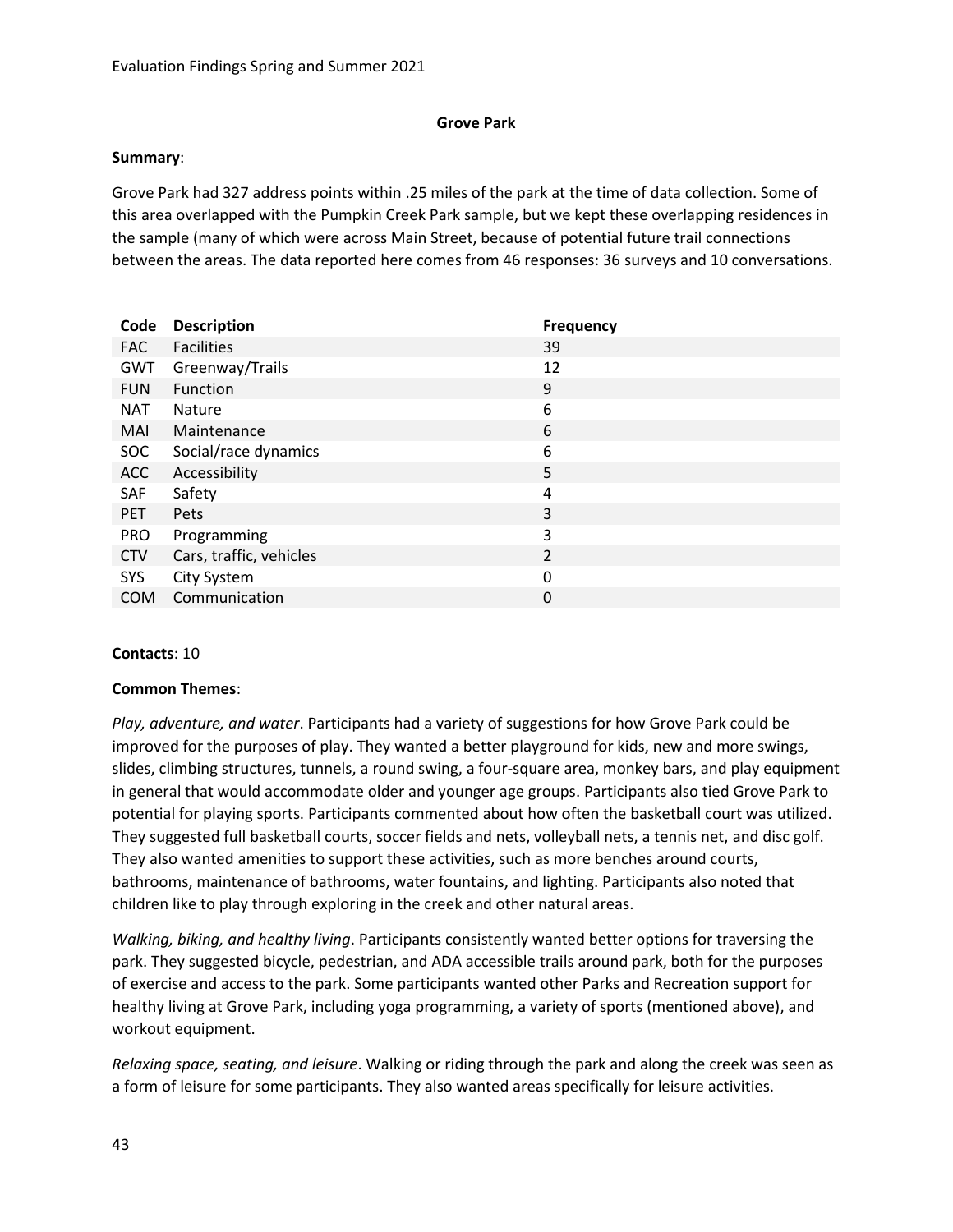Amenities they requested included more benches, more picnic shelters with more tables, and a garden area for sitting and relaxing. Some participants wanted yoga and Tai Chi in the park.

*Connection to nature and natural beauty*. Participants noted that the creek area was enjoyable because of its natural scenic beauty and its potential to be explored. Renewed access to the creek and a creek clean up were requested.

"Pumpkin Creek was wrecked during the last flood (i.e.) fallen trees and trash has never been cleaned up. We used to go look for tadpoles, frogs, etc. in years past, but now it's too hazardous to do that. We miss Pumpkin Creek activities, would love to see that water way clean again next to the park. We are older with grown children now. In years past we used to take our waterloving lab down to run up and down in the creek! Too many fallen trees and trash there now for that. Our children's best memories are of wading and catching tadpoles there. But my grandchildren are missing out on that these days. To me, the best part of our wonderful park was always Pumpkin Creek."

*Who is the park for*? For Grove Park, participants are limited. Through participant comments, we see limitations in the context of age, ability, and race and ethnicity. Young children are the assumed park user, and participants expressly noted that they wanted infrastructure that would welcome older children, active adults, and elderly. Participants linked the lack of walking path to lack of accessibility for people with limited physical abilities. Finally, amenities at Grove Park that were known to be used by people of color were limited or taken away. These included basketball courts, soccer fields, and volleyball nets.

## **Summary of multiple-choice survey responses:**

From the Grove Park area, 36 Participants who took mailed, online, and in person surveys. 28 of these reported using the park at least somewhat often for active recreation, passive recreation, or both. This was notably more than other parks and parks in general. Everyone responded that they would use it at least somewhat often for active recreation if it were improved. All but 2 participants said they would use it for passive recreation at least somewhat often.

Though most participants felt welcome, safe, and able to access the park, some did not. Looking at qualitative answers for clarity, participants who did not agree on these points mentioned the need for a dog park, walking/ biking/ADA path throughout park, benches, and another picnic shelter. They also reported cars driving into the park.

# **Summary of internal data:**

Previously, Parks and Recreation has held soccer practice on the southwest side of the park. Maintenance has removed dead trees and stumps in the park over the last 10 years. One new tree was planted this year.

Currently, maintenance maintains playground, shelter, basketball courts, and fields. Occasionally, community events like National Night Out are held here.

Opportunities include replacing 2 existing tables with 4 6' tables under shelter. There is a perception that upgrades of electricity in shelter and restrooms on premises would increase rentals. The addition of a walking path could provide opportunities for healthy living and for reaching all amenities in park. Tree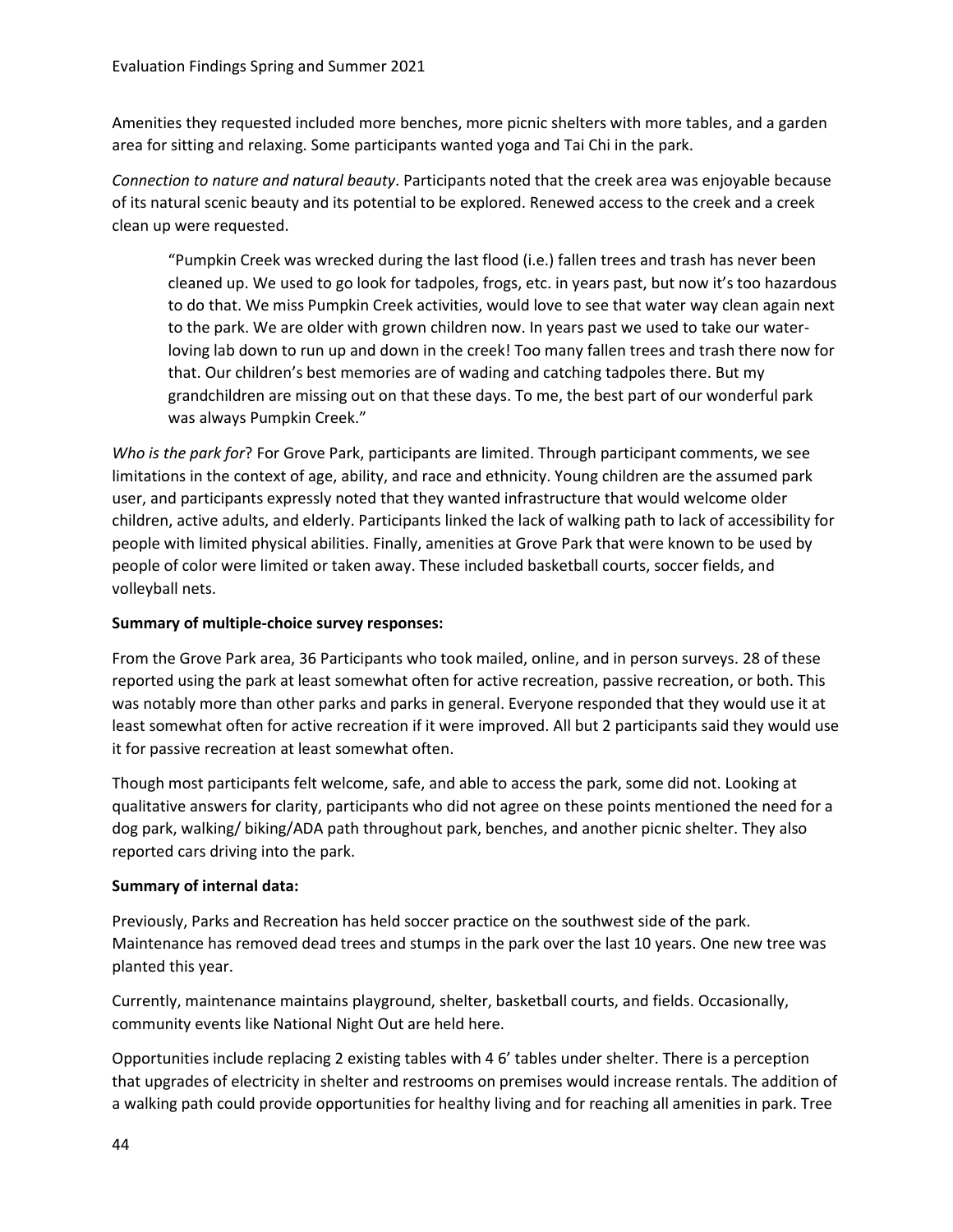plantings near ends of property would enhance storm drainage and increase shaded areas. Football and soccer practices could be held on southwest side of park.

### **Recommendations:**

Recommended infrastructure for the park includes the following:

- 1. Additional picnic shelter. Add Picnic shelter on southwest side of park.
- 2. Picnic shelter tables. Replace tables in existing shelter with four 6' tables.
- 3. Dog Park. On the northeast side of park, a fenced in dog park with dog amenities like water fountain, obstacles, and pet waste stations could provide resources for dog owners and discourage irresponsible pet owner behavior and park user conflicts. Shaded seating and a walking path view provide points of relaxation and interest for park users.
- 4. Multiuse trail. A walking and biking trail loop around park is important for park safety, as now residents walk in the street along the perimeter of park, including those in wheelchairs.
- 5. Clear entrance points. Currently there is a lack of direction in the park. Directing pathways and entrance points toward amenities will improve park experience. Placing a short but non-intrusive barrier around the perimeter of the park can assist with this and deter vehicles from driving into park.
- 6. Play area evaluation and update, including more swings: climbing, swings, and slides are staple play amenities across the park system and are specifically requested at this site. A tire swing or round swing of some sort was requested repeatedly in parks in this region and could be implemented here. Another unique amenity that might fit well at this location is a small, playground sized zipline.
- 7. Use for sports. Mow and maintain southwest lawn for sport practices. Hold seasonal practices and clinics. Set up volleyball net.

- 1. Soccer goals & volleyball net. These amenities were used and valued by Parks and Recreation and residents. These are immediate changes can provide increased recreational opportunities with minimal cost and maintenance time requirements for maintenance.
- 2. Additional shelter and shelter updates. Addition of restrooms and electricity can make this site more versatile for community events and convenient for parents coming with young children.
- 3. Creek access point. We know that park users are already finding their way to the creek, making a clear, safe entrance point with signage for environmental education about creeks and rivers and caring for waterways could enhance human/nature connections and promote proenvironmental behaviors.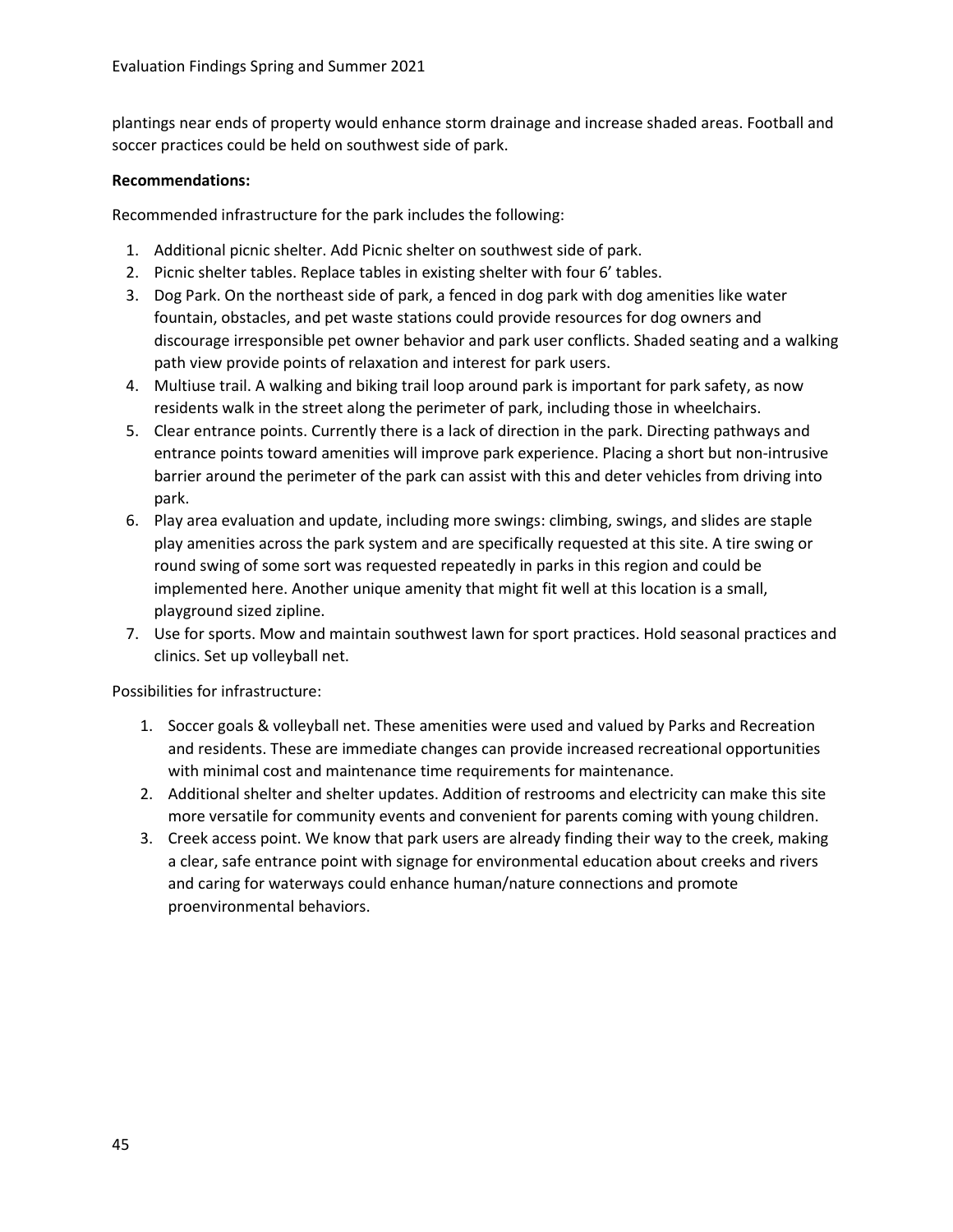### **HB Moorefield**

#### **Summary**:

The area served by HB Moorefield significantly overlaps with that served by Coates Park and Recreation center. We only had 5 responses for HB Moorefield, and these spoke more of how the park functions currently. Of two comments related to the park, we heard that 1. the park is only good for cookouts, not for kids, and 2. the park is a place for one participant's kids to walk around in nature.

| <b>Description</b>      | <b>Frequency</b> |
|-------------------------|------------------|
| Function                | 2                |
| <b>Facilities</b>       | 0                |
| Programming             | 0                |
| Accessibility           | 0                |
| Pets                    | $\mathbf 0$      |
| Greenway/Trails         | 0                |
| <b>Nature</b>           | 0                |
| Safety                  | 0                |
| Cars, traffic, vehicles | 0                |
| Social/race dynamics    | $\mathbf 0$      |
| City System             | 0                |
| Maintenance             | 0                |
| Communication           | 0                |
|                         |                  |

### **Contacts**: 0

#### **Summary of multiple-choice survey responses:**

Four survey responses were divided on every question except that if the park were improved, all participants said they would use it for exercise.

#### **Summary of internal data:**

There is little known use of this site by residents or parks and Recreation. Some people like to eat there, but there is a perception that most people don't know about the park and that its very isolated. One strength is that it does not flood.

#### **Recommendations:**

Recommended infrastructure for the park includes the following:

1. Paved trail connecting one side of neighborhood to the other. To provide a resource for active living, a paved trail along the outer edge of the park (in figure 8). The path could be just over .6 miles long, with visibility from cleared areas on neighborhood and business owned sides.

Possibilities for infrastructure:

1. Trail connection to Coates or Riverwalk. Eventually, finding a route that connects greenspace resources for disparate regions of Westover.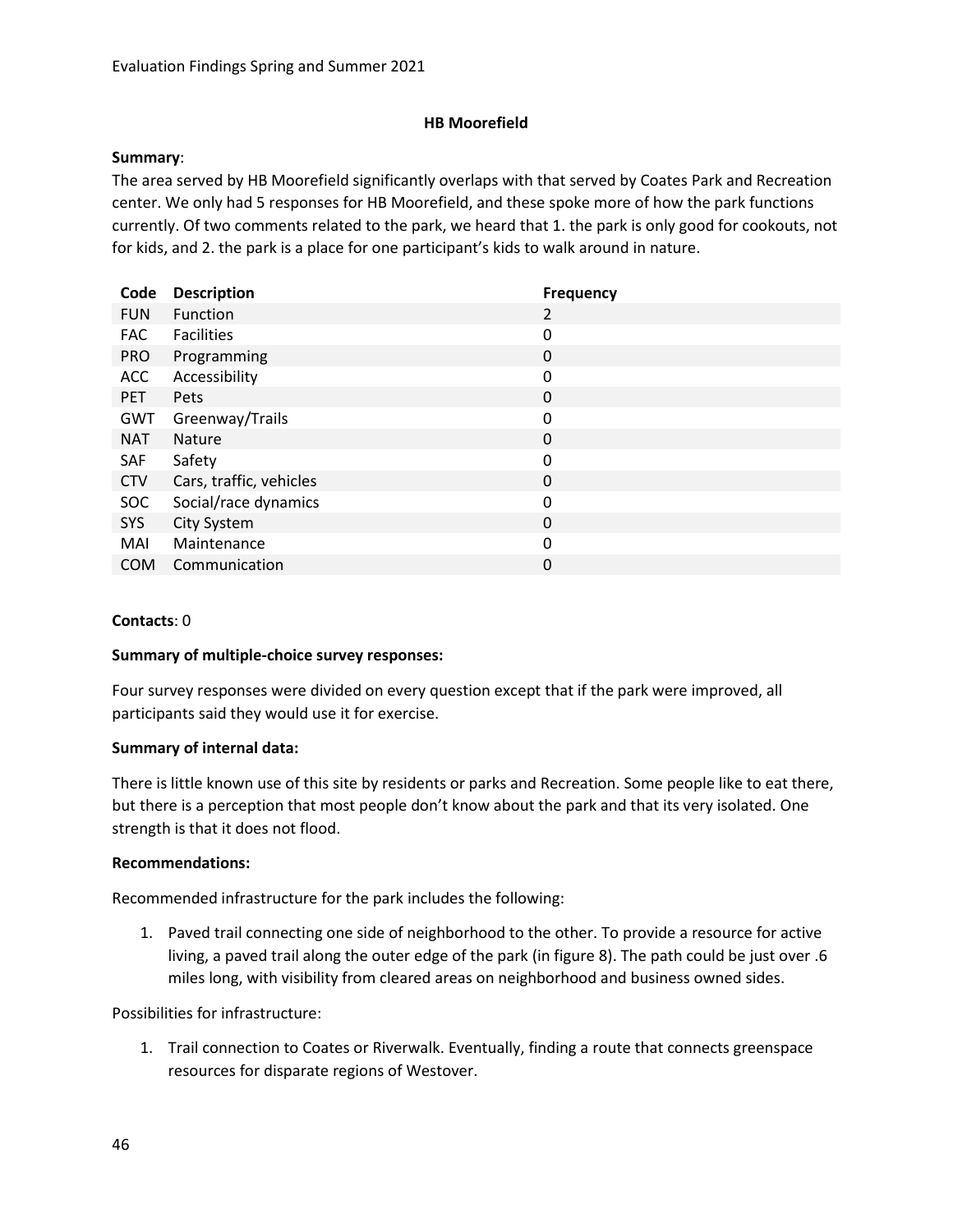## **Hylton**

**Summary**: A total of 9 participants from the Hylton area responded about Hylton Park. It was not uncommon for us to identify residents who lived within .25 mile of the park but did not consider it their park. Instead, they would fill out surveys and/or comment on Ballou Park. One resident who I asked about Hylton after hearing where he lived said, 'that's just a little league baseball field. Why would I go there?" Results presented are those who sent back surveys that were labeled as Hylton address points but did not have any name written in for their neighborhood park (2) or those who we met at the park and had conversations with (7), some of whom also took a survey (5).

| Code       | <b>Description</b>              | <b>Frequency</b> |
|------------|---------------------------------|------------------|
| <b>FAC</b> | <b>Facilities</b>               | 9                |
| <b>PET</b> | Pets                            | 4                |
| SOC        | Social/race dynamics            | $\overline{2}$   |
| <b>PRO</b> | Programming                     | 1                |
| ACC        | Accessibility                   | 1                |
| <b>GWT</b> | Greenway/Trails                 | 1                |
| <b>NAT</b> | <b>Nature</b>                   | $\mathbf 0$      |
| SAF        | Safety                          | 0                |
| <b>CTV</b> | Cars, traffic, vehicles         | $\mathbf 0$      |
| <b>FUN</b> | Function                        | 0                |
| SYS        | City System                     | 0                |
| MAI        | Maintenance                     | 0                |
| <b>COM</b> | Communication                   | 0                |
|            | <b>Contacts for planning: 2</b> |                  |

### **Themes**:

*Play*. More swings, climbing, rock climbing, see saws, a generally bigger and more interesting playground, and sports fields were identified as desired play amenities for Hylton.

*Dogs*. Many people used the old ball field as a dog park for their pets. Participants talked about not having big yards of their own and needing that space for their dogs. They were not happy that the fence had come down and that they no longer had that function available. They requested a dog park with space for big dogs to run a lot and for small dogs to be kept separate and safe from larger dogs.

*Social connection, community building, community function*. Residents spoke about the current and desired community function of the park. Residents were in consensus that the ballfield brought out members of the community as both a dog park and as a place for families to come and teach their kids sports. The pavilion was identified as a common birthday party locale for nearby residents. One resident commented about missing Movies in the Park, which used to be held at Ballou Park.

# **Summary of multiple-choice survey responses:**

Of these 6 participants, 5 were people who took the survey while in the park. They all reported that they used the park and their community regularly used the park. Therefore, we did not reach people who may not have felt welcomed and safe in the park, known about the park, or uninterested in the park. All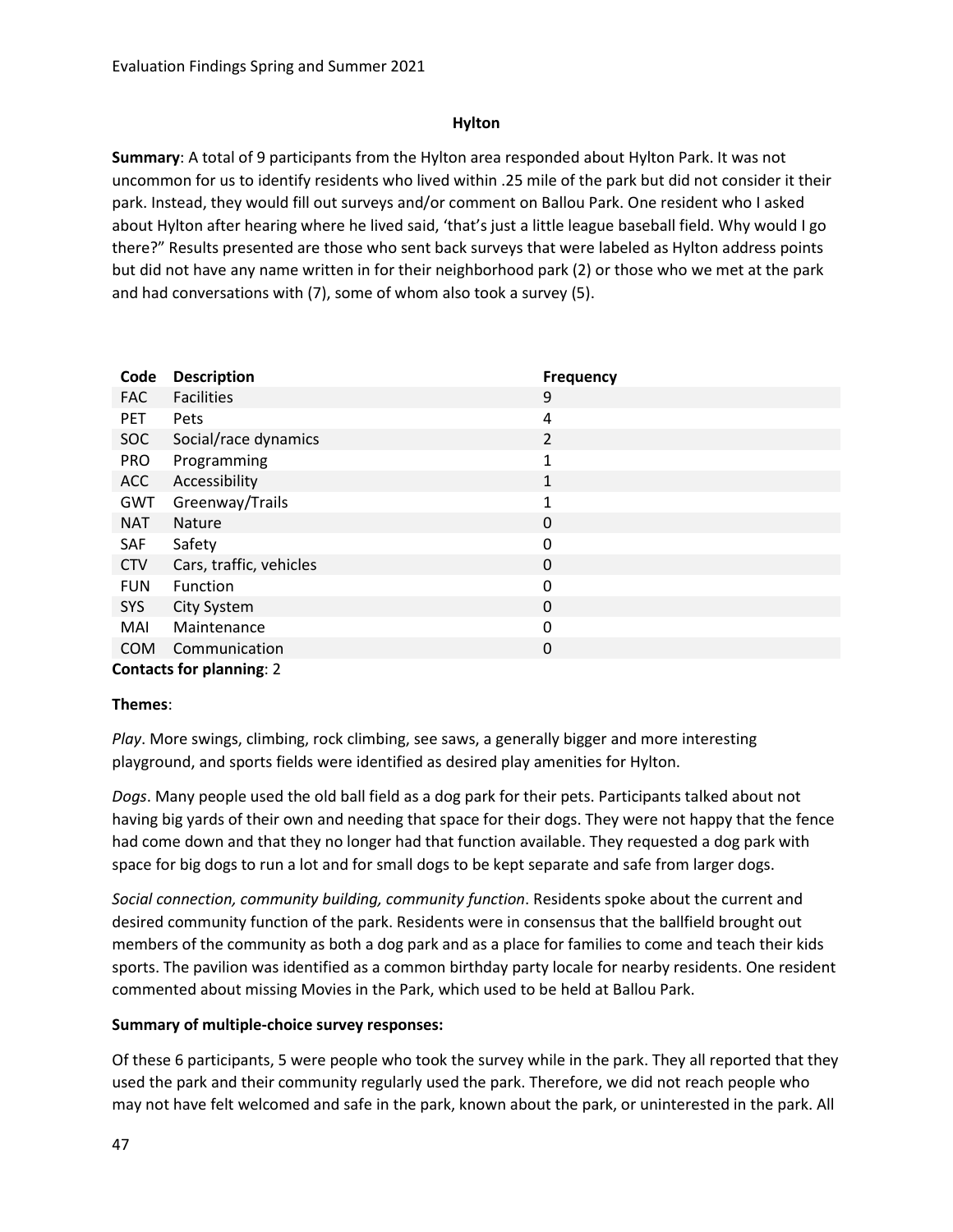residents said the park was accessible, safe, and that it represented their community. They all agreed that it is an important place in their community.

## **Summary of internal data:**

Strengths of this site include parking, lighting, flat area, new playground, quiet atmosphere, and picnic shelter. Weaknesses included its lack of hand railing on stairs entering park, limited walking access, hidden location, and access from two parallel streets.

Currently, Parks and Recreation does not do any programming here and maintains the field up to the forest line. A longstanding ballfield was seeded over and the fence taken out this year.

Opportunities that Parks and Recreation staff identified for this park are soccer practice site, sand volleyball courts, neighborhood event site, more picnic sites, a skate park, a splash pad, a dog park, and a stage.

## **Recommendations:**

Recommended infrastructure for the park includes the following:

- 1. Dog park. Residents have identified the need for a dog park that accommodates large and small dogs. A section of the park dedicated to canine recreation and play could offer a space for residents with limited to no fenced in yard space to bring their pets while connecting with neighbors.
- 2. Walking trail loop. A walking loop around the trail gives pet owners a chance to recreate with their dogs or by themselves. With hilly terrain surrounding the park, this is an opportunity for residents with physical limitations to exercise on level ground with interesting surroundings.
- 3. Mill community recognition/celebration. The mill house neighborhoods are certainly going through a transition. First with the mills leaving and now with the casinos coming, the community is in flux. Making this space a celebration of the residents and of the mill house community history can be both interesting to outsiders and healing for residents. Community led design of art infrastructures, mill-style playhouses, historical signage, or other artifacts in the space can help make the space more clearly relevant to neighborhood residents.

- 1. More play amenities. Additional swings, a zipline, an obstacle course, or other exciting and unique play infrastructure could make this spot special to young park users.
- 2. Areas for community gathering. A larger shelter, a small stage, or a shaded circle of park benches are possibilities for community-oriented amenities that would fit in with the landscape and provide a foundation with which regular community programming and events might take place.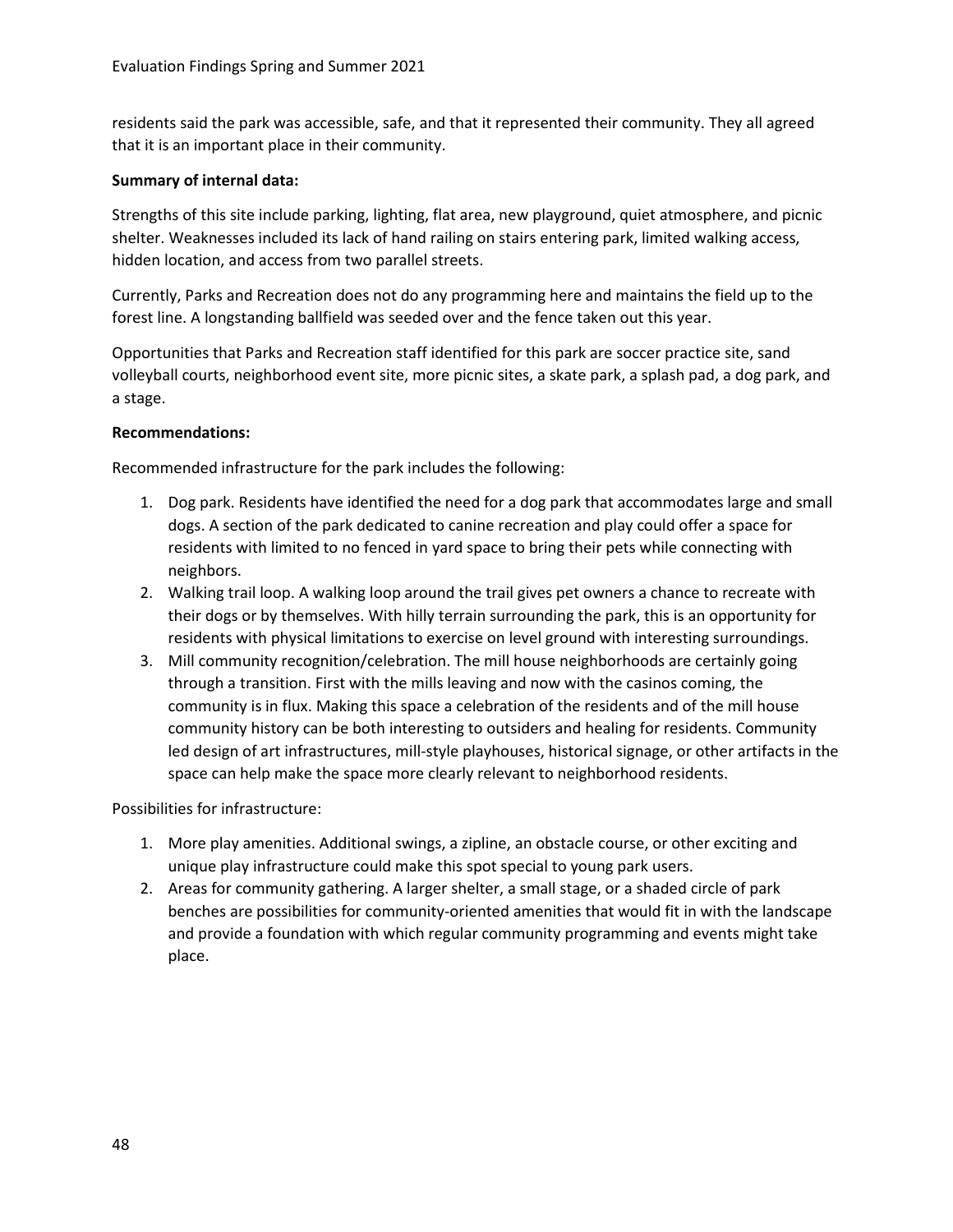## **Market Garden**

**Summary**: Market Garden Park is surrounded by over 500 address points, and surveys were sent to 160 residents. Of those, 6 were returned. We had one conversation with a resident about this park as well. These are all the comments for that location.

| Code       | <b>Description</b>      | Frequency      |
|------------|-------------------------|----------------|
| <b>FAC</b> | <b>Facilities</b>       | 5              |
| <b>PRO</b> | Programming             | 3              |
| <b>ACC</b> | Accessibility           | $\overline{2}$ |
| <b>PET</b> | Pets                    | 1              |
| GWT        | Greenway/Trails         | 1              |
| <b>NAT</b> | <b>Nature</b>           | 0              |
| SAF        | Safety                  | 0              |
| <b>CTV</b> | Cars, traffic, vehicles | 0              |
| <b>SOC</b> | Social/race dynamics    | 0              |
| <b>FUN</b> | Function                | 0              |
| SYS        | City System             | $\mathbf 0$    |
| MAI        | Maintenance             | 0              |
| <b>COM</b> | Communication           | 0              |

### **Contacts for planning**: 5

#### **Themes**:

*Play*. Zipline, swings, a tennis court, and a basketball court were play-oriented amenities suggested. Improved facilities and Parks and Recreation programming were also mentioned.

"The park could be improved by adding equipment for children to play on… and maybe bring back the fun wagon..."

*Social connection, community building, community function.* Improving the safety of the park and surrounding neighborhood was a part of one resident's perception of how the park might work within the community. Another wanted grills to be used for cookouts.

" …Putting up fencing to keep drug dealers out at night, cameras for surveillance…"

*Walking and healthy living.* One participant requested a walking track.

### **Summary of multiple-choice survey responses:**

Of seven respondents, 5 reported using the park at least somewhat often and their community using the park very often.

All participants agreed that Market Garden was an important place in their community and that they and their community would use the park very often if it were improved.

Six felt safe in Market Garden. Two respondents disagreed that they felt welcomed and represented in the park.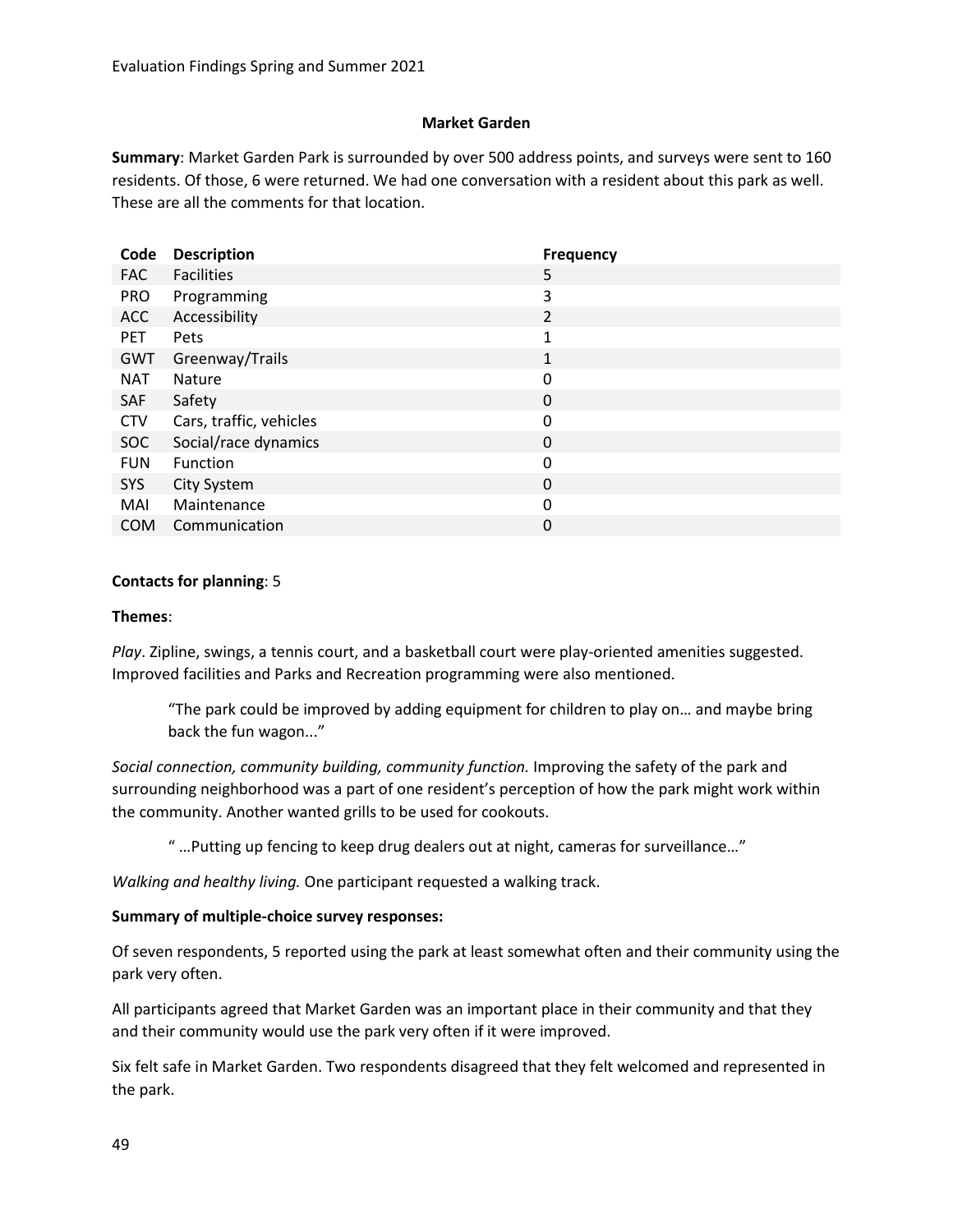## **Summary of internal data:**

In the past, Parks and Recreation has regularly used this field for baseball games and valued it because of its lighted field, concession stand, restrooms, and changing room facilities. It is one of only a few regulation-sized fields. In the past its outfield was a site for soccer practices and ultimate frisbee games. For the community residents and Parks and Recreation Department, Market Garden holds a lot of significance.

Currently, Parks and Recreation uses the space for baseball rentals for practices and games. It replaced the play equipment in 2018 and added two adult workout stations. A basketball court and new shelter are slated to be added back in the near future.

Weaknesses for the site are its lack of drainage and tendency to flood, its lack of access and visibility, lack of picnic tables and grills, difficulty to find and isolated feeling. Strengths are the stadium seating, available parking areas, diverse age groups of surrounding population, and new equipment. The number 3 NorDan bus passes nearby but not right by Market Garden.

Transportation: One bus route (#3 Danville Estates) passes near Market Garden.

Maintenance: Some tree removal and clean up along perimeter of property is needed. Possibility to add trees with future park design. The shelter and its pad need attention. Roof panels need replacing (11), new tables and trash receptacles needed.

City & Organizational partners: No known uses, involvement, or plans.

Demographics: health equity report

### **Recommendations:**

Recommended infrastructure for the park includes the following:

- 1. Improved drive, walking access from drive, and parking in lower park area. Repaired paving and bridge, addition of steps or ramp from upper parking. ADA parking below.
- 2. Multimodal trail. From Washington along creek in park. Connection to White Rock trail end (north) and Riverwalk trail (to the south).
- 3. Addition of tables and grills. Upgrades to shelter to make it desirable for renting and programming.

- 1. Repaired concessions, restroom facilities. With proper access and scheduling of programs and events, the demand for Market Garden may justify a reinvestment in the infrastructure of Market Garden. If not, consideration of how the space can be memorialized and reimagined with respect for the history is in order. This would necessarily need to take place in conjunction with thorough and organized community conversations.
- 2. Multimodal trail. From 1<sup>st</sup> Street to Market Garden along creek. Connecting Market Garden to White Rock park and/or the Riverwalk will increase transportation opportunities for residents and increase the usability of the park for walking and biking. If this is accomplished all park facilities involved will become more relevant and, with a mindful approach to space activation, can increase residents' perceptions of safety and strengthen community ties.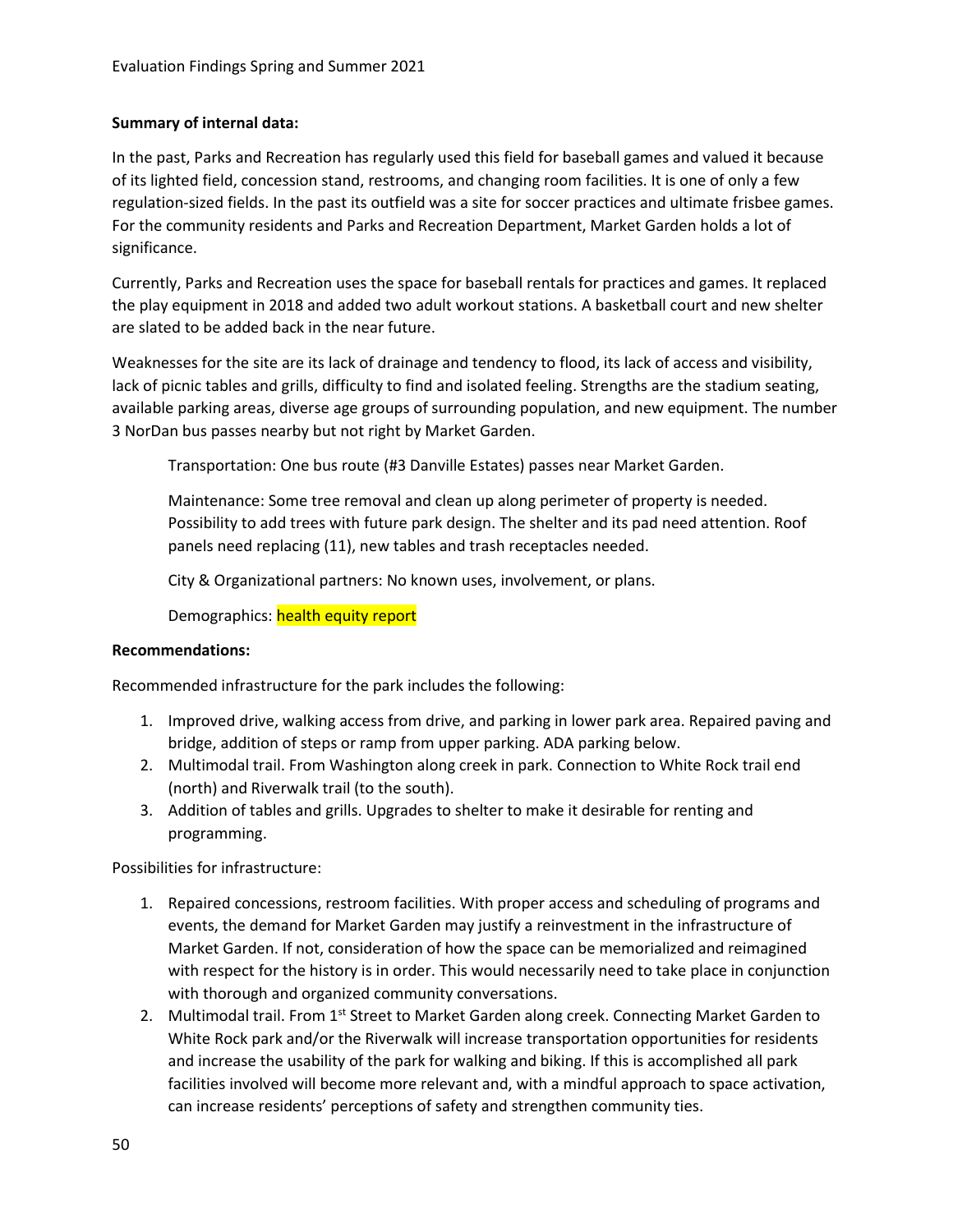- 3. Community art, culture, and design. Community-led design of historical signage or local art could tie the North Main region together, if done in conjunction with 3<sup>rd</sup> Ave, White Rock, and Stonewall.
- 4. Hillside slide, nature exploration, climbing. The terrain of the environment lends itself well to unique and interactive play elements. Slides and climbing structures may be built into the side of the hill in a way that more intimately connects the play experience with environmental exploration.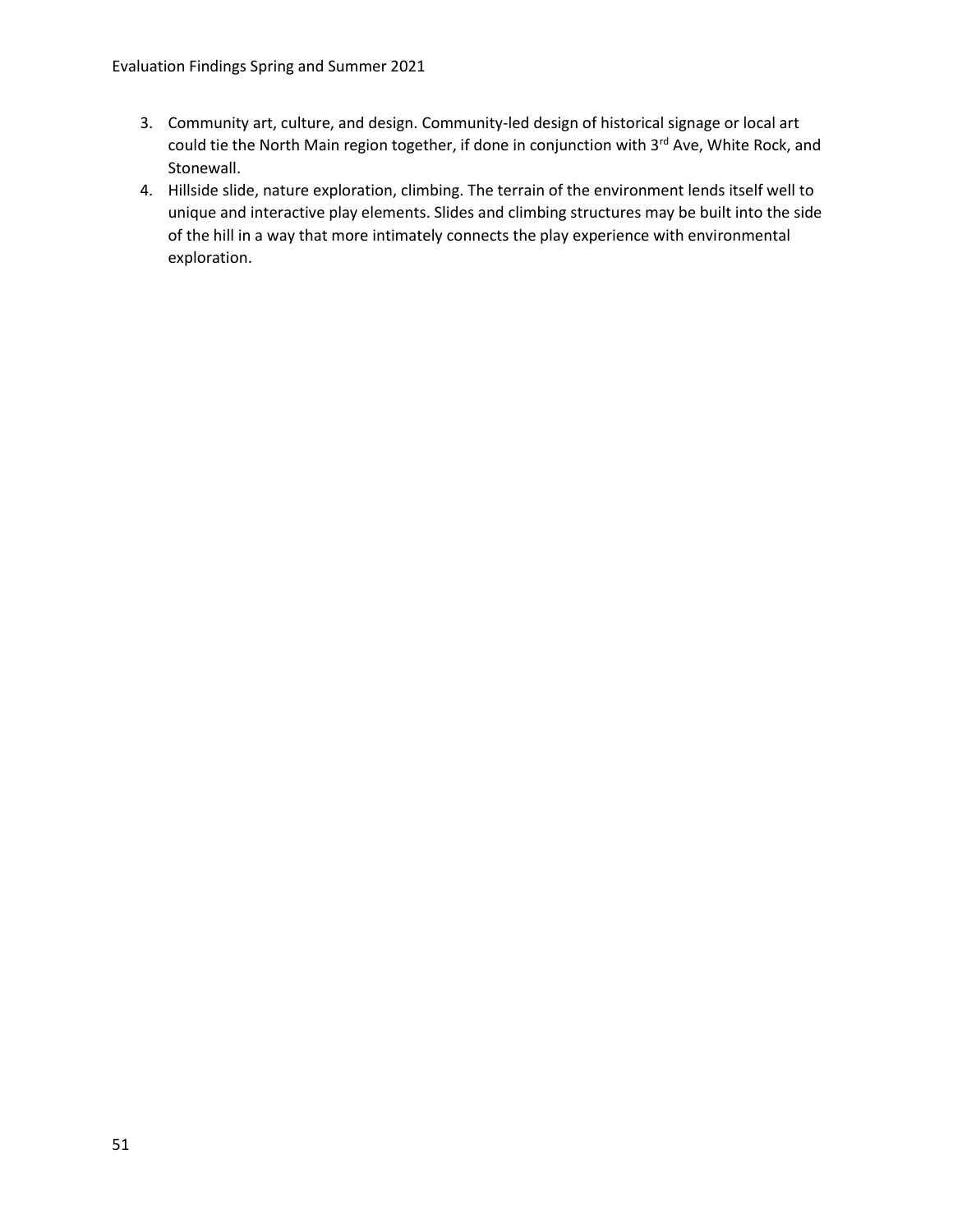## **Pumpkin Creek**

**Summary**: Pumpkin Creek Park is surrounded by over 200 address points, and surveys were sent to 63 residents. This data represents seven surveys and eight conversations. Of note, most park users do not know this property as Pumpkin Creek Park. It is more commonly called Taylor Drive Park.

| Code       | <b>Description</b>      | <b>Frequency</b> |
|------------|-------------------------|------------------|
| <b>FAC</b> | <b>Facilities</b>       | 13               |
| <b>SOC</b> | Social/race dynamics    | 4                |
| <b>PRO</b> | Programming             | $\overline{2}$   |
| <b>NAT</b> | <b>Nature</b>           | $\overline{2}$   |
| <b>CTV</b> | Cars, traffic, vehicles | 2                |
| MAI        | Maintenance             | 1                |
| <b>ACC</b> | Accessibility           | $\mathbf 0$      |
| <b>PET</b> | Pets                    | 1                |
| GWT        | Greenway/Trails         | $\mathbf{1}$     |
| SAF        | Safety                  | 1                |
| <b>FUN</b> | <b>Function</b>         | 1                |
| <b>SYS</b> | City System             | 0                |
| <b>COM</b> | Communication           | 0                |

### **Contacts for planning**: 8

### **Common Themes**:

*Play, adventure, and water*. Participants had suggestions for how to enhance the capacity of the park for play opportunities. They recommended the addition or improvement of swings, slides, a merry go round, sprinklers to play in, a splash pad, "play areas", and a swimming pool. Updated and improved basketball courts, as well as sports fields or lawns were also identified as desired changes for the park.

*Social connection, community building, community function*. While talking about Pumpkin Creek Park, participants referenced community context, history, functioning, and potential functioning. The context of who uses the park and identifies with it consistently centers on many communities having Pumpkin creek as a common space. As one participant noted, "this area is not just Cardinal Village!" History of the park and how it fit with communities in Danville revolved around basketball and a former pool. The basketball community at Pumpkin Creek used to draw and still draws from geographic locations across Danville. The community used to be very large, and they would park all along the outside border of Pumpkin Creek Park on Taylor Drive, and sometimes up toward DCC. Then, the City put up no parking signs in these areas, and when police enforced parking tickets to basketball players, much of that community was lost. There still is a strong group of players who still meet at the courts many days of the week but not as many as there used to be. There is a perception among these players that parking is enforced during basketball games and gatherings, but not for baseball and kickball. The former nearby neighborhood swimming pool was mentioned and described with historical context by two participants. The memory of the pool is noticeable in the number of requests for a pool at this location.

Current use centers on the basketball community, but participants identified potential for this park to act as more of a community hub with more diverse uses and amenities.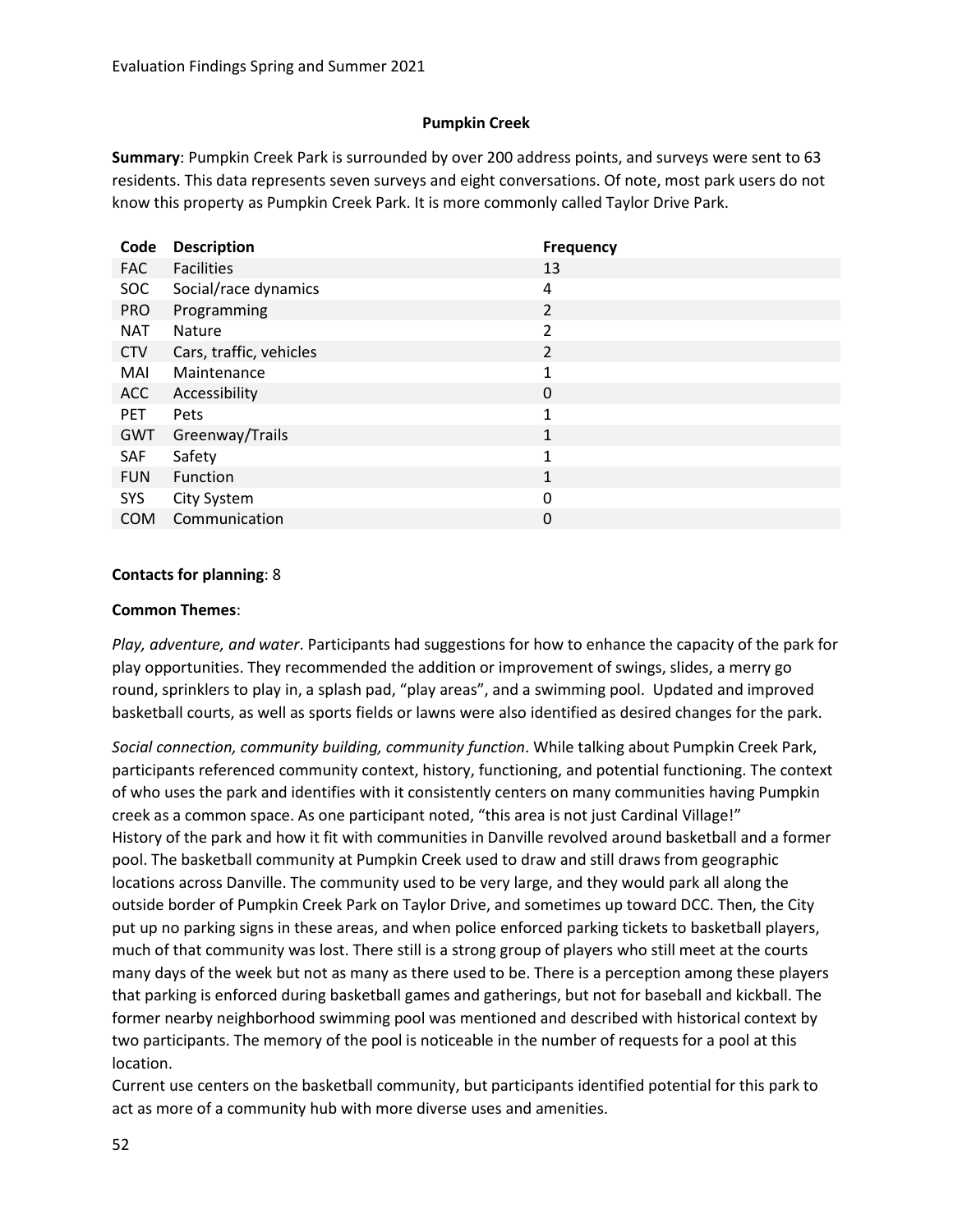"We could include a small dog area and grilling area…Have live music events or outdoor movies on the lawn."

"It is a large area and a great place for shade trees, splash pad, play areas, and perfect for neighborhood events. Not much traffic on the road and it is a shame not to make it more."

"Place to walk, place to walk with kids."

*Relaxing space, seating, and leisure*. Pool tables, a community pool, tables, sitting areas, benches, shade, and seating were all identified by participants as amenities that they would like to see at Pumpkin Creek.

## **Summary of multiple-choice survey responses:**

Seven people marked Pumpkin Creek as their neighborhood park. Some participants used the park for exercise, play sports and athletics and to relax and reflect at least sometimes. Some said their community gathered at the park (5/7), and every participant said their community would use it for gatherings or events if it were improved. They also said they would use the park more often for all purposes if it were improved. These participants were notable in that they all reported some degree of use and potential use of the park.

All participants said the park was accessible to them. Two participants did not feel safe in the park. Participants were divided on whether their park had unique features or programming, whether they felt welcome in the park, and whether the park represented them and their neighbors. Five of the seven participants felt that the park was an important place in the community.

## **Summary of internal data:**

Parks and Recreation staff feel that the strengths of Pumpkin Creek Park are the lighted field, existing shelters, acreage (including wooded area), the lack of flooding, and large flat space. It is unique in that it is across the street from the health department and a bus stop, near DCC, near a mental health facility, and near several different neighborhoods.

Its weaknesses are the existing parking lot and lack of on street parking, poor drainage by playground, layout that makes homerun balls difficult to find, lack of walkability from nearby neighborhoods, small number of picnic tables and grills for size of shelter, lack of electricity, and lack of restrooms.

Currently, Parks and Recreation uses this park for softball practices and games, kickball practices and games, basketball contests. Staff see this area as unique because of the wooded property in back, the presence of deer and wild turkeys, the lighted field, and the basketball courts. It is noteworthy because of the basketball community that uses the courts and because of the annual Rock Da Block event.

Parks and Recreation staff see potential for this site to contain a football or soccer field, sand volleyball courts, an outdoor education area, parking near shelters, more tables within shelters, electricity at the shelters, restrooms, and events centered around athletics and/or community. With a bus stop across the street and Pumpkin Creek running across the park property, this location has great potential to be a trail head for a trans-Danville greenway.

### **Recommendations:**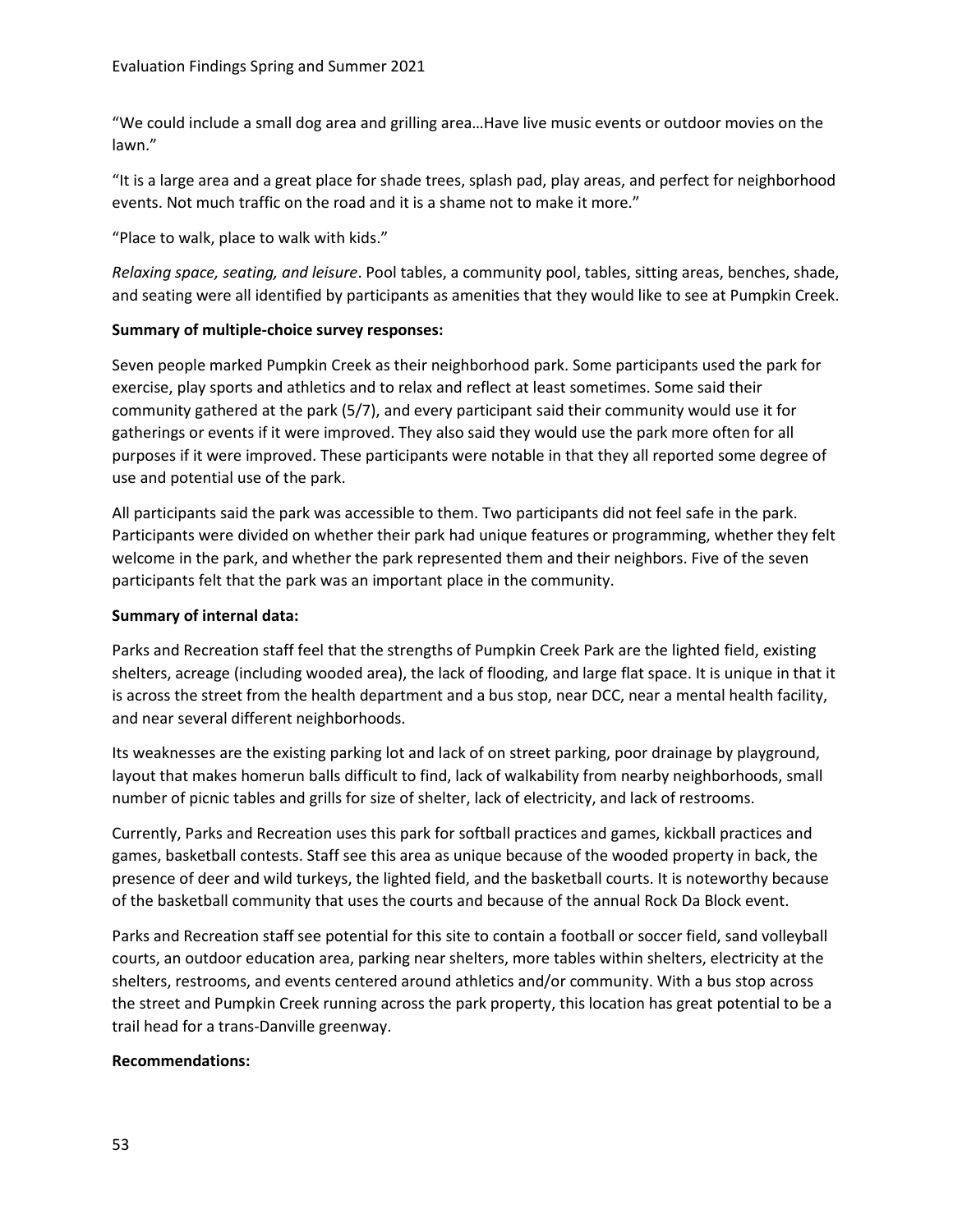With existing feedback, we know for sure that athletics, basketball in particular, is a defining feature of the park. Recommendations build on that identity and foster a sense of community, acting as a hub for connection through active recreation.

We also know that this park has the potential for a large, diverse usership in Danville and in neighboring cities. Danville Community College is within a half of a mile, as is its student housing. The Cardinal Village neighborhood and its new community center is even closer. Grove Park Preschool and several community churches are also less than a half mile away. Southwyk Farms and Grove Park Neighborhoods are within a half mile of the current park entrance. In the future, multimodal trails, sidewalk, and bike lanes could make a quality park with many services accessible to these user groups. Community-directed design is crucial for success.

Recommended infrastructure for the park includes the following:

- 1. Full courts. To support a safe and thriving basketball community, 1-2 full basketball courts with lights are recommended. These are in addition to the smaller courts that remain and would be in an area of the park designated for children. Importantly, the basketball courts would have visibility to the children's area. Shade trees, benches, waste and recycling bins should be near all courts.
- 2. Additional parking. To enhance the relevancy of the shelters and to provide more parking, an additional lot should be placed on the north side of the park. This lot should be connected to a walkway that goes to the shelters, courts, restrooms, and splashpad. It should have
- 3. Multimodal trail. A trail around the park connecting to amenities can connect park users with different areas of the park and with one another. It also provides accessibility to a wider base of users. Long term, this can connect to a larger Pumpkin Creek-following greenway trail that runs to Druid Hills Park and Grove Park.
- 4. Shade in managed area. Shade structures and trees should be added throughout the park near amenities.
- 5. More tables in shelters. Rearranging existing tables and addition of 3 tables per shelter will allow for more community gatherings and generate more shelter rentals.
- 6. Unique play feature. A play feature that acts as a landmark, a special reason to note or visit the park.

- 1. Electricity in shelters. Adding electricity to shelters can increase rentals and diverse use of facilities.
- 2. Small stage/outdoor classroom. Finding space in the park for community groups to gather and have neighborhood events that matches the active energy in the park can add unique amenity to Pumpkin Creek. It expands the utility of the park to better accommodate park programming, community group usage, and already existing community events.
- 3. Swings. Additional 4-6 swings should be added to accommodate influx of young park users.
- 4. Splash pad or other interactive water play feature. A splash pad on the children's side of the park would serve as a unique feature that would be accessible to many nearby neighborhoods. This feature communicates that the park is for families and recreation that doesn't center around sports too. It speaks to investment in communities that have previously felt forgotten or disenfranchised and to the remembrance of and desire for a pool.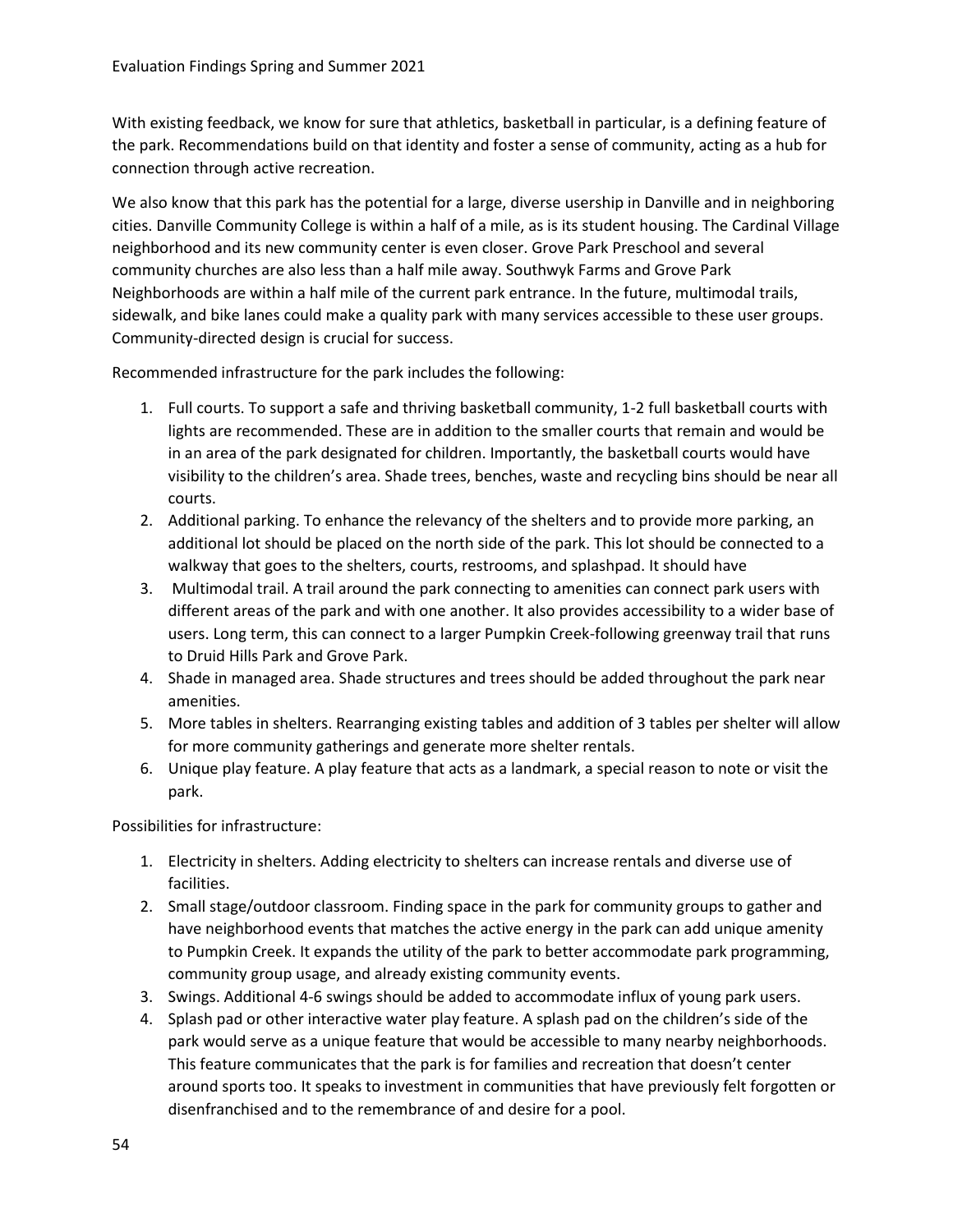Evaluation Findings Spring and Summer 2021

5. Restrooms. To support the active play and allow parents with young children to feel comfortable in the park, permanent restrooms should be installed near the splashpad.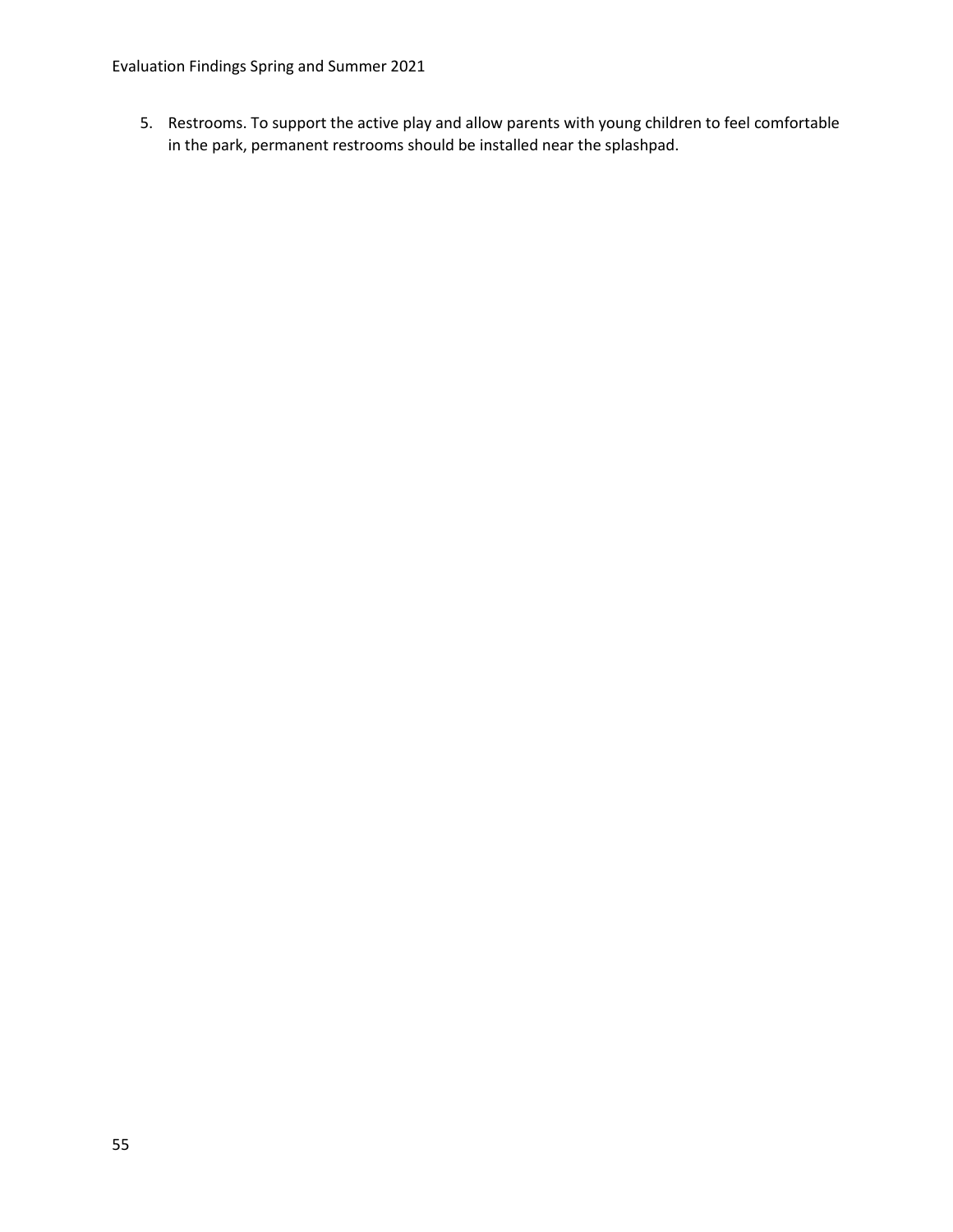### **Stonewall**

#### **Summary**:

Stonewall Recreation Center and Park is unique in that it houses our special populations programming and an active youth community center. We actively pursued opinions about the park from these groups as well as from neighbors surrounding the recreation center and park space. Comments are drawn from13 surveys and 14 conversations.

| Code       | <b>Description</b>      | <b>Frequency</b> |
|------------|-------------------------|------------------|
| <b>FAC</b> | <b>Facilities</b>       | 13               |
| <b>FUN</b> | Function                | 7                |
| <b>PRO</b> | Programming             | 6                |
| GWT        | Greenway/Trails         | 4                |
| <b>NAT</b> | <b>Nature</b>           | 3                |
| <b>SOC</b> | Social/race dynamics    | $\overline{2}$   |
| MAI        | Maintenance             | $\mathbf{1}$     |
| <b>ACC</b> | Accessibility           | 1                |
| <b>PET</b> | Pets                    | 1                |
| <b>SAF</b> | Safety                  | 0                |
| <b>CTV</b> | Cars, traffic, vehicles | $\mathbf 0$      |
| SYS        | City System             | 0                |
| <b>COM</b> | Communication           | 0                |

### **Contacts for planning**: 5

### **Themes**:

*Play.* Participants wanted specific play-oriented programs and specific play infrastructure- mostly swings, slides, and climbing structures like monkey bars. Participants valued use of the field for baseball, soccer, football, kickball, and other games.

*Walking and healthy living.* Participants observed people from their community walking around the small, paved track next to Stonewall. One participant specifically enjoyed being able to walk to parks rather than riding to them in a car or van.

*Social connection, community building, community function.* Community events and programs were a big part of what participants appreciated and wanted more of in Stonewall's upper park space. Food at events and grills for cookouts were a part of this function. Also, an underlying theme of making the park work for the surrounding community was present most clearly in the observation of its name.

"Move or change the name of Stonewall."

*Connection to nature and natural beauty*. An appreciation of nature is a part of participants perception of Stonewall. Participants wanted to see more of and to interact with birds, flowers, and the once-active garden. This was in reference to physical infrastructure and programming.

*Safety and Maintenance.* Lack of shade and seating around the park was noted as a barrier for elderly residents. A dog in a fenced in area near the track was another deterrent. Affordability was noted as a need for using the park and recreation center for personal and community events.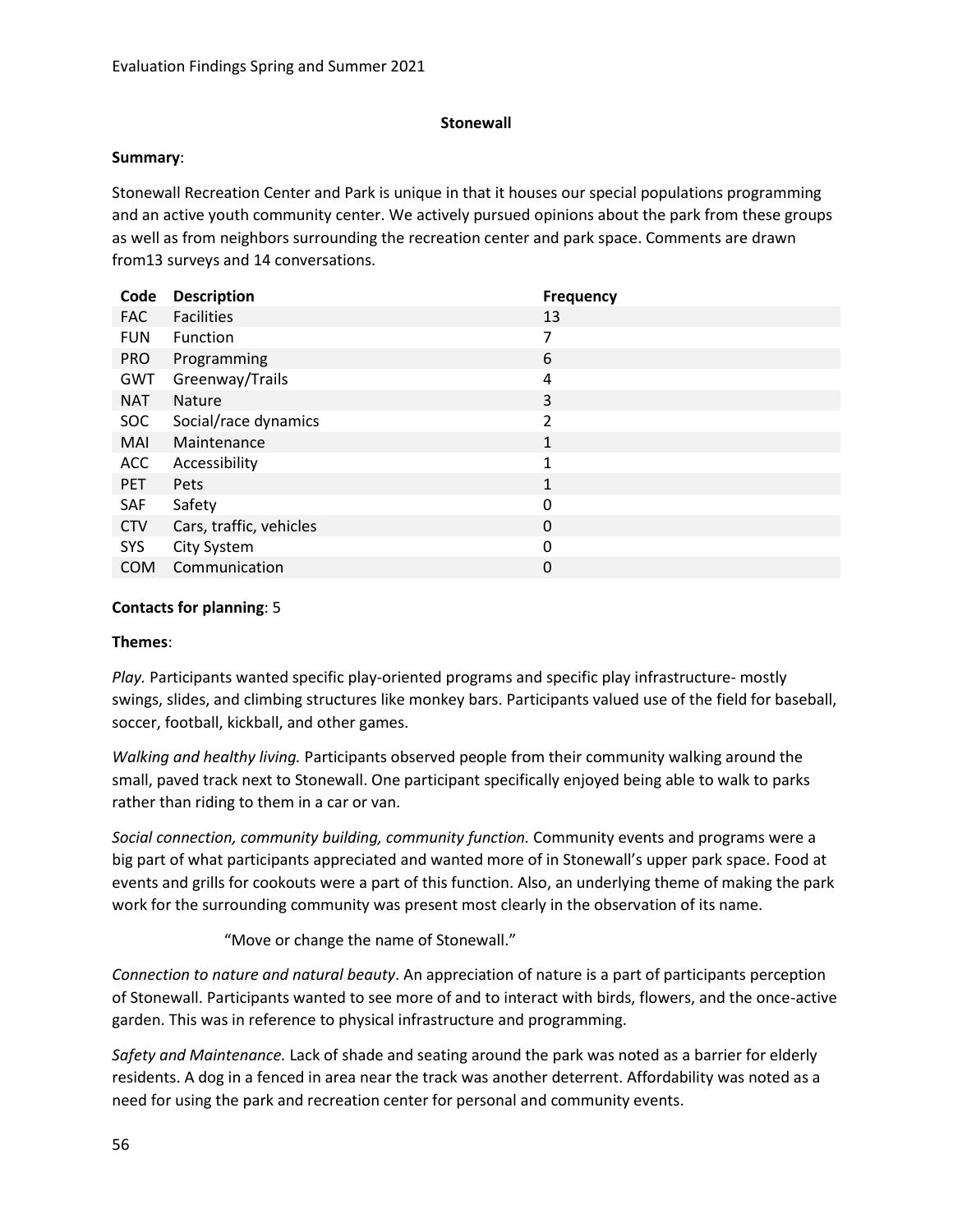### **Summary of multiple-choice survey responses:**

12 participants responded to the survey with Stonewall as their neighborhood park. Of these, 8 reported never or not very often using the park. 4 reported using it for active recreation and 3 for passive recreation at least somewhat often. If the park were improved, participants thought they would use it at least somewhat often for active recreation (8) and passive recreation (7), and they thought their community would use it at least somewhat often for events and gathering (9).

All but one participant agreed that they could easily access the park. 7 at least somewhat agreed that they felt safe and that Stonewall had unique features, 8 agreed that the park was important place in their community, 9 felt welcome in the park, and 10 felt that the park represented them and their neighbors.

### **Summary of internal data:**

Parks and Recreation staff note that there is a lot of potential for Stonewall Park because of the large field with space for parking, access to water and electricity at minimal cost, the close-knit surrounding community, the lack of flooding, and the unique jungle gym in front of the park.

Currently, Parks and Recreation Community Programming uses the lower field for football practice. Special Programming regularly uses the track and inner field for games and activities with the therapeutic community. Also, after school programming at Stonewall uses the playground, shady spots under the trees, track, and inner field regularly.

Community members use the track frequently, notably older residents and parents with strollers. They also use it for sitting and looking at the scenery. People used to play basketball there on Saturdays and Sundays.

Possibilities Parks and Recreation staff see for the Stonewall Park areas include multiple shelters, repurposed lower fields, improved walking track, improved basketball courts, swimming pool, playground equipment for people with physical impairments, sensory stations for individuals with Autism or other sensory impairments, wheelchair accessible playground area, wheelchair accessible wing, small events, work out stations, and an outdoor learning classroom.

Transportation: One bus route (#1 North Main) passes by Stonewall but does not stop there.

Maintenance: No immediate tree repair/removal/replacement. However, trees on the inside perimeter of the track are recommended. Specifically, redbud, crabapple, serviceberry, and dogwood are native selections well-suited for the space. No shelter is present. A 30x30 shelter with 4 picnic tables is recommended near the rear parking lot. In peak season: 1 crew, of a day/week to mow and trim grass and pick up trash. A specialized crew member goes to Stonewall two days/week to inspect a playground.

City & Organizational partners: DPD has used the space in and around the track to host community outreach events.

Demographics: health equity report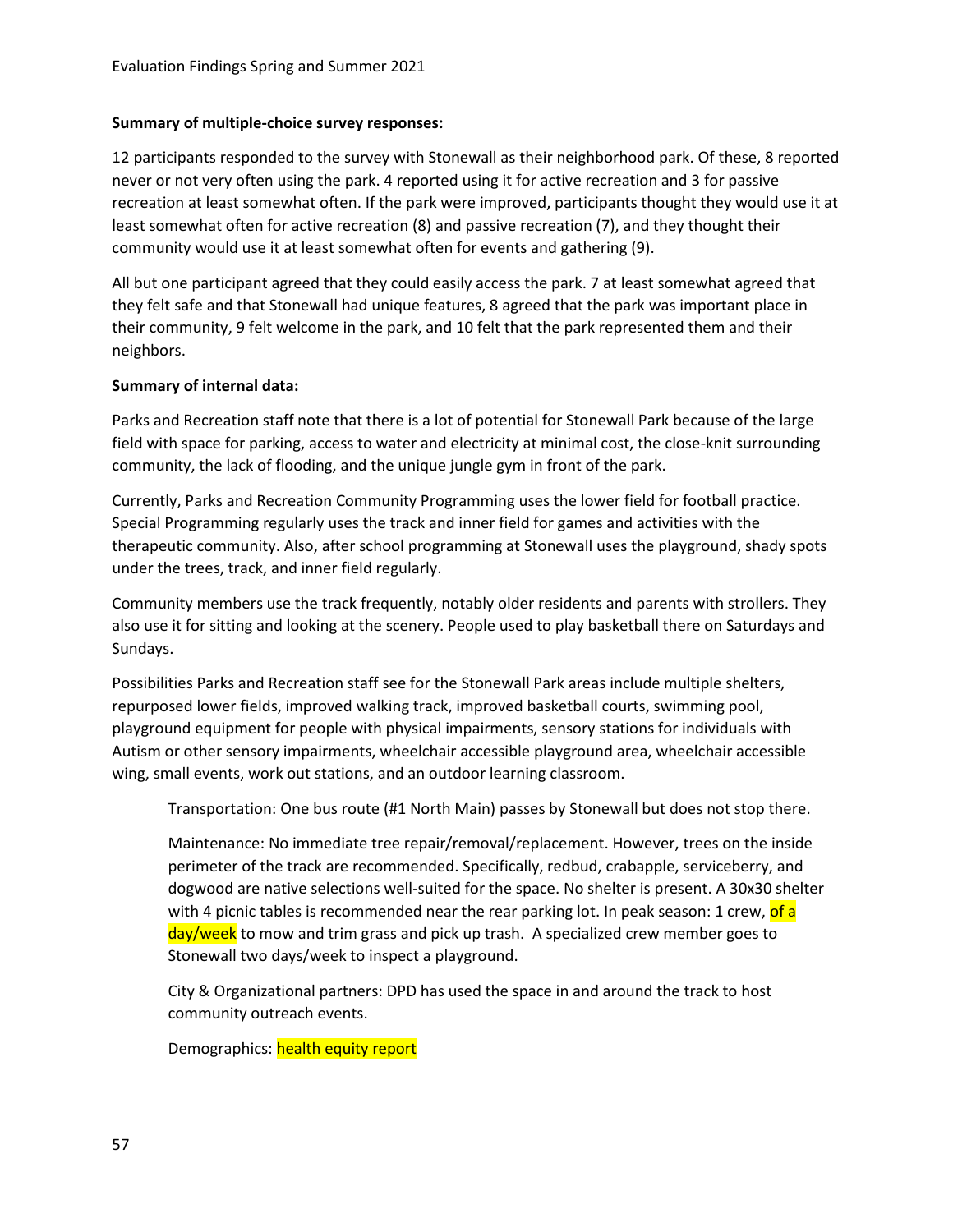## **Recommendations:**

Recommended infrastructure for the park includes the following:

- 1. Shaded seating around track. Park benches under shady trees are needed around the outer perimeter of the track. For existing elderly users and parents with very young children, the heat and distance without rest is an accessibility issue. These benches may be a way to connect with existing community if local businesses donate them.
- 2. Sensory trail, Universal design playground or play features. Stonewall is a resource for families and individuals across the region who have disabilities. We are missing an opportunity to reach and connect with those and other users by not having a play space that is accessible to that population.
- 3. Swings. The afterschool staff and attendees overwhelmingly identified a desire for swings at Stonewall. Swings for all abilities should be available here.
- 4. Name change. The name Stonewall is not representative of Parks and Recreation's values, and it may discourage people from using the park or make them feel unwelcome. A new name that is non racist and non exclusionary should take its place.

- 1. Picnic shelter. A 30x30 picnic shelter with four picnic tables is recommended because of the park's close proximity to and relationship with surrounding neighborhoods.
- 2. Outdoor classroom. The stonewall special recreation and afterschool program groups already use the outdoors to sit, talk, interact with nature, and do activities. An outdoor classroom would provide a loosely structured and comfortable environment to expand those opportunities.
- 3. Restored, improved garden plots. Community members and Recreation Center users liked the gardens but needed help with the upkeep. If possible, linking them with the community garden program downtown or partnering with God's Storehouse and providing additional beds that are raised higher for elderly could be a part of increasing food security in this known food desert.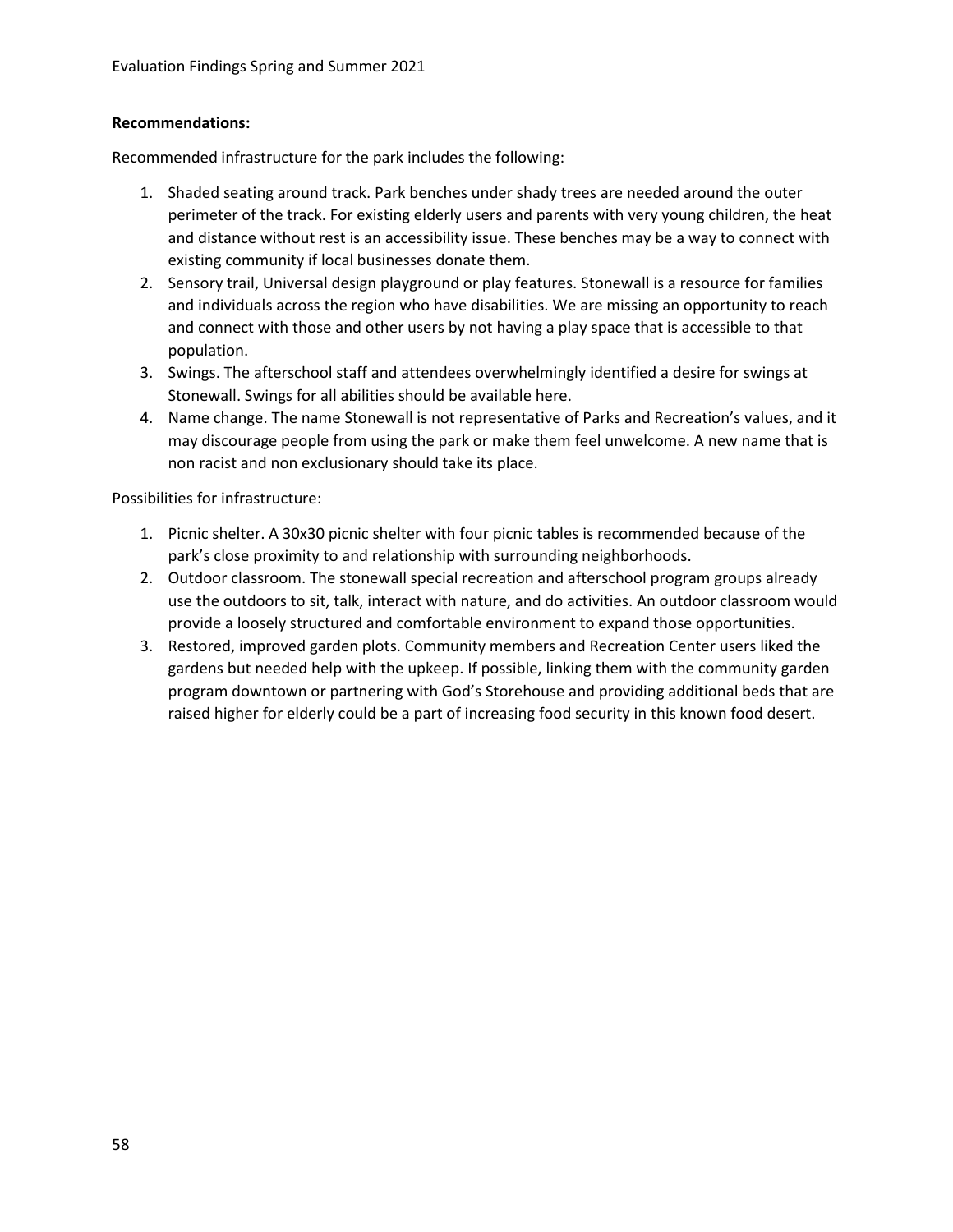### **Swain Acres**

**Summary**: Though Swain Acres serves a broader number of address points than many other parks (over 500), only 13 participants provided feedback of Swain Acres. Of these, 10 were in the form of surveys and 3 were through conversations.

| Code       | <b>Description</b>      | <b>Frequency</b> |
|------------|-------------------------|------------------|
| <b>FAC</b> | <b>Facilities</b>       | 5                |
| <b>SAF</b> | Safety                  | 3                |
| <b>FUN</b> | Function                | $\overline{2}$   |
| <b>PRO</b> | Programming             | 1                |
| MAI        | Maintenance             | 1                |
| <b>ACC</b> | Accessibility           | 1                |
| GWT        | Greenway/Trails         | 0                |
| <b>NAT</b> | <b>Nature</b>           | 0                |
| <b>SOC</b> | Social/race dynamics    | 0                |
| <b>PET</b> | Pets                    | 0                |
| <b>CTV</b> | Cars, traffic, vehicles | 0                |
| SYS        | City System             | 0                |
| <b>COM</b> | Communication           | 0                |

#### **Contacts for planning**: 4

#### **Themes**:

*Safety and maintenance*. Swain Acres participants did not think of the park as a community space or a space that they had personal investment in. They attributed their lack of use of the park to its ambience. It seems the unpleasant atmosphere stemmed from maintenance and playground infrastructure issues.

"It's a park on Springfield but it's nothing to do there. It's actually a uncomfortable, unsecure park in my opinion. Small park with a few playground equipment for small kids."

"Keep clean and grass cut."

"Make the playground feel more safe and welcoming. Add a swing set. Redo the play set."

*Who is park for*? Participants wanted more options for play and accessibility for different age ranges and abilities. They requested a design of the park with things to do for residents of all ages.

"I feel like the park would be visited more if it had more age variety activities. Like a space for picnics and more swings, etc."

"Something for adults with a lot of water to splash like fun wagon/fire hydrant"

"We are retired and Handicapped! Many yrs. Ago we used it with our sons and grandchildren."

*Play, adventure, and water.* Playground equipment was the means of recognizing Swain Acres as a park. It was also recognized as the aspect of the park that needed improvement.

### **Summary of multiple-choice survey responses:**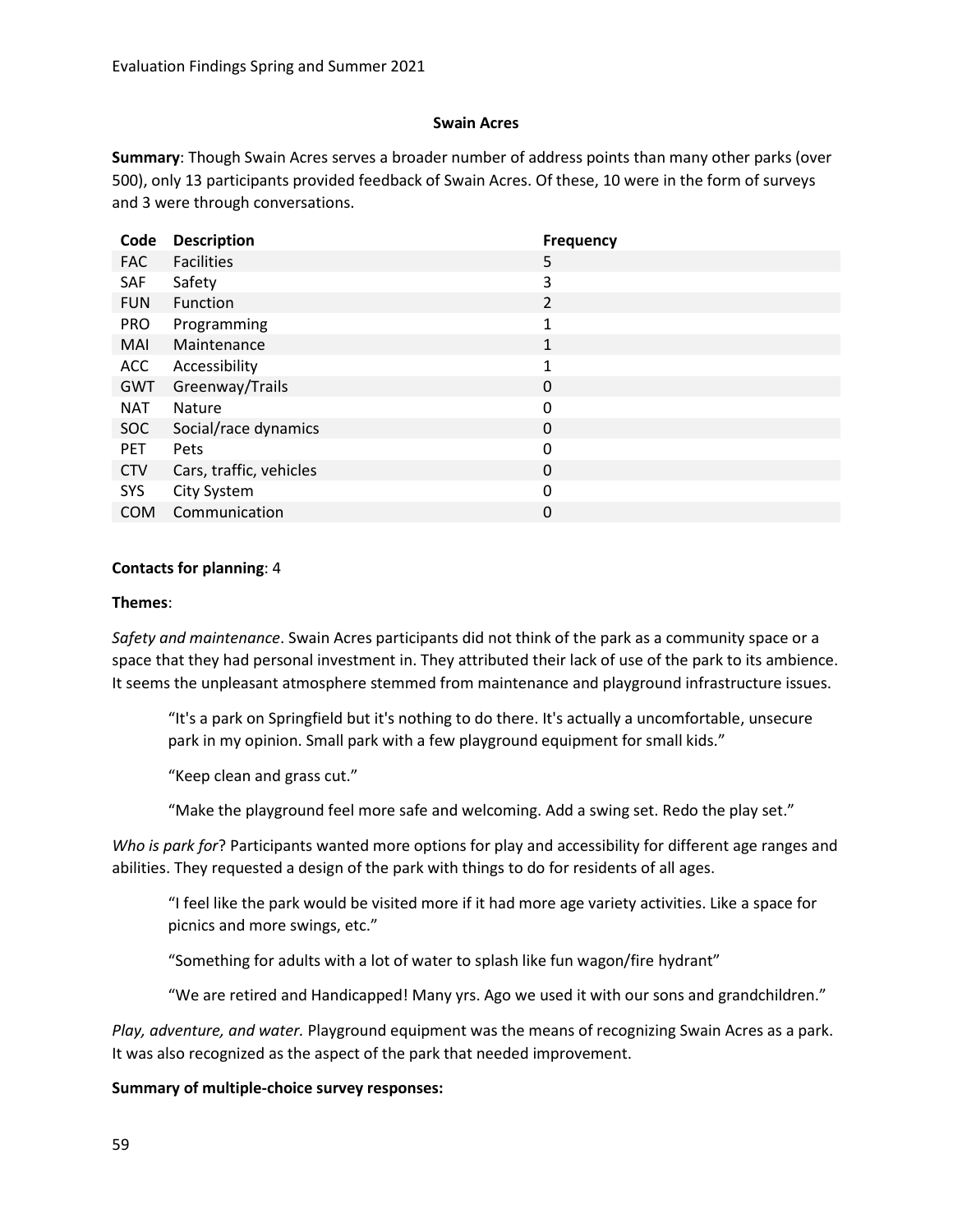Seven of the nine survey participants did not use the park currently for any reason. It seems that the community may use the park on occasion, but it is not often.

Participants agreed that Swain Acres is not unique nor does it have special programming that takes place there. 5 participants felt unsafe in the park.

Participants agreed that they and their community would use the park if it were improved. They were split on accessibility of the park, safety of the park, representativeness of the community, and importance of the park.

### **Summary of internal data:**

Parks and Recreation employees noticed that Swain Acres is difficult to find, does not have a readily accessible address, is not listed on the website, and does not have signage.

The picnic shelter is almost never rented, and reports of outreach from the park were that it was ineffective. However, some maintenance workers report seeing members of the community at the park.

Events at this park would be difficult because of its rather hidden location and because it lacks electricity and off-street parking, and its terrain is hilly and wooded.

The playground is in good condition. The 2017 shelter assessment noted that there is room to add a second picnic table if we rearrange the existing table. There also is a possible additional shelter site on the north end of the playground, and it has a closer path to the street.

### **Recommendations:**

Though Swain Acres is not an ideal spot for a large, community park, it is a great neighborhood park that can offer respite from a vehicle-laden landscape for residents living one of the many of the 500 addresses within .25 miles of this park. By playing to the strengths of neighborhood parks, this park can become relevant and can serve as a community-strengthening hub.

Recommended infrastructure for the park includes the following:

- 1. Additional table in shelter. Birthday parties, cookouts, and small gatherings can be facilitated with the addition of a second table. This addition can be done at relatively low cost but make an immediate input. Signs for information about how to rent the space should accompany this change.
- 2. Signage. A sign marking Swain Acres Park as a Parks and Recreation facility should face the street near the playground. The address should be listed on the sign and included in online maps and information.
- 3. Walking path. There are no sidewalks leading to the park or in the neighborhoods and apartment complexes surrounding the park. Knowing that walking and exercise is important to Danville residents and to health equity, a walking path should extend from end to end, with shaded benches or other seating as resting points. It should also connect with the play ground and picnic shelter to provide access to a wider range of populations.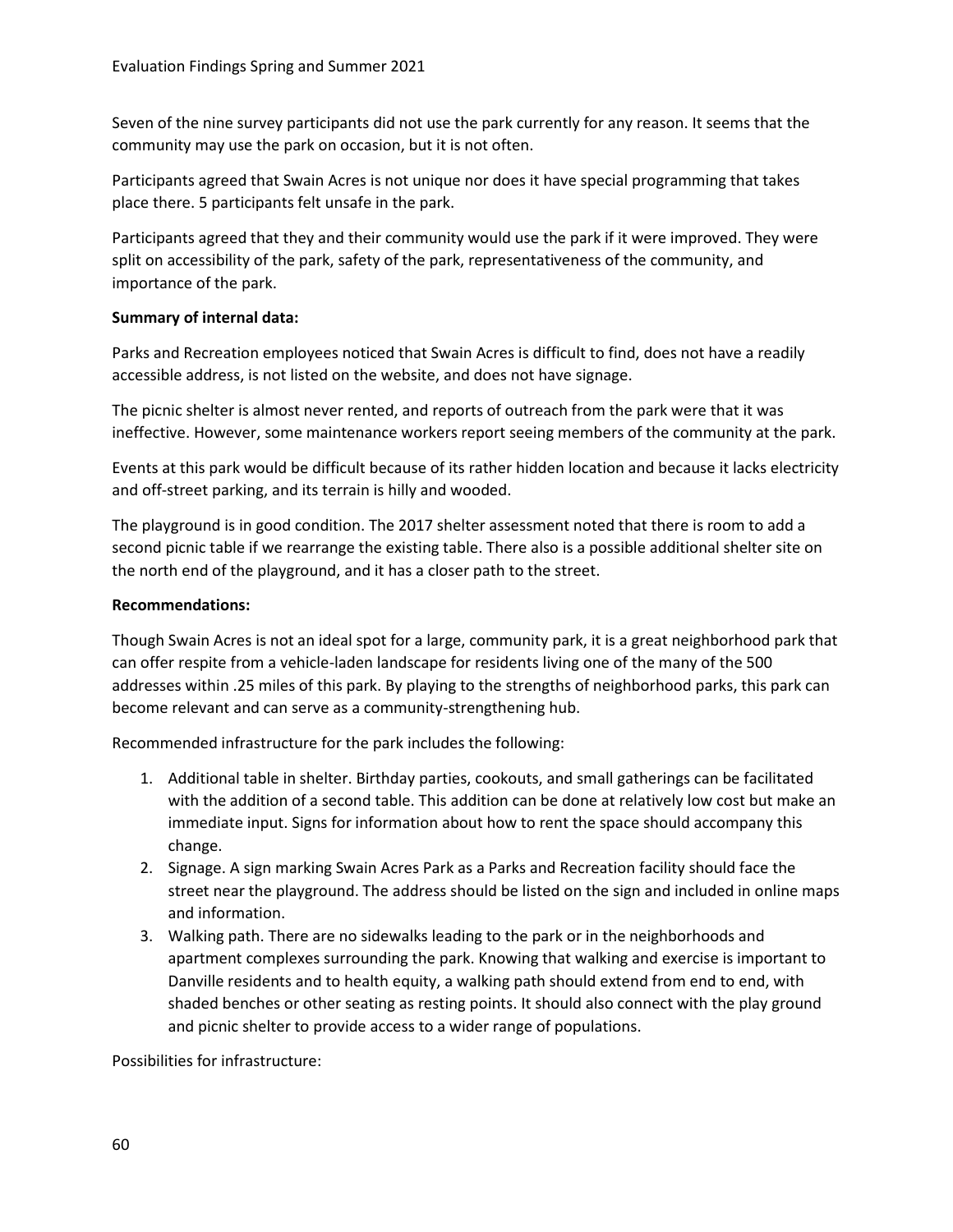- 1. Swings. Swain Acres has no swings at all. A four-person swing set with one baby swing would invite a wider range of park users.
- 2. Second shelter. After the first shelter is modified and advertised, if there is demand for a second shelter, we have possible space for one.
- 3. Traffic calming and pedestrian access. Springfield Road is wide and has fast-moving traffic, which likely influences the park user's experience, sense of safety, and ability to access the park by foot or bicycle. Parks and Recreation should work with Public Works for a solution, one that might include road narrowing, a bike lane, a sidewalk, or designated parking spaces.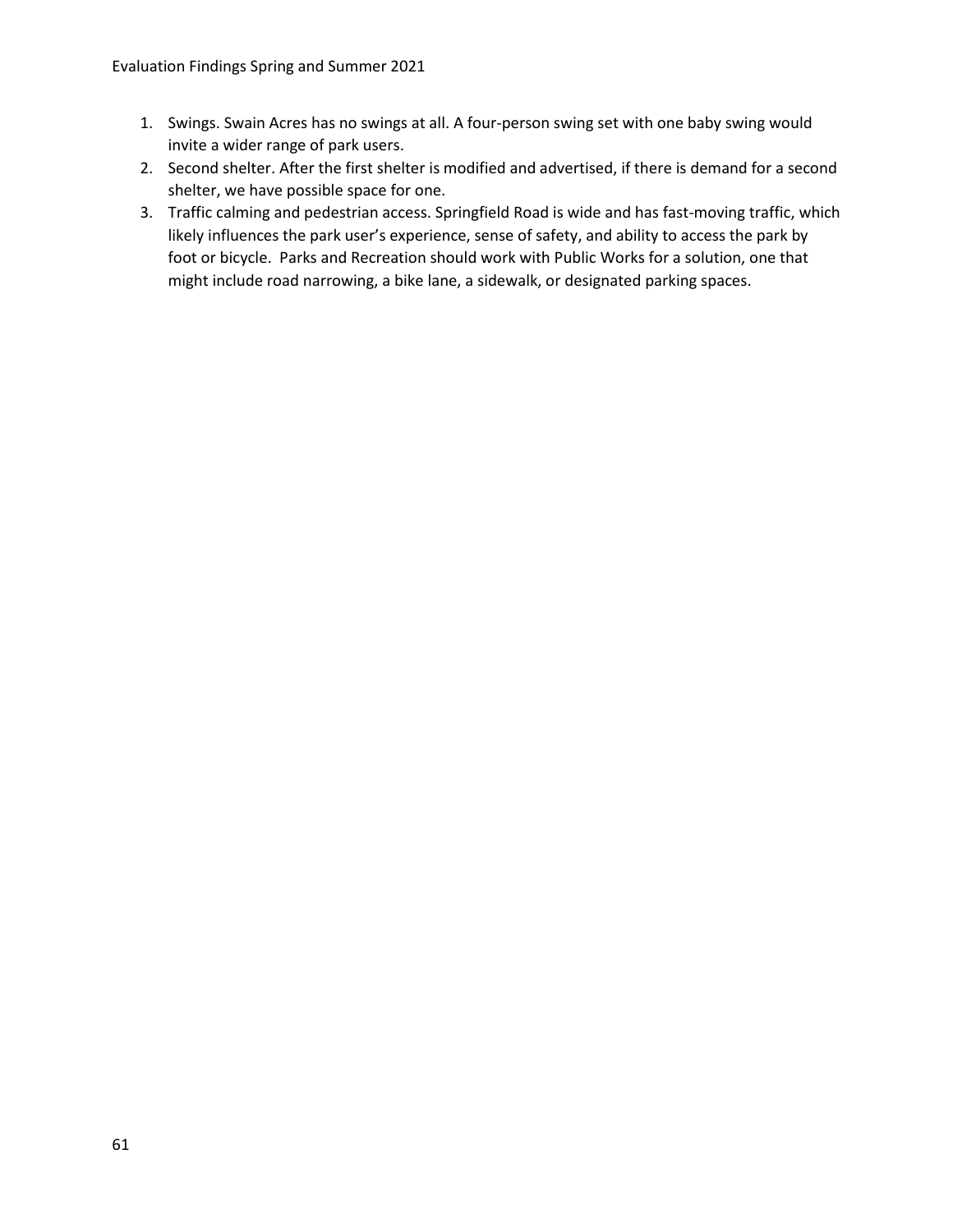## **Third Avenue**

**Summary**: Third Avenue is a unique location in this data collection process because Parks and Recreation had recently begun outreach efforts in its surrounding neighborhoods to solicit feedback on a design for a proposed splashpad in the park. Surveys were halted to avoid replication of previous outreach efforts and to avoid confusion about future developments. However, responses were recorded during the splashpad outreach effort, and these comments and responses were combined with online and in person responses to neighborhood parks outreach surveys and events. Presented here are 47 responses: 4 surveys and 43 conversations.

| Code       | <b>Description</b>      | <b>Frequency</b> |
|------------|-------------------------|------------------|
| <b>FAC</b> | <b>Facilities</b>       | 26               |
| GWT        | Greenway/Trails         | 12               |
| SOC        | Social/race dynamics    | 9                |
| <b>SAF</b> | Safety                  | 6                |
| <b>NAT</b> | <b>Nature</b>           | 6                |
| <b>PET</b> | Pets                    | 6                |
| <b>CTV</b> | Cars, traffic, vehicles | 6                |
| <b>ACC</b> | Accessibility           | 5                |
| <b>PRO</b> | Programming             | 3                |
| <b>FUN</b> | Function                | $\mathbf{1}$     |
| <b>MAI</b> | Maintenance             | 1                |
| SYS        | City System             | $\mathbf{1}$     |
| <b>COM</b> | Communication           | 1                |
|            |                         |                  |

### **Contacts for planning**: 9

### **Common Themes**:

*Play, adventure, and water*. Participants wanted new and restored play-oriented infrastructure. Among their suggestions were slides, swings, a merry go round, an obstacle course, the splashpad, and a new playground with space for older and younger children. Many participants explicitly stated that they did not want a basketball court, but two requested a court. Participants wanted the park to support a variety of play activities that could keep the interest of a variety of different children. Long-time residents wanted to see the reinstatement of the park's former tennis court. Programming requests involved dance and crafts.

*Social connection, community building, community function*. Participants remembered their former park facilitating community interactions, events, and programs. They noted the impact of the park's removal on their personal lives and on the community. Some observations included increased delinquent behavior in the space, feelings of not having a safe place to walk, decreased/discontinued community events (like cookouts, birthday parties, and park programming), and decreased opportunity to meet and get to know neighbors. Participants would like to see amenities designed in a way that promote gatherings as well as community-oriented events and programs. Participants also hoped the park could resolve littering issues, ongoing noise pollution, criminal activity, and perceptions of unsafety.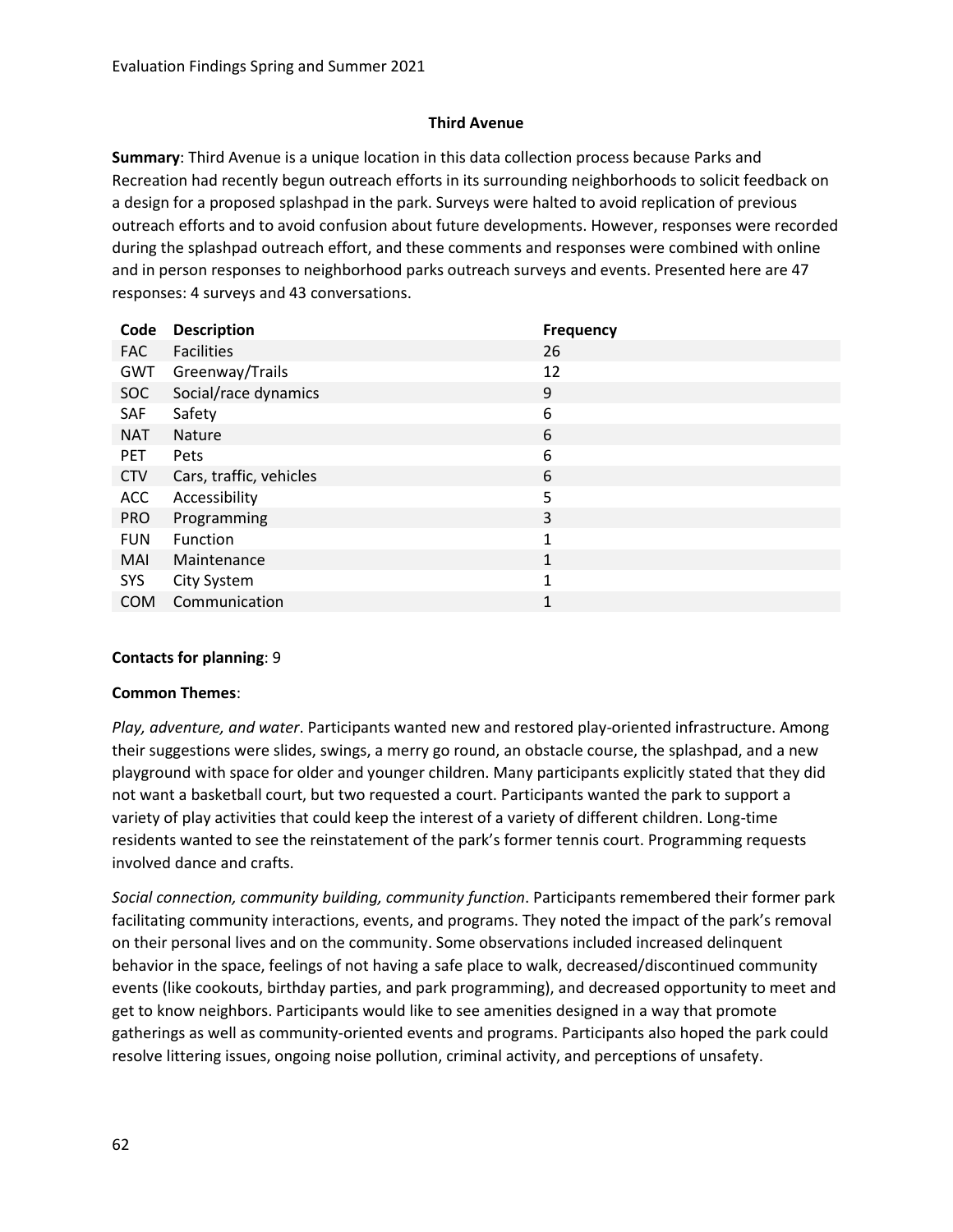*Walking, biking, and healthy living*. Participants wanted a walking path throughout the park. Specifically, they wanted a continuous path with lighting and multiple exit points. Participants observed that young children often ride bicycles and tricycles up and down the sidewalks of Third Avenue.

*Relaxing space, seating, and leisure*. Participants requested a variety of amenities that would facilitate comfortable leisure activity at  $3<sup>rd</sup>$  Avenue. These include restrooms, water fountains, grills, shelters, drink machines, places to sit, chess tables under a shelter, a band/music area, paths for walking with kids or friends, and a garden.

*Safety and maintenance*. According to participants, the safety of the park needs to be addressed as the new park infrastructure is installed. Multiple participants are convinced that drug selling and sexual activity takes place in the park. Traffic is another big concern among residents. Traffic along all sides of the park moves quick, and it is often heavy. Residents reported having their parked cars hit by traffic. Additionally, crossing the road on any side of the street may lack visibility when cars are parked on the street. Maintenance issues include cleaning the park of litter and dog waste, both of which are current problems at Third Avenue Park.

*Dogs*. Currently, the park site is used as an off-leash dog park for dogs of multiple sizes. There is some conflict between park users because big dogs are not controlled when small dogs are present. Also, some people do not pick up their dogs' waste. For the future, residents would like a fenced in area for dogs with separate space for big dogs and little dogs.

*Who is the park for*? Participants noted that residents living nearest to Third Avenue are from an older population and would not have a direct use of a splashpad park. Though they may have grandchildren, these adults would not be served with the existing park design alone. Several people requested infrastructure specifically for older residents, like shaded seating and chess tables. Most adult participants who live across the street from the site mentioned that a walking path would make the space relevant to them. Many of these participants were excited to take their grandchildren to the park and wanted to see kids in the community playing there. The park is assumed to be for young children, and many of participants requests centered on playground features. Some participants requested infrastructure and park design for older youth. One resident commented that she thinks this important because we should give this population "something to do rather than something not to do," and thought a park for younger kids would be just another place they were not meant to go. For young kids, participants requested design for children with different abilities, including ADHD.

### **Summary of multiple-choice survey responses:**

Third Avenue quantitative responses are unsurprisingly low, given that right now, the park does not have any park amenities or infrastructure in it. There were 4 responses, and two of those respondents did not know where the park was.

However, during outreach for the Third Avenue Splashpad, we did a survey of preferred play elements that tell us what kind of play residents may be looking for. 26 residents of the  $3<sup>rd</sup>$  avenue neighborhood voted.

1. Colors: Participants could choose between 4 color schemes: spring, earth, Wendell (which was a nod to Wendell Scott, a local celebrity from a nearby neighborhood), and bright. Spring and bright color schemes were the two front runners by far and were tied in the end.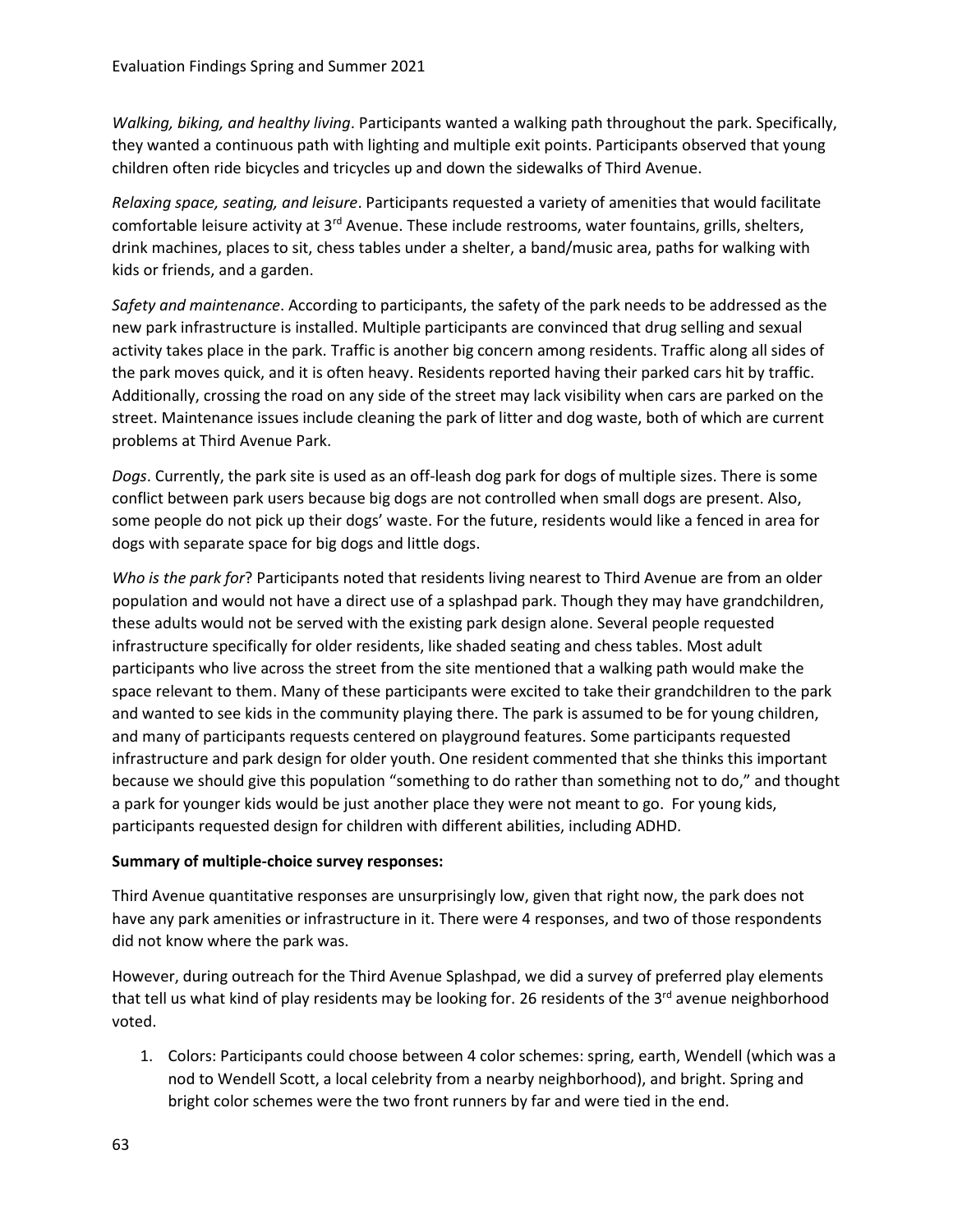- 2. Pour element: Participants chose between two soaker elements and voted for the option that had a bit more action to it by pouring onto a plate that splashed water over a wider area.
- 3. Playground style: Participants chose between our traditional playground model, a more obstacle course designed set, or a rope climbing structure. Participants overwhelmingly chose the obstacle course design.
- 4. Squirt element: Participants chose between two frog bronze statues and a squishy bug, all of which sprayed water. Participants overwhelmingly chose the squishy bug.

While these answers don't tell us everything residents feel about the park space, they indicate that residents want a lively, forward looking park.

## **Summary of internal data:**

In the past, this park had many park amenities. They were taken out in 201 because they needed repair, were being vandalized, and were perceived by Parks and Recreation as being unused by the community. Currently, Parks and Recreation activity here includes lawn mowing maintenance. Since the development of the splashpad proposal for Third Avenue, Parks and Recreation has held a community appreciation event, an open house for the proposed park design, and pop-up giveaways and informational outreach. Use of this site is currently rented for events like National Night Out.

Potential Parks and Recreation use includes festivals, events, and sports programming, depending on future park infrastructure.

Transportation: Two different bus routes pass NEAR the park, and one of these has a bus stop less than one block away from the park.

Maintenance: No immediate tree repair/removal/replacement. No shelter is present. In peak season: 1 crew, of a day/week to mow and trim grass, to inspect for hazards, and pick up trash.

City & Organizational partners: DPD uses this park occasionally for National Night Out.

Demographics: health equity report

### **Recommendations:**

Recommended infrastructure for the park includes the following:

- 1. Walking path. Participants clearly communicated and need for safe walking space and a remembrance and desire for walking spaces where neighbors would meet and interact. Parks and Recreation has observed a worn walking path across the park where people are currently crossing. Including a path that facilitates exercise and mobility needs while providing interest in and access to the park is necessary to make the space relevant and valuable to residents. Benches spaced strategically around the path will encourage use and increase accessibility.
- 2. Unique play structure. The splashpad will make Third Avenue Park stand out, and the rest of the park should match this energy. Residents indicated that they want a park that is different and more versatile than the park they had previously. From a design standpoint, it is helpful to have multiple amenities that are attractive to children so that visitors are not overwhelming one amenity.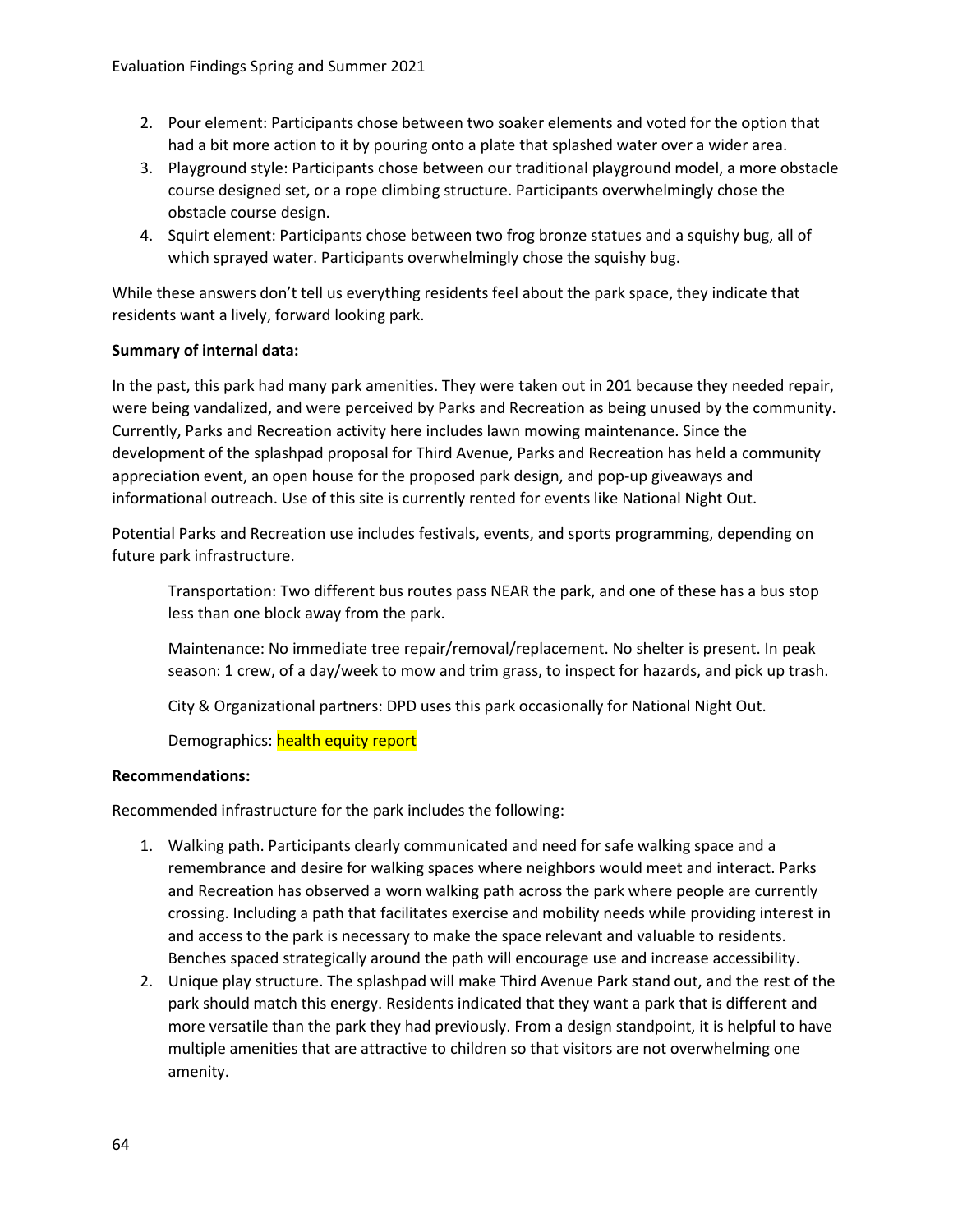- 3. Pet waste stations, waste bins, and recycling bins. Littering and environmental disregard are issues identified by residents. Conveniently placed waste disposal amenities should be available in appropriate locations.
- 4. Community-driven gathering space. The park was a hub that has been missed since its built infrastructure was removed. As we design, we want to actively work to repair and rebuild a sense of community through the park. This includes following the lead of residents when designing the park outside of the splashpad. We have already heard that they would like shaded seating, picnic shelters with tables and grills, chess tables, and an area for small concerts. Though not all of these will work together in the design, 2 shelters with tables and shaded seating throughout the park are basic amenities that should be included in plans.
- 5. Traffic calming. Residents communicated a need for traffic calming on all surrounding streets. Traffic speed, collisions, and unsafe drivers that are not in the practice of watching for pedestrians are known issues at this site. Parks and Recreation needs to partner with Public Works to find workable solutions before the opening of the park.

- 1. Active elderly amenities. Pickle ball, lawn games, and yoga/tai chi spaces could be interesting and useful additions to the park.
- 2. Artistic elements. The North Main Hill community was once interested in fostering a local art scene. With Stonewall's mural down the street, Third Ave could have its own identifiable piece of artwork that ties into what has already been started and speaks to the local community.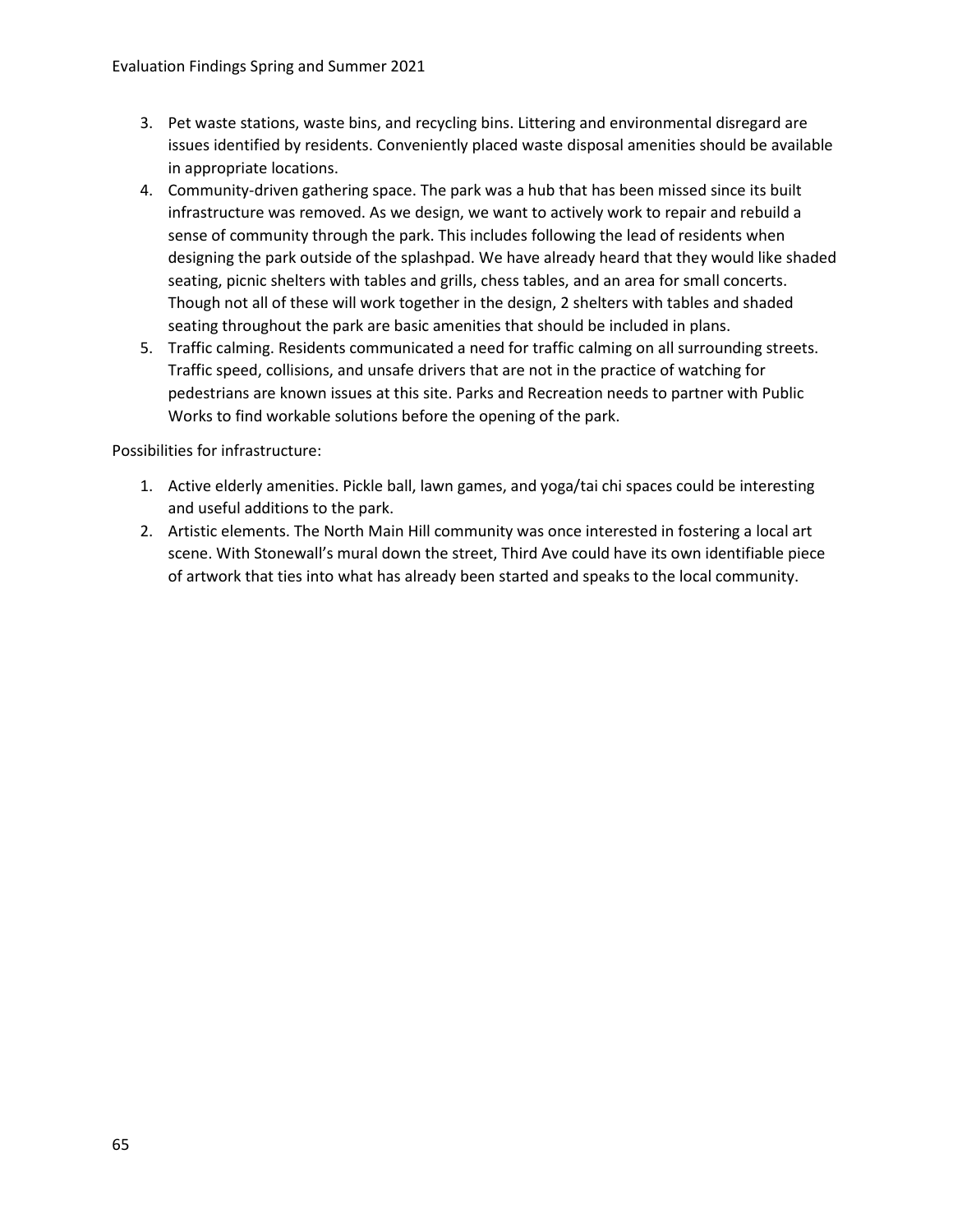### **White Rock**

**Summary**: With a total of 17 responses (16 survey and 1 conversation), residents expressed some powerful feelings and complex issues through park feedback. Though some residents within a quarter mile were unaware that the park exists, those who use the park had close ties to it.

| Code       | <b>Description</b>              | <b>Frequency</b> |
|------------|---------------------------------|------------------|
| <b>SYS</b> | City System                     | 7                |
| <b>FAC</b> | <b>Facilities</b>               | 5                |
| <b>ACC</b> | Accessibility                   | 5                |
| <b>SOC</b> | Social/race dynamics            | 4                |
| SAF        | Safety                          | 4                |
| MAI        | Maintenance                     | 3                |
| GWT        | Greenway/Trails                 | 2                |
| <b>PRO</b> | Programming                     | 1                |
| <b>FUN</b> | Function                        | 0                |
| NAT        | Nature                          | 0                |
| <b>PET</b> | <b>Pets</b>                     | 0                |
| <b>CTV</b> | Cars, traffic, vehicles         | 0                |
| <b>COM</b> | Communication                   | 0                |
|            | <b>Contacts for planning: 5</b> |                  |

#### **Common Themes**:

*Parks representative of City-Community relationship*. More than any other park, participants reflected on the park as a placeholder for their neighborhood or their community, and the care and upkeep of the park as representative of the City. For White Rock residents, the park is tied to their neighborhood's identity.

"it is a beautiful piece of land. It is one of the parks built during segregation so that Black (AA) could have a place to gather and play."

"This park is a central part of our community and neighborhood identity."

Participants also felt that White Rock Park was not cared for or noticed enough, and this showed that the City as a whole was disregarding their community.

"It used to be a true neighborhood park but funds were shifted to other endeavors (Riverwalk, downtown, Dan Daniel...) and White Rock was neglected. It speaks volumes to our neighborhood residents when things like this are neglected by our elected officials."

"More participation in youth programs that are offered elsewhere in the city would let the families know that someone cares about the welfare of their children."

Some residents saw the park as an avenue to be reached with resources. Participants suggested Wi-Fi, a medical office and business center, and police regulation of traffic on streets near the park.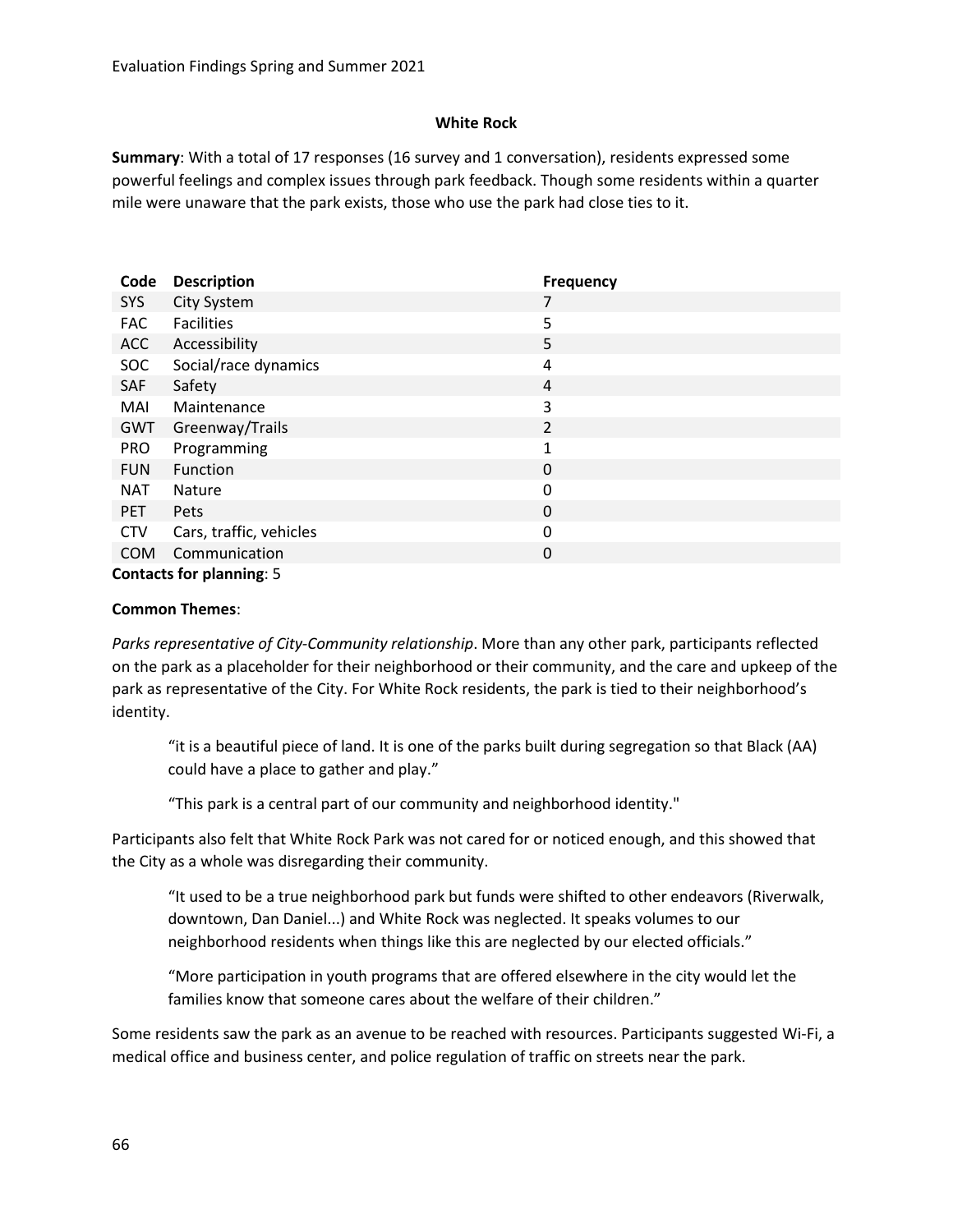Residents had ideas about how their park compared to others in the city and commented about the meaning and implications of the different resources allocated to them.

"The city doesn't seem to pay much attention to our park. It's upkeep lags far behind what I've seen at other parks around town. "

*Safety and maintenance*. Accessibility, safety, and maintenance were tied inseparably together through vehicle access into the park. Potholes, street width, and parking area were all barriers to entry for those coming with vehicular access.

"…it's very hard to get in or out the park due to the rocks and slope. It's dangerous, I get stuck every time."

"Makes no sense to have to drive to a neighborhood park because there are no sidewalks. People walk in the street along Arnett all the time and it's so dangerous."

Other maintenance issues related to upgrades of the park, some of which residents saw as necessary for ensuring safety of park users.

"Need new entry way, up to date equipment, landscaping, fix holes in the street asphalt, a water fountain, more lighting…"

Safety issues also pointed up park user's fear of crime in this park. Several residents commented on the need for police monitoring and lighting of the space to reduce crime. One participant noted that she would not use the park because there is no where to escape if a violent person came to the park, that there was only one entrance and exit that was hard to navigate.

*Social connection, community building, community function*. Requested amenities for the park were mentioned in conjunction with community function. These included picnic tables, improved basketball court, and improved playground, typically mentioned with the object of attracting and supporting large amounts of usage.

"Improved basketball court. Kids from all over the city utilize the basketball court."

"Better utilization of the large amount of space will make it more inviting and user friendly."

*Walking, biking, and healthy living*. Walking tracks, walking access, and greenway trail systems were mentioned as helpful additions to White Rock Park for White Rock residents.

"In No. Virginia, they built parks/trails behind the houses along the storm drain/creek system and used those areas to connect to the larger parks. It's an even better system than sidewalks but Danville doesn't have either one. That's what we need."

# **Summary of multiple-choice survey responses:**

Responses to this survey perhaps gave insight into who responded to our survey as much as it informed current use and potential use. Fourteen of the seventeen participants reported using the park to some extent, nine of whom felt that their community gathered there at least somewhat often. Notably, *all* survey participants answered that White Rock Park was an important place in their community, and that if it were improved, their community would use it either very often or somewhat often.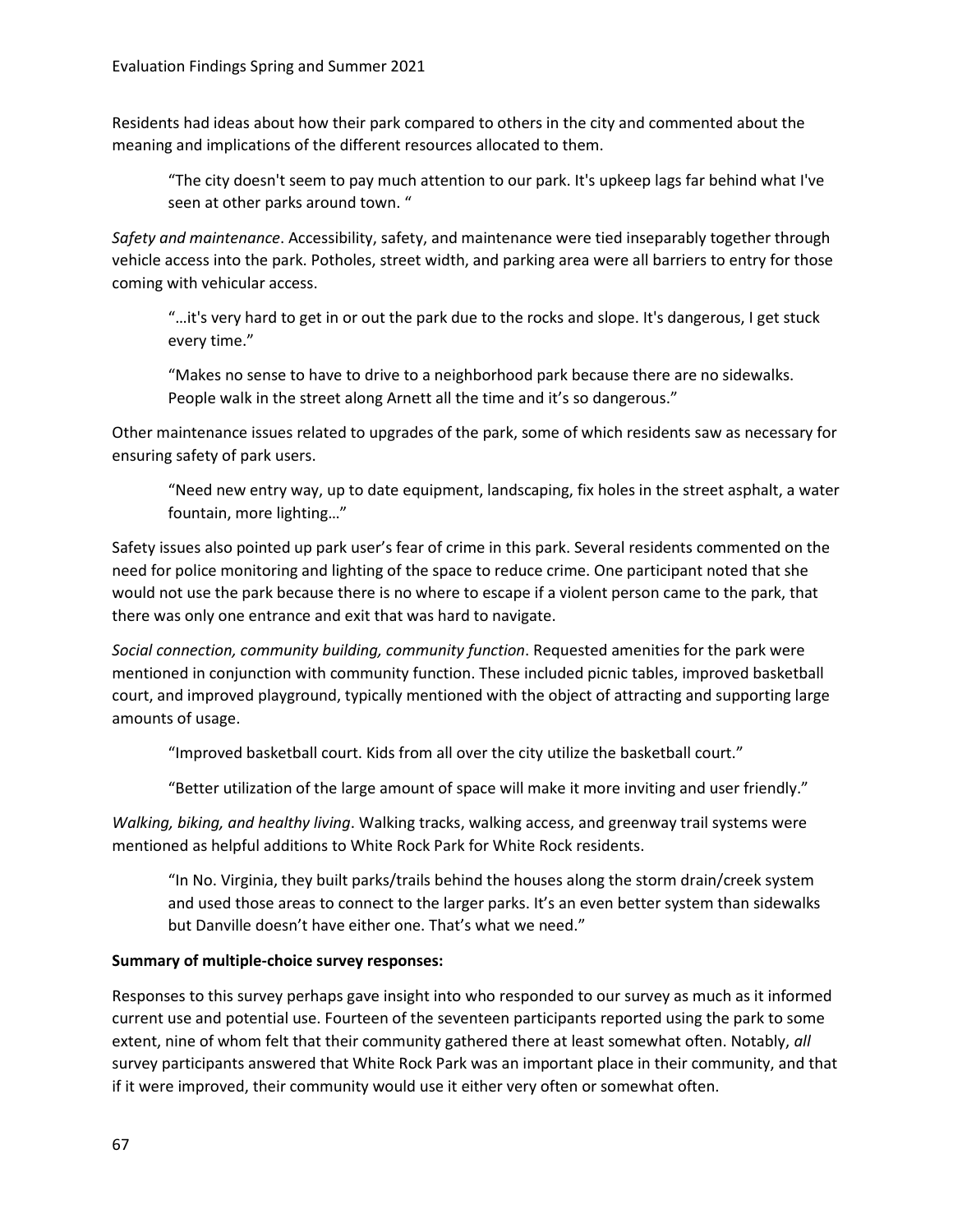Another interesting quality about this group of survey participants is that over half of them agreed that they could easily access their neighborhood park, which runs contradictory to long answers to the survey's open-ended item.

Looking at the themes that arose from the qualitative data, the item, "My neighborhood park represents me and my neighbors" becomes more interesting. There may be a few different ways this comment was interpreted. Most directly, the park had a sign that matched the sign of the White Rock Neighborhood sign, and responses may be reflective of this connection. However, many of these participants are not residents of the White Rock Neighborhood. Given the history of White Rock Park as a segregated park for Black Danville residents, it is likely that some participants answered this item with the park's symbolic representation of the Black community in this area of the city in mind.

Park using participants' reported feelings of safety and welcomeness in White Rock are positive, conversations with residents in other parks who lived near White Rock but didn't use the park reported feeling unsafe in its isolated environment.

### **Summary of internal data:**

The close community ties are noteworthy in White Rock, and its current use for pickup basketball and other community activity are a strength for increasing security and relevancy of the space and for having a base of participants for neighborhood park programming. Full basketball courts, scenic creek views and access, and large open field space are all positive qualities of the park.

Across divisions, there is a consensus that access to the park and its isolated setting are significant barriers for utilization of the space. Also identified as weaknesses are that it has poor walking/biking/ADA accessibility, that many people do not know it is there, and that it is hard to find because it has poor signage for getting to the park and no address that shows up on Apple maps.

There are differing ideas of the characteristics of the population who lives near and uses the park.

Transportation: White Rock is part of the North Main Hill park planning region. It is near, but not on the #3 NorDan bus route. A creek connects it from the north to  $3<sup>rd</sup>$  Avenue and from the south to Market Garden.

Maintenance: No immediate tree repair/removal/replacement. No shelter is present. In peak season: 1 crew, 1/3 of a day/week to mow and trim grass and pick up trash. The playground is inspected once weekly by a specialized crew member.

City & Organizational partners: DNDC has worked with White Rock community for the signage in the park that matches the neighborhood signage.

Demographics: health equity report

### **Recommendations:**

Based on internal and external feedback received, White Rock Park needs some immediate attention to address safety and identity of the physical park and long-term investment to increase access from surrounding communities.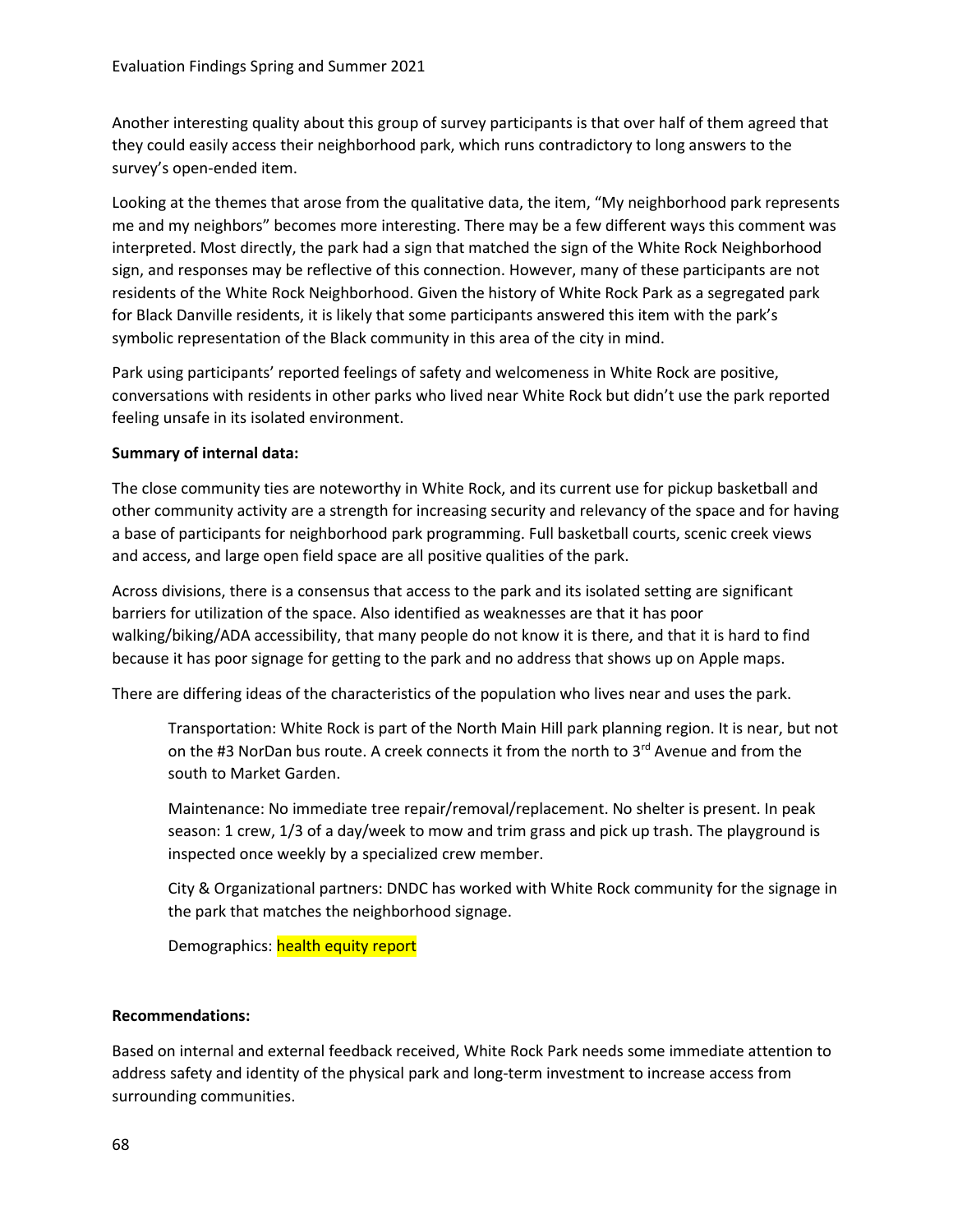Communication with existing resident group and understanding of the relationship between this community and that of nearby 3<sup>rd</sup> Avenue and Market Garden Parks will be essential in developing meaningful spaces.

Recommended infrastructure for the park includes the following:

- 1. Improved entry and parking: The drive into White Rock Park is in immediate need of repair. It is a safety hazard and a substantial barrier to use. Parking should go along with this, including ADA spaces. The number of spaces should be appropriate for upcoming improvements in pedestrian and bicycle access and support neighborhood-scale access to the park.
- 2. Multimodal trail throughout park. In agreement with the 2018 Riverwalk Improvement Plan, a multimodal 10" pathway along the creek should extend across the backside of the park to  $1<sup>st</sup>$ Street. Additionally, we should consider continuing that path north, across Midland and up to Third Avenue. The #2 NorDan and #3 Danville Estates bus routes cross here and could provide alternative transportation routes for communities across NorDan and North Main Hill. Additionally, a paved pathway loop should connect the multimodal trail with upper and lower portions of White Rock park, for the purpose of exercise and access.
- 3. Community-generated art and/or historic recognition. Given the significance of the park to its surrounding residents and to the city, there should be some representation of the culture and history that make this park special.

- 1. Places for leisure, relaxation, and reflection. All participants surveyed said they would use this park for these passive recreation activities. With the peaceful presence of the creek and quiet, natural surroundings, thoughtfully designed spaces that allow park users to relax, reflect, and perhaps take out a book and read would be appropriate here.
- 2. Updated playground- the playground was not mentioned by participants, but programming and resources for children were. The playground is still safe but is one of our oldest and should be replaced.
- 3. Environmental education infrastructure: In 2018, DRBA worked with White Rock residents on water quality education and water quality testing. A water testing station, environmental educational interactive elements, or just emphasis on the creek and its role in the park could be influential here.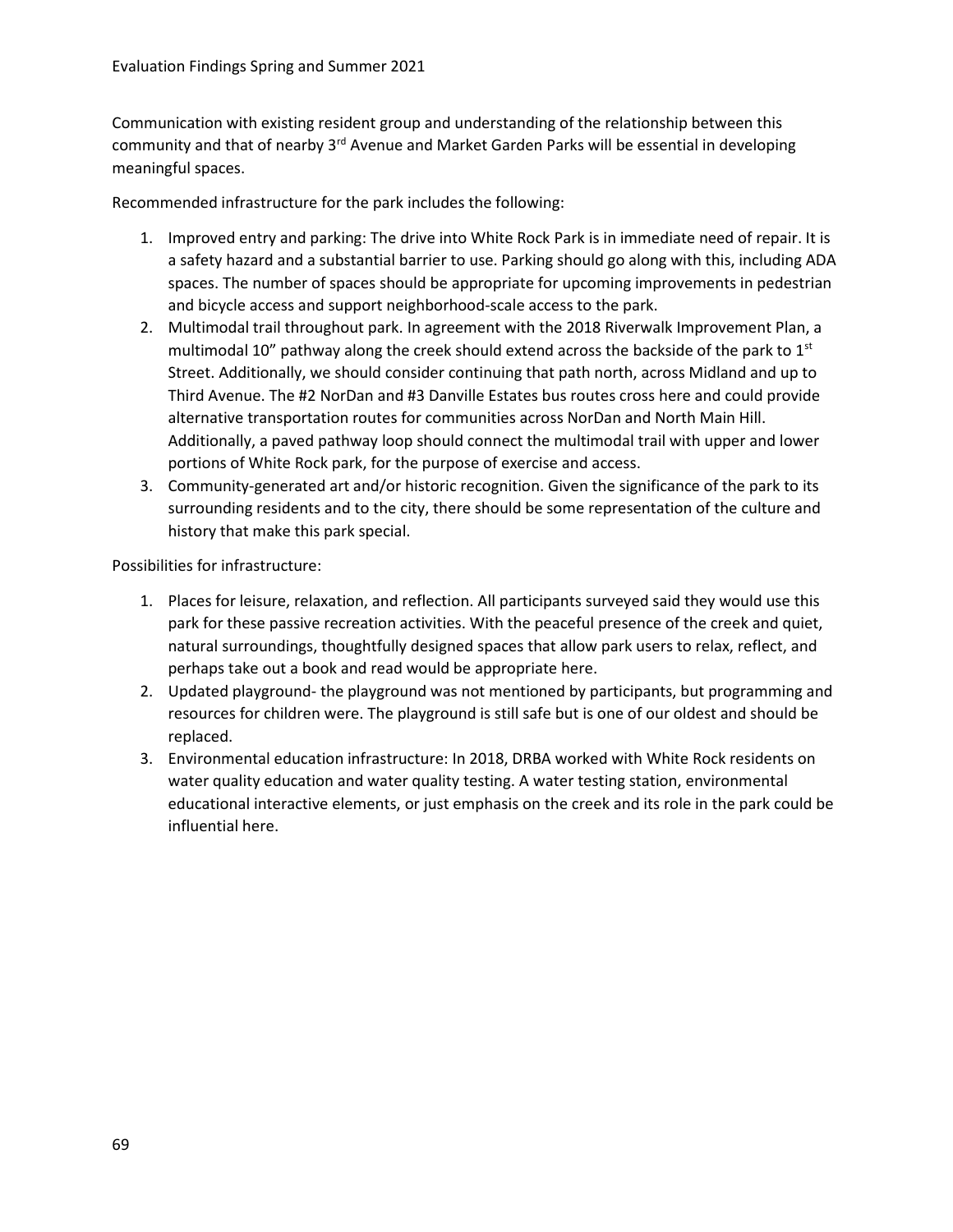## **Woodberry**

### **Summary:**

As one of three school parks that Parks and Recreation only partially maintains, we did not send out surveys to residents that targeted Woodberry. Even so, 8 participants identified Woodberry as their neighborhood park. Of those, 5 were surveys and 3 were conversations.

| Code       | <b>Description</b>      | <b>Frequency</b> |
|------------|-------------------------|------------------|
| <b>FAC</b> | <b>Facilities</b>       | 5                |
| <b>FUN</b> | Function                | 4                |
| <b>PRO</b> | Programming             | $\mathbf{1}$     |
| MAI        | Maintenance             | 1                |
| ACC        | Accessibility           | 0                |
| <b>PET</b> | Pets                    | 0                |
| GWT        | Greenway/Trails         | 0                |
| <b>NAT</b> | <b>Nature</b>           | 0                |
| SAF        | Safety                  | 0                |
| <b>CTV</b> | Cars, traffic, vehicles | 0                |
| <b>SOC</b> | Social/race dynamics    | 0                |
| SYS        | City System             | 0                |
| <b>COM</b> | Communication           | 0                |

### **Contacts for planning:** 1

### **Themes:**

*Play and adventure.* Notably, most participants seemed to talk about recreation that might suit older youth when they commented about Woodberry. Participants identified desired sportsrelated spaces like courts and fields and facilities for skateboarding and biking. Woodberry is also readily identified as a popular sledding spot in Danville.

*Relaxing space, seating, and leisure*. Keeping with the theme of a more mature recreation spot, users wished for places to relax and read. One participant imagined a facility where she could take her grandchildren to play but stay comfortable indoors.

*Social connection, community building, community function.* Woodberry is a place that participants identify with community. From being THE sledding spot, to cookouts, to seeing "kids out playing", it seems the desire is for this park to facilitate community gatherings and activity.

### **Summary of multiple-choice survey responses:**

With only four responses to the survey and no random sampling in the community surrounding Woodberry Park, these responses are to be taken as non-representative of the population. However, from this sample, we draw one conclusion: we do need to talk to this community and reassess our role in the park.

Participants responded that they feel safe in this space and that it is accessible. However, they agree that the park does not have features that other parks have, that it does not currently represent its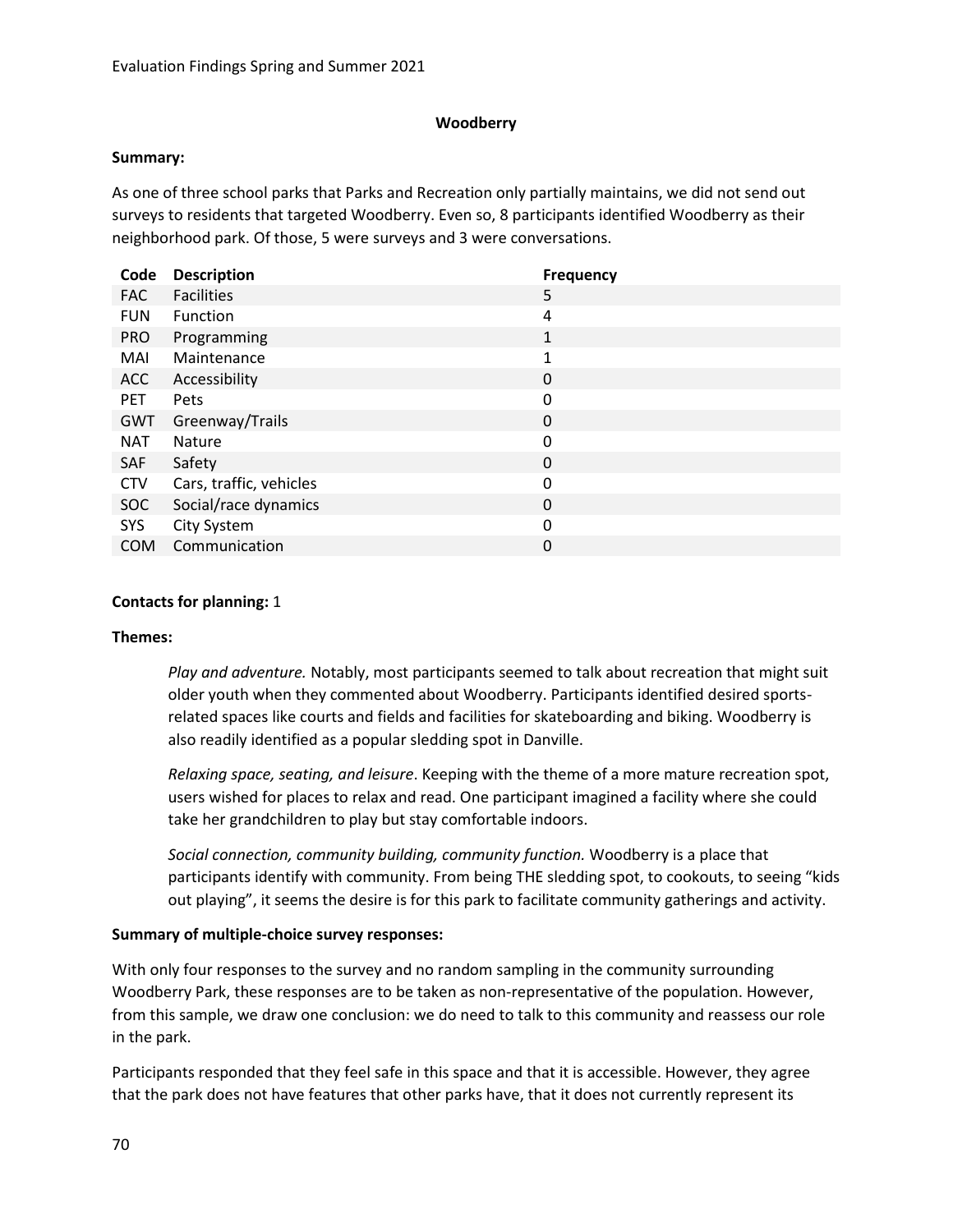surrounding community, and that the community does not currently gather there. They do believe that with improvements, the community would use it for gatherings, and individuals would use it for active and passive recreation.

## **Summary of internal data:**

Historically, Woodberry was a park with play equipment and picnic shelters, and the surrounding community identified the space as a community park. When the playground equipment became outdated and unsafe, it was removed without replacement for unknown reasons. Before the Covid-19 pandemic Parks and Recreation programming used Woodberry as a pickup location for children attending Coates after school services. Previously, parks and recreation maintained a playground

Currently, the Parks and Recreation Maintenance Division mows the upper baseball field at Woodberry. The existing infrastructure at the park that Parks and Recreation maintains is a baseball field that has been seeded over with grass just north of the school building, a 3 pull up bar station, and a cracked concrete pad (dimensions). The ballfield has one light that is out, the repair of which is estimated to cost \$2000. Remaining park infrastructure is below the school on the southside. It is currently maintained by the school and includes a shelter with no tables, 2 park benches, and a cracked (dimensions) blacktop. The spaces together make up (number of acres).

In the future, Woodberry could be a link in park offerings for the NorDan park planning region. With the lower park space, park programming might include (programmers…). With the upper space, potential programs include sports like kickball, soccer, or baseball. Maintenance time requirements for maintaining the upper space are (hours per week) and the lower space are (hours per week). Special care or equipment needed would be (…). Possible events at the park might include (possible events…slip and slide/sledding). Ways the space or events may be accessible or utilized by special populations include (…).

No other partnering organization or city department has plans for this space or in the community surrounding this space.

### **Recommendations:**

Based on internal and external feedback we have received, Woodberry Park could be an important location for reaching residents with Parks and Recreation facilities and services. As one of 3 existing park properties in the NorDan park planning region, it can increase quality of life for residents in an area that currently is lacking park services. Responding to community needs with gathering spaces, places of connection, and local representation in the physical infrastructure and programming for the park is a starting point. Woodberry is remarkable among our parks because of its location near an elementary school, its reputation as a sledding hill, and the ongoing place it has in the community's memory as a community hub with a fun park.

The context of the park makes it an opportune space to develop into a multifaceted community park. The elementary school that is sandwiched between upper and lower portions of Woodberry's greenspace, along with the density and diversity of residents surrounding it, create a large user-base for the park who are likely to be personally invested in care of the park. The visibility of the park on almost all sides creates a safe environment that would need little policing.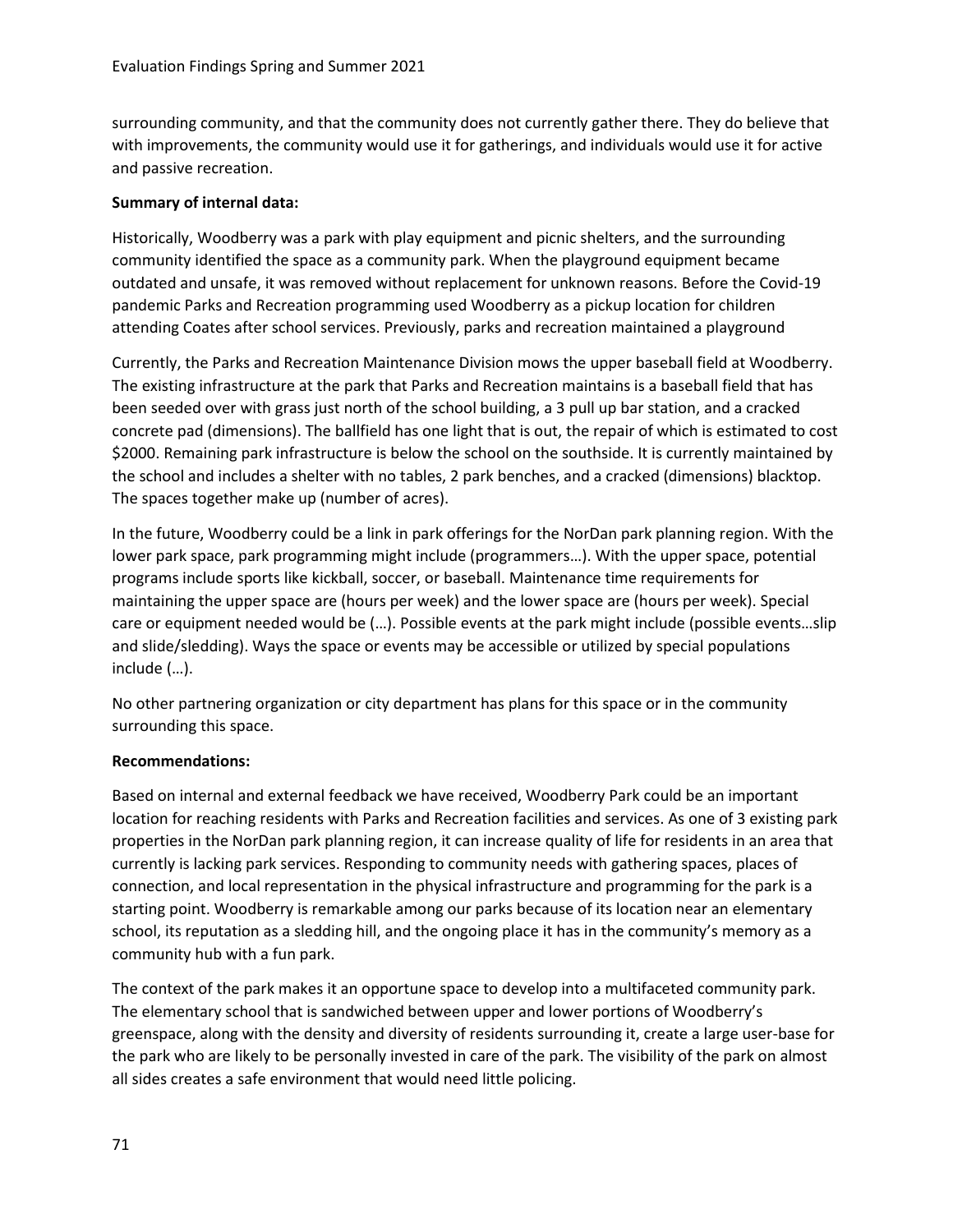Recommended infrastructure for the park includes the following:

- 1. Interesting walking areas, including an upper and lower loop that sit on easy to moderate terrain and a path connecting the two with one another and with the school. Interference with sledding routes should be avoided.
- 2. New and larger picnic shelter with 4 tables and a grill. This is meant to host birthday parties, cookouts, and possibly school groups who visit the park during school hours.
- 3. Play amenities. It is likely that an updated playground and 6 or more swings should go in this space, possibly within the walking track area. Out of the few conversations we have had, the former playground has been a salient takeaway of what made the park meaningful before. With the assured presence of elementary school children, many swings will be necessary to meet the demands of park users.
- 4. Repurpose upper field as multi-sport fields. Consider keeping lighting for possible sport programming.

- 1. Kiosk: Again, related to the population within .25 miles of the park, including the elementary school, this could be an effective location for reaching a population that we don't reach with other communications. Like other Parks and Recreation kiosks, one face of the kiosk should be reserved for Parks and Recreation use. However, because of the location and the communitybuilding service we hope to provide for parks, it is recommended that the other side be open for school and neighborhood organization use.
- 2. Revive old court: This did not come up in the conversations we have had thus far, but if the former basketball court is remembered as an important part of community and is desired for current park user population, reinstatement of this court is recommended. If not, there is opportunity to reimagine how the courts may facilitate a variety of populations, including the middle aged and elderly.
- 3. Giant slides. Going along with the park's recognition as a sledding site, slides built into the hill side are a unique attraction at relatively low cost that could increase the park value year round.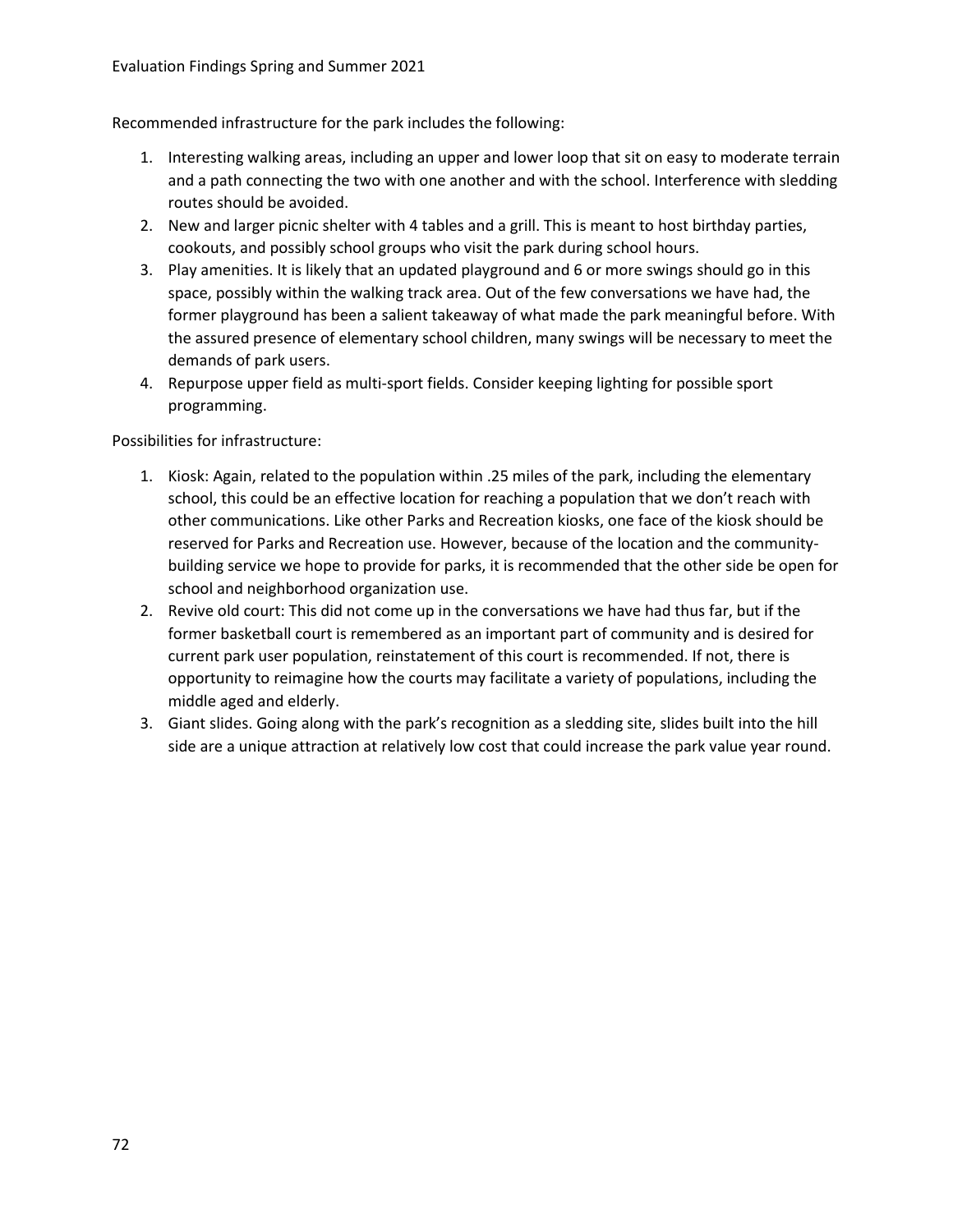All communities deserve good design. All communities, in fact, should have a right to good design. -Tim Waterman.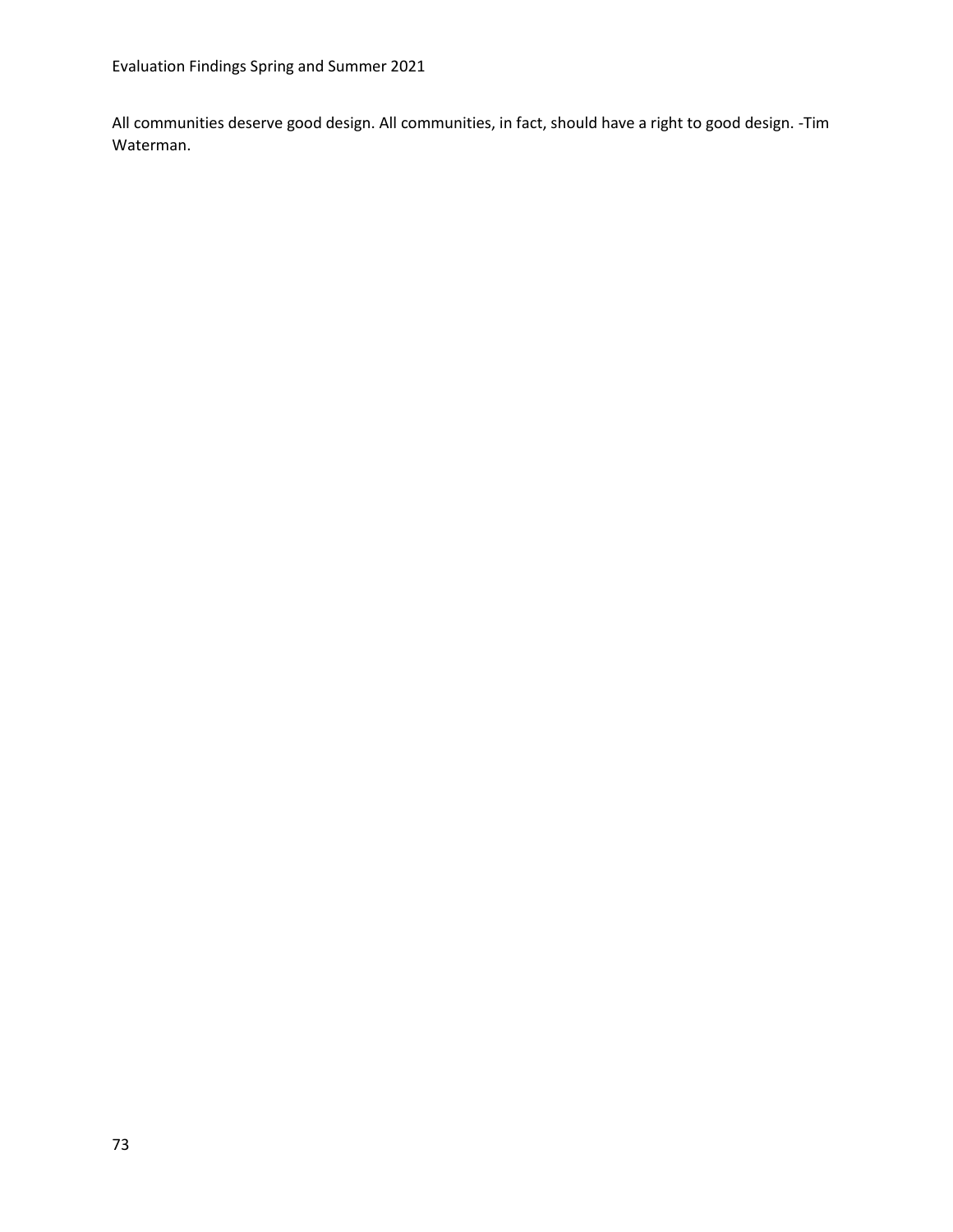# Park Observations

#### **Goal:**

Observe each park at least twice per season, and at least one of those days with nice weather.

### **Seasons**:

Spring: Mar-May; Summer: Jun-Aug; Fall: Sept-Nov; Winter: Dec-Jan

## **Method**:

Spend 15-30 minutes in park and 10-15 minutes driving around the park and take notes. Engage with park users to better understand their experience and perceptions, if possible.

Reflect and report findings in a one page report.

Title the document Parkname\_MonYEAR (ex. Coates\_Dec2020), and file in folder labeled "Park Observation" under "Neighborhood Assessments".

### **Use:**

- Inform conversations with community residents and local businesses and organizations.
- Update and inform environmental assessments and planning documents.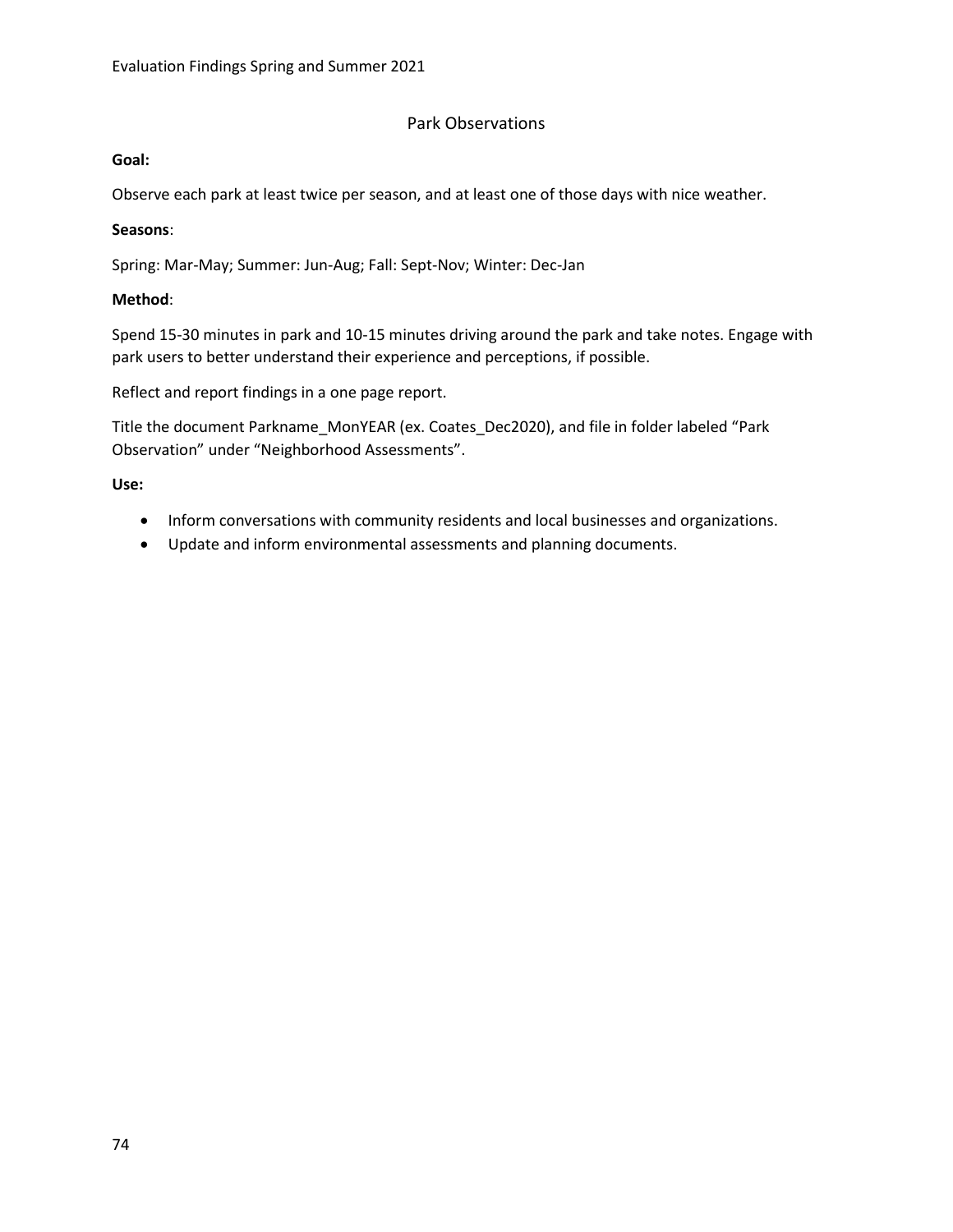Park observation: *Name of park* Date: *Date of visit* Conditions: *Weather, time of day, day of week, etc.*

| <b>IN PARK</b>          |                                                                                                                                                                                                          |  |  |  |
|-------------------------|----------------------------------------------------------------------------------------------------------------------------------------------------------------------------------------------------------|--|--|--|
| Amenities               | Benches, pavilions, tables, grills, play equipment, restrooms, trails,<br>tracks, courts, fields, specialty gardens, etc.                                                                                |  |  |  |
| Safety                  | Lighting, condition of walkways, policing presence, visibility, call towers,<br>etc.                                                                                                                     |  |  |  |
| Accessibility           | Parking situation, ADA accessibility, pathways condition and connection<br>with park features, cleanliness, etc.                                                                                         |  |  |  |
| Vegetation              | Type and condition of vegetation, manicured/natural, placement, etc.                                                                                                                                     |  |  |  |
| Comfort/Aesthetics      | Shade, flow, overall feeling and impression                                                                                                                                                              |  |  |  |
| Wildlife                | Presence and behavior of animal and insects                                                                                                                                                              |  |  |  |
| Events & Activity       | Formal and informal activities, i.e. races, pavilion use, types of activities                                                                                                                            |  |  |  |
| User behavior           | user movement through park, litter, pet waste, pets on or off leash,<br>places of reflection/stillness, etc.                                                                                             |  |  |  |
| History, culture, art   | Historical markers (what history), art (formal or informal), donated<br>benches or trees, community projects (i.e. boyscout-built kiosk,<br>community garden), languages, community advertisements, etc. |  |  |  |
| Other                   | Other observations of note.                                                                                                                                                                              |  |  |  |
| <b>SURROUNDING AREA</b> |                                                                                                                                                                                                          |  |  |  |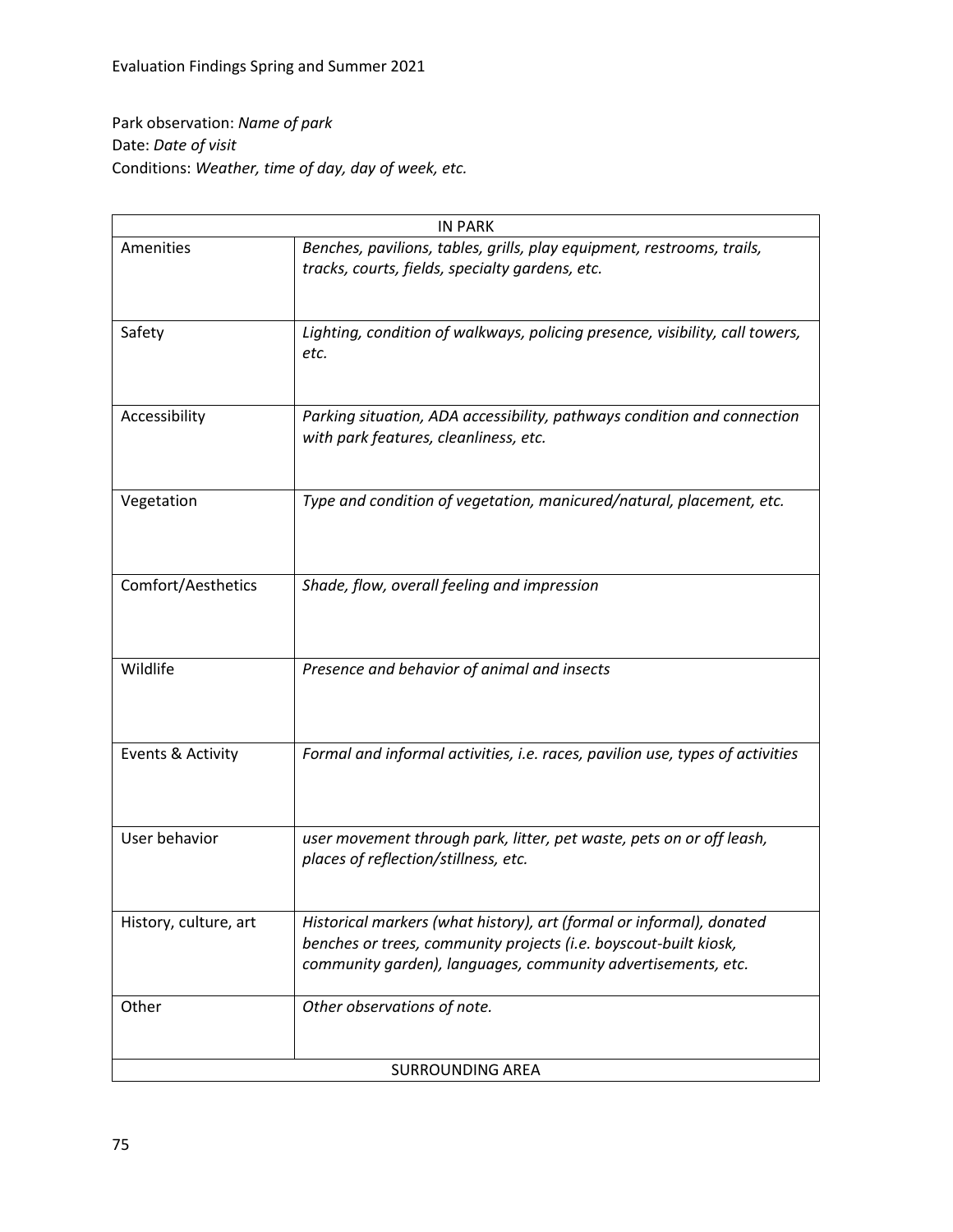| Churches, Social<br>centers | Social hubs and support centers within .25 miles of park, and their<br>physical and symbolic connection to park                       |  |  |  |  |
|-----------------------------|---------------------------------------------------------------------------------------------------------------------------------------|--|--|--|--|
|                             |                                                                                                                                       |  |  |  |  |
| Business, orgs,             | Economic centers within .25 miles of park, and their physical and                                                                     |  |  |  |  |
| employment center           | symbolic connection to park                                                                                                           |  |  |  |  |
|                             |                                                                                                                                       |  |  |  |  |
| Vacancy                     | Empty lots, fields or properties within .25 miles of park, and their physical<br>and symbolic connection to park                      |  |  |  |  |
|                             |                                                                                                                                       |  |  |  |  |
| Greenspace                  | Type and size of greenspace within .25 miles of park, and their physical                                                              |  |  |  |  |
|                             | and symbolic connection to park                                                                                                       |  |  |  |  |
| Bike lanes & sidewalks      | Bike lanes and sidewalks leading to park                                                                                              |  |  |  |  |
|                             |                                                                                                                                       |  |  |  |  |
| Street width & traffic      | Width of street and opportunity for bike lane and sidewalks, if non                                                                   |  |  |  |  |
|                             | existent. Amount and speed of vehicular traffic.                                                                                      |  |  |  |  |
| Other                       | Other observations of note.                                                                                                           |  |  |  |  |
|                             |                                                                                                                                       |  |  |  |  |
|                             | FIT & CONNECTION                                                                                                                      |  |  |  |  |
| Neighborhood-physical       | Ways that the surrounding neighborhood is or is not physically<br>congruous with or tied to park (i.e. design features and amenities, |  |  |  |  |
|                             | environment and wildlife)                                                                                                             |  |  |  |  |
| Neighborhood-social         | Ways that the surrounding neighborhood is or is not socially congruous                                                                |  |  |  |  |
|                             | with or tied to park (i.e. park users, culture, art, history, language)                                                               |  |  |  |  |
| Environment                 | Ways that the surrounding neighborhood is or is not ecologically                                                                      |  |  |  |  |
|                             | congruous with or tied to park (i.e. type of forestry, wildlife presence,<br>stormwater drainage, litter and upkeep)                  |  |  |  |  |
|                             |                                                                                                                                       |  |  |  |  |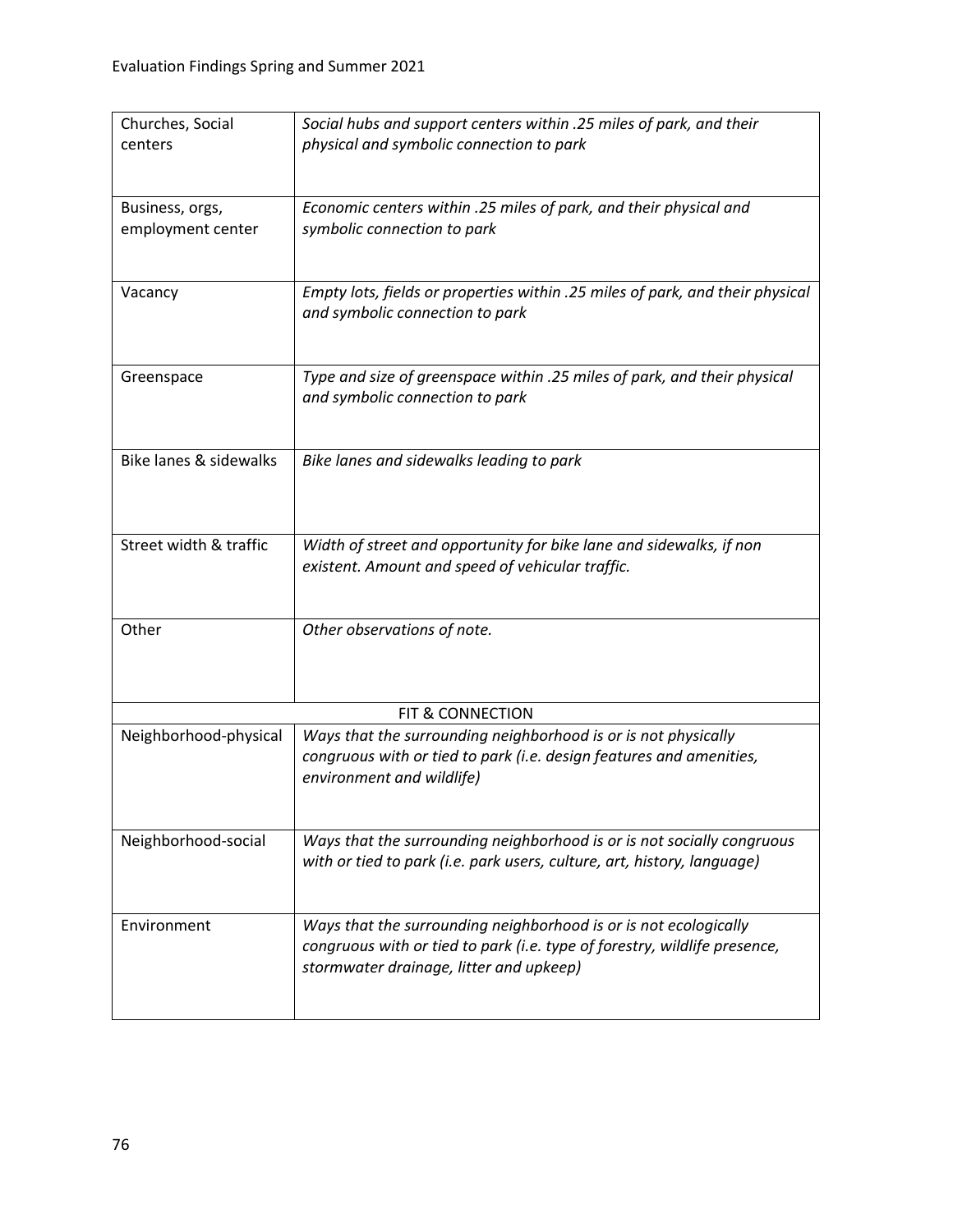Park observation: Date: Conditions:

| IN PARK               |  |  |  |  |
|-----------------------|--|--|--|--|
| Amenities             |  |  |  |  |
|                       |  |  |  |  |
|                       |  |  |  |  |
|                       |  |  |  |  |
| Safety                |  |  |  |  |
|                       |  |  |  |  |
|                       |  |  |  |  |
| Accessibility         |  |  |  |  |
|                       |  |  |  |  |
|                       |  |  |  |  |
|                       |  |  |  |  |
| Vegetation            |  |  |  |  |
|                       |  |  |  |  |
|                       |  |  |  |  |
| Comfort/Aesthetics    |  |  |  |  |
|                       |  |  |  |  |
|                       |  |  |  |  |
|                       |  |  |  |  |
| Wildlife              |  |  |  |  |
|                       |  |  |  |  |
|                       |  |  |  |  |
| Events & Activity     |  |  |  |  |
|                       |  |  |  |  |
|                       |  |  |  |  |
|                       |  |  |  |  |
| User behavior         |  |  |  |  |
|                       |  |  |  |  |
|                       |  |  |  |  |
| History, culture, art |  |  |  |  |
|                       |  |  |  |  |
|                       |  |  |  |  |
|                       |  |  |  |  |
| Other                 |  |  |  |  |
|                       |  |  |  |  |
|                       |  |  |  |  |
|                       |  |  |  |  |
|                       |  |  |  |  |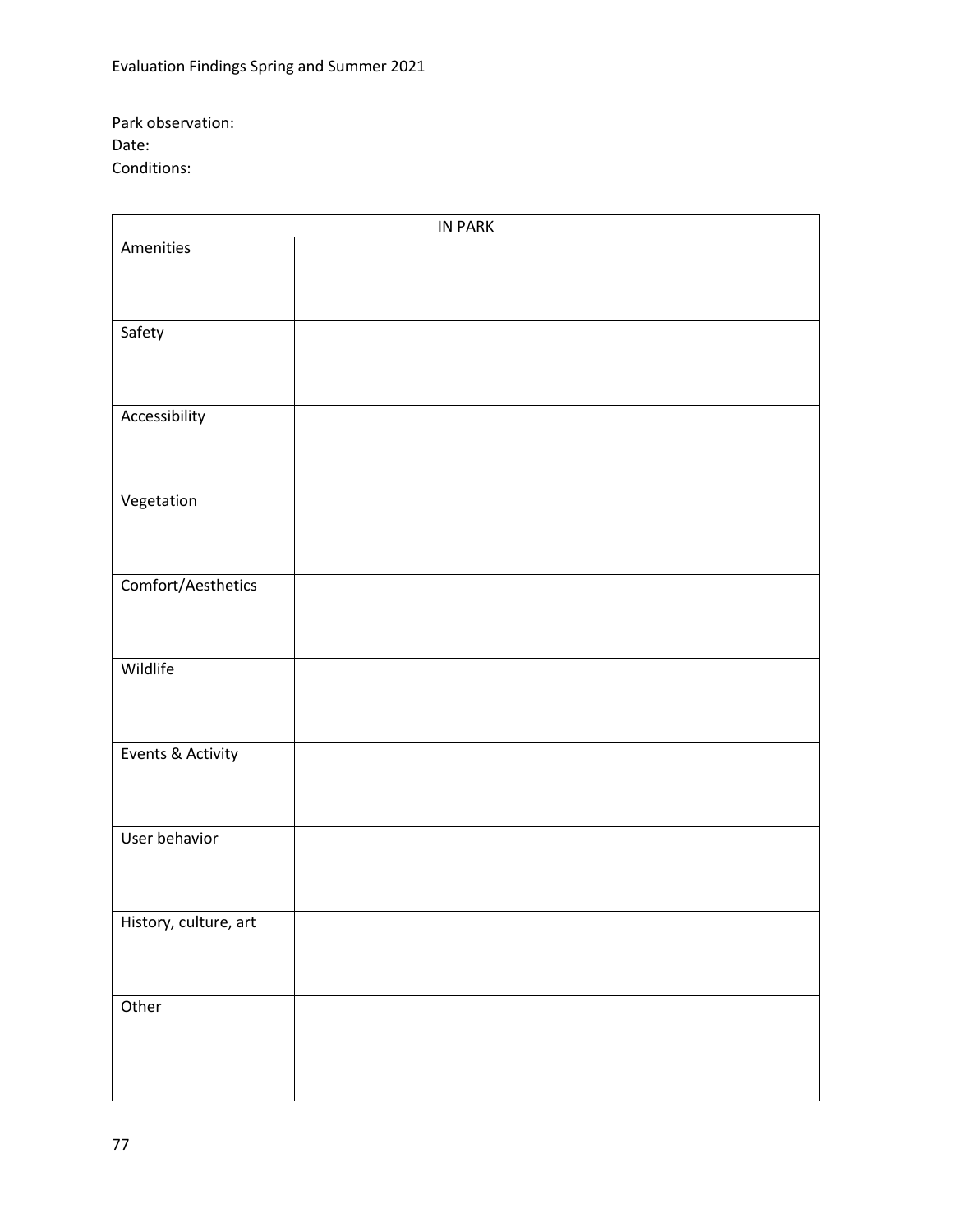| <b>SURROUNDING AREA</b>           |                  |  |  |  |  |
|-----------------------------------|------------------|--|--|--|--|
| Churches, Social                  |                  |  |  |  |  |
| centers                           |                  |  |  |  |  |
|                                   |                  |  |  |  |  |
|                                   |                  |  |  |  |  |
| Business, orgs,                   |                  |  |  |  |  |
| employment center                 |                  |  |  |  |  |
|                                   |                  |  |  |  |  |
|                                   |                  |  |  |  |  |
| Vacancy                           |                  |  |  |  |  |
|                                   |                  |  |  |  |  |
|                                   |                  |  |  |  |  |
| Greenspace                        |                  |  |  |  |  |
|                                   |                  |  |  |  |  |
|                                   |                  |  |  |  |  |
|                                   |                  |  |  |  |  |
| <b>Bike lanes &amp; sidewalks</b> |                  |  |  |  |  |
|                                   |                  |  |  |  |  |
|                                   |                  |  |  |  |  |
| Street width & traffic            |                  |  |  |  |  |
|                                   |                  |  |  |  |  |
|                                   |                  |  |  |  |  |
|                                   |                  |  |  |  |  |
| Other                             |                  |  |  |  |  |
|                                   |                  |  |  |  |  |
|                                   |                  |  |  |  |  |
|                                   |                  |  |  |  |  |
|                                   |                  |  |  |  |  |
|                                   | FIT & CONNECTION |  |  |  |  |
| Neighborhood-physical             |                  |  |  |  |  |
|                                   |                  |  |  |  |  |
|                                   |                  |  |  |  |  |
|                                   |                  |  |  |  |  |
| Neighborhood-social               |                  |  |  |  |  |
|                                   |                  |  |  |  |  |
|                                   |                  |  |  |  |  |
| Environment                       |                  |  |  |  |  |
|                                   |                  |  |  |  |  |
|                                   |                  |  |  |  |  |
|                                   |                  |  |  |  |  |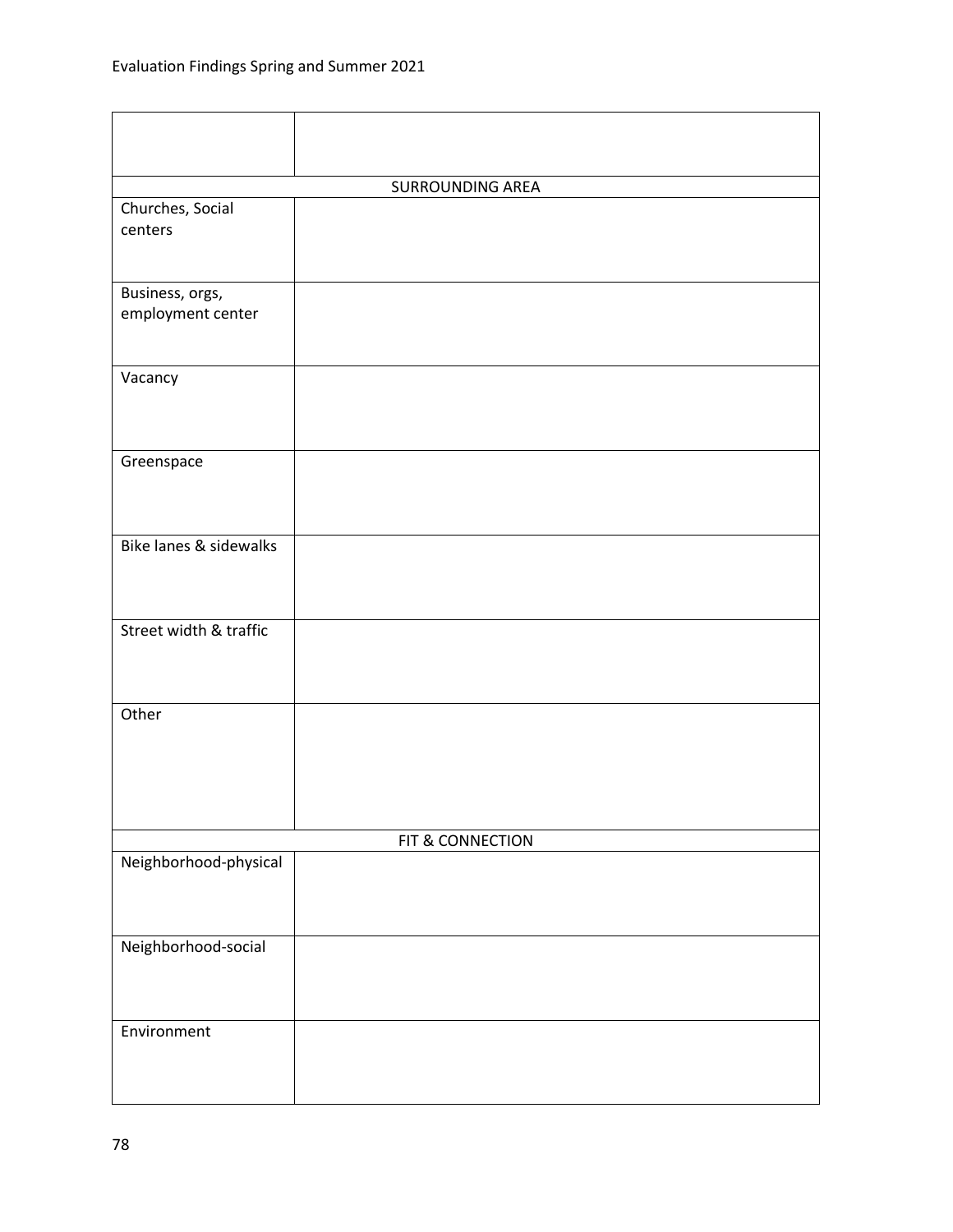| Inputs                                                                                                                                                         | Activities                            | Outputs                                                                                                          | Short term outcome                                                                                                                                                                                                                                         | Medium term outcome                                                                                                                                                                            | Long term outcome                                                                                                                                                                                        |
|----------------------------------------------------------------------------------------------------------------------------------------------------------------|---------------------------------------|------------------------------------------------------------------------------------------------------------------|------------------------------------------------------------------------------------------------------------------------------------------------------------------------------------------------------------------------------------------------------------|------------------------------------------------------------------------------------------------------------------------------------------------------------------------------------------------|----------------------------------------------------------------------------------------------------------------------------------------------------------------------------------------------------------|
| Park & its infrastructure<br>Park maintenance                                                                                                                  | Residential use of park               | User count<br>Record of park rentals                                                                             | Exercise & sports<br>Leisure<br>Relaxation<br>Connecting with nature<br>Connecting with people<br>Increased awareness of<br>park activities<br>More people reporting<br>issues                                                                             | Residents incorporate<br>park into their lifestyle<br>Residents value time<br>outdoors<br>Residents appreciate<br>parks and rec<br>Increased safety<br>Quick maintenance<br>response to issues | Residents become<br>healthier<br>Residents advocate for<br>parks and greenway<br>Residents take<br>ownership of park<br>Increased safety of area<br>around park                                          |
| Park & its infrastructure<br>Park maintenance<br>Programming staff<br>Program materials<br>(TBD)                                                               | Park Programming use<br>of park       | User count<br>Record of<br>session/game/event<br>Participants<br>Hashtags/publicity<br>counts<br>Handouts/fliers | PR contact with<br>community residents<br>Exercise & sports<br>Education<br>Socializing                                                                                                                                                                    | Residents incorporate<br>park into their lifestyle<br>Residents value time<br>outdoors<br>Residents appreciate<br>parks and rec                                                                | Residents become<br>healthier<br>Residents advocate for<br>parks and greenways<br>Residents take<br>ownership of park                                                                                    |
| Park & its infrastructure<br>Park maintenance                                                                                                                  | Unique use of park                    | User count<br>Record of events                                                                                   | Residents go to park for<br>special purpose<br>Residents are connected<br>to other park resources                                                                                                                                                          | Residents incorporate<br>park into their lifestyle<br>Residents develop<br>sense of identity for<br>park and area around it<br>Events and groups form<br>around unique use                     | Residents become<br>healthier<br>Residents advocate for<br>parks and greenways<br>Residents take<br>ownership of park<br>Identity of place is tied<br>to park and surrounding<br>area                    |
| Park & its infrastructure<br>Park maintenance<br>Native plants<br>Canopy cover<br>Stormwater drainage<br>design<br>Connected greenspace<br>and planting design | Park as node in<br>ecological network | Wildlife sightings<br>Record of plants<br>Record of stormwater<br>drainage<br>Water quality<br>measurements      | Diverse plantings<br>Increased birding<br>Increased resident value<br>of nature<br>Habitats protected for<br>existing wildlife<br>Limited standing water<br>in parks and on trails<br>Visual and functional<br>continuity of plantings<br>throughout parks | Increased city and<br>resident value of nature<br>Riparian buffers fill in<br>and are resilient in<br>flood events<br>Increased wildlife<br>numbers and variety<br>Increased water quality     | Park system supports<br>biodiversity<br>Park system is<br>characterized by its<br>environmental health<br>Erosion is<br>slowed/limited<br>City identity tied to<br>outdoors and<br>environmental quality |